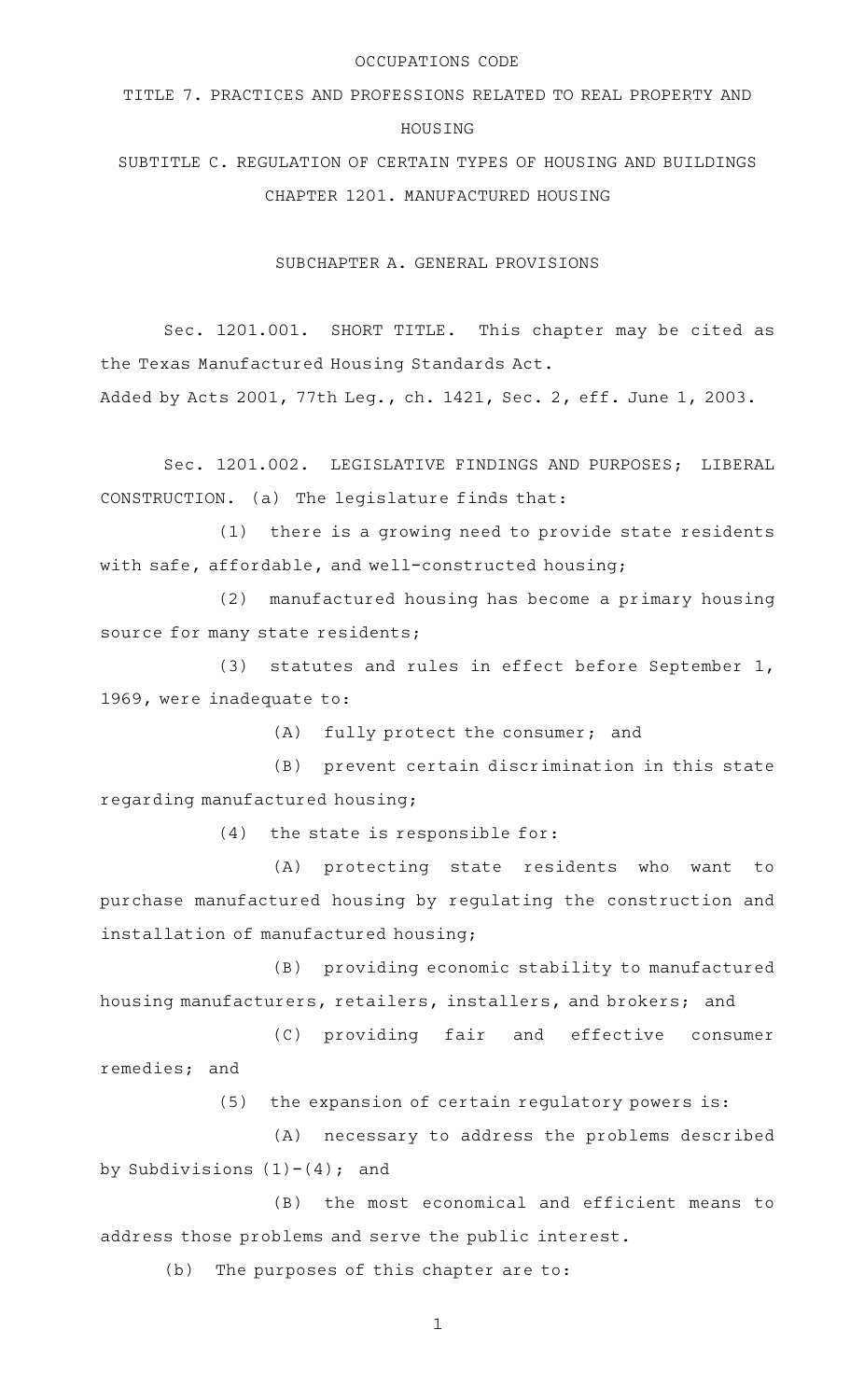(1) encourage the construction of housing for state residents; and

(2) improve the general welfare and safety of purchasers of manufactured housing in this state.

(c) This chapter shall be liberally construed to promote its policies and accomplish its purposes.

Added by Acts 2001, 77th Leg., ch. 1421, Sec. 2, eff. June 1, 2003.

Sec. 1201.003. DEFINITIONS. In this chapter:

(1) "Advertisement" means a commercial message that promotes the sale or exchange of a manufactured home and that is presented on radio, television, a public-address system, or electronic media or appears in a newspaper, a magazine, a flyer, a catalog, direct mail literature, an inside or outside sign or window display, point-of-sale literature, a price tag, or other printed material. The term does not include educational material or material required by law.

(2) "Affiliate" means a person who is under common control.

(3) "Alteration" means the replacement, addition, modification, or removal of equipment in a new manufactured home after sale by a manufacturer to a retailer but before sale and installation by a retailer to a purchaser in a manner that may affect the home's construction, fire safety, occupancy, or plumbing, heating, or electrical system. The term includes the modification of a manufactured home in a manner that may affect the home 's compliance with the appropriate standards but does not include:

(A) the repair or replacement of a component or appliance that requires plug-in to an electrical receptacle, if the replaced item is of the same configuration and rating as the replacement; or

(B) the addition of an appliance that requires plug-in to an electrical receptacle and that was not provided with the manufactured home by the manufacturer, if the rating of the appliance does not exceed the rating of the receptacle to which the appliance is connected.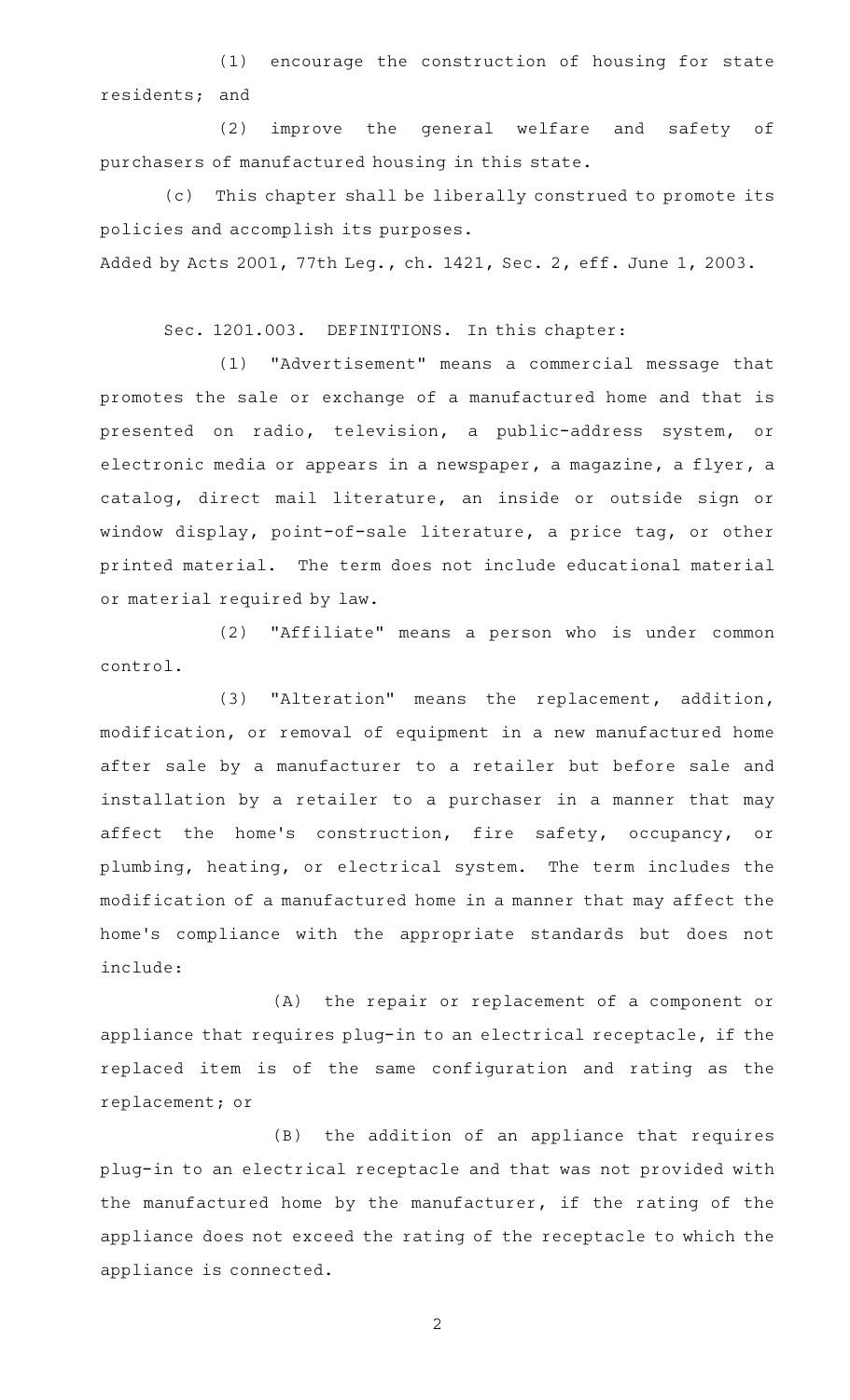(4) "Attached" in reference to a manufactured home means that the home has been:

(A) installed in compliance with the rules of the department; and

 $(B)$  connected to a utility, including a utility providing water, electric, natural gas, propane or butane gas, or wastewater service.

(5) "Board" means the Manufactured Housing Board within the Texas Department of Housing and Community Affairs.

(6) "Broker" means a person engaged by one or more other persons to negotiate or offer to negotiate a bargain or contract for the sale or exchange of a manufactured home for which a certificate or other document of title has been issued and is outstanding. The term does not include a person who maintains a location for the display of manufactured homes.

(7) "Business use" means the use of a manufactured home in conjunction with operating a business, for a purpose other than as a permanent or temporary residential dwelling.

(8) "Consumer" means a person, other than a person licensed under this chapter, who seeks to acquire or acquires by purchase or exchange a manufactured home.

(9) "Control" means, with respect to another person, the possession of the power, directly or indirectly, to vote an interest of 25 percent or more.

(9-a) "Credit transaction" has the meaning assigned by Section [347.002\(](http://www.statutes.legis.state.tx.us/GetStatute.aspx?Code=FI&Value=347.002)a)(3), Finance Code.

(10) "Department" means the Texas Department of Housing and Community Affairs operating through its manufactured housing division.

(11) "Director" means the executive director of the manufactured housing division of the Texas Department of Housing and Community Affairs.

(12) "HUD-code manufactured home":

(A) means a structure:

(i) constructed on or after June 15, 1976, according to the rules of the United States Department of Housing and Urban Development;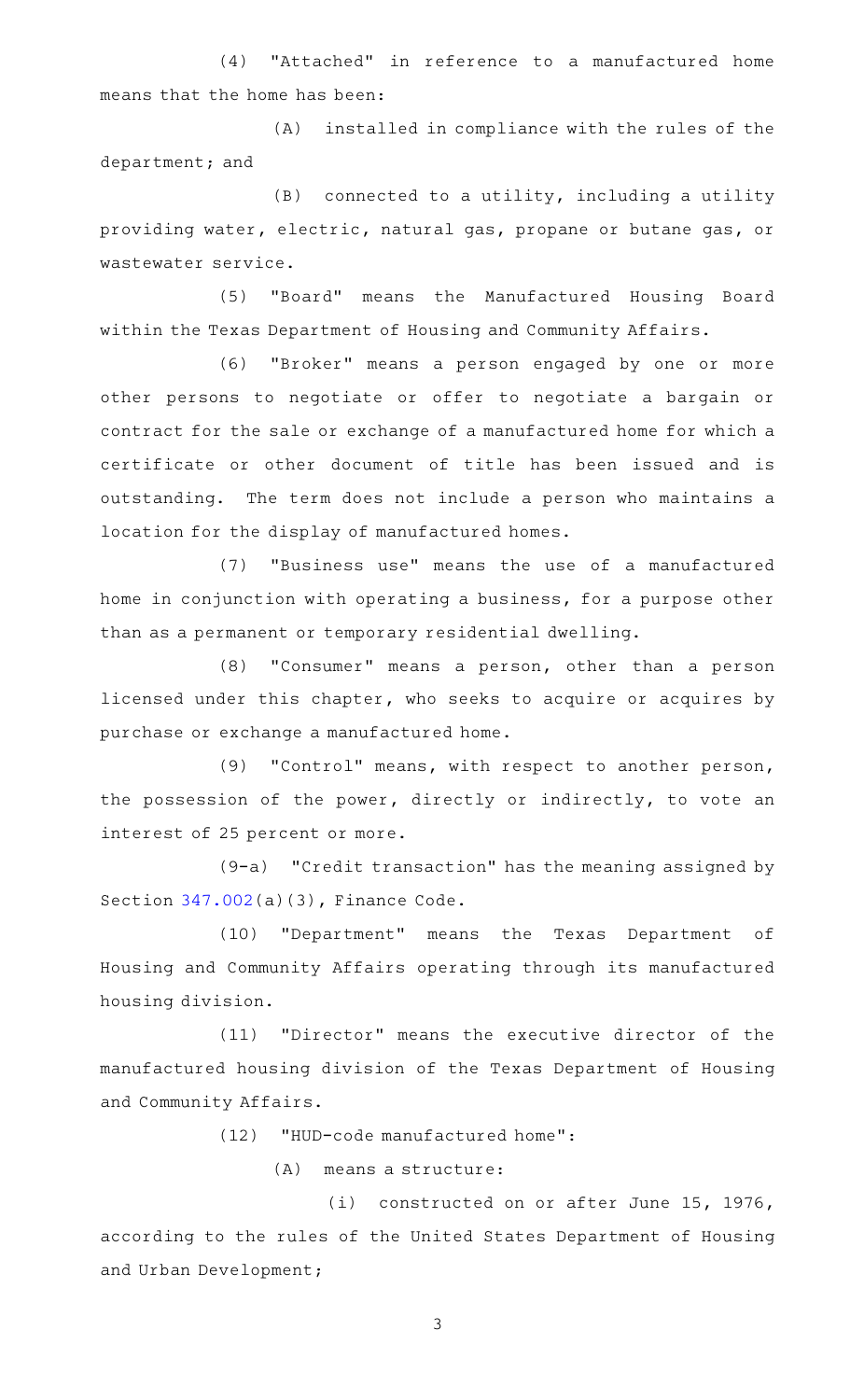(ii) built on a permanent chassis;

(iii) designed for use as a dwelling with or without a permanent foundation when the structure is connected to the required utilities;

(iv) transportable in one or more sections; and

 $(v)$  in the traveling mode, at least eight body feet in width or at least 40 body feet in length or, when erected on site, at least 320 square feet;

(B) includes the plumbing, heating, air conditioning, and electrical systems of the home; and

(C) does not include a recreational vehicle as defined by 24 C.F.R. Section 3282.8(g).

(13) "Installation" means the temporary or permanent construction of the foundation system and the placement of a manufactured home or manufactured home component on the foundation. The term includes supporting, blocking, leveling, securing, anchoring, and properly connecting multiple or expandable sections or components and making minor adjustments.

(14) "Installer" means a person, including a retailer or manufacturer, who contracts to perform or performs an installation function on manufactured housing.

(15) "Label" means a device or insignia that is:

(A) issued by the director to indicate compliance with the standards, rules, and regulations established by the United States Department of Housing and Urban Development; and

(B) permanently attached to each transportable section of each HUD-code manufactured home constructed after June 15, 1976, for sale to a consumer.

(16) Repealed by Acts 2017, 85th Leg., R.S., Ch. 408 (H.B. [2019\)](http://www.legis.state.tx.us/tlodocs/85R/billtext/html/HB02019F.HTM), Sec. 85(1), eff. September 1, 2017.

(17) "License holder" or "licensee" means a person who holds a department-issued license as a manufacturer, retailer, broker, salesperson, or installer.

(18) "Manufactured home" or "manufactured housing" means a HUD-code manufactured home or a mobile home.

(19) "Manufacturer" means a person who constructs or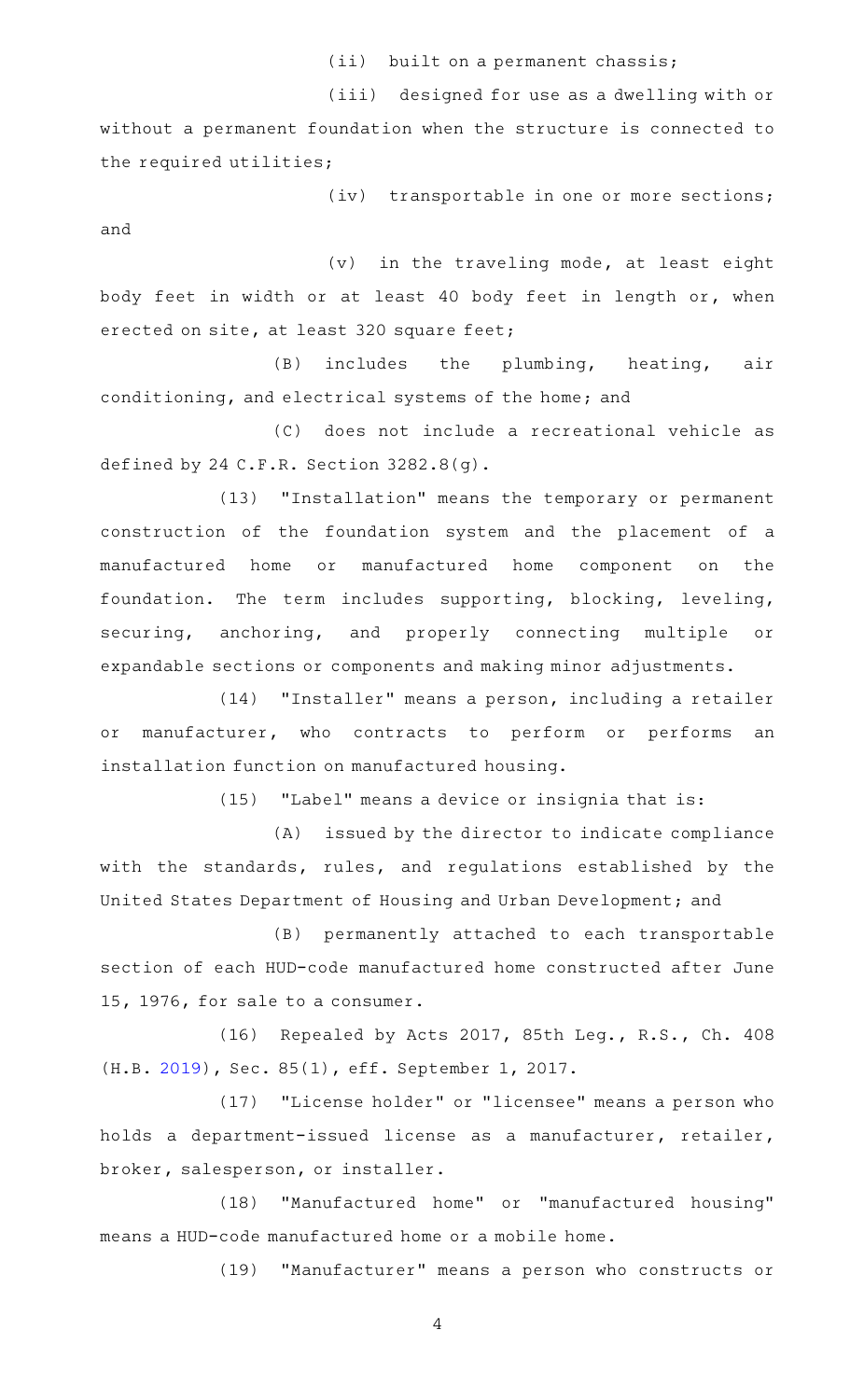assembles manufactured housing for sale or exchange in this state.

(20) "Mobile home":

(A) means a structure:

(i) constructed before June 15, 1976;

(ii) built on a permanent chassis;

(iii) designed for use as a dwelling with or

without a permanent foundation when the structure is connected to the required utilities;

(iv) transportable in one or more sections;

and

 $(v)$  in the traveling mode, at least eight body feet in width or at least 40 body feet in length or, when erected on site, at least 320 square feet; and

(B) includes the plumbing, heating, air conditioning, and electrical systems of the home.

(21) "New manufactured home" means a manufactured home that is not a used manufactured home, regardless of its age.

(21-a) "Nonresidential use" means use of a manufactured home for a purpose other than as a permanent or temporary residential dwelling.

(22) "Person" means an individual or a partnership, company, corporation, association, or other group, however organized.

(23) "Related person" means a person who:

(A) directly participates in management or policy decisions; and

(B) is designated by an entity and satisfies the requirements of Sections [1201.104](http://www.statutes.legis.state.tx.us/GetStatute.aspx?Code=OC&Value=1201.104) and [1201.113](http://www.statutes.legis.state.tx.us/GetStatute.aspx?Code=OC&Value=1201.113) on behalf of the entity, if the entity is licensed or seeking licensure under this chapter.

 $(24)$  "Retailer" means a person who:

(A) is engaged in the business of buying for resale, selling, or exchanging manufactured homes or offering manufactured homes for sale or exchange to consumers, including a person who maintains a location for the display of manufactured homes; and

(B) sells or exchanges at least two manufactured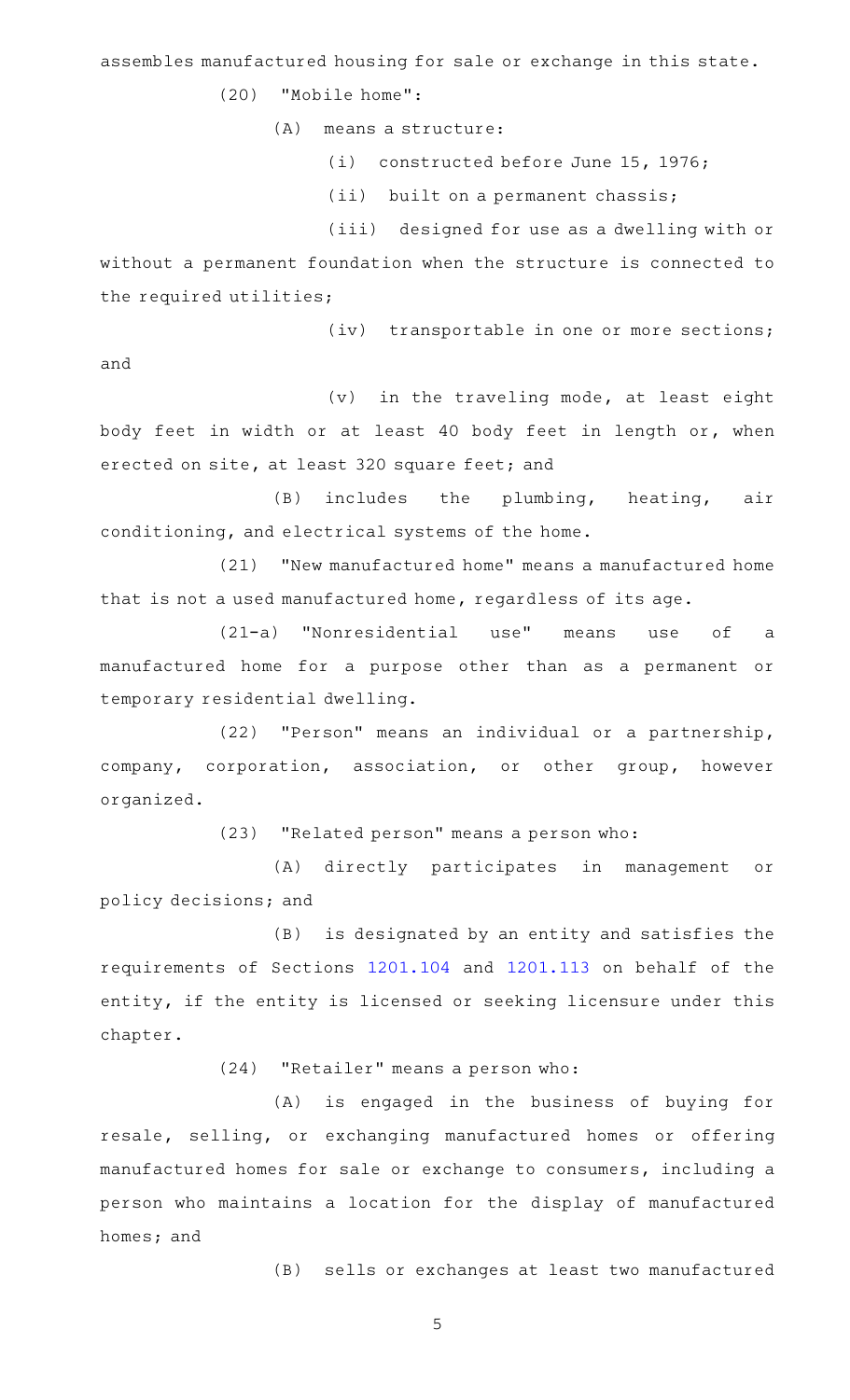homes to consumers in a 12-month period.

(25) "Rules" means the rules of the department.

(26) "Salesperson" means a person who, as an employee or agent of a retailer or broker, sells or offers to sell manufactured housing to a consumer.

(26-a) "Sales purchase contract" means the contract between a retailer and a consumer for the purchase of a manufactured home from the retailer.

(27) "Salvaged manufactured home" means a manufactured home determined to be salvaged under Section [1201.461](http://www.statutes.legis.state.tx.us/GetStatute.aspx?Code=OC&Value=1201.461).

(28) "Seal" means a device or insignia issued by the director that, for title purposes, is to be attached to a used manufactured home as required by the director.

(29) "Standards code" means the Texas Manufactured Housing Standards Code.

(30) "Statement of ownership" means a statement issued by the department and setting forth:

 $(A)$  the ownership of a manufactured home in this state as provided by Section [1201.205;](http://www.statutes.legis.state.tx.us/GetStatute.aspx?Code=OC&Value=1201.205) and

 $(B)$  other information required by this chapter.

(31) Repealed by Acts 2017, 85th Leg., R.S., Ch. 408 (H.B. [2019\)](http://www.legis.state.tx.us/tlodocs/85R/billtext/html/HB02019F.HTM), Sec. 85(1), eff. September 1, 2017.

(32) "Used manufactured home" means a manufactured home which has been occupied for any use or for which a statement of ownership has been issued. The term does not include:

 $(A)$  a manufactured home that was used as a sales model at a licensed retail location; or

 $(B)$  a manufactured home that:

(i) was sold as a new manufactured home and installed but never occupied;

(ii) had a statement of ownership; and

(iii) was taken back from the consumer or

transferee because of a first payment default or agreement to rescind or unwind the transaction.

Added by Acts 2001, 77th Leg., ch. 1421, Sec. 2, eff. June 1, 2003. Amended by Acts 2003, 78th Leg., ch. 338, Sec. 1, eff. June 18, 2003; Acts 2003, 78th Leg., ch. 1276, Sec. 14A.251(a), eff. Sept.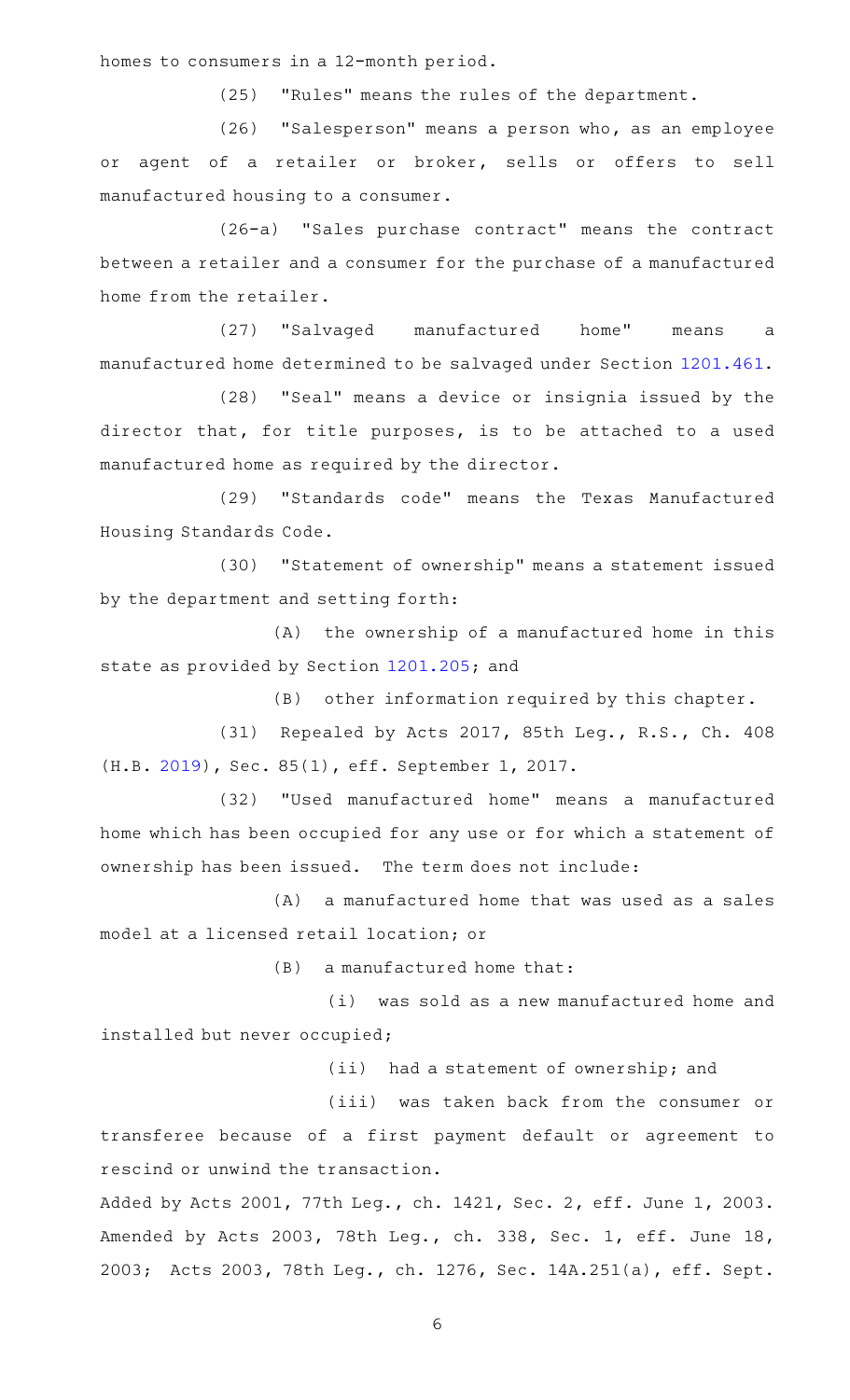1, 2003.

Amended by:

Acts 2007, 80th Leg., R.S., Ch. 863 (H.B. [1460](http://www.legis.state.tx.us/tlodocs/80R/billtext/html/HB01460F.HTM)), Sec. 1, eff. January 1, 2008.

Acts 2013, 83rd Leg., R.S., Ch. 1079 (H.B. [3361](http://www.legis.state.tx.us/tlodocs/83R/billtext/html/HB03361F.HTM)), Sec. 3.03, eff. September 1, 2013.

Acts 2017, 85th Leg., R.S., Ch. 408 (H.B. [2019](http://www.legis.state.tx.us/tlodocs/85R/billtext/html/HB02019F.HTM)), Sec. 1, eff. September 1, 2017.

Acts 2017, 85th Leg., R.S., Ch. 408 (H.B. [2019\)](http://www.legis.state.tx.us/tlodocs/85R/billtext/html/HB02019F.HTM), Sec. 85(1), eff. September 1, 2017.

Sec. 1201.004. DEFINITIONS BINDING. The definitions of "mobile home," "HUD-code manufactured home," and "manufactured housing" provided by Section [1201.003](http://www.statutes.legis.state.tx.us/GetStatute.aspx?Code=OC&Value=1201.003) are binding as a matter of law on each person and agency in this state, including a home-rule municipality or other political subdivision. A mobile home is not a HUD-code manufactured home and a HUD-code manufactured home is not a mobile home for any purpose under state law. Those terms may not be defined in a manner that is not identical to the definitions provided by Section [1201.003.](http://www.statutes.legis.state.tx.us/GetStatute.aspx?Code=OC&Value=1201.003)

Added by Acts 2001, 77th Leg., ch. 1421, Sec. 2, eff. June 1, 2003.

Sec. 1201.005. CONSUMER WAIVER VOID. A waiver by a consumer of this chapter is contrary to public policy and void. Added by Acts 2001, 77th Leg., ch. 1421, Sec. 2, eff. June 1, 2003.

Sec. 1201.006. APPLICABILITY OF BUSINESS & COMMERCE CODE. The Business & Commerce Code applies to transactions relating to manufactured housing except to the extent that it conflicts with this chapter.

Added by Acts 2001, 77th Leg., ch. 1421, Sec. 2, eff. June 1, 2003.

Sec. 1201.007. EXCEPTION FOR REAL ESTATE BROKERS AND SALESPERSONS. This chapter does not:

(1) modify or amend Chapter [1101](http://www.statutes.legis.state.tx.us/GetStatute.aspx?Code=OC&Value=1101) or  $1102$ ; or

(2) apply to a person who is licensed as a real estate broker or salesperson under Chapter [1101](http://www.statutes.legis.state.tx.us/GetStatute.aspx?Code=OC&Value=1101) and who, as agent of a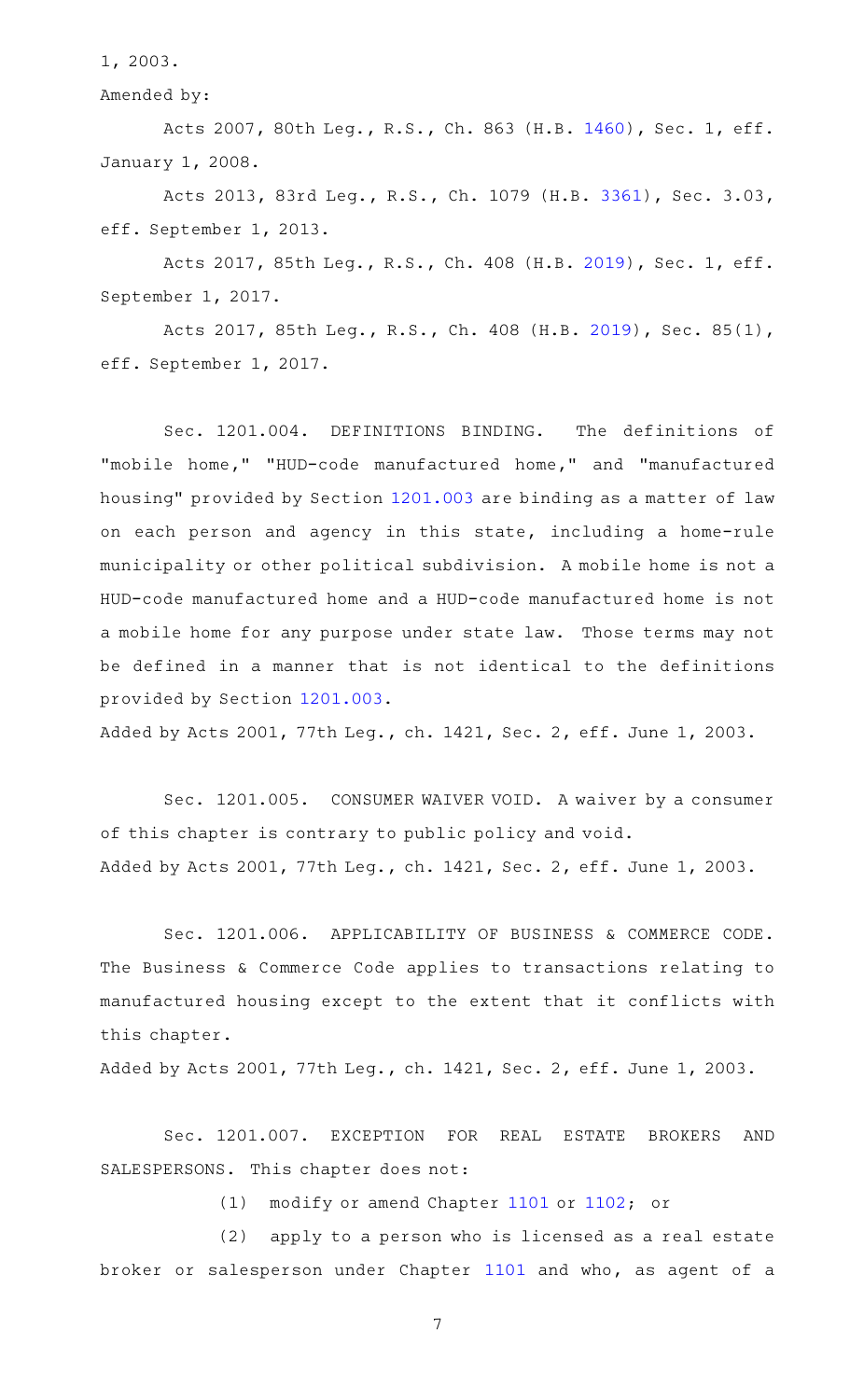buyer or seller, negotiates the sale or lease of a manufactured home and the real property to which the home is attached if:

(A) the same person is the record owner of both the manufactured home and the real property; and

(B) the sale or lease occurs in a single real estate transaction.

Added by Acts 2001, 77th Leg., ch. 1421, Sec. 2, eff. June 1, 2003.

Sec. 1201.008. REGULATION BY MUNICIPALITY. (a) A municipality may prohibit the installation of a mobile home for use as a dwelling in the municipality. The prohibition must be prospective and may not apply to a mobile home previously legally permitted by and used as a dwelling in the municipality. If a mobile home is replaced by a HUD-code manufactured home in the municipality, the municipality shall grant a permit for use of the manufactured home as a dwelling in the municipality.

(b) On application, the municipality shall permit the installation of a HUD-code manufactured home for use as a dwelling in any area determined appropriate by the municipality, including a subdivision, planned unit development, single lot, and rental community or park. An application to install a new HUD-code manufactured home for use as a dwelling is considered to be granted unless the municipality in writing denies the application and states the reason for the denial not later than the 45th day after the date the application is received.

(c) Subsections (a) and (b) do not affect the validity of an otherwise valid deed restriction.

(d) Except as approved by the department, a local governmental unit may not require a permit, a fee, a bond, or insurance for the transportation and installation of manufactured housing by a licensed retailer or installer. This subsection does not prohibit the collection of actual costs incurred by a local governmental unit that result from the transportation of a manufactured home.

(e) Notwithstanding any zoning or other law, in the event that a manufactured home occupies a lot in a municipality, the owner of the manufactured home may remove the manufactured home from its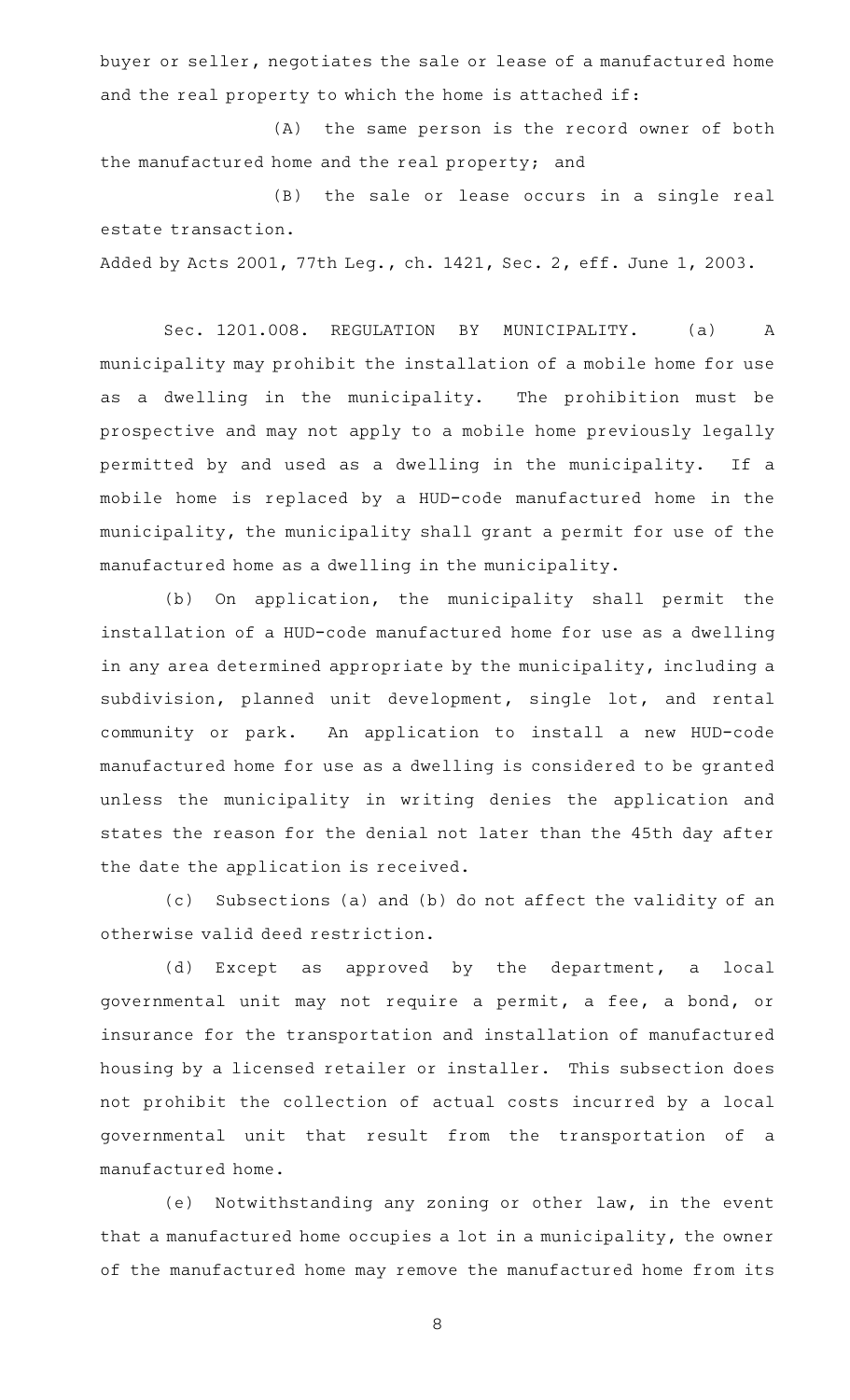location and place another manufactured home on the same property, provided that the replacement is a newer manufactured home and is at least as large in living space as the prior manufactured home.

(f) An owner's ability to replace the home as a result of a fire or natural disaster cannot be restricted. Other than in the case of a fire or natural disaster, a general-rule or home-rule municipality by an ordinance or charter may limit the ability of the owner to replace his home to a single replacement. Added by Acts 2001, 77th Leg., ch. 1421, Sec. 2, eff. June 1, 2003. Amended by:

Acts 2007, 80th Leg., R.S., Ch. 863 (H.B. [1460](http://www.legis.state.tx.us/tlodocs/80R/billtext/html/HB01460F.HTM)), Sec. 2, eff. January 1, 2008.

Sec. 1201.009. ELECTRONIC MEANS AUTHORIZED. If feasible, any action required under this chapter may be accomplished by electronic means.

Added by Acts 2009, 81st Leg., R.S., Ch. 77 (H.B. [2238](http://www.legis.state.tx.us/tlodocs/81R/billtext/html/HB02238F.HTM)), Sec. 1, eff. September 1, 2009.

Sec. 1201.010. ELECTRONIC PUBLIC RECORDS REQUIRED. The department shall provide to the public through the department 's Internet website searchable and downloadable information regarding manufactured home ownership records, lien records, installation records, license holder records, and enforcement actions. Added by Acts 2017, 85th Leg., R.S., Ch. 408 (H.B. [2019](http://www.legis.state.tx.us/tlodocs/85R/billtext/html/HB02019F.HTM)), Sec. 2, eff. September 1, 2017.

## SUBCHAPTER B. DEPARTMENT POWERS AND DUTIES

Sec. 1201.051. ADMINISTRATION AND ENFORCEMENT OF CHAPTER. The director shall administer and enforce this chapter. Added by Acts 2001, 77th Leg., ch. 1421, Sec. 2, eff. June 1, 2003.

Sec. 1201.052. GENERAL RULEMAKING AUTHORITY. (a) The director shall adopt rules, issue orders, and otherwise act as necessary to ensure compliance with the purposes of this chapter to implement and provide for uniform enforcement of this chapter and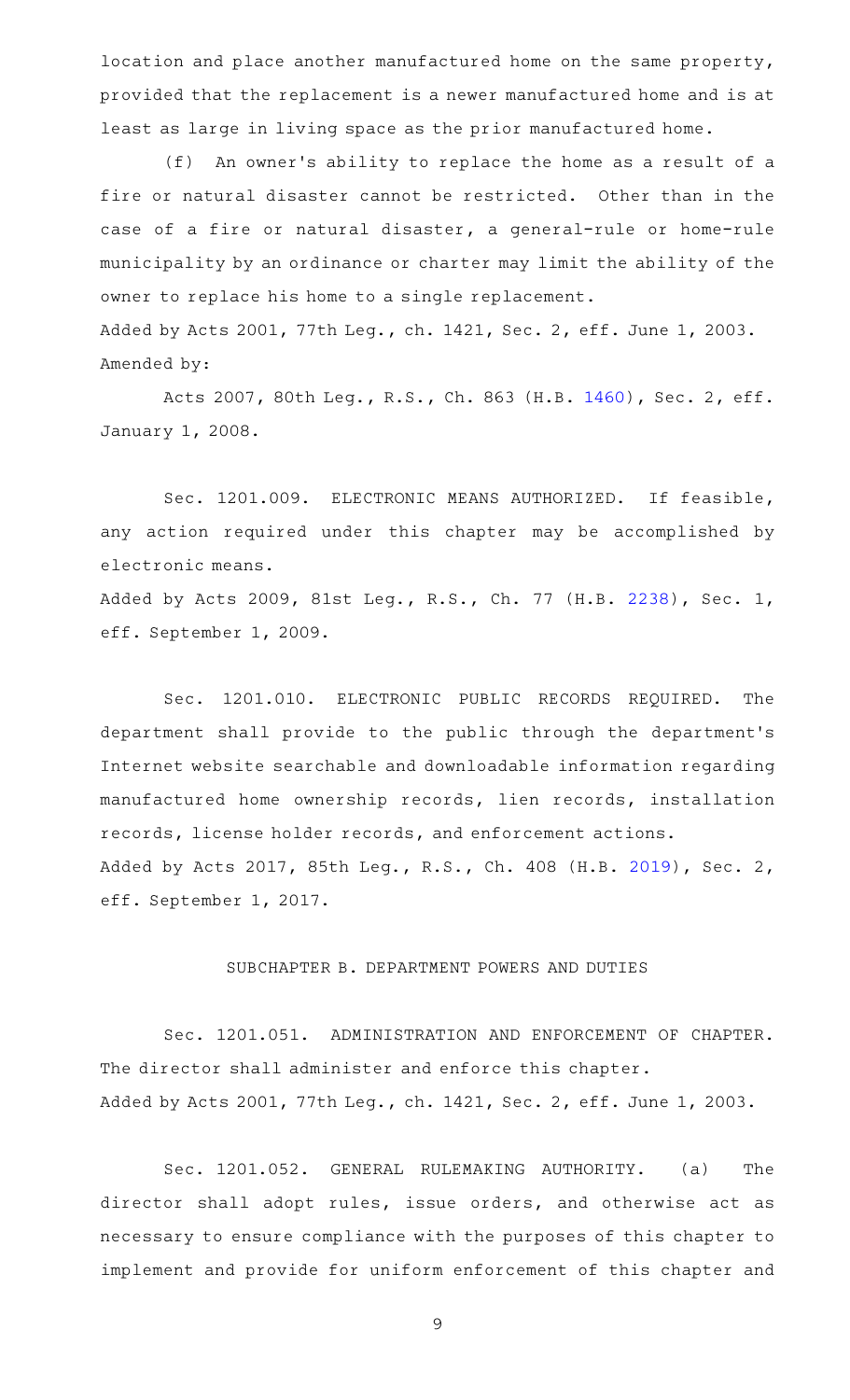the standards code.

(b) To protect the public health, safety, and welfare and to ensure the availability of low cost manufactured housing for all consumers, the director shall adopt rules to:

(1) protect the interests of consumers who occupy or want to purchase or install manufactured housing; and

(2) govern the business conduct of license holders. Added by Acts 2001, 77th Leg., ch. 1421, Sec. 2, eff. June 1, 2003.

Sec. 1201.053. RULES RELATING TO COMPLIANCE WITH NATIONAL STANDARDS FOR MANUFACTURED HOUSING CONSTRUCTION AND SAFETY; STATE PLAN. (a) The board shall adopt rules and otherwise act as necessary to:

(1) comply with the National Manufactured Housing Construction and Safety Standards Act of 1974 (42 U.S.C. Section 5401 et seq.), including adopting and enforcing rules reasonably required to implement the notification and correction procedures provided by 42 U.S.C. Section 5414; and

(2) provide for the effective enforcement of all HUD-code manufactured housing construction and safety standards in order to have the state plan authorized by the National Manufactured Housing Construction and Safety Standards Act of 1974 (42 U.S.C. Section 5401 et seq.) approved by the secretary of housing and urban development.

(b) The state plan described by Subsection  $(a)(2)$  must provide for a third-party inspection agency approved by the United States Department of Housing and Urban Development to act as an in-plant inspection agency.

Added by Acts 2001, 77th Leg., ch. 1421, Sec. 2, eff. June 1, 2003. Amended by:

Acts 2007, 80th Leg., R.S., Ch. 863 (H.B. [1460](http://www.legis.state.tx.us/tlodocs/80R/billtext/html/HB01460F.HTM)), Sec. 3, eff. January 1, 2008.

Sec. 1201.054. PROCEDURE FOR ADOPTING RULES. (a) Rules must be adopted in accordance with Chapter [2001](http://www.statutes.legis.state.tx.us/GetStatute.aspx?Code=GV&Value=2001), Government Code, and with this section.

(b) If requested, the board shall, after at least 10 days'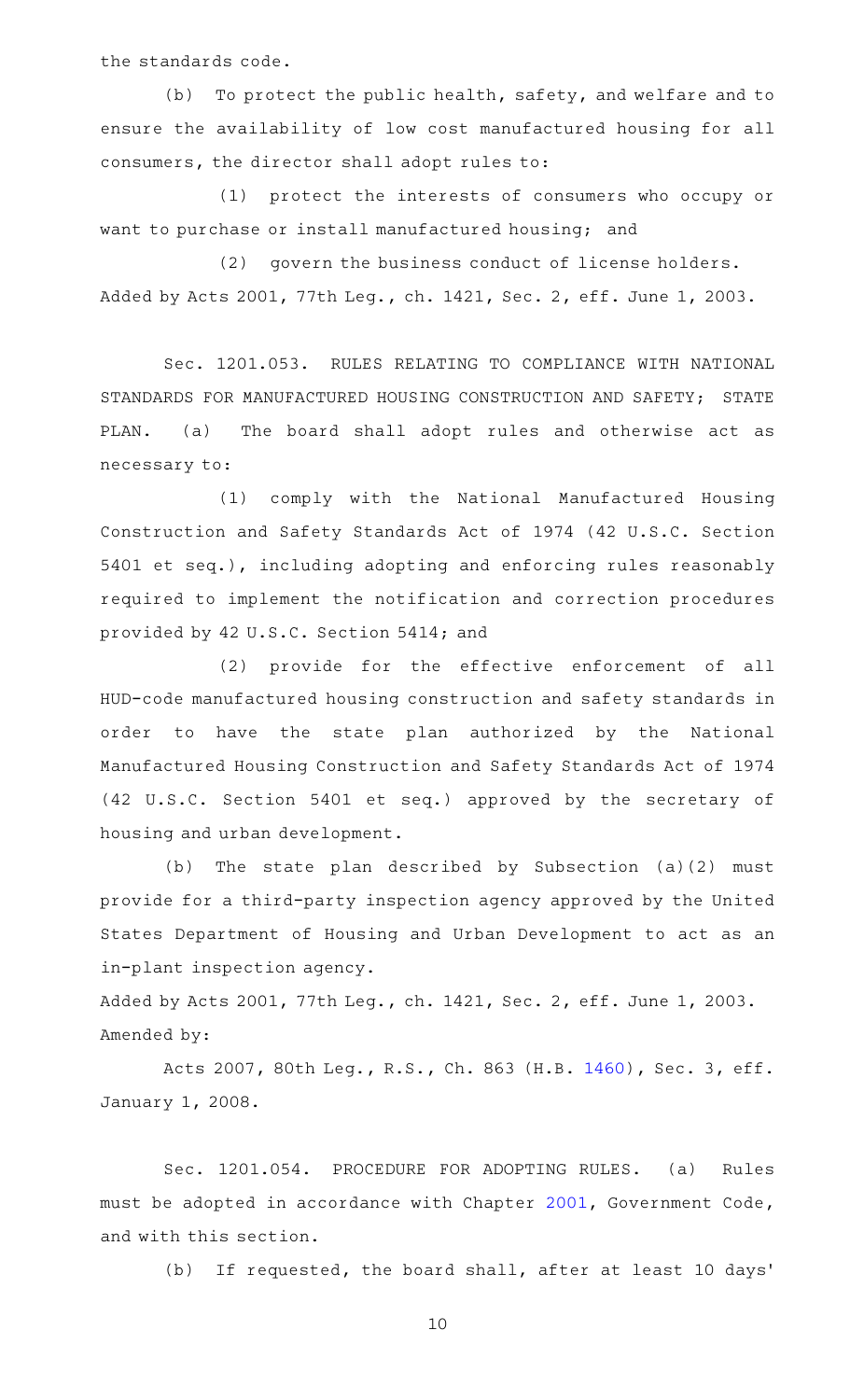notice, hold a hearing on any rule that it proposes to adopt, other than a rule that is to be adopted under emergency rulemaking, in which case only the requirements of Chapter [2001,](http://www.statutes.legis.state.tx.us/GetStatute.aspx?Code=GV&Value=2001) Government Code, shall apply.

(c) A rule takes effect on the 30th day after the date of publication of notice that the rule has been adopted, except that a rule relating to installation standards may not take effect earlier than the 60th day after the date of publication of notice unless the board has determined that an earlier effective date is required to meet an emergency and the standard was adopted under the emergency rulemaking provisions of Chapter [2001](http://www.statutes.legis.state.tx.us/GetStatute.aspx?Code=GV&Value=2001), Government Code.

(d) To maintain affordability of manufactured homes in this state, the board shall:

 $(1)$  conduct a cost benefit analysis for any rule, process, or policy change that will increase a fee or another incurred cost by more than \$50 for license holders or consumers; and

(2) present at the next board meeting an analysis detailing whether the need for the rule, process, or policy change justifies the increase.

Added by Acts 2001, 77th Leg., ch. 1421, Sec. 2, eff. June 1, 2003. Amended by:

Acts 2007, 80th Leg., R.S., Ch. 863 (H.B. [1460](http://www.legis.state.tx.us/tlodocs/80R/billtext/html/HB01460F.HTM)), Sec. 4, eff. January 1, 2008.

Acts 2017, 85th Leg., R.S., Ch. 408 (H.B. [2019](http://www.legis.state.tx.us/tlodocs/85R/billtext/html/HB02019F.HTM)), Sec. 3, eff. September 1, 2017.

Sec. 1201.055. INSPECTION, REVIEW, AND RELATED FEES. (a) With guidance from the federal Housing and Community Development Act of 1974 (42 U.S.C. Section 5301 et seq.) and from the rules and regulations adopted under the National Manufactured Housing Construction and Safety Standards Act of 1974 (42 U.S.C. Section 5401 et seq.), the board shall establish fees as follows:

(1) if the department acts as a design approval primary inspection agency, a schedule of fees for the review of HUD-code manufactured home blueprints and supporting information, to be paid by the manufacturer seeking approval of the blueprints and supporting information;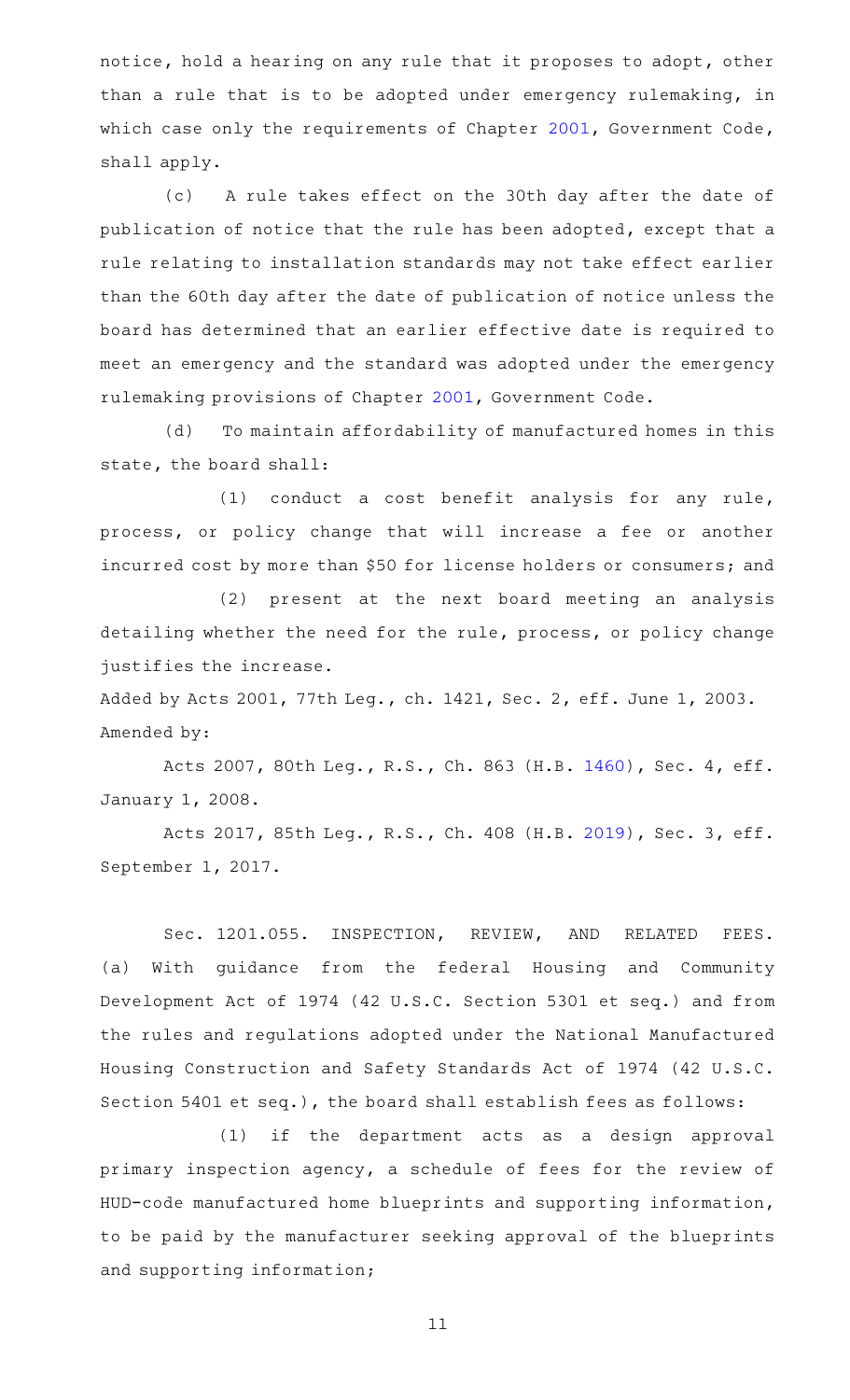(2) except as provided by Subsection  $(e)$ , a fee for the inspection of each HUD-code manufactured home manufactured or assembled in this state, to be paid by the manufacturer of the home;

(3) a fee for the inspection of an alteration made to the structure or plumbing, heating, or electrical system of a HUD-code manufactured home, to be charged on an hourly basis and to be paid by the person making the alteration;

(4) a fee for the inspection of the rebuilding of a salvaged manufactured home, to be paid by the retailer;

(5) a fee for the inspection of a used manufactured home to determine whether the home is habitable for the issuance of a new statement of ownership; and

 $(6)$  a fee for the issuance of a seal for a used mobile or HUD-code manufactured home.

(b) In addition to the fees imposed under Subsections  $(a)(2)$ ,  $(3)$ , and  $(4)$ , a manufacturer or a person making an alteration, as appropriate, shall be charged for the actual cost of travel of a department representative to and from:

 $(1)$  the manufacturing facility, for an inspection described by Subsection (a)(2); or

 $(2)$  the place of inspection, for an inspection described by Subsection (a)(3) or (4).

(c) The board shall establish a fee for the inspection of the installation of a mobile or HUD-code manufactured home, to be paid by the installer of the home.

 $(c-1)$  The department may permit the use of any device or procedure that has been reviewed and approved by a licensed engineer provided that such use or procedure complies with any instructions, conditions, or other requirements specified by that engineer.

(d) The board shall charge a fee for a consumer complaint home inspection requested by a manufacturer or retailer under Section [1201.355](http://www.statutes.legis.state.tx.us/GetStatute.aspx?Code=OC&Value=1201.355)(b), to be paid by the manufacturer or retailer.

(e) The fee described by Subsection (a)(2) does not apply if an inspection agency authorized by the United States Department of Housing and Urban Development, other than the department, acts as the in-plant inspection agency.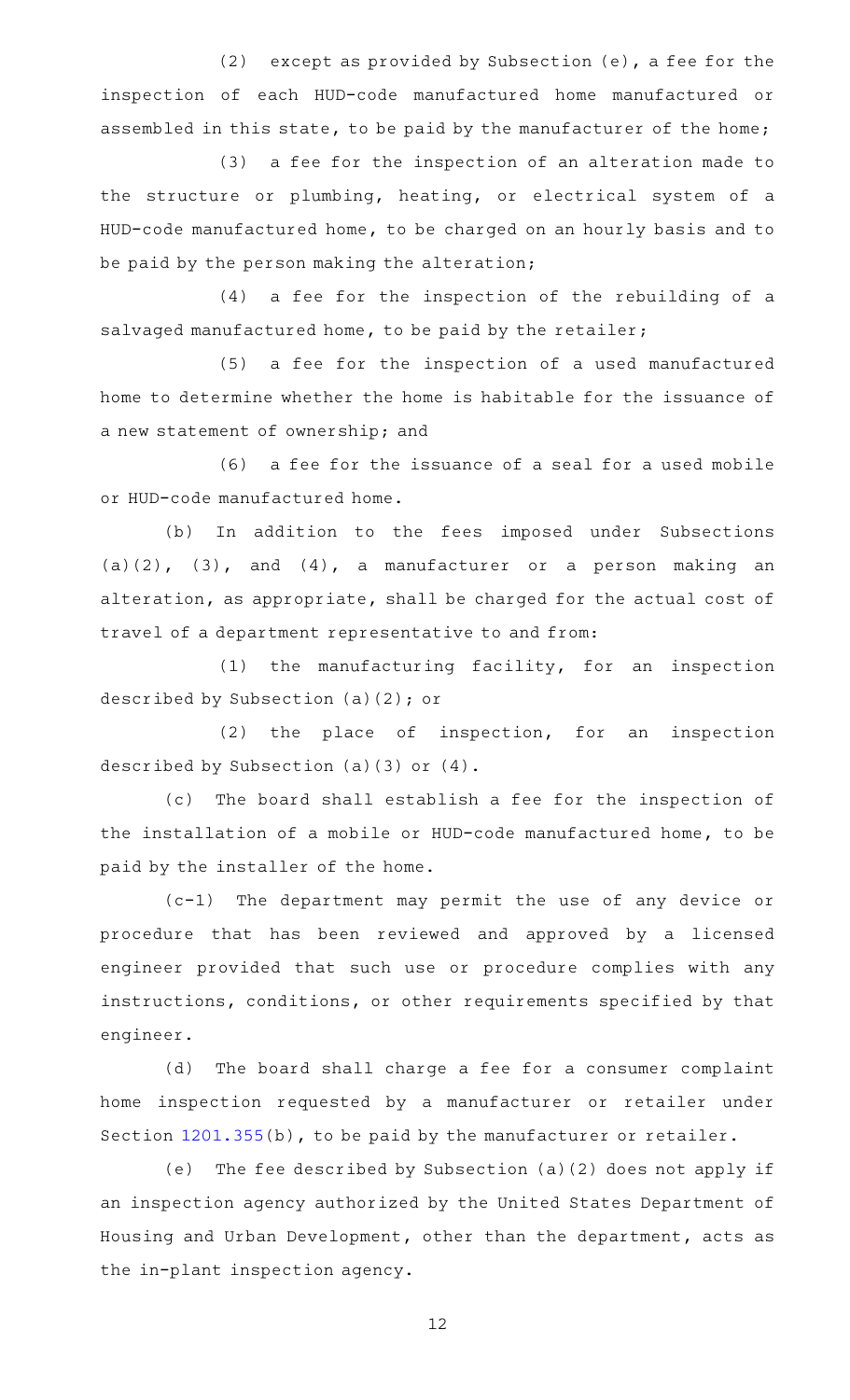(f) The fee described by Subsection (c) must accompany notice to the department of the exact location of the mobile or HUD-code manufactured home. The department shall make an appropriate fee distribution to a local governmental unit that performs an inspection under a contract or other official designation if that unit does not collect a local inspection fee. Added by Acts 2001, 77th Leg., ch. 1421, Sec. 2, eff. June 1, 2003. Amended by Acts 2003, 78th Leg., ch. 338, Sec. 2, eff. June 18, 2003.

Amended by:

Acts 2007, 80th Leg., R.S., Ch. 863 (H.B. [1460](http://www.legis.state.tx.us/tlodocs/80R/billtext/html/HB01460F.HTM)), Sec. 5, eff. January 1, 2008.

Acts 2013, 83rd Leg., R.S., Ch. 1079 (H.B. [3361](http://www.legis.state.tx.us/tlodocs/83R/billtext/html/HB03361F.HTM)), Sec. 3.04, eff. September 1, 2013.

Acts 2017, 85th Leg., R.S., Ch. 408 (H.B. [2019](http://www.legis.state.tx.us/tlodocs/85R/billtext/html/HB02019F.HTM)), Sec. 4, eff. September 1, 2017.

Sec. 1201.056. LICENSE FEES. (a) The board shall establish fees for the issuance and renewal of licenses for:

- $(1)$  manufacturers;
- (2) retailers;
- (3) brokers;
- (4) salespersons; and
- (5) installers.

(b) The board by rule may establish a fee for reprinting a license issued under this chapter.

Added by Acts 2001, 77th Leg., ch. 1421, Sec. 2, eff. June 1, 2003. Amended by:

Acts 2013, 83rd Leg., R.S., Ch. 1079 (H.B. [3361](http://www.legis.state.tx.us/tlodocs/83R/billtext/html/HB03361F.HTM)), Sec. 3.05, eff. September 1, 2013.

Sec. 1201.057. INSTRUCTION FEE. The board shall charge a fee to each person attending a course of instruction described by Section [1201.104](http://www.statutes.legis.state.tx.us/GetStatute.aspx?Code=OC&Value=1201.104).

Added by Acts 2001, 77th Leg., ch. 1421, Sec. 2, eff. June 1, 2003.

Sec. 1201.058. AMOUNT OF FEES. (a) The board shall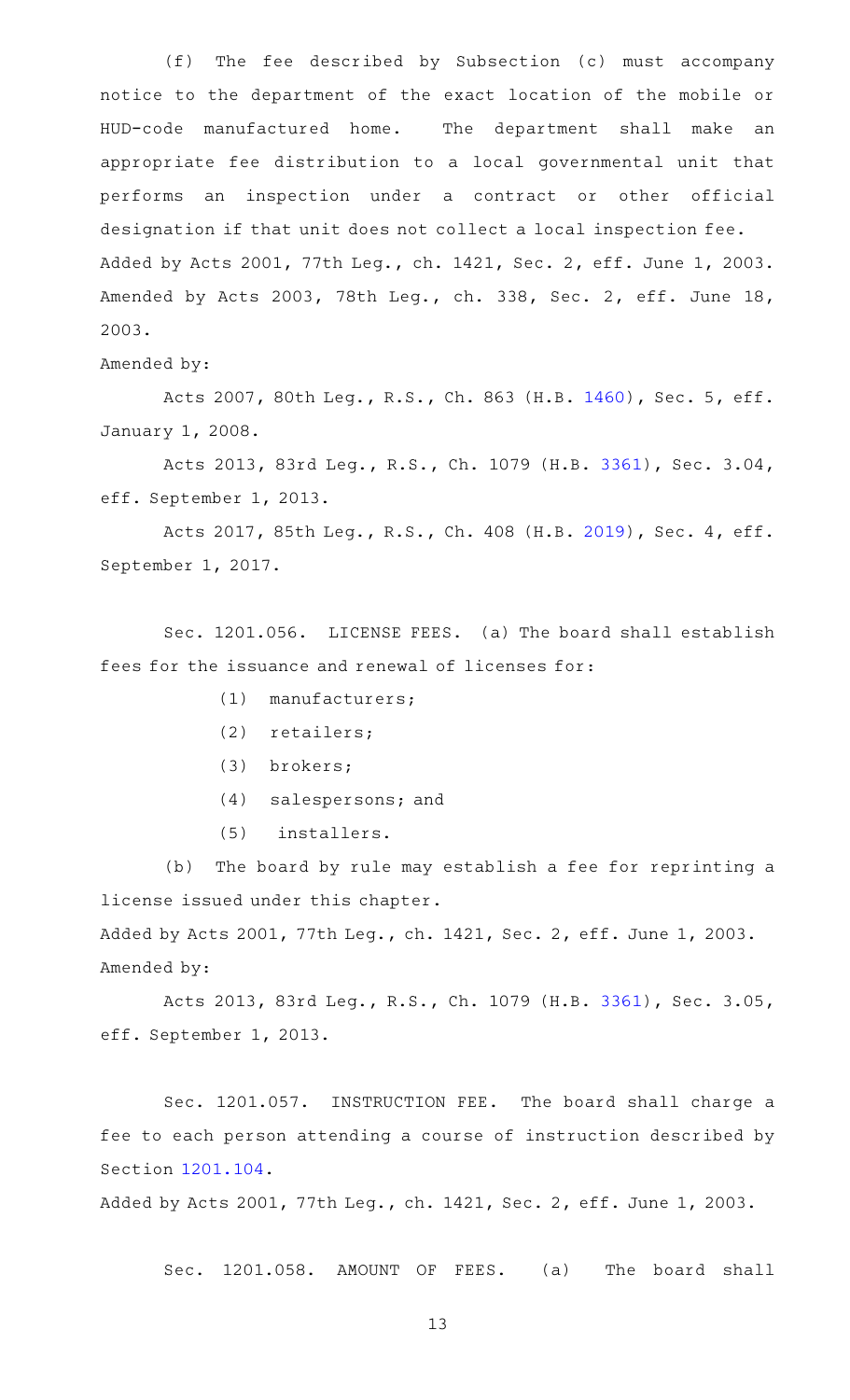establish reasonable fees for all matters under this chapter providing for fees. If the department's rules provide an option to file a document electronically, the department may charge a discounted fee for the electronic filing.

(b) Repealed by Acts 2017, 85th Leg., R.S., Ch. 408 (H.B. [2019](http://www.legis.state.tx.us/tlodocs/85R/billtext/html/HB02019F.HTM)), Sec. 85(2), eff. September 1, 2017.

(c) All fees established by this chapter or the rules are deemed to be earned and not subject to refund after receipt by the department.

(d) Notwithstanding Subsection (c), the director may, in limited and appropriate circumstances and in accordance with rules adopted by the board, approve the refund of fees.

(e) If the governor by executive order or proclamation declares a state of disaster under Chapter [418](http://www.statutes.legis.state.tx.us/GetStatute.aspx?Code=GV&Value=418), Government Code, the director, in accordance with rules adopted by the board, may waive the imposition of any fee under this chapter in the affected area.

Added by Acts 2001, 77th Leg., ch. 1421, Sec. 2, eff. June 1, 2003. Amended by:

Acts 2007, 80th Leg., R.S., Ch. 863 (H.B. [1460](http://www.legis.state.tx.us/tlodocs/80R/billtext/html/HB01460F.HTM)), Sec. 6, eff. January 1, 2008.

Acts 2009, 81st Leg., R.S., Ch. 77 (H.B. [2238](http://www.legis.state.tx.us/tlodocs/81R/billtext/html/HB02238F.HTM)), Sec. 2, eff. September 1, 2009.

Acts 2017, 85th Leg., R.S., Ch. 408 (H.B. [2019\)](http://www.legis.state.tx.us/tlodocs/85R/billtext/html/HB02019F.HTM), Sec. 85(2), eff. September 1, 2017.

Sec. 1201.060. VENUE FOR HEARING. A hearing under this chapter shall be held in Travis County unless all parties agree to another location.

Added by Acts 2001, 77th Leg., ch. 1421, Sec. 2, eff. June 1, 2003.

Sec. 1201.061. COOPERATION WITH LOCAL GOVERNMENTAL UNITS. The department shall cooperate with all local governmental units in this state.

Added by Acts 2001, 77th Leg., ch. 1421, Sec. 2, eff. June 1, 2003.

Sec. 1201.062. SEAL PROPERTY OF DEPARTMENT. A seal is the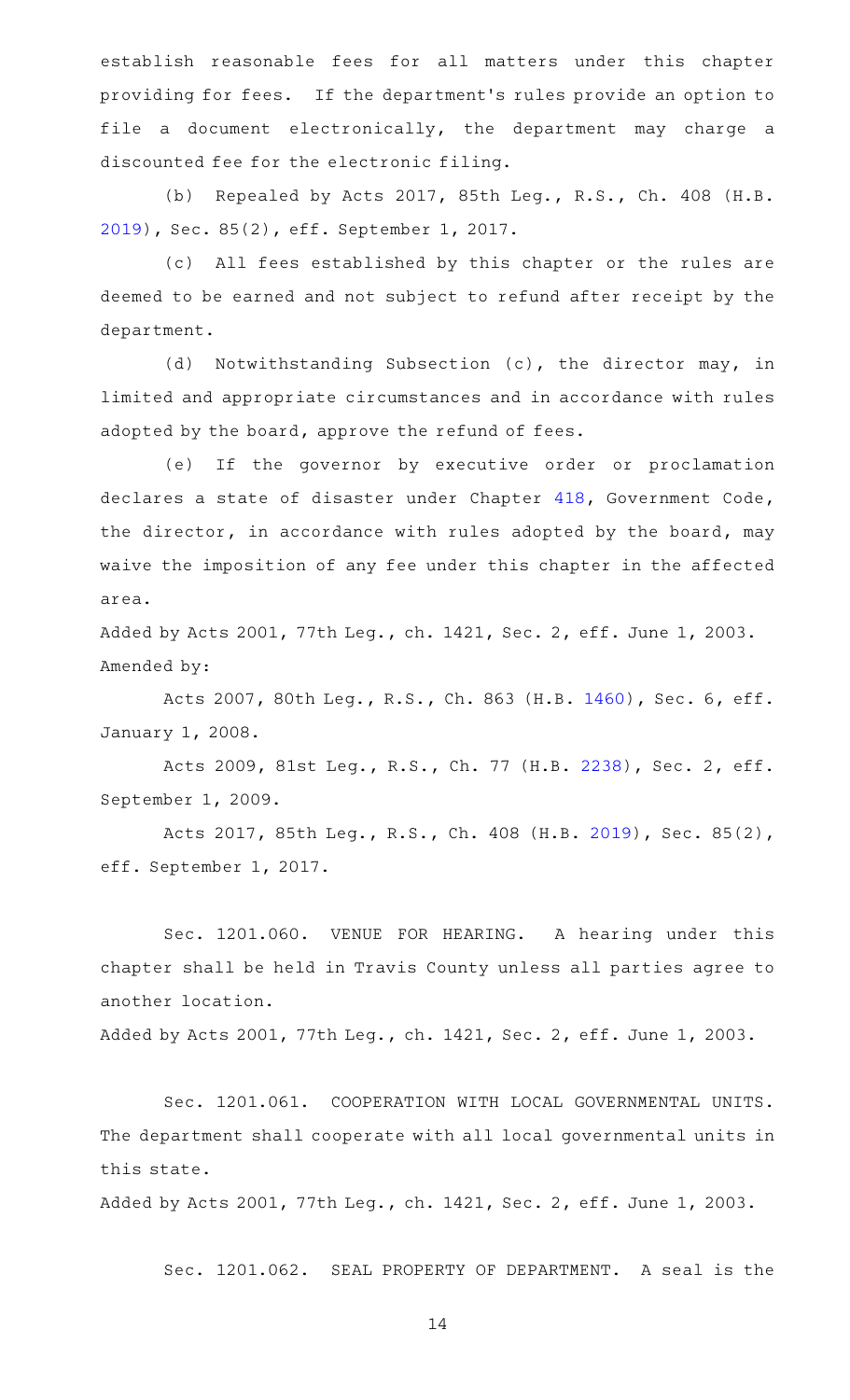property of the department.

Added by Acts 2001, 77th Leg., ch. 1421, Sec. 2, eff. June 1, 2003.

## SUBCHAPTER C. LICENSING

Sec. 1201.101. LICENSE REQUIRED. (a) A person may not construct or assemble in this state or ship into this state a new HUD-code manufactured home unless the person holds, at the time the home is constructed or assembled, a manufacturer 's license.

(b) Except as otherwise provided by this chapter, a person may not sell or exchange, or offer to sell or exchange, two or more manufactured homes to consumers in this state in a 12-month period unless the person holds a retailer 's license.

(c)AAA person may not offer to negotiate or negotiate for others a bargain or contract for the sale or exchange of two or more manufactured homes to consumers in this state in a 12-month period unless the person holds a broker 's license.

(d) A person may not act as an installer in this state unless the person holds an installer 's license.

(e) A person may not repair, rebuild, or otherwise alter a salvaged manufactured home unless the person holds a retailer 's license.

(f) A person may not act as a salesperson of manufactured housing unless the person holds a salesperson's license. A retailer or broker may not employ or otherwise use the services of a salesperson who is not licensed. A licensed salesperson may not participate in a sale of a manufactured home unless the sale is through the retailer or broker who sponsored the salesperson 's application as required by Section [1201.103\(](http://www.statutes.legis.state.tx.us/GetStatute.aspx?Code=OC&Value=1201.103)d).

 $(f-1)$  A retailer may not be licensed to operate more than one location under a single license.

(g) A person may not make an announcement concerning the sale or exchange of, or offer to sell or exchange, a manufactured home to a consumer in this state through an advertisement unless the person holds a manufacturer 's, retailer 's, or broker 's license. This subsection does not apply to:

(1) a person exempt from licensing; or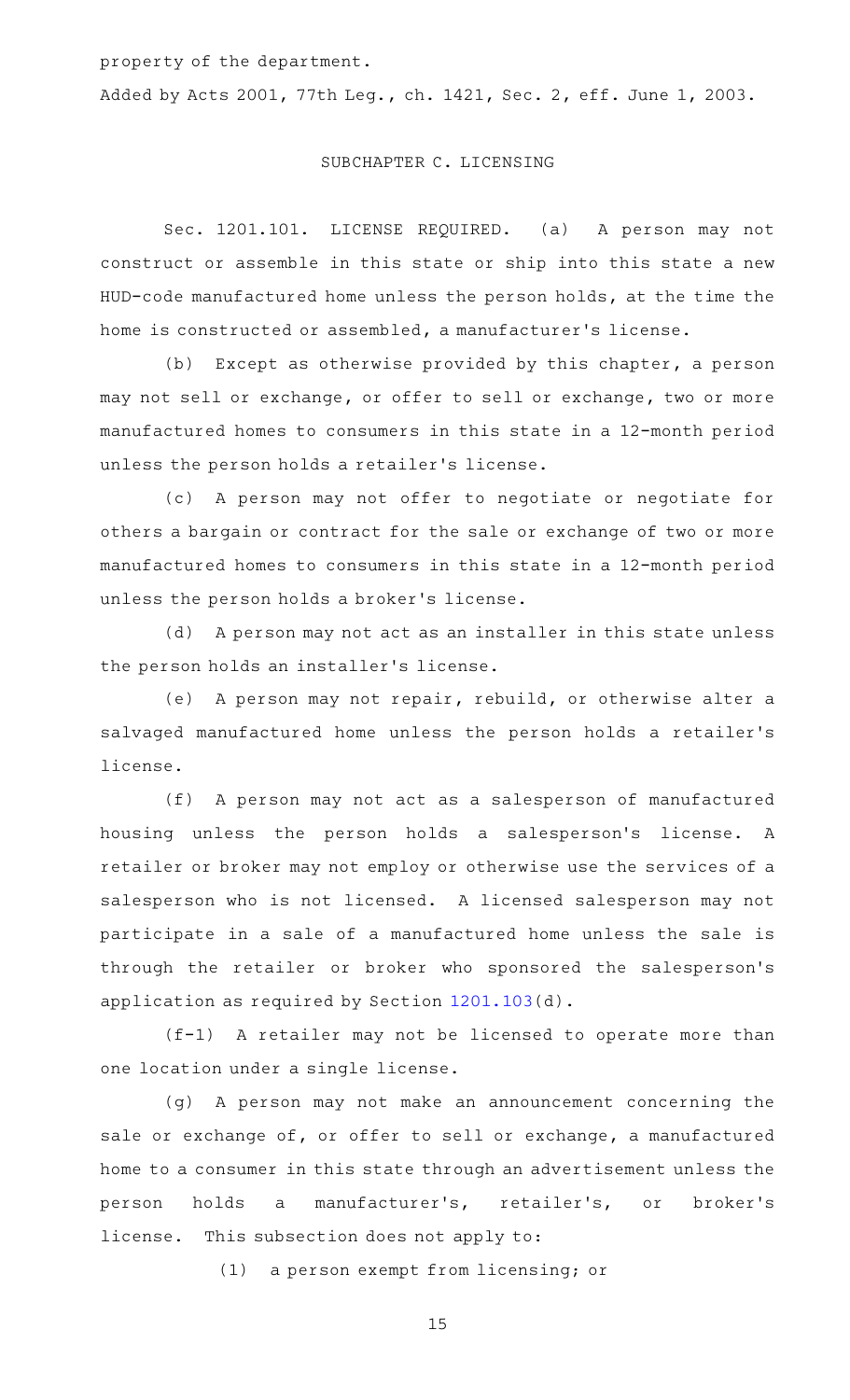(2) an advertisement concerning real property on which there is a manufactured home that has been converted to real property in accordance with Section [1201.2055](http://www.statutes.legis.state.tx.us/GetStatute.aspx?Code=OC&Value=1201.2055).

Added by Acts 2001, 77th Leg., ch. 1421, Sec. 2, eff. June 1, 2003. Amended by Acts 2003, 78th Leg., ch. 338, Sec. 4, eff. June 18, 2003.

Amended by:

Acts 2005, 79th Leg., Ch. 1284 (H.B. [2438](http://www.legis.state.tx.us/tlodocs/79R/billtext/html/HB02438F.HTM)), Sec. 1, eff. June 18, 2005.

Acts 2007, 80th Leg., R.S., Ch. 863 (H.B. [1460](http://www.legis.state.tx.us/tlodocs/80R/billtext/html/HB01460F.HTM)), Sec. 7, eff. January 1, 2008.

Acts 2013, 83rd Leg., R.S., Ch. 1079 (H.B. [3361](http://www.legis.state.tx.us/tlodocs/83R/billtext/html/HB03361F.HTM)), Sec. 3.06, eff. September 1, 2013.

Acts 2017, 85th Leg., R.S., Ch. 408 (H.B. [2019](http://www.legis.state.tx.us/tlodocs/85R/billtext/html/HB02019F.HTM)), Sec. 5, eff. September 1, 2017.

Sec. 1201.102. EXCEPTIONS TO LICENSE REQUIREMENT. (a) A licensed installer may employ unlicensed persons to assist in performing installation functions provided that the licensed installer maintains a list of the persons so employed. The director may issue an order to prohibit a person who is not licensed as an installer from performing installation functions under the oversight of a licensed installer.

(b) A licensee may engage another person who is not licensed under this chapter but possesses another license issued by the State of Texas to provide goods and services subject to that other license. Without limiting the generality of the foregoing, this includes engaging others to install, connect, or otherwise work on air conditioning, plumbing, and electrical systems.

(c) An individual who holds a retailer's license or broker's license or who is a related person of such a licensee is not required to apply for a salesperson 's license.

 $(c-1)$  An individual who is listed as an owner, principal, partner, corporate officer, registered agent, or related person of an entity that is licensed as a retailer or broker may act on behalf of that license holder in the capacity of a retailer, broker, or salesperson without holding the appropriate license if at least one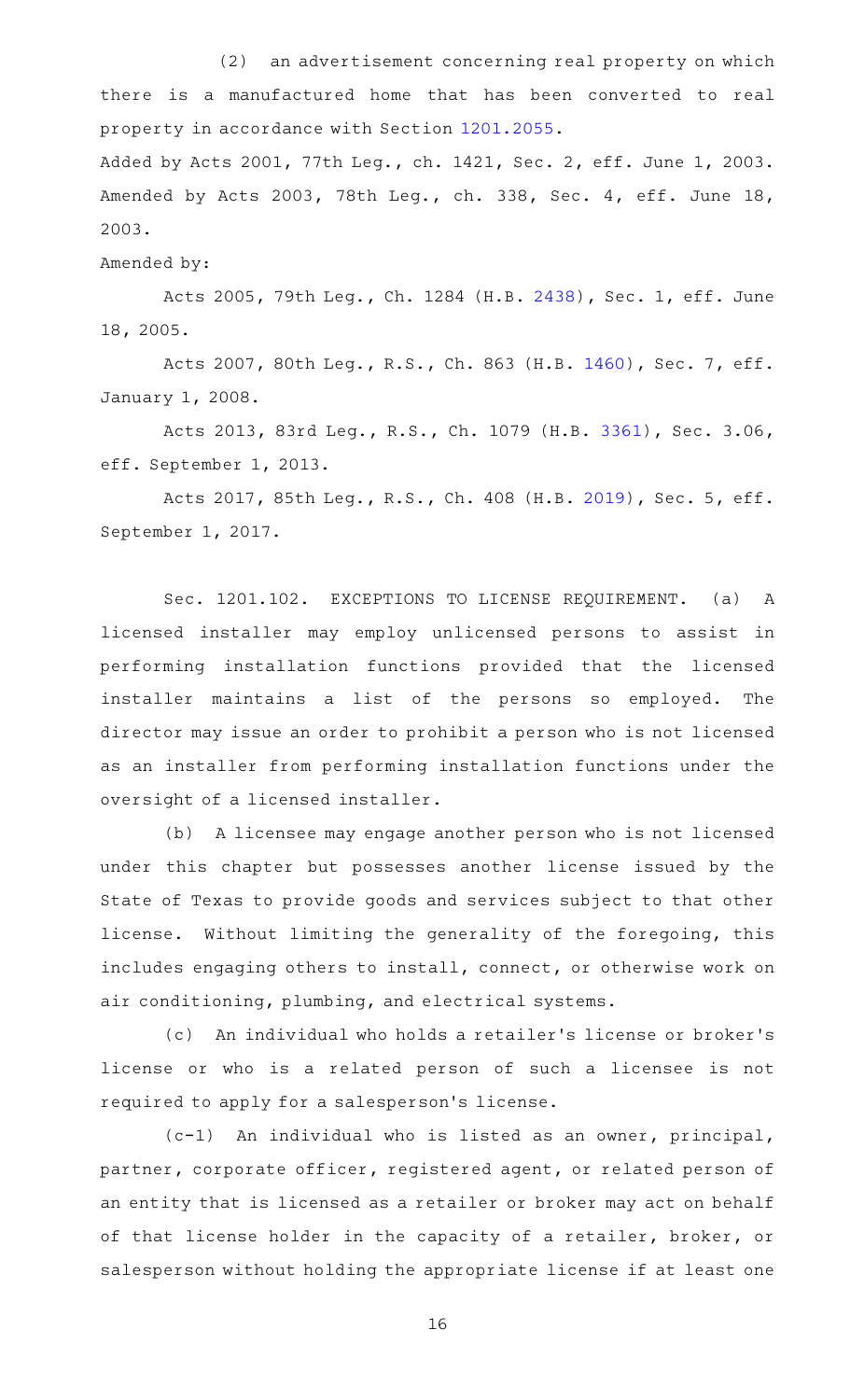individual who is listed as an owner, principal, partner, corporate officer, registered agent, or related person of the entity has satisfied the requirements of Sections [1201.104](http://www.statutes.legis.state.tx.us/GetStatute.aspx?Code=OC&Value=1201.104) and [1201.113](http://www.statutes.legis.state.tx.us/GetStatute.aspx?Code=OC&Value=1201.113).

(d) A person who holds a real estate broker's or salesperson's license under Chapter [1101](http://www.statutes.legis.state.tx.us/GetStatute.aspx?Code=OC&Value=1101) may act as a broker or salesperson under this chapter without holding a license or filing a bond or other security as required by this chapter if negotiations for the sale or exchange of a manufactured home are conducted for a consumer for whom the person is also acting as a real estate broker or salesperson under Chapter [1101](http://www.statutes.legis.state.tx.us/GetStatute.aspx?Code=OC&Value=1101) consistent with Section [1201.007](http://www.statutes.legis.state.tx.us/GetStatute.aspx?Code=OC&Value=1201.007). Added by Acts 2001, 77th Leg., ch. 1421, Sec. 2, eff. June 1, 2003. Amended by Acts 2003, 78th Leg., ch. 1276, Sec. 14A.252(a), eff. Sept. 1, 2003.

#### Amended by:

Acts 2007, 80th Leg., R.S., Ch. 863 (H.B. [1460](http://www.legis.state.tx.us/tlodocs/80R/billtext/html/HB01460F.HTM)), Sec. 8, eff. January 1, 2008.

Acts 2017, 85th Leg., R.S., Ch. 408 (H.B. [2019](http://www.legis.state.tx.us/tlodocs/85R/billtext/html/HB02019F.HTM)), Sec. 6, eff. September 1, 2017.

Sec. 1201.1025. EXEMPTION FROM RETAILER'S LICENSE REQUIREMENT. (a) Notwithstanding any other law, in any 12-month period a person is exempt from holding a retailer's license as required by Section [1201.101](http://www.statutes.legis.state.tx.us/GetStatute.aspx?Code=OC&Value=1201.101)(b) if during that period the person sells or offers to sell not more than three manufactured homes.

(b) The department by rule shall develop a form necessary for a person to establish eligibility for the exemption provided by this section.

(c)AAA person who is eligible for an exemption under this section remains subject to the other applicable provisions of this subchapter regarding the sale of manufactured homes. Added by Acts 2013, 83rd Leg., R.S., Ch. 1270 (H.B. [944](http://www.legis.state.tx.us/tlodocs/83R/billtext/html/HB00944F.HTM)), Sec. 1, eff. September 1, 2013.

Sec. 1201.103. LICENSE APPLICATION. (a) An applicant for a license as a manufacturer, retailer, broker, or installer must file with the director a license application containing:

(1) the legal name, address, and telephone number of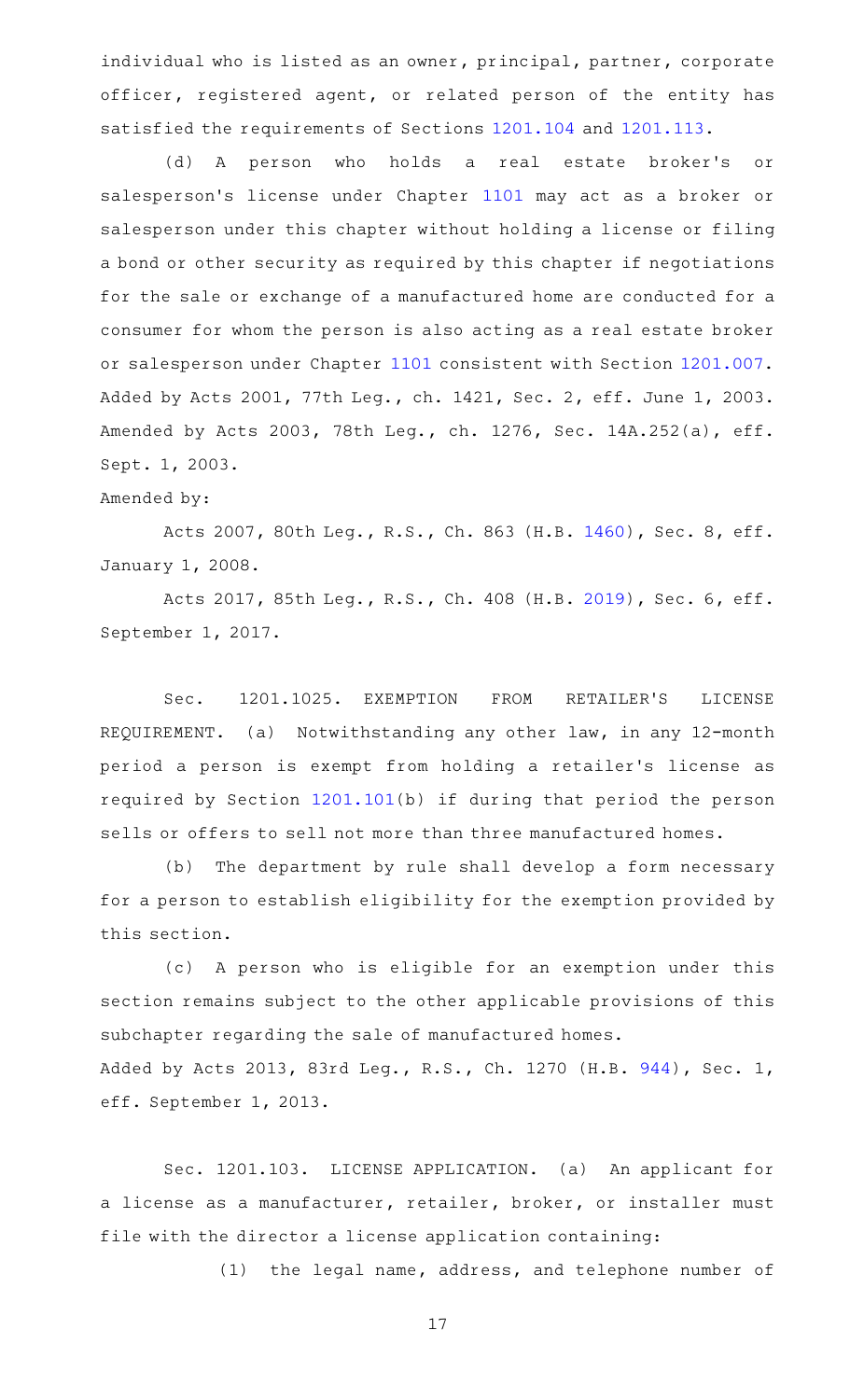the applicant and each person who will be a related person at the time the requested license is issued;

(2) all trade names, and the names of all other business organizations, under which the applicant does business subject to this chapter, the name of each such business organization registered with the secretary of state, and the address of such business organization;

(3) the dates on which the applicant became the owner and operator of the business; and

 $(4)$  the location to which the license will apply.

(a-1) All required records of a licensee under Subsection (a) are to be maintained at the licensee 's principal office or such other location within this state as the licensee may designate.

 $(b)$  A license application must be accompanied by:

(1) proof of the security required by this subchapter;

(2) payment of the fee required for issuance of the license; and

(3) the information and the cost required under Section [1201.1031.](http://www.statutes.legis.state.tx.us/GetStatute.aspx?Code=OC&Value=1201.1031)

(c) If a change occurs in the information filed with the director under Subsection (a), the applicant shall amend the application to state the correct information.

(d) An applicant for a salesperson's license must:

(1) file with the director an application that provides any information the director considers necessary and that is sponsored by a currently licensed retailer or broker; and

 $(2)$  pay the required fee. Added by Acts 2001, 77th Leg., ch. 1421, Sec. 2, eff. June 1, 2003. Amended by:

Acts 2005, 79th Leg., Ch. 1284 (H.B. [2438](http://www.legis.state.tx.us/tlodocs/79R/billtext/html/HB02438F.HTM)), Sec. 2, eff. June 18, 2005.

Acts 2007, 80th Leg., R.S., Ch. 863 (H.B. [1460](http://www.legis.state.tx.us/tlodocs/80R/billtext/html/HB01460F.HTM)), Sec. 9, eff. January 1, 2008.

Acts 2013, 83rd Leg., R.S., Ch. 1079 (H.B. [3361](http://www.legis.state.tx.us/tlodocs/83R/billtext/html/HB03361F.HTM)), Sec. 3.07, eff. September 1, 2013.

Sec. 1201.1031. CRIMINAL HISTORY RECORD INFORMATION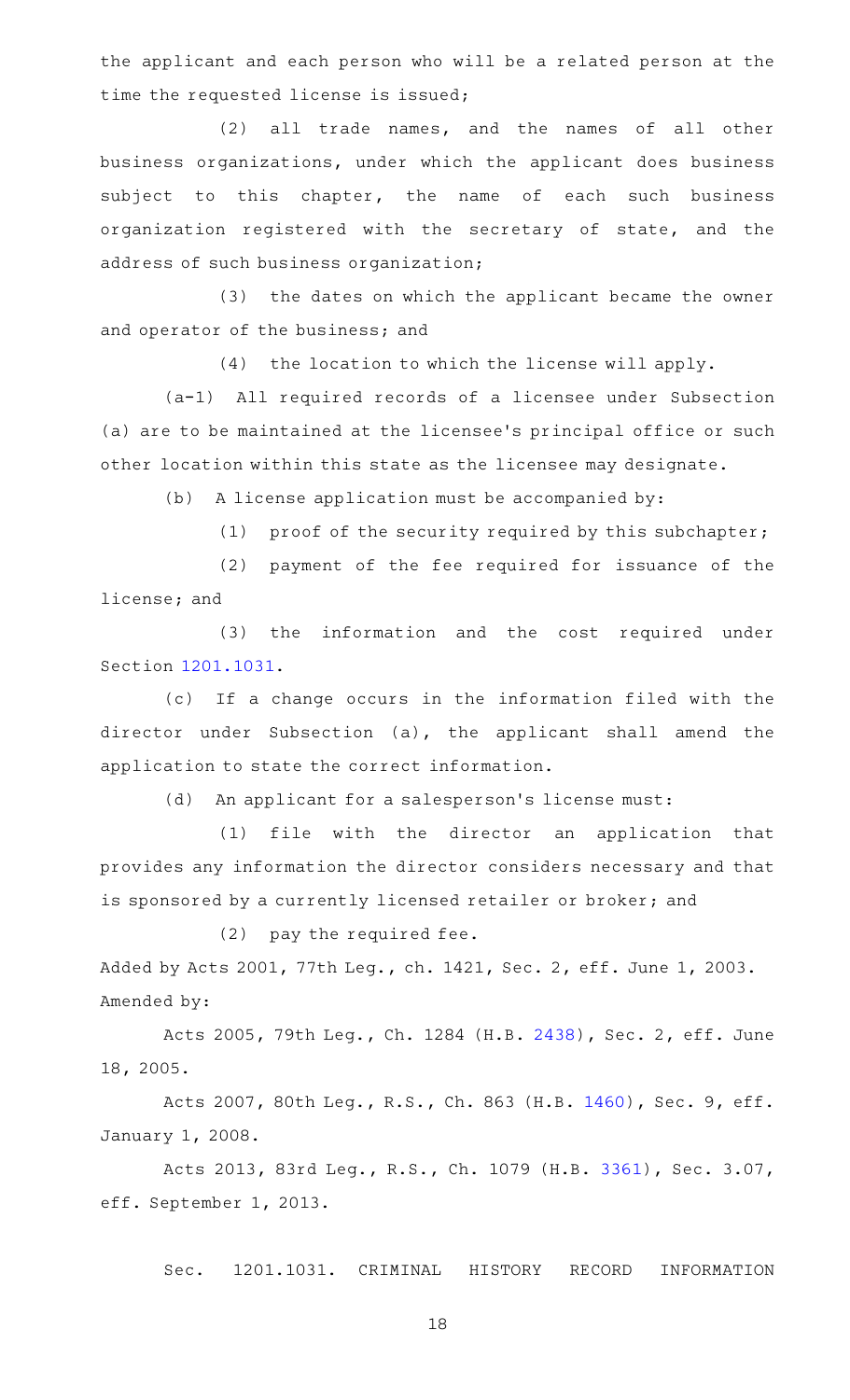REQUIREMENT FOR LICENSE. (a) The department shall require that an applicant for a license or renewal of an unexpired license submit a complete and legible set of fingerprints, on a form prescribed by the board, to the department or to the Department of Public Safety for the purpose of obtaining criminal history record information from the Department of Public Safety and the Federal Bureau of Investigation. The applicant is required to submit a set of fingerprints only once under this section unless a replacement set is otherwise needed to complete the criminal history check required by this section.

(b) The department shall refuse to issue a license to or renew the license of a person who does not comply with the requirement of Subsection (a).

(c) The department shall conduct a criminal history check of each applicant for a license or renewal of a license using information:

(1) provided by the individual under this section; and

(2) made available to the department by the Department of Public Safety, the Federal Bureau of Investigation, and any other criminal justice agency under Chapter [411,](http://www.statutes.legis.state.tx.us/GetStatute.aspx?Code=GV&Value=411) Government Code.

(d) The department may enter into an agreement with the Department of Public Safety to administer a criminal history check required under this section.

(e) The applicant shall pay the cost of a criminal history check under this section.

Added by Acts 2013, 83rd Leg., R.S., Ch. 1079 (H.B. [3361](http://www.legis.state.tx.us/tlodocs/83R/billtext/html/HB03361F.HTM)), Sec. 3.08, eff. September 1, 2013.

Sec. 1201.104. QUALIFICATIONS FOR LICENSE. (a) Except as provided by Subsection (g), as a requirement for a manufacturer 's, retailer's, broker's, installer's, or salesperson's license, a person who was not licensed or registered with the department or a predecessor agency on September 1, 1987, must, not more than 12 months before applying for the person 's first license under this chapter, attend and successfully complete eight hours of instruction in the law, including instruction in consumer protection regulations.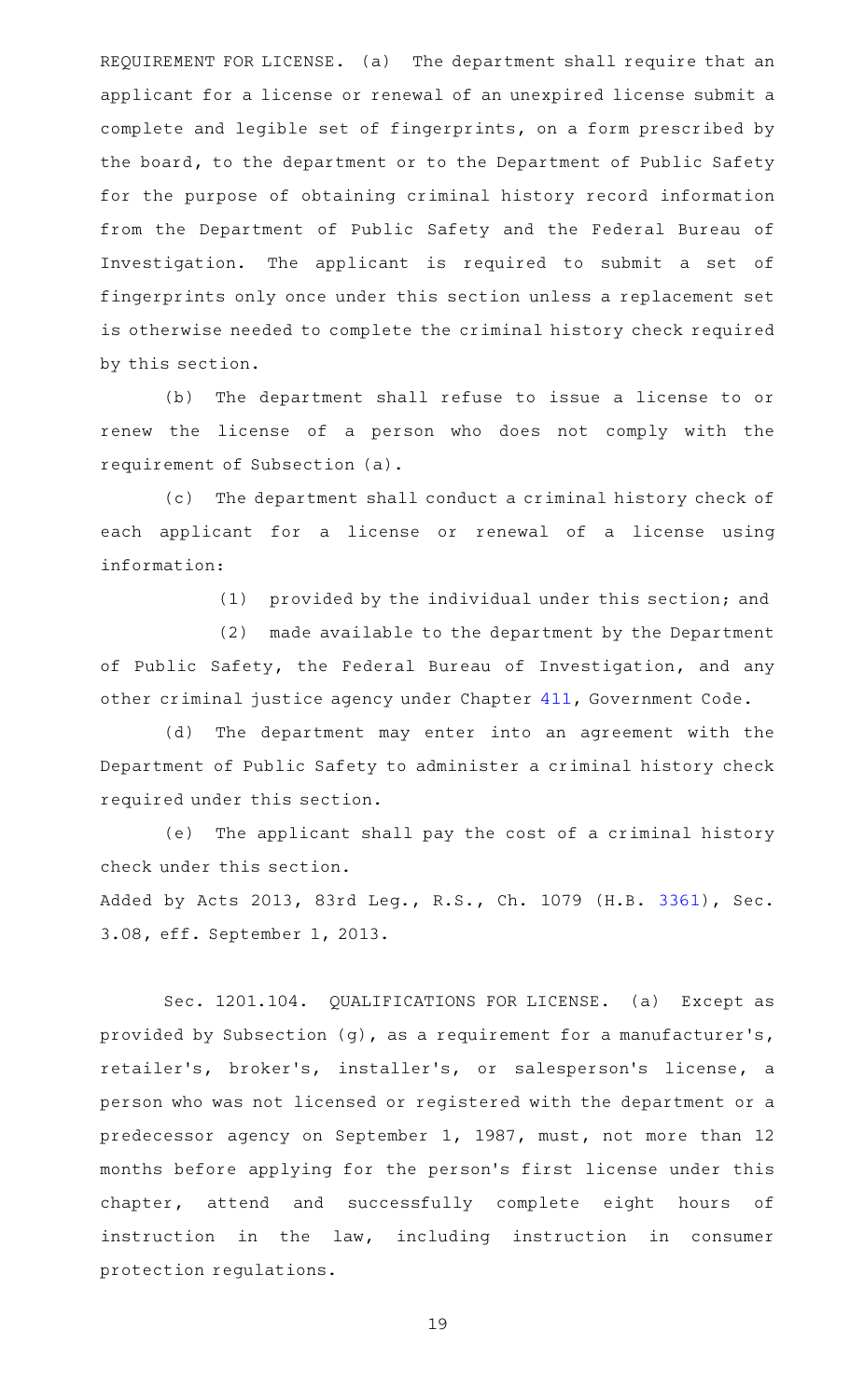$(a-1)$  If the applicant is not an individual, the applicant must have at least one related person who satisfies the requirements of Subsection (a). If that applicant is applying for a retailer 's license, the related person must be a management official who satisfies the requirements of Subsections (a) and (a-2) for each retail location operated by the applicant.

(a-2) An applicant for a retailer's license must complete four hours of specialized instruction relevant to the sale and exchange of manufactured homes. The instruction under this subsection is in addition to the instruction required under Subsection (a).

(a-3) An applicant for an installer's license must complete four hours of specialized instruction relevant to the installation of manufactured homes. The instruction under this subsection is in addition to the instruction required under Subsection (a).

(a-4) An applicant for a joint installer-retailer license must comply with Subsections (a-2) and (a-3), for a total of eight hours of specialized instruction. The instruction under this subsection is in addition to the instruction required under Subsection (a).

(b) Except in the case of an applicant for a salesperson's license, successful completion of the course of instruction is a prerequisite to obtaining the license.

(c) An applicant for a salesperson's license may apply for a license without having completed the course of instruction if the person successfully completes the course not later than the 90th day after the date of the person's licensure. If the person fails to complete such course successfully and in a timely manner, the person 's license is automatically suspended until the person successfully completes the course.

(d) The course of instruction must be offered at least quarterly.

(e) The board shall adopt rules relating to course content and approval.

(f) An applicant for an initial installer's license shall receive a license on a provisional basis. The person 's provisional status remains in effect until a sufficient number of installations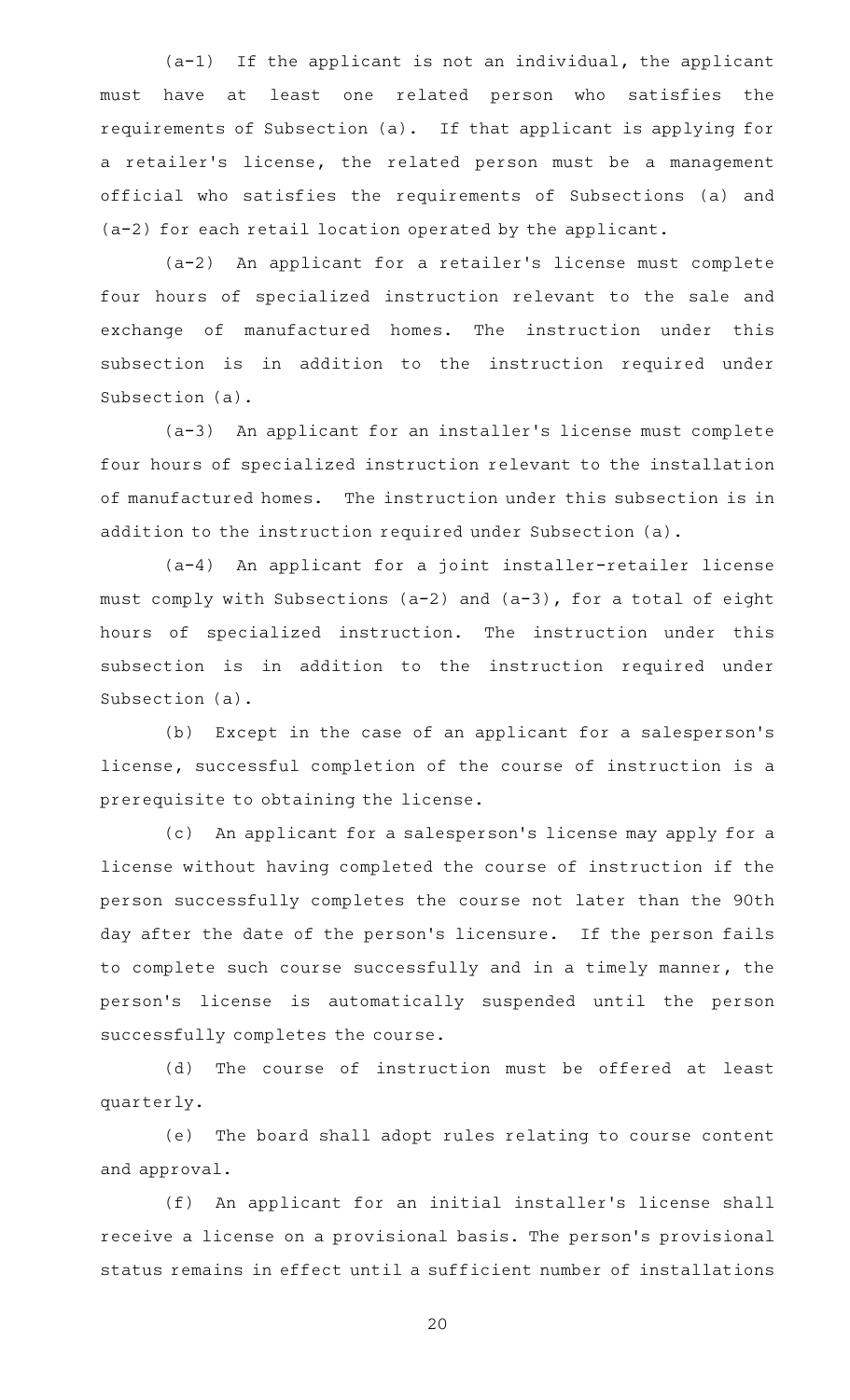completed by the person have been inspected by the department and found not to have any identified material violations of the department's rules. The board, with the advice of the advisory committee to be established under Section [1201.251](http://www.statutes.legis.state.tx.us/GetStatute.aspx?Code=OC&Value=1201.251), shall adopt rules to establish what constitutes a sufficient number of installations under this subsection.

(g) Subsections (a),  $(a-2)$ ,  $(a-3)$ , and  $(a-4)$  do not apply to a license holder who applies:

(1) for a license for an additional business location; or

 $(2)$  to renew or reinstate a license.

(h) An examination must be a requirement of successful completion of any initial required course of instruction under this section. The period needed to complete an examination under this subsection may not be used to satisfy the minimum education requirements under Subsection (a),  $(a-2)$ ,  $(a-3)$ , or  $(a-4)$ . If the examination failure rate exceeds 25 percent, the board shall:

(1) review the examination and the examination procedures; and

(2) adopt rules intended to maintain the historical passage rate for the examination.

Added by Acts 2001, 77th Leg., ch. 1421, Sec. 2, eff. June 1, 2003. Amended by:

Acts 2007, 80th Leg., R.S., Ch. 863 (H.B. [1460\)](http://www.legis.state.tx.us/tlodocs/80R/billtext/html/HB01460F.HTM), Sec. 10, eff. January 1, 2008.

Acts 2009, 81st Leg., R.S., Ch. 77 (H.B. [2238](http://www.legis.state.tx.us/tlodocs/81R/billtext/html/HB02238F.HTM)), Sec. 3, eff. September 1, 2009.

Acts 2011, 82nd Leg., 1st C.S., Ch. 4 (S.B. [1](http://www.legis.state.tx.us/tlodocs/821/billtext/html/SB00001F.HTM)), Sec. 74.06, eff. September 28, 2011.

Acts 2013, 83rd Leg., R.S., Ch. 1079 (H.B. [3361](http://www.legis.state.tx.us/tlodocs/83R/billtext/html/HB03361F.HTM)), Sec. 3.09, eff. September 1, 2013.

Acts 2017, 85th Leg., R.S., Ch. 408 (H.B. [2019](http://www.legis.state.tx.us/tlodocs/85R/billtext/html/HB02019F.HTM)), Sec. 7, eff. September 1, 2017.

Sec. 1201.105. SECURITY REQUIRED. (a) The department may not issue or renew a license unless a bond or other security in a form prescribed by the director is filed with the department as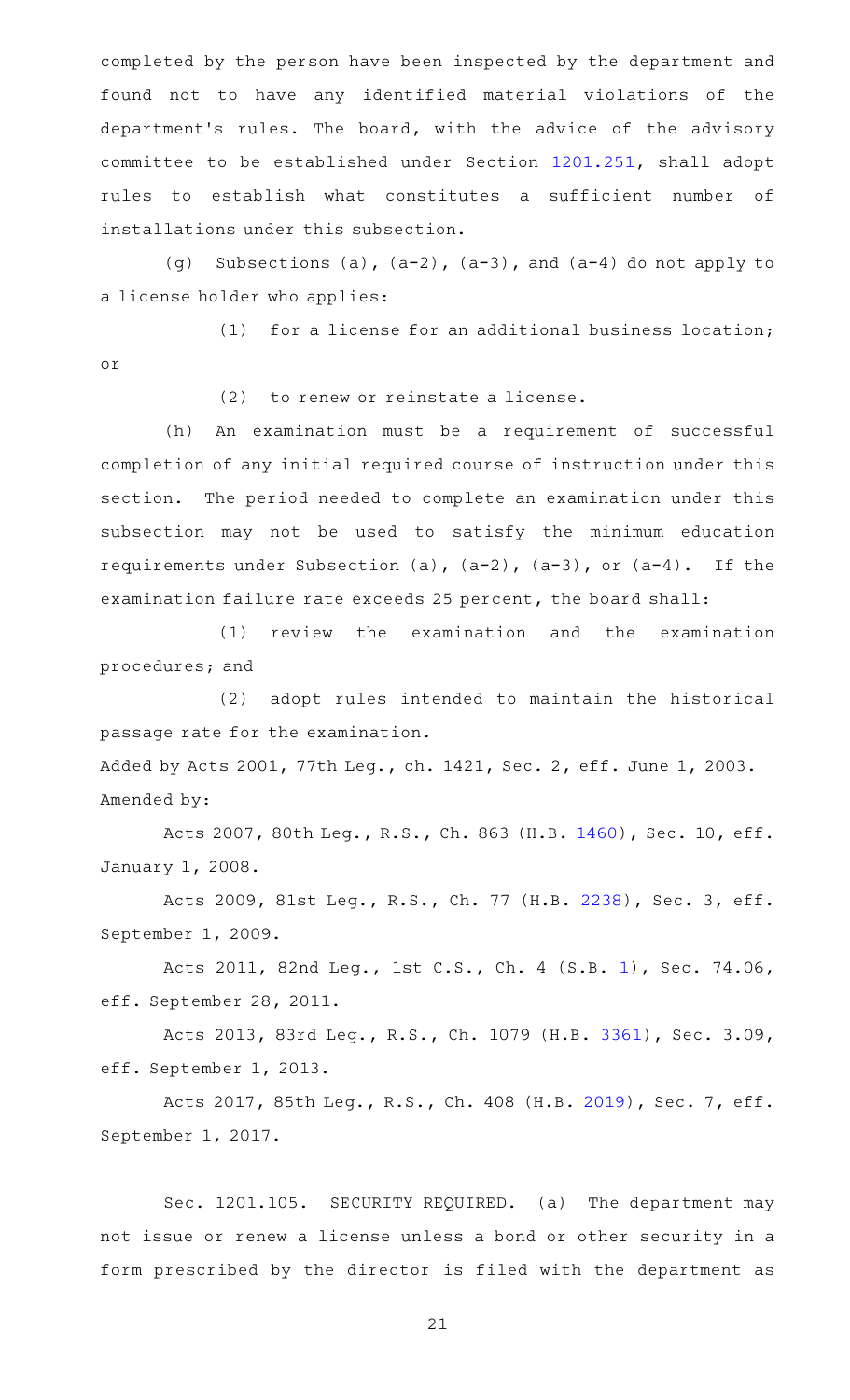provided by this subchapter. The bond or other security is payable to the manufactured homeowner consumer claims program.

(b) If a bond is filed, the bond must be issued by a company authorized to do business in this state and must conform to applicable provisions of the Insurance Code. If other security is filed, that security must be maintained in or by a federally insured depository institution located in this state.

(c) If the department experiences significant problems in obtaining timely reimbursements from a surety or the surety has experienced a deterioration in its financial condition, the board may direct the director to stop accepting bonds issued by the surety.

Added by Acts 2001, 77th Leg., ch. 1421, Sec. 2, eff. June 1, 2003. Amended by:

Acts 2007, 80th Leg., R.S., Ch. 863 (H.B. [1460\)](http://www.legis.state.tx.us/tlodocs/80R/billtext/html/HB01460F.HTM), Sec. 10, eff. January 1, 2008.

Acts 2017, 85th Leg., R.S., Ch. 408 (H.B. [2019](http://www.legis.state.tx.us/tlodocs/85R/billtext/html/HB02019F.HTM)), Sec. 8, eff. September 1, 2017.

Sec. 1201.106. SECURITY: AMOUNT.

(a) An applicant for a license or a license holder shall file a bond or other security under Section [1201.105](http://www.statutes.legis.state.tx.us/GetStatute.aspx?Code=OC&Value=1201.105) for the issuance or renewal of a license in the following amount:

- $(1)$  \$100,000 for a manufacturer;
- (2)  $$50,000$  for a retailer;
- (3) \$50,000 for a broker; or
- $(4)$  \$25,000 for an installer.

 $(a-1)$  Notwithstanding the provisions of Subsection (a), the director may require additional security for the licensing, renewal, or relicensing of a person, or the sponsoring of a salesperson, who, either directly, as a related person, or through a related person, has been the subject of a license revocation, has caused the manufactured homeowner consumer claims program to incur unreimbursed costs or liabilities in excess of available surety bond coverage, or has failed to pay an administrative penalty that has been assessed by final order.

(b) To ensure the availability of prompt and satisfactory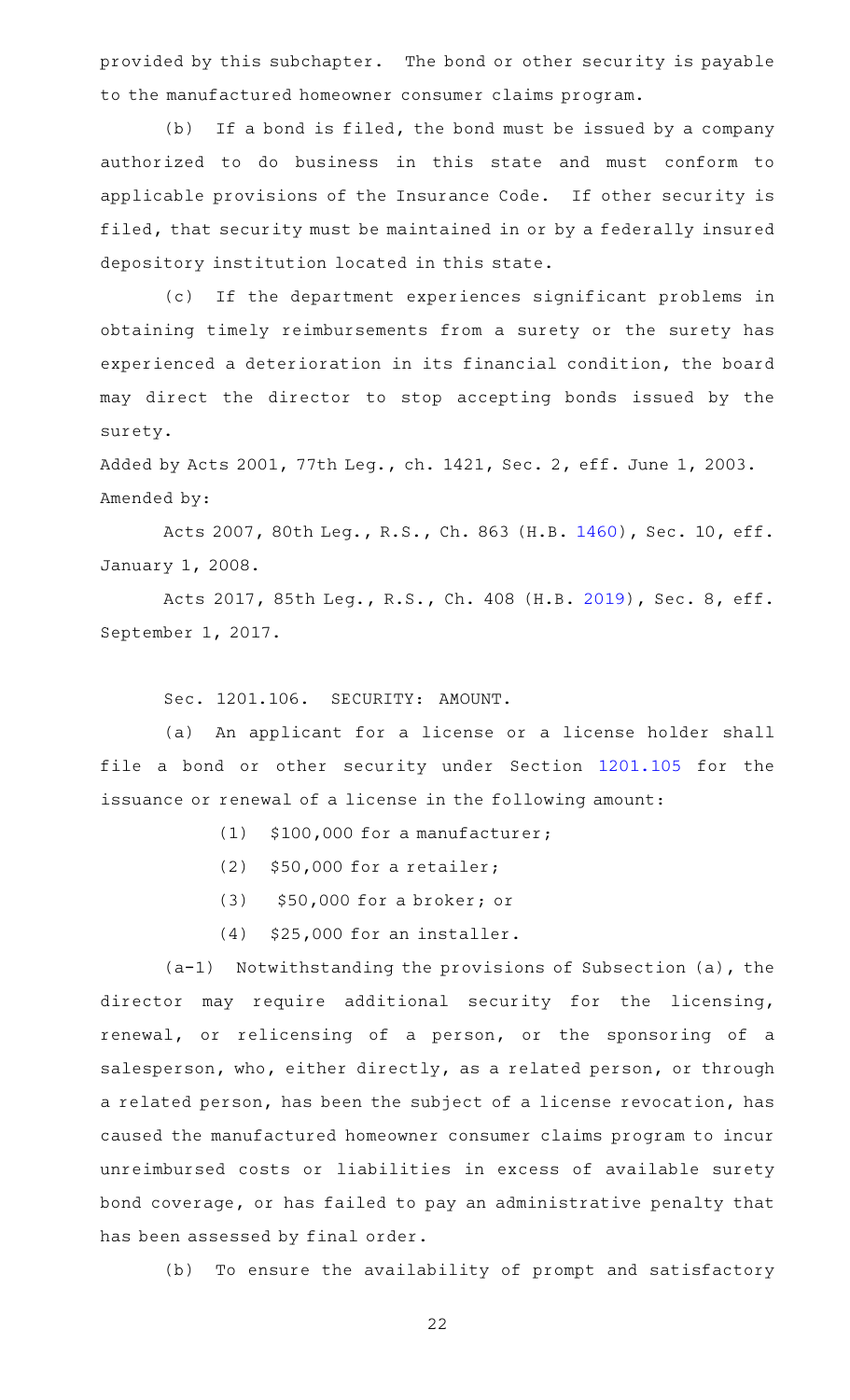warranty service, a manufacturer that does not have a licensed manufacturing plant or other facility in this state from which warranty service and repairs can be provided shall file a bond or other security in the additional amount of \$100,000.

(c) The bond or other security is open to successive claims up to the face value of the bond or other security. The surety is not liable for successive claims in excess of the face value of the bond, regardless of the number of years the bond remains in force. Added by Acts 2001, 77th Leg., ch. 1421, Sec. 2, eff. June 1, 2003. Amended by:

Acts 2005, 79th Leg., Ch. 1284 (H.B. [2438](http://www.legis.state.tx.us/tlodocs/79R/billtext/html/HB02438F.HTM)), Sec. 3, eff. June 18, 2005.

Acts 2007, 80th Leg., R.S., Ch. 863 (H.B. [1460\)](http://www.legis.state.tx.us/tlodocs/80R/billtext/html/HB01460F.HTM), Sec. 11, eff. January 1, 2008.

Acts 2013, 83rd Leg., R.S., Ch. 1079 (H.B. [3361](http://www.legis.state.tx.us/tlodocs/83R/billtext/html/HB03361F.HTM)), Sec. 3.10, eff. September 1, 2013.

Acts 2017, 85th Leg., R.S., Ch. 408 (H.B. [2019](http://www.legis.state.tx.us/tlodocs/85R/billtext/html/HB02019F.HTM)), Sec. 9, eff. September 1, 2017.

Sec. 1201.107. SECURITY: LOCATION. (a) A manufacturer, retailer, broker, or installer who maintains a place of business at one or more locations shall file with the department a separate bond or other security for each location.

(b) Property used for the business that is not contiguous to, or located within 300 feet of, a bonded location requires a separate bond. A location at which a manufactured home is shown to the public or at which the home is offered for sale or exchange by a retailer to consumers requires a bond.

(c) A manufactured home installed on a permanent foundation system and offered for sale as real property does not require a bond. A temporary location for a bona fide trade show sponsored by a nonprofit corporation that qualifies for an exemption from federal income taxation under Section 501(a), Internal Revenue Code of 1986, by being listed as an exempt organization under Section 501(c) of that code does not require a bond.

(d) If a retailer or broker offers for sale or participates in any way in the sale of a manufactured home at a location other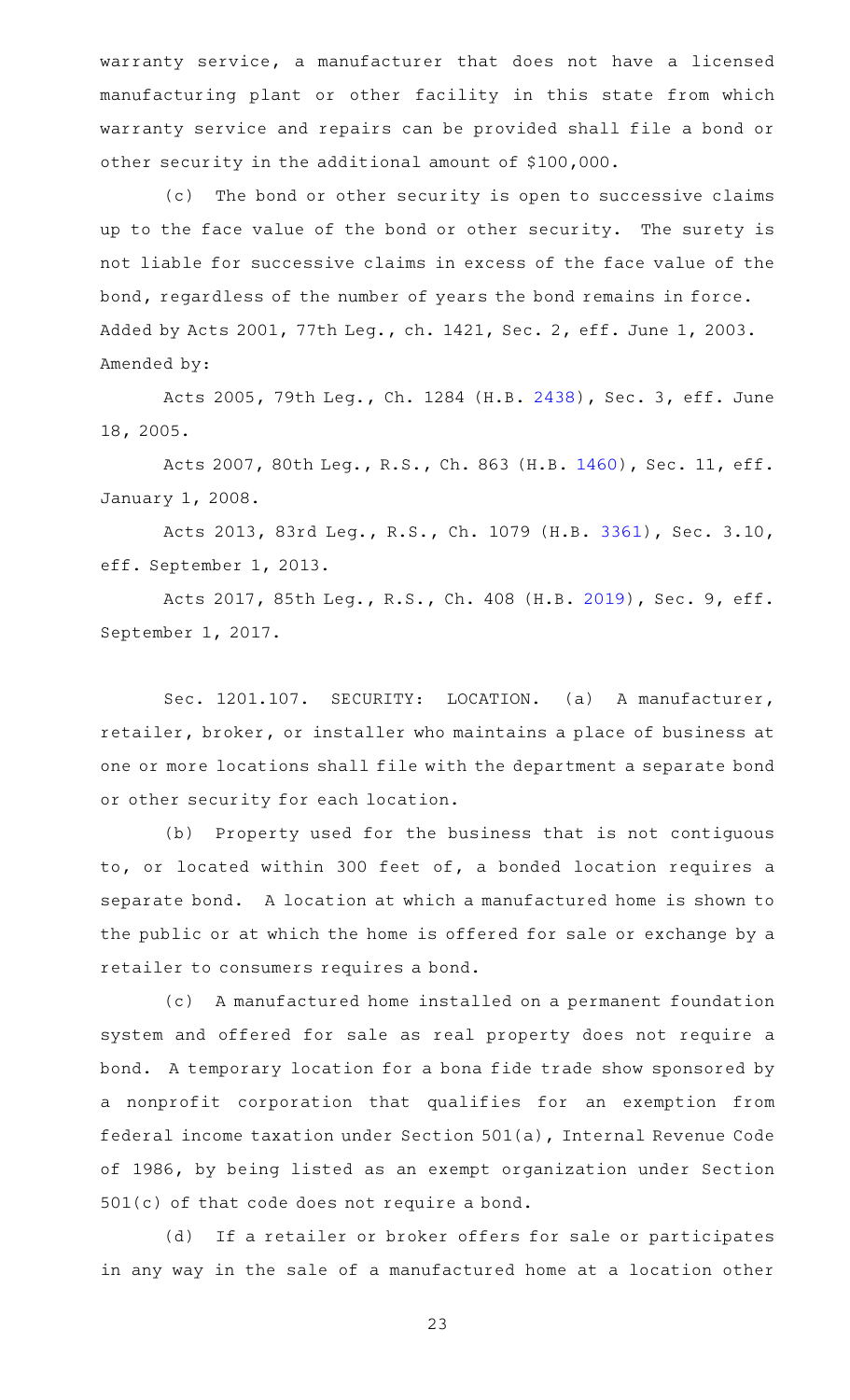than an undivided parcel of real property where more than one manufactured home is located and offered for sale or exchange by a retailer or broker to the public, the retailer or broker must:

(1) identify the bond on file with the department in conjunction with that person's license; and

(2) provide contractually in the sales transaction that the identified bond applies to the sale.

Added by Acts 2001, 77th Leg., ch. 1421, Sec. 2, eff. June 1, 2003. Amended by:

Acts 2005, 79th Leg., Ch. 1284 (H.B. [2438](http://www.legis.state.tx.us/tlodocs/79R/billtext/html/HB02438F.HTM)), Sec. 4, eff. June 18, 2005.

Acts 2017, 85th Leg., R.S., Ch. 408 (H.B. [2019\)](http://www.legis.state.tx.us/tlodocs/85R/billtext/html/HB02019F.HTM), Sec. 10, eff. September 1, 2017.

Sec. 1201.108. SECURITY: CHANGE IN OWNERSHIP OR LOCATION. (a) A new bond is not required for a change in:

(1) ownership of a licensee or a business entity under which a license holder conducts business; or

 $(2)$  location.

(b) A licensee shall notify the department of a change described by Subsection (a) not later than the 10th day before the date the change occurs.

(c) After a change described by Subsection (a), the licensee shall provide to the department a proper endorsement to the original bond showing that the bond continues to apply to the license without interruption.

Added by Acts 2001, 77th Leg., ch. 1421, Sec. 2, eff. June 1, 2003. Amended by:

Acts 2007, 80th Leg., R.S., Ch. 863 (H.B. [1460\)](http://www.legis.state.tx.us/tlodocs/80R/billtext/html/HB01460F.HTM), Sec. 12, eff. January 1, 2008.

Sec. 1201.109. SECURITY: CANCELLATION OR OTHER IMPAIRMENT. (a) If a bond required by this subchapter is canceled, the license for which the security is filed is suspended on the effective date of cancellation. The surety shall provide written notice to the director before the 60th day preceding the effective date of cancellation.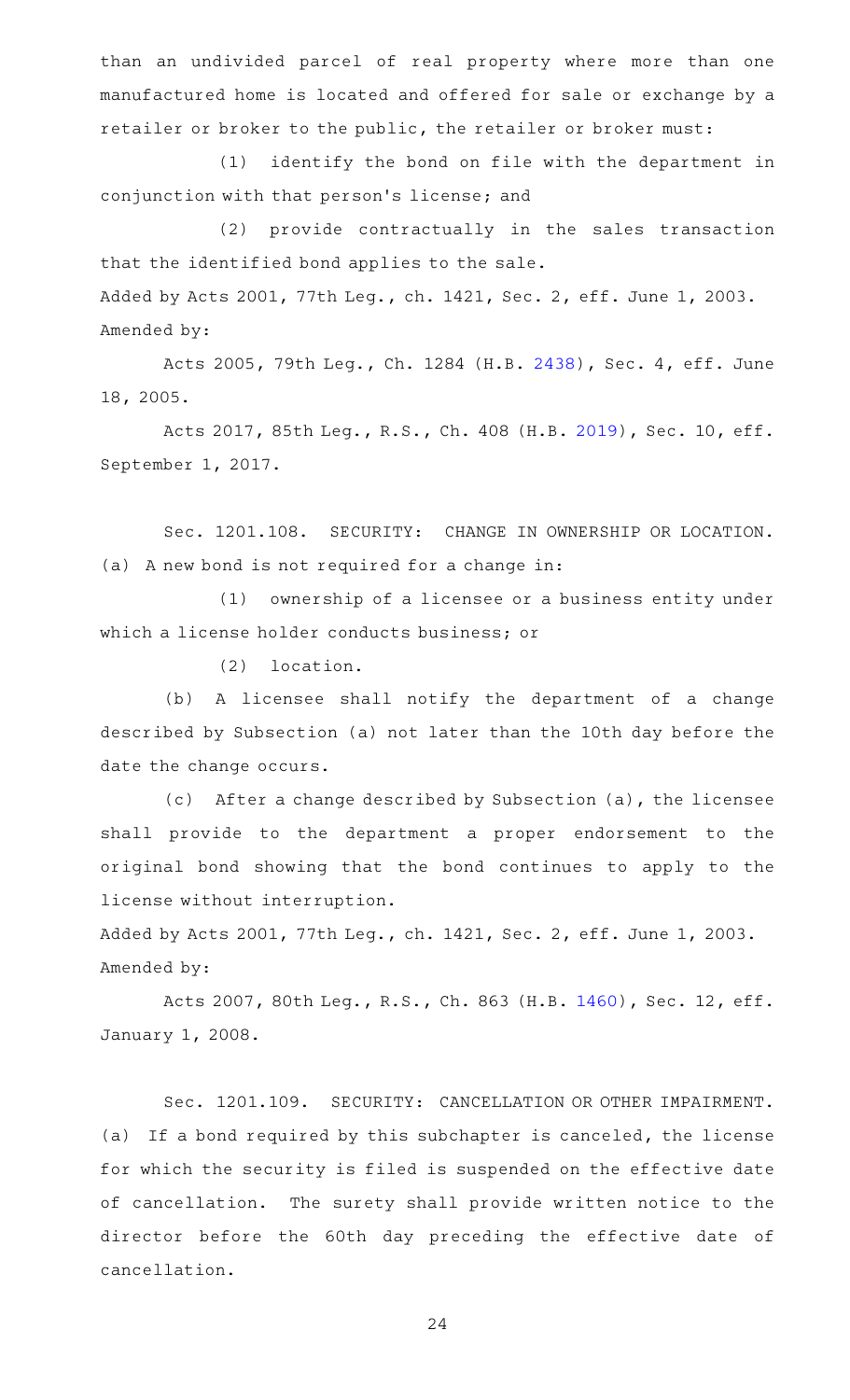(b) If a surety files for liquidation or reorganization in bankruptcy or is placed in receivership, the license holder shall obtain other security not later than the 60th day after the date that notice of the filing or receivership is received.

(c) If the required face amount of a security is impaired by the payment of a claim, the license holder shall restore the security to the required face amount not later than the 60th day after the date of impairment.

Added by Acts 2001, 77th Leg., ch. 1421, Sec. 2, eff. June 1, 2003.

Sec. 1201.110. SECURITY: DURATION. The department shall maintain on file a security other than a bond canceled as provided by Section [1201.109](http://www.statutes.legis.state.tx.us/GetStatute.aspx?Code=OC&Value=1201.109)(a) until the later of:

(1) the second anniversary of the date the manufacturer, retailer, broker, or installer ceases doing business; or

 $(2)$  the date the director determines that a claim does not exist against the security.

Added by Acts 2001, 77th Leg., ch. 1421, Sec. 2, eff. June 1, 2003. Amended by:

Acts 2013, 83rd Leg., R.S., Ch. 1079 (H.B. [3361](http://www.legis.state.tx.us/tlodocs/83R/billtext/html/HB03361F.HTM)), Sec. 3.11, eff. September 1, 2013.

Sec. 1201.111. EXCEPTIONS TO SECURITY AND INSTRUCTION REQUIREMENTS. (a) Notwithstanding any other provision of this chapter, a state or national bank, state or federal savings and loan association, federal savings bank, or state or federal credit union engaged in the business of selling or exchanging, or offering for sale or exchange, manufactured homes that the institution has acquired through repossession of collateral is not required to attend a course of instruction or file a bond or other security to be licensed as a retailer.

(b) A licensed retailer is not required to file a bond or other security to be licensed as a broker or installer. Added by Acts 2001, 77th Leg., ch. 1421, Sec. 2, eff. June 1, 2003. Amended by:

Acts 2017, 85th Leg., R.S., Ch. 408 (H.B. [2019\)](http://www.legis.state.tx.us/tlodocs/85R/billtext/html/HB02019F.HTM), Sec. 11, eff.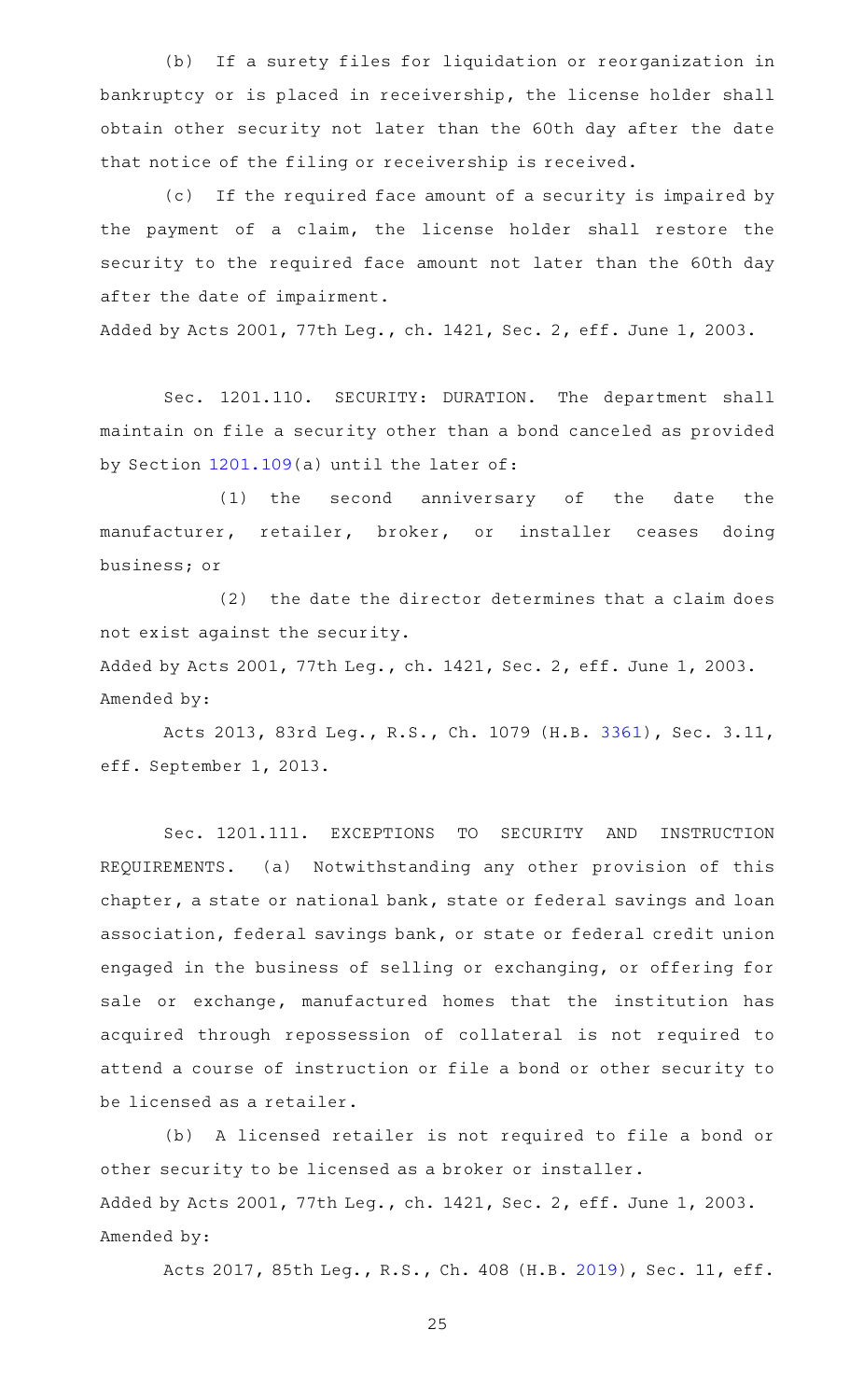Sec. 1201.113. CONTINUING EDUCATION PROGRAMS. (a) The board shall approve continuing education programs for licensees under this chapter. A continuing education program must be at least eight hours long and must include the current rules of the department and such other matters as the board may deem relevant.

(b) Completion of an approved continuing education program described by Subsection (a) is a prerequisite to renewal of a license.

Text of subsection as amended by Acts 2007, 80th Leg., R.S., Ch. 863 (H.B. [1460](http://www.legis.state.tx.us/tlodocs/80R/billtext/html/HB01460F.HTM)), Sec. 13

Without reference to the amendment of this subsection, this subsection was repealed by Acts 2007, 80th Leg., R.S., Ch. 863 (H.B.

[1460](http://www.legis.state.tx.us/tlodocs/80R/billtext/html/HB01460F.HTM)), Sec. 73(a)(3), eff. January 1, 2008.

(c) No test shall be given in relation to any continuing education program.

(d) If the approval of a continuing education program expires between regularly scheduled board meetings, the director may, on receipt of the required renewal application, fee, and necessary documentation of education material, approve the continued administration of the program until the next board meeting.

(e) Repealed by Acts 2007, 80th Leg., R.S., Ch. 863, Sec. 73(a)(3), eff. January 1, 2008.

(f) Repealed by Acts 2007, 80th Leg., R.S., Ch. 863, Sec. 73(a)(3), eff. January 1, 2008.

(g) Repealed by Acts 2007, 80th Leg., R.S., Ch. 863, Sec. 73(a)(3), eff. January 1, 2008.

Added by Acts 2001, 77th Leg., ch. 1421, Sec. 2, eff. June 1, 2003. Amended by Acts 2003, 78th Leg., ch. 338, Sec. 5, eff. Jan. 1, 2004. Amended by:

Acts 2005, 79th Leg., Ch. 1284 (H.B. [2438](http://www.legis.state.tx.us/tlodocs/79R/billtext/html/HB02438F.HTM)), Sec. 5, eff. June 18, 2005.

Acts 2007, 80th Leg., R.S., Ch. 863 (H.B. [1460\)](http://www.legis.state.tx.us/tlodocs/80R/billtext/html/HB01460F.HTM), Sec. 13, eff.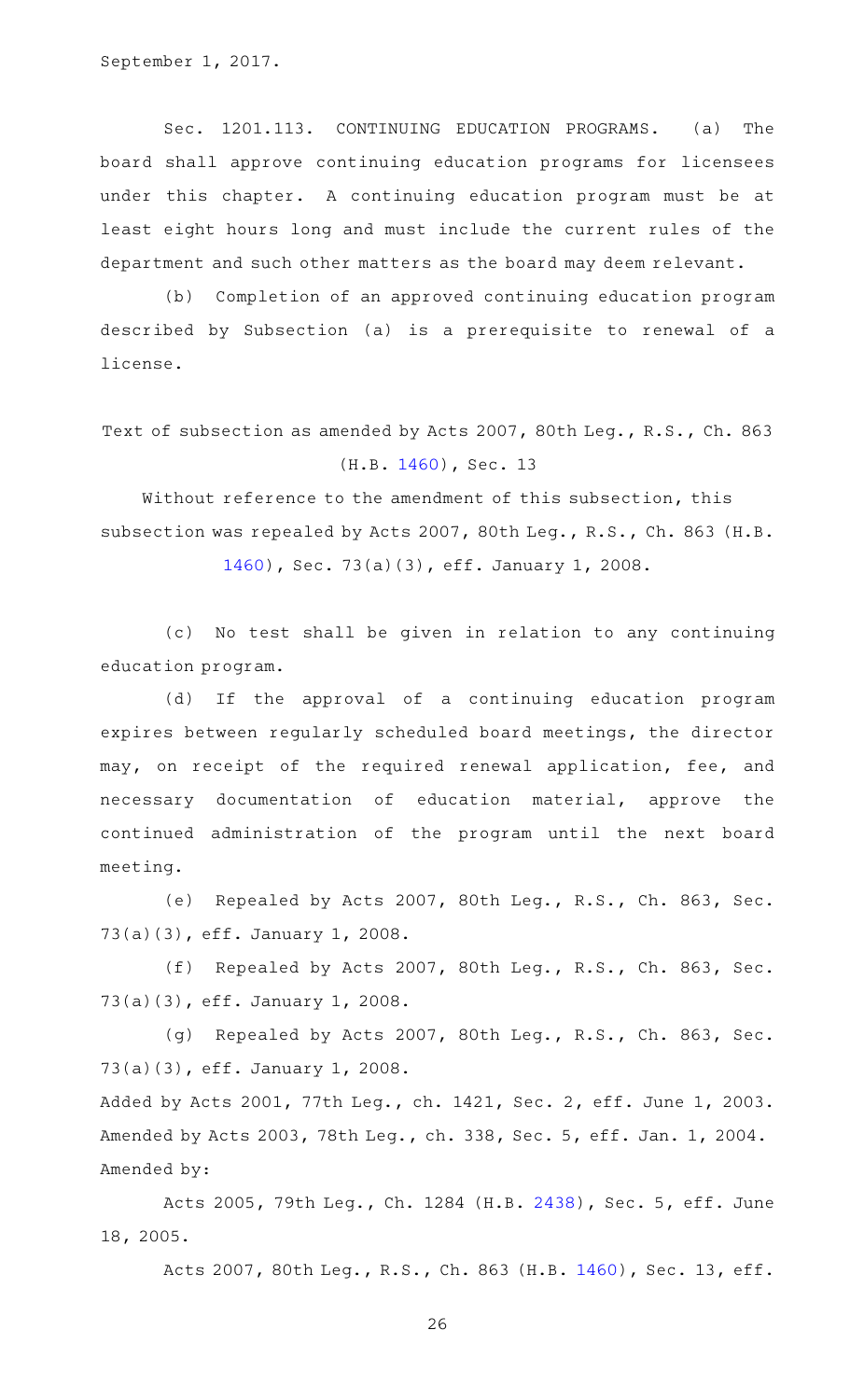January 1, 2008.

Acts 2007, 80th Leg., R.S., Ch. 863 (H.B. [1460\)](http://www.legis.state.tx.us/tlodocs/80R/billtext/html/HB01460F.HTM), Sec. 73(a)(3), eff. January 1, 2008.

Acts 2009, 81st Leg., R.S., Ch. 77 (H.B. [2238](http://www.legis.state.tx.us/tlodocs/81R/billtext/html/HB02238F.HTM)), Sec. 4, eff. September 1, 2009.

Acts 2017, 85th Leg., R.S., Ch. 408 (H.B. [2019\)](http://www.legis.state.tx.us/tlodocs/85R/billtext/html/HB02019F.HTM), Sec. 12, eff. September 1, 2017.

Acts 2017, 85th Leg., R.S., Ch. 408 (H.B. [2019\)](http://www.legis.state.tx.us/tlodocs/85R/billtext/html/HB02019F.HTM), Sec. 13, eff. September 1, 2017.

Sec. 1201.114. LICENSE EXPIRATION. Any license under this chapter is valid for two years. A license may be renewed as provided by the director. A person whose license has been suspended or revoked or whose license has expired may not engage in activities that require a license until the license has been reinstated or renewed.

Added by Acts 2001, 77th Leg., ch. 1421, Sec. 2, eff. June 1, 2003. Amended by Acts 2003, 78th Leg., ch. 1276, Sec. 14A.254(a), eff. Sept. 1, 2003.

Amended by:

Acts 2005, 79th Leg., Ch. 1284 (H.B. [2438](http://www.legis.state.tx.us/tlodocs/79R/billtext/html/HB02438F.HTM)), Sec. 6, eff. June 18, 2005.

Acts 2007, 80th Leg., R.S., Ch. 863 (H.B. [1460\)](http://www.legis.state.tx.us/tlodocs/80R/billtext/html/HB01460F.HTM), Sec. 14, eff. January 1, 2008.

Acts 2009, 81st Leg., R.S., Ch. 77 (H.B. [2238](http://www.legis.state.tx.us/tlodocs/81R/billtext/html/HB02238F.HTM)), Sec. 5, eff. September 1, 2009.

Sec. 1201.115. NOTICE OF LICENSE EXPIRATION. Not later than the 30th day before the date a person 's license is scheduled to expire, the department shall send written notice of the impending expiration to the person at the person's last known address according to the records of the department. Added by Acts 2003, 78th Leg., ch. 1276, Sec. 14A.254(a), eff. Sept.

1, 2003.

Sec. 1201.116. PROCEDURE FOR LICENSE RENEWAL. (a) The department shall renew a license if, before the expiration date of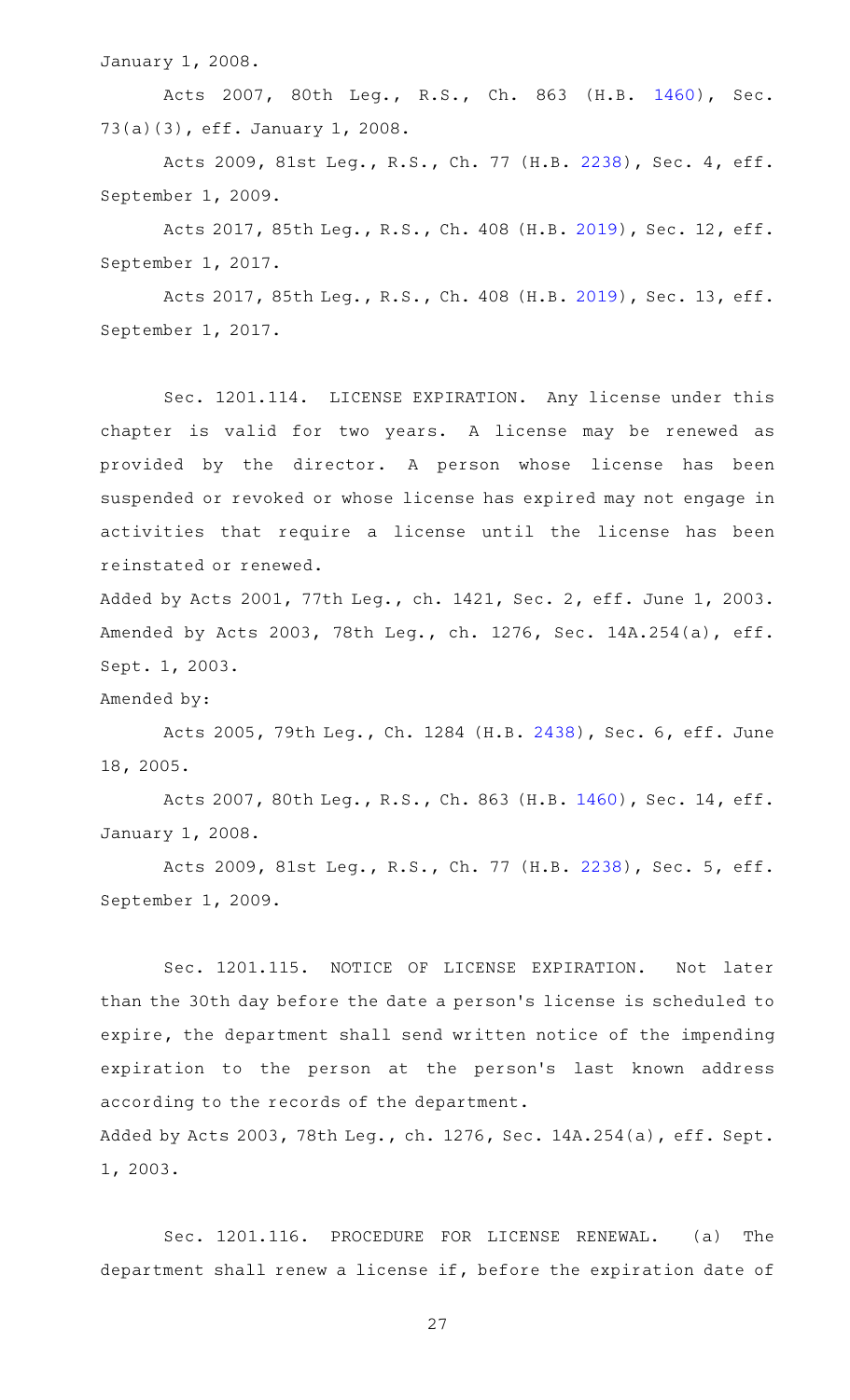the license, the department receives the renewal application and payment of the required fee as well as the cost required under Section [1201.1031.](http://www.statutes.legis.state.tx.us/GetStatute.aspx?Code=OC&Value=1201.1031)

(b) If the department needs additional information for the renewal application or verification of continuing insurance or bond coverage, the license holder must provide the requested information or verification not later than the 20th day after the date of receipt of notice from the department.

(c) The renewal license expires on the second anniversary of the date the license was renewed.

(d) A person whose license has been expired for 90 days or less may renew the license by paying to the department a renewal fee that is equal to 1-1/2 times the normally required renewal fee.

(e) A person whose license has been expired for more than 90 days but less than one year may renew the license by paying to the department a renewal fee that is equal to two times the normally required renewal fee.

(f) A person whose license has been expired for one year or more may not renew the license. The person may obtain a new license by complying with the requirements and procedures for obtaining an original license.

Added by Acts 2003, 78th Leg., ch. 1276, Sec. 14A.254(a), eff. Sept. 1, 2003.

Amended by:

Acts 2009, 81st Leg., R.S., Ch. 77 (H.B. [2238](http://www.legis.state.tx.us/tlodocs/81R/billtext/html/HB02238F.HTM)), Sec. 6, eff. September 1, 2009.

Acts 2013, 83rd Leg., R.S., Ch. 1079 (H.B. [3361](http://www.legis.state.tx.us/tlodocs/83R/billtext/html/HB03361F.HTM)), Sec. 3.12, eff. September 1, 2013.

Sec. 1201.117. RENEWAL OF EXPIRED LICENSE BY OUT-OF-STATE PRACTITIONER. (a) A person who was licensed in this state, moved to another state, and is currently licensed and has been in practice in the other state for the two years preceding the date of application may obtain a new license without fulfilling the instruction requirements of Section [1201.104](http://www.statutes.legis.state.tx.us/GetStatute.aspx?Code=OC&Value=1201.104)(a).

(b) The person must pay to the department a fee that is equal to two times the normally required renewal fee for the license.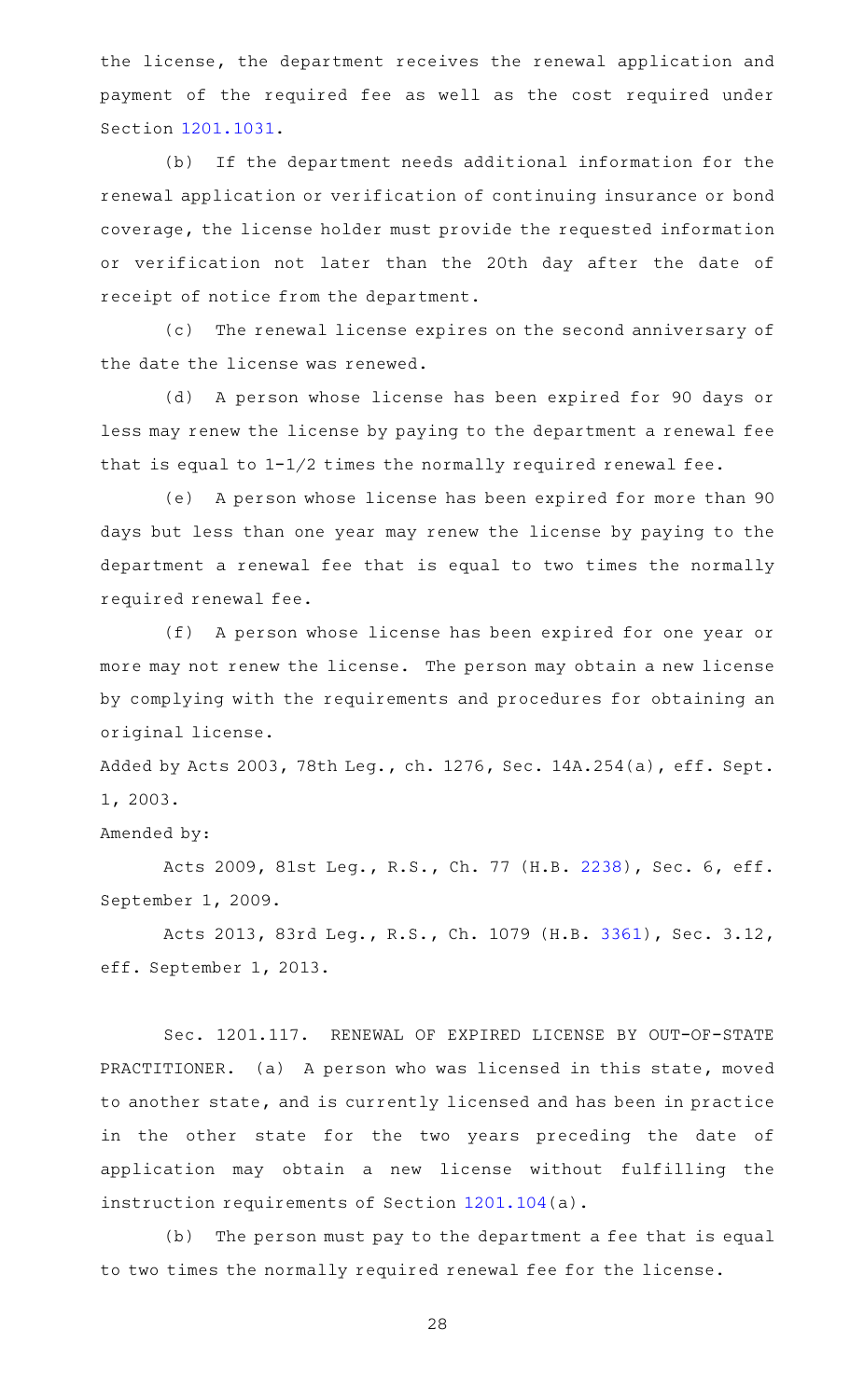Added by Acts 2003, 78th Leg., ch. 1276, Sec. 14A.254(a), eff. Sept. 1, 2003.

Sec. 1201.118. RULES RELATING TO CERTAIN PERSONS. The board shall adopt rules providing for additional review and scrutiny of any application for an initial or renewal license that involves a person who has previously:

(1) been found in a final order to have participated in one or more violations of this chapter that served as grounds for the suspension or revocation of a license;

(2) been found to have engaged in activity subject to this chapter without possessing the required license;

(3) caused the manufactured homeowner consumer claims program to incur unreimbursed payments or claims; or

 $(4)$  failed to abide by the terms of a final order, including the payment of any assessed administrative penalties. Added by Acts 2007, 80th Leg., R.S., Ch. 863 (H.B. [1460\)](http://www.legis.state.tx.us/tlodocs/80R/billtext/html/HB01460F.HTM), Sec. 15, eff. January 1, 2008.

Amended by:

Acts 2017, 85th Leg., R.S., Ch. 408 (H.B. [2019\)](http://www.legis.state.tx.us/tlodocs/85R/billtext/html/HB02019F.HTM), Sec. 14, eff. September 1, 2017.

# SUBCHAPTER D. PRACTICE

Sec. 1201.1505. DEPOSIT ON SPECIALLY ORDERED MANUFACTURED HOMES. A retailer may require a deposit on a specially ordered manufactured home.

Added by Acts 2003, 78th Leg., ch. 338, Sec. 10, eff. June 18, 2003. Amended by:

Acts 2007, 80th Leg., R.S., Ch. 863 (H.B. [1460\)](http://www.legis.state.tx.us/tlodocs/80R/billtext/html/HB01460F.HTM), Sec. 16, eff. January 1, 2008.

Sec. 1201.151. REFUNDS. (a) Except as otherwise provided by this section, a retailer must refund a consumer 's deposit not later than the 15th day after the date that a written request for the refund is received from the consumer.

 $(b)$  The deposit may be retained only if: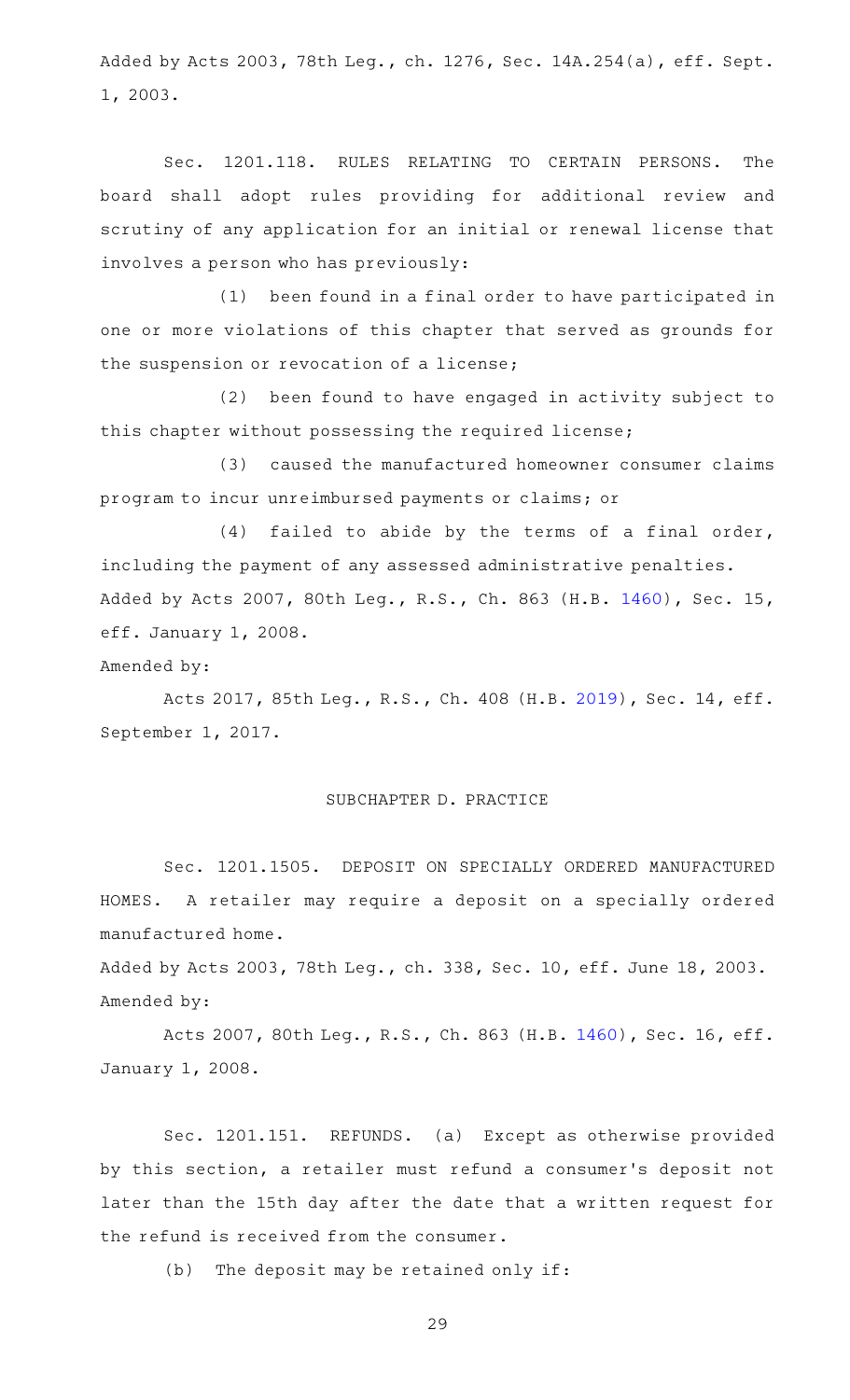(1) the consumer specially orders from the manufacturer a manufactured home that is not in the retailer 's inventory;

 $(2)$  the home conforms to the specifications of the special order and any representations made to the consumer;

(3) the consumer fails or refuses to accept delivery and installation of the home by the retailer; and

(4) the consumer was given conspicuous written notice of the requirements for retaining the deposit.

(c) The retailer may not retain more than five percent of the estimated cash price of the specially ordered home and must refund any amount that exceeds five percent.

(d) This section does not apply to:

(1) a deposit held in escrow in a real estate transaction; or

(2) money stated to be a down payment in an executed retail sales contract.

(e)AAA deposit becomes a down payment upon execution of a sales purchase contract. Thereafter, if the consumer exercises the consumer 's three-day right of rescission in accordance with Section [1201.1521](http://www.statutes.legis.state.tx.us/GetStatute.aspx?Code=OC&Value=1201.1521), the retailer shall, not later than the 15th day after the date of the rescission, refund to the consumer all money and other consideration received from the consumer, with only the allowable deduction for real property appraisal and title work expenses in accordance with Section [1201.1511](http://www.statutes.legis.state.tx.us/GetStatute.aspx?Code=OC&Value=1201.1511).

(f) Retention of real property appraisal and title work expenses authorized by Subsection (e) is not allowed if the consumer exercises the right of rescission in accordance with 12 C.F.R. Section 1026.23.

Added by Acts 2001, 77th Leg., ch. 1421, Sec. 2, eff. June 1, 2003. Amended by:

Acts 2005, 79th Leg., Ch. 1284 (H.B. [2438](http://www.legis.state.tx.us/tlodocs/79R/billtext/html/HB02438F.HTM)), Sec. 7, eff. June 18, 2005.

Acts 2007, 80th Leg., R.S., Ch. 863 (H.B. [1460\)](http://www.legis.state.tx.us/tlodocs/80R/billtext/html/HB01460F.HTM), Sec. 17, eff. January 1, 2008.

Acts 2007, 80th Leg., R.S., Ch. 863 (H.B. [1460\)](http://www.legis.state.tx.us/tlodocs/80R/billtext/html/HB01460F.HTM), Sec. 18, eff. January 1, 2008.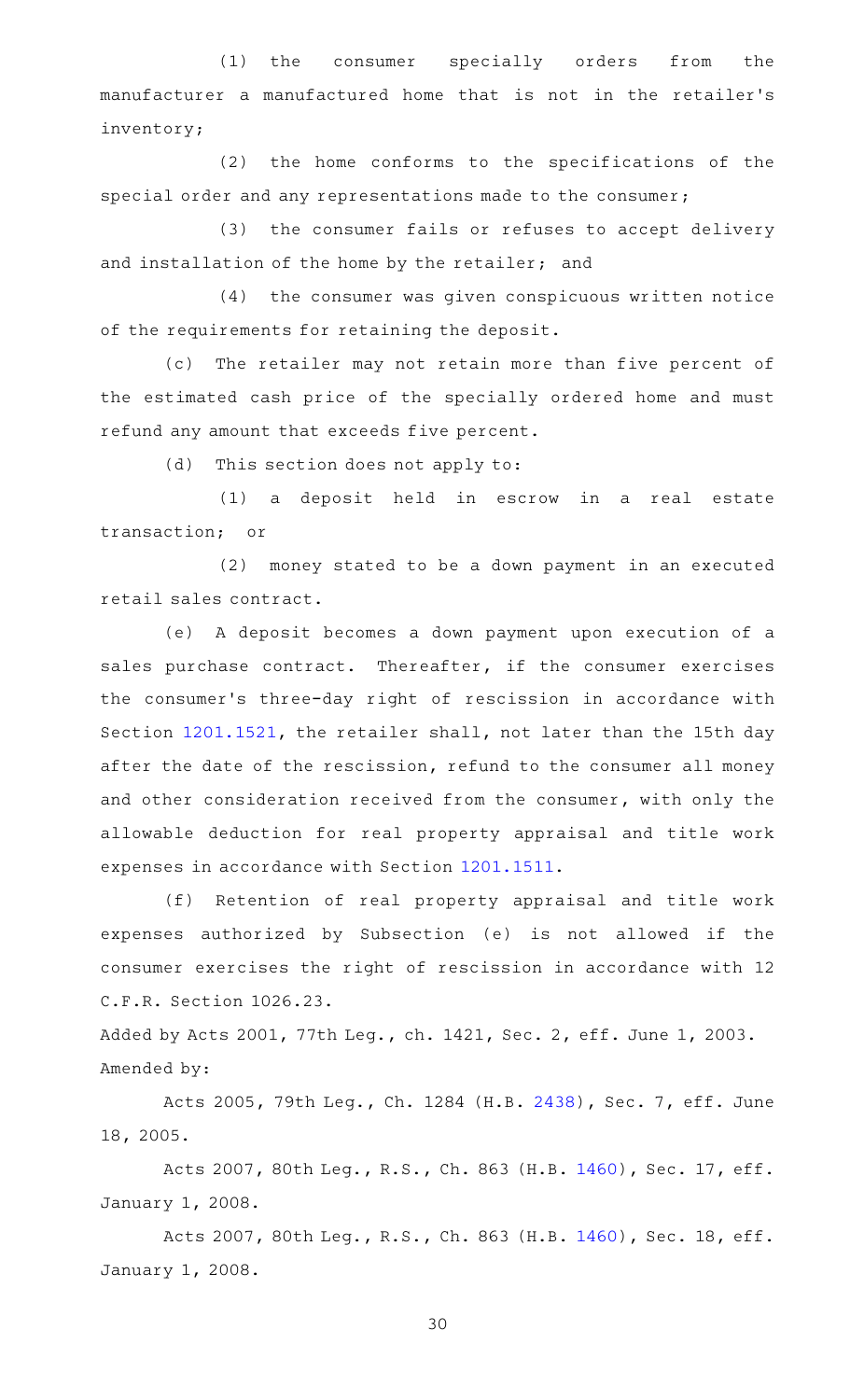Acts 2017, 85th Leg., R.S., Ch. 408 (H.B. [2019\)](http://www.legis.state.tx.us/tlodocs/85R/billtext/html/HB02019F.HTM), Sec. 15, eff. September 1, 2017.

Sec. 1201.1511. REAL PROPERTY APPRAISAL AND TITLE WORK EXPENSES. (a) Notwithstanding Section [1201.151](http://www.statutes.legis.state.tx.us/GetStatute.aspx?Code=OC&Value=1201.151) or [1201.1521,](http://www.statutes.legis.state.tx.us/GetStatute.aspx?Code=OC&Value=1201.1521) a retailer may collect from a consumer in advance or deduct from the consumer 's deposit or down payment any expenses incurred by the retailer if, after receiving a conditional notification of approval from a lender chosen by the consumer, the consumer:

(1) contracts with the retailer to arrange for services that are performed by an appraiser of real property or a title company in connection with real property that will be included in the purchase or exchange or is intended to be pledged by the consumer as collateral for the consumer 's purchase or exchange of a manufactured home;

(2) is provided notice of laws relating to rescission and real property appraisal and title work expenses before signing the contract for real property appraisal and title work services; and

(3) is provided an itemized list of the specific real property appraisal and title work expenses incurred by the retailer.

(b) A retailer may not charge to the consumer any fees or expenses other than the real property appraisal and title work expenses disclosed to the consumer under Subsection (a)(3).

(c) The department may demand copies of contracts, invoices, receipts, or other proof of any real property appraisal and title work expenses retained by a retailer. Added by Acts 2017, 85th Leg., R.S., Ch. 408 (H.B. [2019\)](http://www.legis.state.tx.us/tlodocs/85R/billtext/html/HB02019F.HTM), Sec. 16, eff. September 1, 2017.

Sec. 1201.152. VOIDABLE CONTRACT. (a) If a retailer purchases a new manufactured home from an unlicensed manufacturer in violation of Section [1201.505,](http://www.statutes.legis.state.tx.us/GetStatute.aspx?Code=OC&Value=1201.505) a consumer 's contract with the retailer for the purchase or exchange of the home is voidable until the second anniversary of the date of purchase or exchange of the home.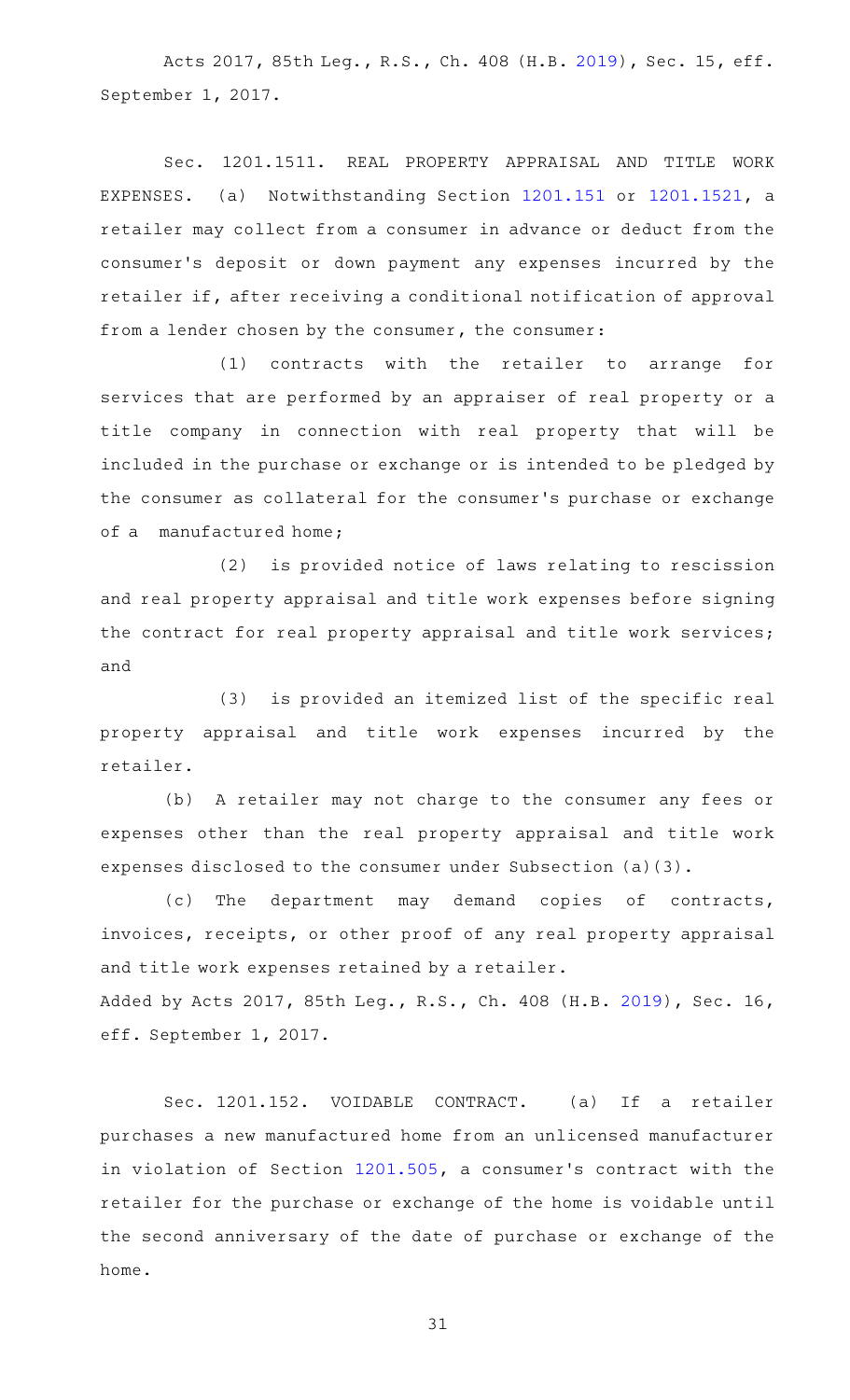(b) If an unlicensed retailer, broker, or installer enters into a contract with a consumer concerning a manufactured home, the consumer may void the contract until the second anniversary of the date of purchase of the home.

Added by Acts 2001, 77th Leg., ch. 1421, Sec. 2, eff. June 1, 2003. Amended by:

Acts 2017, 85th Leg., R.S., Ch. 408 (H.B. [2019\)](http://www.legis.state.tx.us/tlodocs/85R/billtext/html/HB02019F.HTM), Sec. 17, eff. September 1, 2017.

Sec. 1201.1521. RESCISSION OF CONTRACT FOR SALE OR EXCHANGE OF HOME. (a) A person who acquires a manufactured home from or through a licensee by purchase or exchange may, in a cash transaction occurring not later than the third day after the date the sales purchase contract is signed, rescind the contract without penalty or charge other than the real property appraisal and title work expenses incurred in accordance with Section [1201.1511.](http://www.statutes.legis.state.tx.us/GetStatute.aspx?Code=OC&Value=1201.1511)

(b) A person who acquires a manufactured home from or through a licensee by purchase or exchange may, in a transfer that is based wholly or partly on a credit transaction occurring not later than the third day after the date of the signing of the binding note, security agreement, or other financing credit contract with respect to which the consumer's purchased manufactured home will serve as collateral for the credit transaction, rescind the contract without penalty or charge other than the real property appraisal and title work expenses incurred in accordance with Section [1201.1511.](http://www.statutes.legis.state.tx.us/GetStatute.aspx?Code=OC&Value=1201.1511)

(c) Subject to rules adopted by the board, a consumer may waive a right of rescission in the event of a bona fide emergency. Such rules shall, to the extent practical, be modeled on the federal rules for the waiver of a right of rescission under 12 C.F.R. Part 1026.

Added by Acts 2003, 78th Leg., ch. 338, Sec. 10, eff. June 18, 2003. Amended by:

Acts 2007, 80th Leg., R.S., Ch. 863 (H.B. [1460\)](http://www.legis.state.tx.us/tlodocs/80R/billtext/html/HB01460F.HTM), Sec. 19, eff. January 1, 2008.

Acts 2017, 85th Leg., R.S., Ch. 408 (H.B. [2019\)](http://www.legis.state.tx.us/tlodocs/85R/billtext/html/HB02019F.HTM), Sec. 18, eff. September 1, 2017.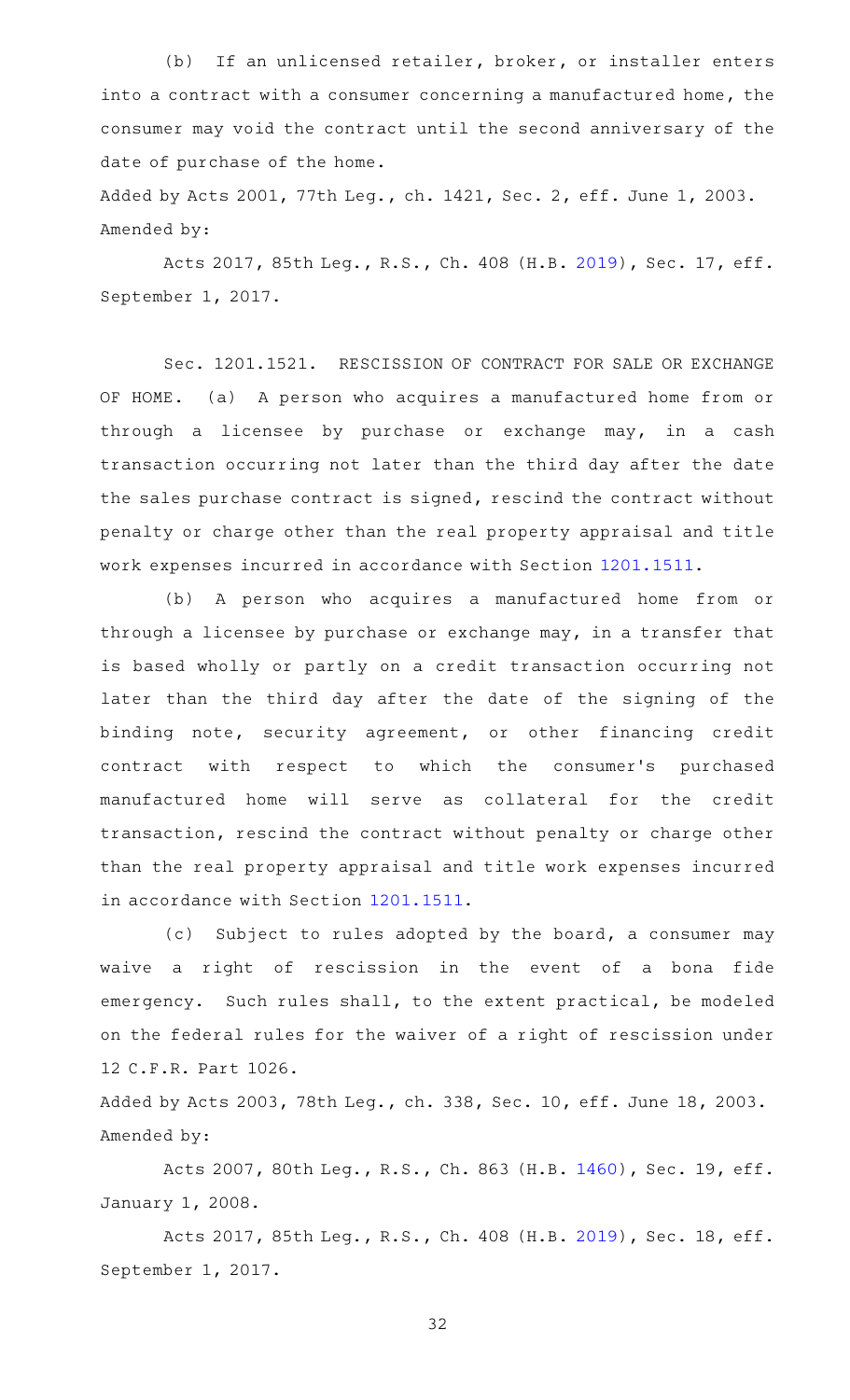Sec. 1201.153. FORMALDEHYDE HEALTH NOTICE. (a) A retailer or manufacturer may not transfer ownership of a HUD-code manufactured home or otherwise sell, assign, or convey a HUD-code manufactured home to a consumer unless the retailer or manufacturer delivers to the consumer a formaldehyde health notice, subject to the director 's rules concerning the notice.

(b) The notice must be delivered before the execution of a mutually binding sales agreement or retail installment sales contract.

 $(c)$  The notice must:

(1) contain the information required by the United States Department of Housing and Urban Development; and

 $(2)$  be of the type, size, and format required by the director.

(d) A retailer or manufacturer may not vary the content or form of the notice.

Added by Acts 2001, 77th Leg., ch. 1421, Sec. 2, eff. June 1, 2003. Amended by Acts 2003, 78th Leg., ch. 338, Sec. 6, eff. June 18, 2003.

Sec. 1201.154. SUFFICIENCY OF FORMALDEHYDE HEALTH NOTICE; RETAILER AND MANUFACTURER COMPLIANCE. (a) The formaldehyde health notice required by Section [1201.153](http://www.statutes.legis.state.tx.us/GetStatute.aspx?Code=OC&Value=1201.153) is sufficient, as a matter of law, to advise a consumer of the risks of occupying a HUD-code manufactured home.

(b) The consumer's written acknowledgement of the receipt of the notice is conclusive proof of the delivery of the notice and the posting of the notice in compliance with federal regulations.

(c)AAA retailer 's or manufacturer 's compliance with United States Department of Housing and Urban Development regulations and the director 's rules concerning the notice is conclusive proof that:

(1) the consumer received sufficient notice of the risks of occupying the home; and

(2) the home is habitable with respect to formaldehyde emissions.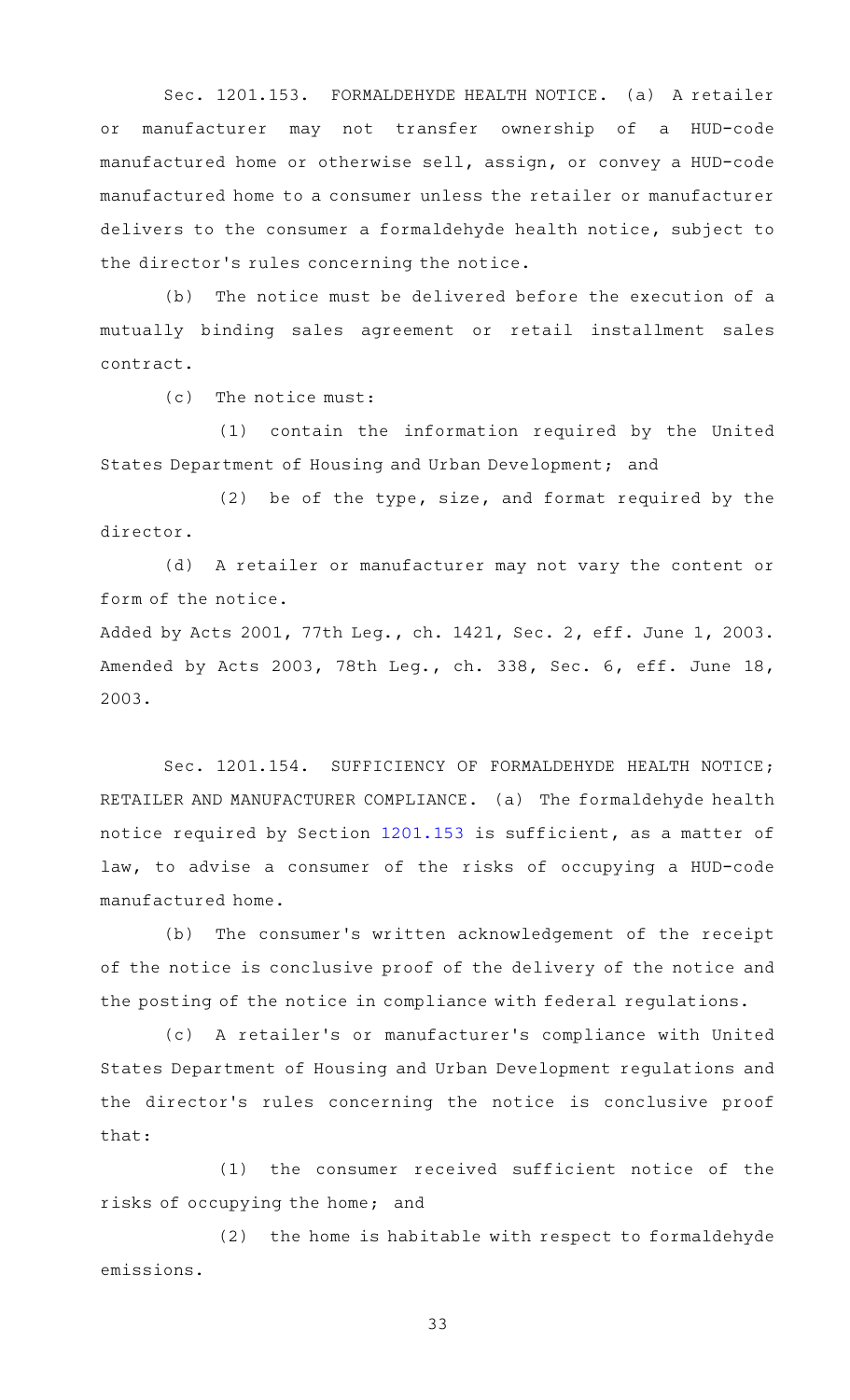(d) A retailer's or manufacturer's compliance, from September 1, 1981, to September 1, 1985, with Section [1201.153](http://www.statutes.legis.state.tx.us/GetStatute.aspx?Code=OC&Value=1201.153) and the revised formaldehyde warning as adopted by the department is conclusive proof that:

(1) the consumer received sufficient notice of the risks of occupying the home; and

 $(2)$  the home is habitable with respect to formaldehyde emissions.

(e)AAA retailer 's or manufacturer 's knowing and wilful failure to comply with the regulations and rules described by Subsection (c) is conclusive proof that:

(1) the retailer or manufacturer breached the duty to notify the consumer about formaldehyde; and

 $(2)$  the home is not habitable.

(f)AAA retailer 's or manufacturer 's knowing and wilful failure, from September 1, 1981, to September 1, 1985, to comply with Section [1201.153](http://www.statutes.legis.state.tx.us/GetStatute.aspx?Code=OC&Value=1201.153) and the revised formaldehyde warning as adopted by the department is conclusive proof that:

(1) the retailer or manufacturer breached the duty to notify the consumer about formaldehyde; and

 $(2)$  the home is not habitable. Added by Acts 2001, 77th Leg., ch. 1421, Sec. 2, eff. June 1, 2003.

Sec. 1201.155. DISCLAIMER OF IMPLIED WARRANTY. The seller 's proper provision of the warranties and notices as required by Subchapter H or J is a valid disclaimer of an implied warranty of fitness for a particular purpose or of merchantability as described by Chapter [2,](http://www.statutes.legis.state.tx.us/GetStatute.aspx?Code=BC&Value=2) Business & Commerce Code.

Added by Acts 2001, 77th Leg., ch. 1421, Sec. 2, eff. June 1, 2003.

Sec. 1201.156. ADVERTISEMENT AS OFFER. An advertisement relating to manufactured housing is an offer to sell or exchange manufactured housing to consumers.

Added by Acts 2001, 77th Leg., ch. 1421, Sec. 2, eff. June 1, 2003. Amended by:

Acts 2017, 85th Leg., R.S., Ch. 408 (H.B. [2019\)](http://www.legis.state.tx.us/tlodocs/85R/billtext/html/HB02019F.HTM), Sec. 19, eff. September 1, 2017.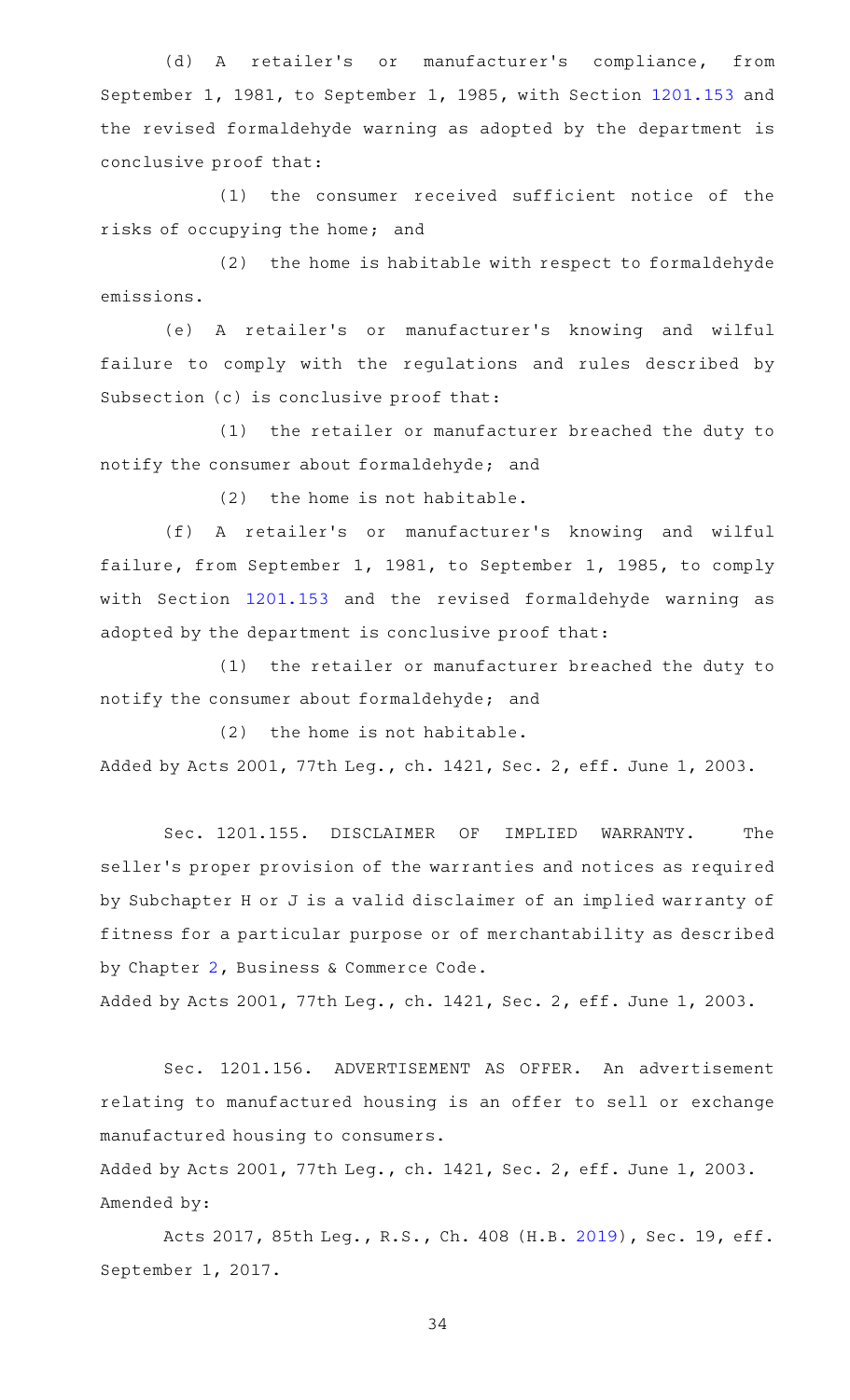Sec. 1201.157. RETAILER AS WAREHOUSE. (a) With respect to the storage of manufactured homes for hire, a licensed retailer is:

(1) a "warehouse" as defined by Section  $7.102$ , Business & Commerce Code; and

(2) a "warehouseman" under Chapter [24](http://www.statutes.legis.state.tx.us/GetStatute.aspx?Code=PR&Value=24), Property Code.

(b) The provisions of the Business & Commerce Code relating to the storage of goods for hire apply to a licensed retailer acting as a warehouse.

(c)AAA licensed retailer acting as a warehouse and warehouseman satisfies all storage, bonding, insurance, public sale, and security requirements if the storage of a manufactured home occurs on the retailer 's lot and the home is secured in the same manner the retailer secures a manufactured home held on the lot as inventory.

(d) In accordance with the provisions of Section  $7.210$ , Business & Commerce Code, a licensed retailer acting as a warehouse to enforce a warehouse 's lien is considered to have sold a manufactured home in a commercially reasonable manner if the retailer sells the manufactured home in the same manner the retailer would sell a manufactured home at retail. Added by Acts 2001, 77th Leg., ch. 1421, Sec. 2, eff. June 1, 2003.

Acts 2017, 85th Leg., R.S., Ch. 408 (H.B. [2019\)](http://www.legis.state.tx.us/tlodocs/85R/billtext/html/HB02019F.HTM), Sec. 20, eff. September 1, 2017.

Amended by:

Sec. 1201.158. SALESPERSON. A licensed salesperson may work only for the salesperson's sponsoring retailer or broker. Added by Acts 2001, 77th Leg., ch. 1421, Sec. 2, eff. June 1, 2003. Amended by:

Acts 2007, 80th Leg., R.S., Ch. 863 (H.B. [1460\)](http://www.legis.state.tx.us/tlodocs/80R/billtext/html/HB01460F.HTM), Sec. 20, eff. January 1, 2008.

Sec. 1201.159. BROKER. (a) Except as provided by Section [1201.456](http://www.statutes.legis.state.tx.us/GetStatute.aspx?Code=OC&Value=1201.456), a broker shall ensure that the seller gives the buyer the applicable disclosures and warranties that the buyer would have received if the buyer had purchased the manufactured home through a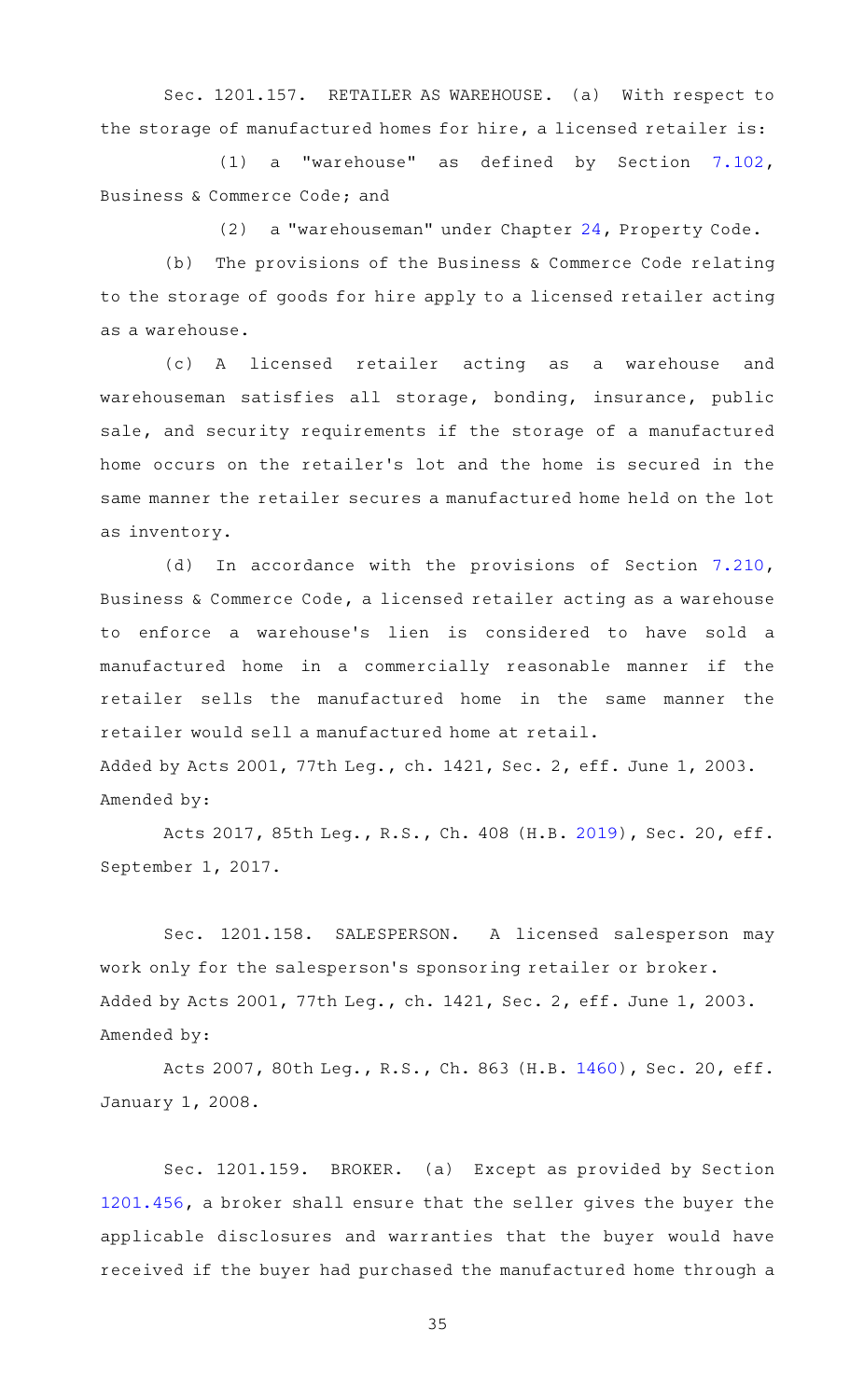licensed retailer.

(b) A person is not required to be a broker licensed under this chapter but may be required to be a real estate broker or salesperson licensed under Chapter [1101](http://www.statutes.legis.state.tx.us/GetStatute.aspx?Code=OC&Value=1101) if:

 $(1)$  the manufactured home is attached; and

 $(2)$  the home is offered as real property.

(c)AAA broker shall provide any person who engages the broker 's services with a written disclosure of which interests in the transaction, if any, the broker represents.

(d) If the seller is required to possess a license by this chapter, a broker may assist in the sale of a manufactured home only if that seller has a current license.

Added by Acts 2001, 77th Leg., ch. 1421, Sec. 2, eff. June 1, 2003. Amended by Acts 2003, 78th Leg., ch. 338, Sec. 7, eff. June 18, 2003.

Amended by:

Acts 2005, 79th Leg., Ch. 1284 (H.B. [2438](http://www.legis.state.tx.us/tlodocs/79R/billtext/html/HB02438F.HTM)), Sec. 8, eff. June 18, 2005.

Acts 2007, 80th Leg., R.S., Ch. 863 (H.B. [1460\)](http://www.legis.state.tx.us/tlodocs/80R/billtext/html/HB01460F.HTM), Sec. 21, eff. January 1, 2008.

Sec. 1201.161. TRANSPORTATION OF MANUFACTURED HOUSING.

(a) Notwithstanding any other statute or rule or ordinance, a licensed retailer or licensed installer is not required to obtain a permit, certificate, or license or pay a fee to transport manufactured housing to the place of installation except as required by the Texas Department of Motor Vehicles under Subchapter [E,](http://www.statutes.legis.state.tx.us/GetStatute.aspx?Code=TN&Value=623.091) Chapter [623,](http://www.statutes.legis.state.tx.us/GetStatute.aspx?Code=TN&Value=623) Transportation Code.

(b) The department shall cooperate with the Texas Department of Motor Vehicles by providing current lists of licensed manufacturers, retailers, and installers.

(c) The Texas Department of Motor Vehicles shall provide to the department monthly a list of the permits issued in the preceding month and the information on the permits.

(d) Unless the information provided for in Subsection (c) is provided electronically, the department shall pay the reasonable cost of providing the list and information under Subsection (c).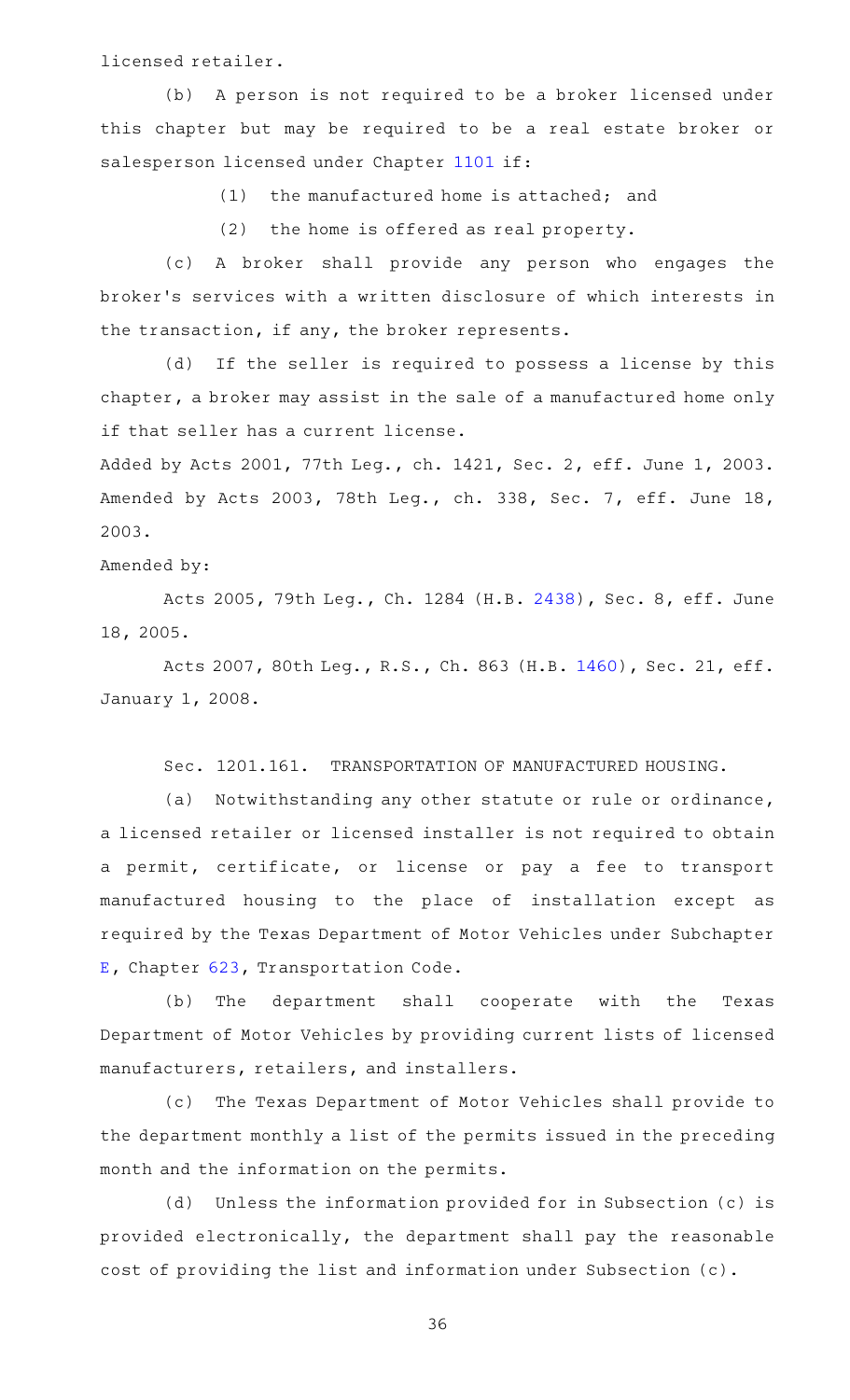(e) The lists to be provided under this section may be provided electronically.

Added by Acts 2001, 77th Leg., ch. 1421, Sec. 2, eff. June 1, 2003. Amended by:

Acts 2007, 80th Leg., R.S., Ch. 863 (H.B. [1460\)](http://www.legis.state.tx.us/tlodocs/80R/billtext/html/HB01460F.HTM), Sec. 22, eff. January 1, 2008.

Acts 2011, 82nd Leg., R.S., Ch. 1345 (S.B. [1420](http://www.legis.state.tx.us/tlodocs/82R/billtext/html/SB01420F.HTM)), Sec. 98, eff. September 1, 2011.

Acts 2021, 87th Leg., R.S., Ch. 410 (S.B. [1814](http://www.legis.state.tx.us/tlodocs/87R/billtext/html/SB01814F.HTM)), Sec. 1, eff. September 1, 2021.

Sec. 1201.162. DISCLOSURE BY RETAILER AND LENDER. (a) Before the completion of a credit application or more than one day before entering into any agreement for a sale or exchange that will not be financed, the retailer must provide to the consumer a written disclosure in the form promulgated by the board. The disclosure shall be in at least 12-point type and must address matters of concern relating to costs and obligations that may be associated with home ownership, matters to be considered in making financing decisions, related costs that may arise when purchasing a manufactured home, and such other matters as the board may deem appropriate to promote informed purchase, financing, and related decisions regarding the acquisition and ownership of a manufactured home. The form shall also conspicuously disclose the consumer's right of rescission.

(b) A federally insured financial institution or lender approved or authorized by the United States Department of Housing and Urban Development as a mortgagee with direct endorsement underwriting authority that fully complies with federal Truth in Lending disclosures concerning the terms of a manufactured housing transaction is exempt from the disclosure provisions of this section.

(c) The right of rescission described in Subsection (a) shall apply only to the sale transaction between the retailer and the consumer. Failure by the retailer to comply with the disclosure provisions of this section does not affect the validity of a subsequent conveyance or transfer of title of a manufactured home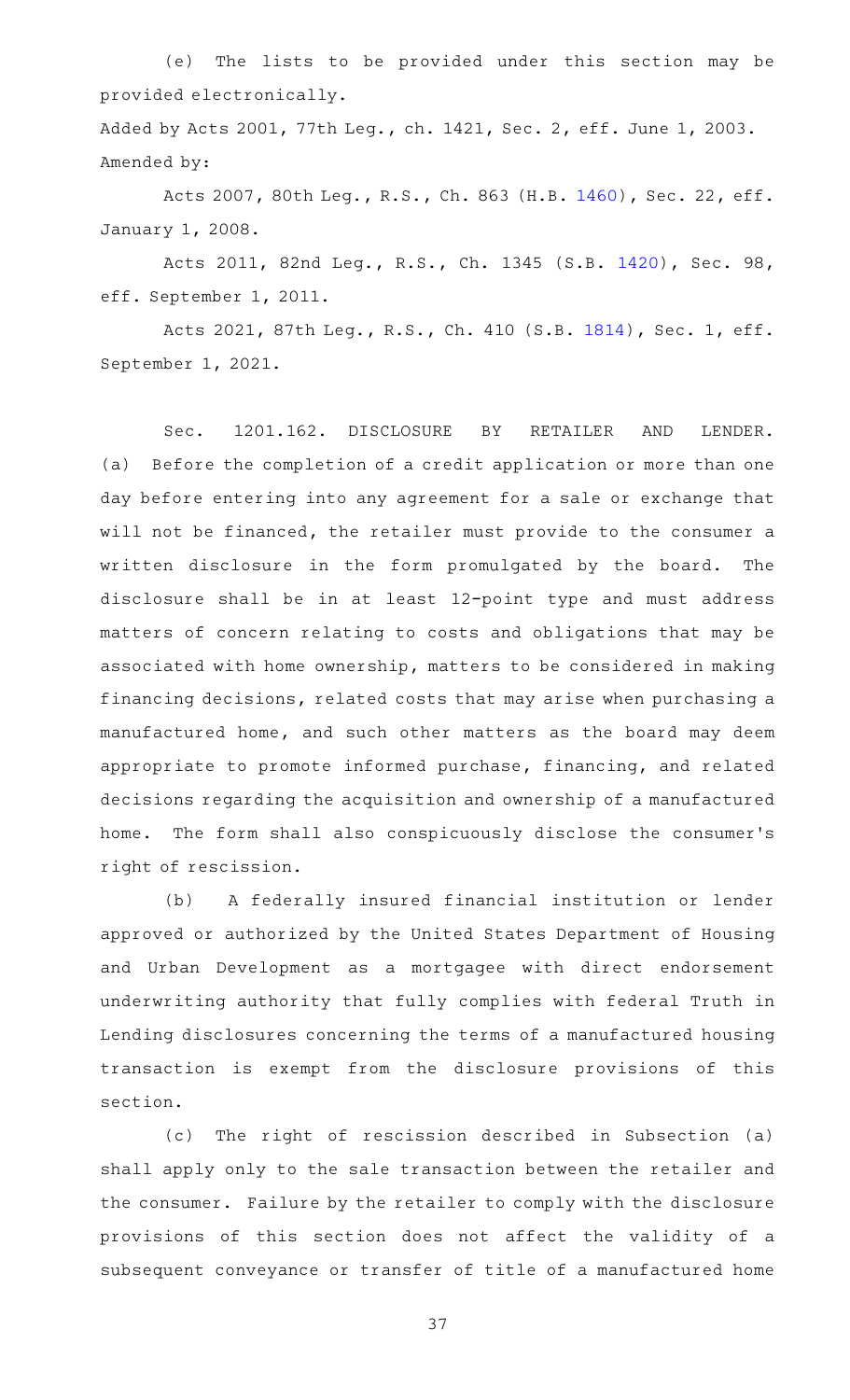or otherwise impair a title or lien position of a person other than the retailer. The consumer shall continue to have the right of rescission with regard to the retailer until the end of the third day after the retailer delivers a copy of the disclosure required by Subsection (a). The consumer's execution of a signed receipt of a copy of the disclosure required by Subsection (a) shall constitute conclusive proof of the delivery of the disclosure. If the consumer grants a person other than the retailer a lien on the manufactured home, the right of rescission shall immediately cease on the filing of the lien with the department.

Added by Acts 2003, 78th Leg., ch. 1276, Sec. 14A.255(a), eff. Sept. 1, 2003. Amended by Acts 2003, 78th Leg., ch. 338, Sec. 8, 51, eff. June 18, 2003.

## Amended by:

Acts 2007, 80th Leg., R.S., Ch. 863 (H.B. [1460\)](http://www.legis.state.tx.us/tlodocs/80R/billtext/html/HB01460F.HTM), Sec. 23, eff. January 1, 2008.

Acts 2017, 85th Leg., R.S., Ch. 408 (H.B. [2019\)](http://www.legis.state.tx.us/tlodocs/85R/billtext/html/HB02019F.HTM), Sec. 21, eff. September 1, 2017.

Sec. 1201.164. ADVANCE COPY OF SALES PURCHASE CONTRACT AND DISCLOSURE STATEMENTS; OFFER BY RETAILER. (a) In a transaction that is to be financed and that will not be subject to the federal Real Estate Settlement Procedures Act of 1974 (Pub. L. No. 93-533) and its implementing regulations, a retailer shall deliver to a consumer at least 24 hours before the sales purchase contract is fully executed the contract, with all required information included, signed by the retailer. The delivery of the contract, with all required information included, signed by the retailer constitutes a firm offer by the retailer. Except as provided for by Subsection (b), the consumer may accept the offer not earlier than 24 hours after the delivery of the contract. If the consumer has not accepted the offer within 72 hours after the delivery of the contract, the retailer may withdraw the offer.

(b) Before the execution of the sales purchase contract, the consumer may modify or waive the right to rescind and the deadlines for disclosures that are provided by Subsection (a) if the consumer determines that the purchase of the manufactured home is needed to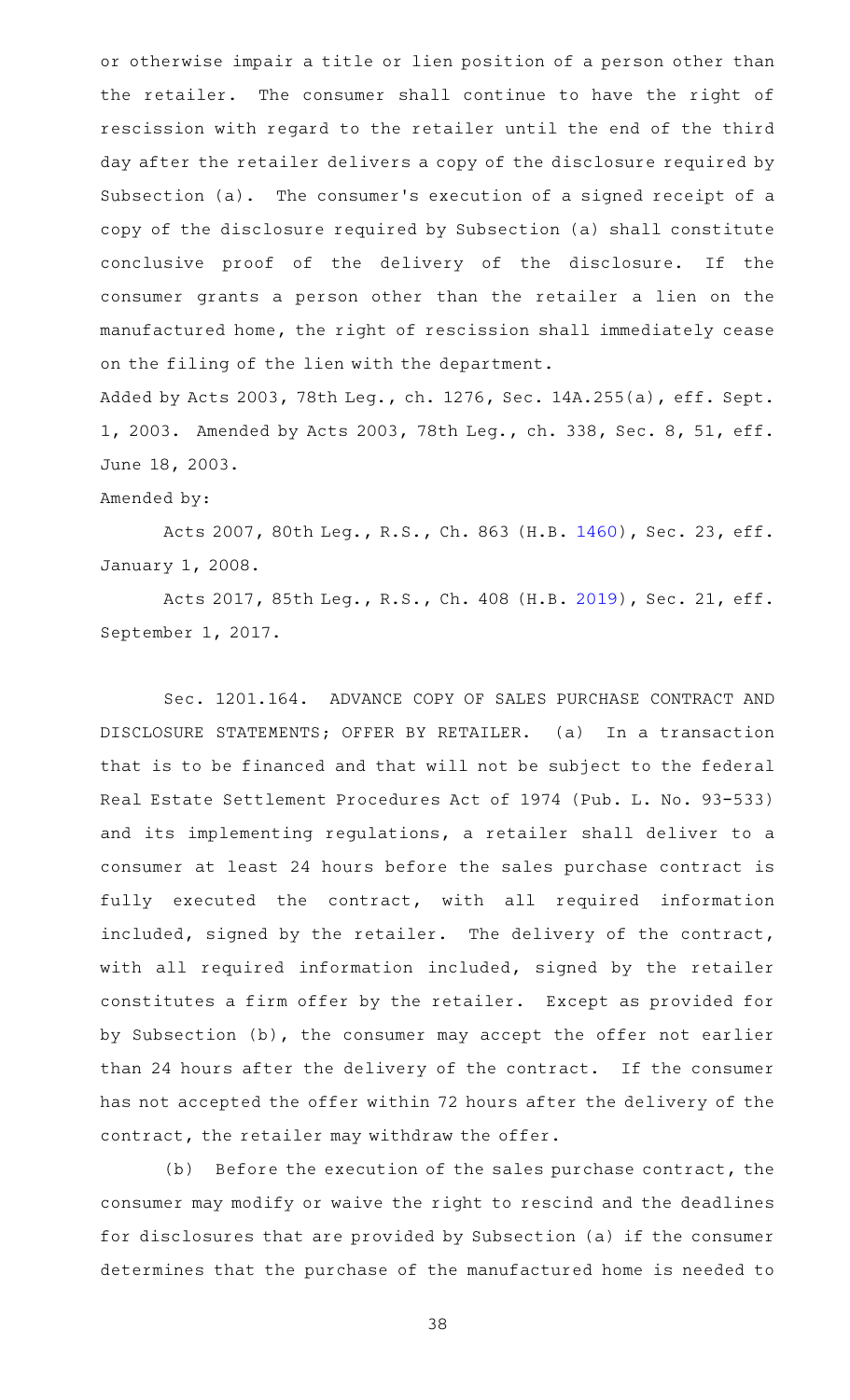meet a bona fide personal emergency. If the consumer has a bona fide personal emergency that necessitates the immediate purchase of the manufactured home, the consumer shall give the retailer a dated written statement that describes the emergency, specifically modifies or waives the notice periods and any right of rescission, and bears the signature of all of the consumers entitled to the disclosures and right of rescission. In such event the retailer shall immediately give the consumer all of the disclosures required by this code and sell the manufactured home without the required waiting periods or the right of rescission. The department shall verify with the consumer the consumer 's bona fide personal emergency before issuing the statement of ownership. Added by Acts 2003, 78th Leg., ch. 338, Sec. 10, eff. June 18, 2003.

Acts 2005, 79th Leg., Ch. 1284 (H.B. [2438\)](http://www.legis.state.tx.us/tlodocs/79R/billtext/html/HB02438F.HTM), Sec. 10, eff. June 18, 2005.

Amended by:

Acts 2005, 79th Leg., Ch. 1284 (H.B. [2438](http://www.legis.state.tx.us/tlodocs/79R/billtext/html/HB02438F.HTM)), Sec. 34(1), eff. June 18, 2005.

Acts 2007, 80th Leg., R.S., Ch. 863 (H.B. [1460\)](http://www.legis.state.tx.us/tlodocs/80R/billtext/html/HB01460F.HTM), Sec. 24, eff. January 1, 2008.

Acts 2017, 85th Leg., R.S., Ch. 408 (H.B. [2019\)](http://www.legis.state.tx.us/tlodocs/85R/billtext/html/HB02019F.HTM), Sec. 22, eff. September 1, 2017.

SUBCHAPTER E. MANUFACTURED HOME STATEMENTS OF OWNERSHIP

Sec. 1201.201. DEFINITIONS. In this subchapter:

(1) "Certificate of attachment" means a written instrument issued solely by and under the authority of the director before September 1, 2001, that provides the information required by former Section 19(l), Texas Manufactured Housing Standards Act (Article 5221f, Vernon 's Texas Civil Statutes), as that subsection existed before that date. Beginning September 1, 2003, a certificate of attachment is considered to be a statement of ownership and may be exchanged for a statement of ownership as provided by Section [1201.214.](http://www.statutes.legis.state.tx.us/GetStatute.aspx?Code=OC&Value=1201.214)

(1-a) "Debtor" has the meaning assigned by Section [9.102,](http://www.statutes.legis.state.tx.us/GetStatute.aspx?Code=BC&Value=9.102) Business & Commerce Code.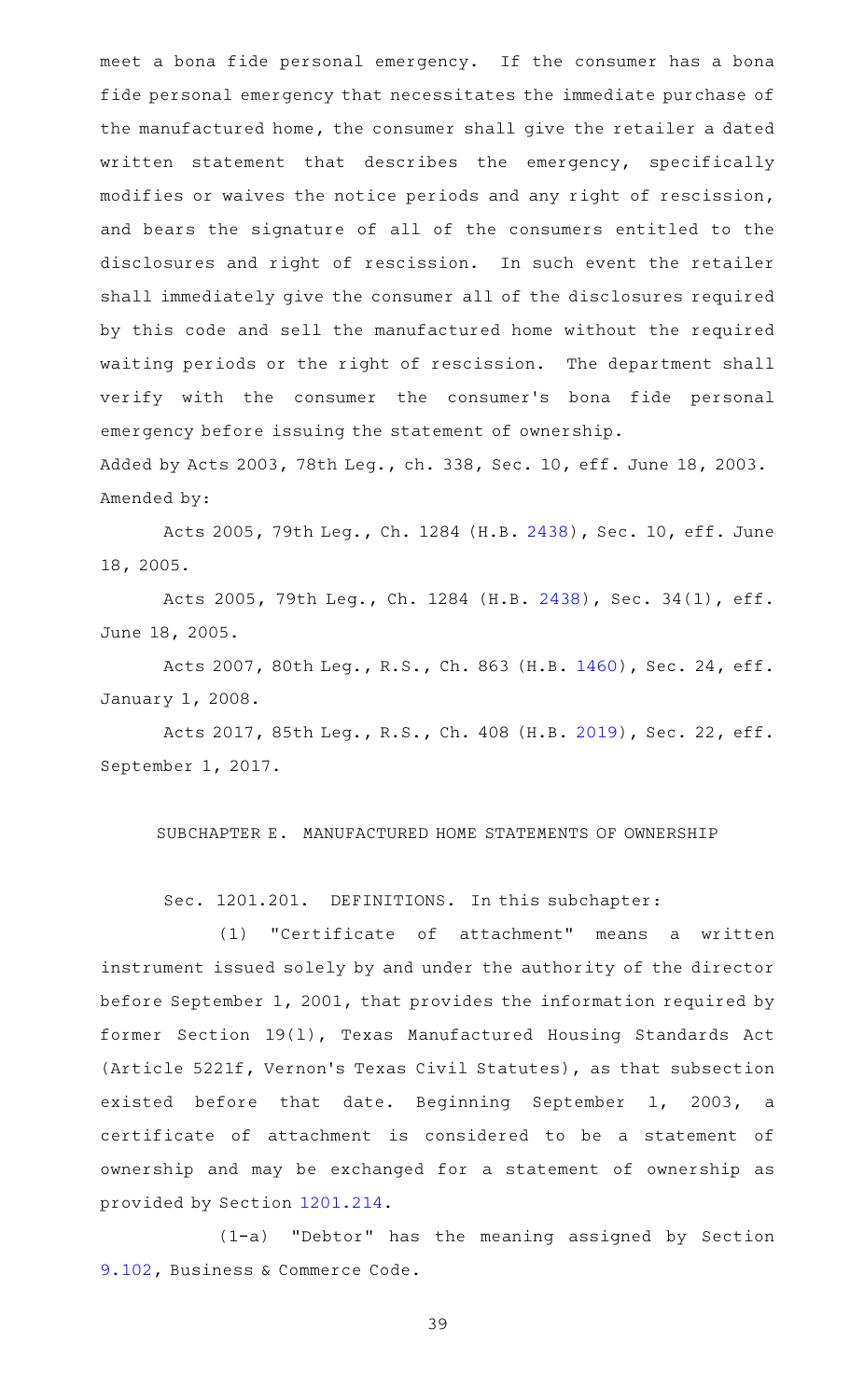(2) "Document of title" means a written instrument issued solely by and under the authority of the director before September 1, 2003, that provides the information required by Section [1201.205](http://www.statutes.legis.state.tx.us/GetStatute.aspx?Code=OC&Value=1201.205), as that section existed before that date. Beginning September 1, 2003, a document of title is considered to be a statement of ownership and may be exchanged for a statement of ownership as provided by Section [1201.214.](http://www.statutes.legis.state.tx.us/GetStatute.aspx?Code=OC&Value=1201.214)

(3) "First retail sale" means a consumer's initial acquisition of a new manufactured home from a retailer by purchase or exchange. The term includes a bargain, sale, transfer, or delivery of a manufactured home for which the director has not previously issued a statement of ownership, with intent to pass an interest in the home, other than a lien.

(4) "Identification number" means the number permanently attached to or imprinted on a manufactured home or section of the home as prescribed by department rule.

(5) "Inventory" means new and used manufactured homes that:

(A) a retailer has designated as the retailer's inventory for sale pursuant to the process implemented by the department; and

(B) are not used as residential dwellings when so designated.

(6) "Lien" means:

 $(A)$  a security interest created by a lease, conditional sales contract, deed of trust, chattel mortgage, trust receipt, reservation of title, or other security agreement if an interest other than an absolute title is sought to be held or given in a manufactured home; or

(B) a lien on a manufactured home created by the constitution or a statute.

(7) "Manufacturer's certificate" means a document that meets the requirements prescribed by Section [1201.204.](http://www.statutes.legis.state.tx.us/GetStatute.aspx?Code=OC&Value=1201.204)

(8) "Secured party" has the meaning assigned by Section [9.102,](http://www.statutes.legis.state.tx.us/GetStatute.aspx?Code=BC&Value=9.102) Business & Commerce Code.

(9) "Security agreement" has the meaning assigned by Section [9.102,](http://www.statutes.legis.state.tx.us/GetStatute.aspx?Code=BC&Value=9.102) Business & Commerce Code.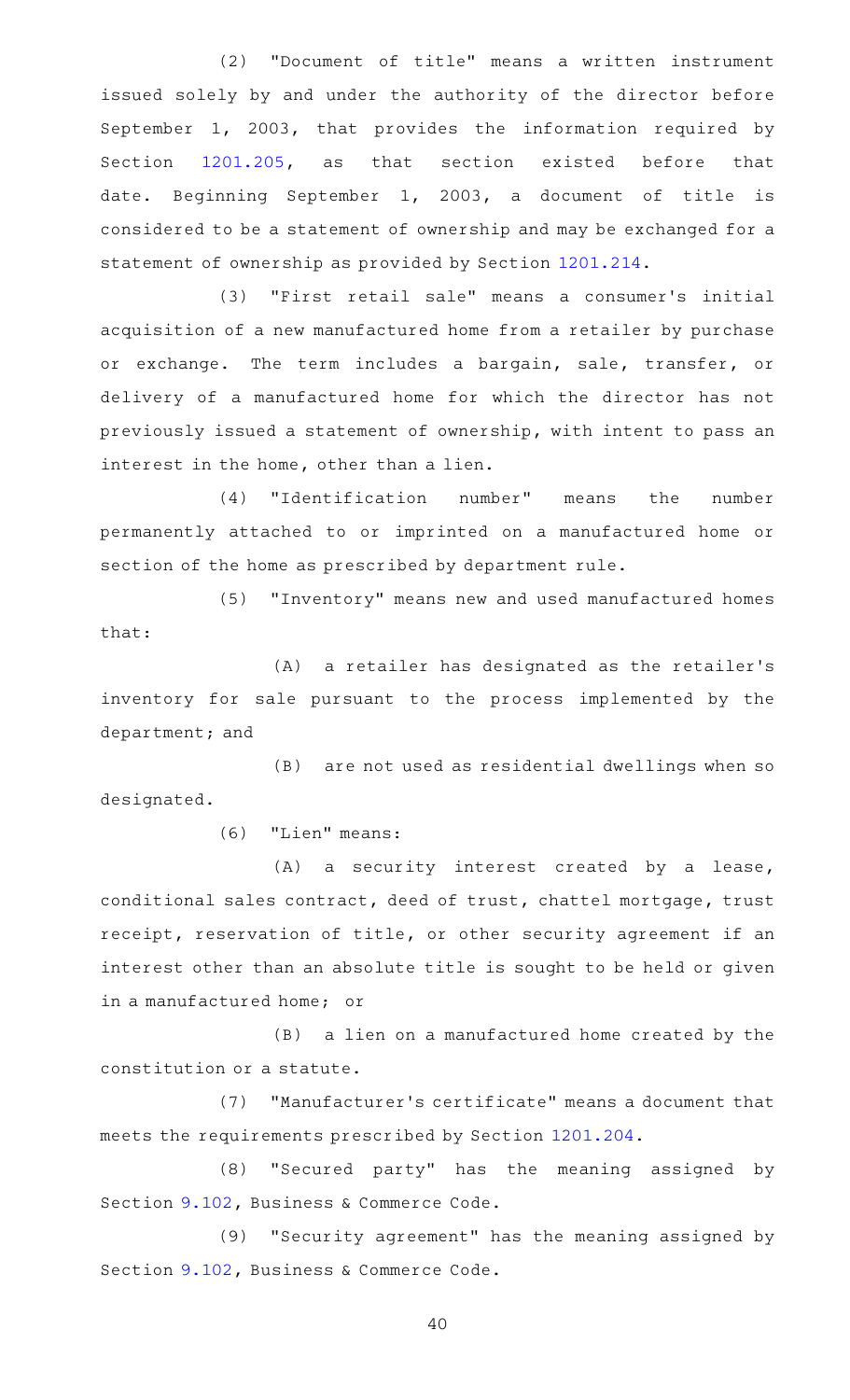(10) "Security interest" has the meaning assigned by Section [1.201,](http://www.statutes.legis.state.tx.us/GetStatute.aspx?Code=BC&Value=1.201) Business & Commerce Code.

(11) "Subsequent sale" means a bargain, sale, transfer, or delivery of a manufactured home, with intent to pass an interest in the home, other than a lien, from one person to another after the first retail sale and initial issuance of a statement of ownership.

Added by Acts 2001, 77th Leg., ch. 1421, Sec. 2, eff. June 1, 2003. Amended by Acts 2003, 78th Leg., ch. 338, Sec. 12, eff. June 18, 2003.

Amended by:

Acts 2017, 85th Leg., R.S., Ch. 408 (H.B. [2019\)](http://www.legis.state.tx.us/tlodocs/85R/billtext/html/HB02019F.HTM), Sec. 24, eff. September 1, 2017.

Sec. 1201.202. APPLICATION OF CHAPTER TO CERTAIN CERTIFICATES OF TITLE OR LIENS. (a) This chapter applies to a certificate of title to a manufactured home issued before March 1, 1982, under Chapter [501](http://www.statutes.legis.state.tx.us/GetStatute.aspx?Code=TN&Value=501), Transportation Code.

(b) A lien recorded before March 1, 1982, with the Texas Department of Transportation or a predecessor agency of that department is recorded with the department for the purposes of this chapter.

Added by Acts 2001, 77th Leg., ch. 1421, Sec. 2, eff. June 1, 2003.

Sec. 1201.203. FORMS; RULES. (a) The board shall adopt rules and forms relating to:

- $(1)$  the manufacturer's certificate;
- $(2)$  the statement of ownership;
- (3) the application for a statement of ownership; and

 $(4)$  the issuance of an initial or revised statement of ownership.

(b) The board shall adopt rules for the documenting of the ownership of a manufactured home that has been previously owned in this state or another state. The rules must protect a lienholder recorded with the department.

Added by Acts 2001, 77th Leg., ch. 1421, Sec. 2, eff. June 1, 2003. Amended by Acts 2003, 78th Leg., ch. 338, Sec. 13, eff. June 18,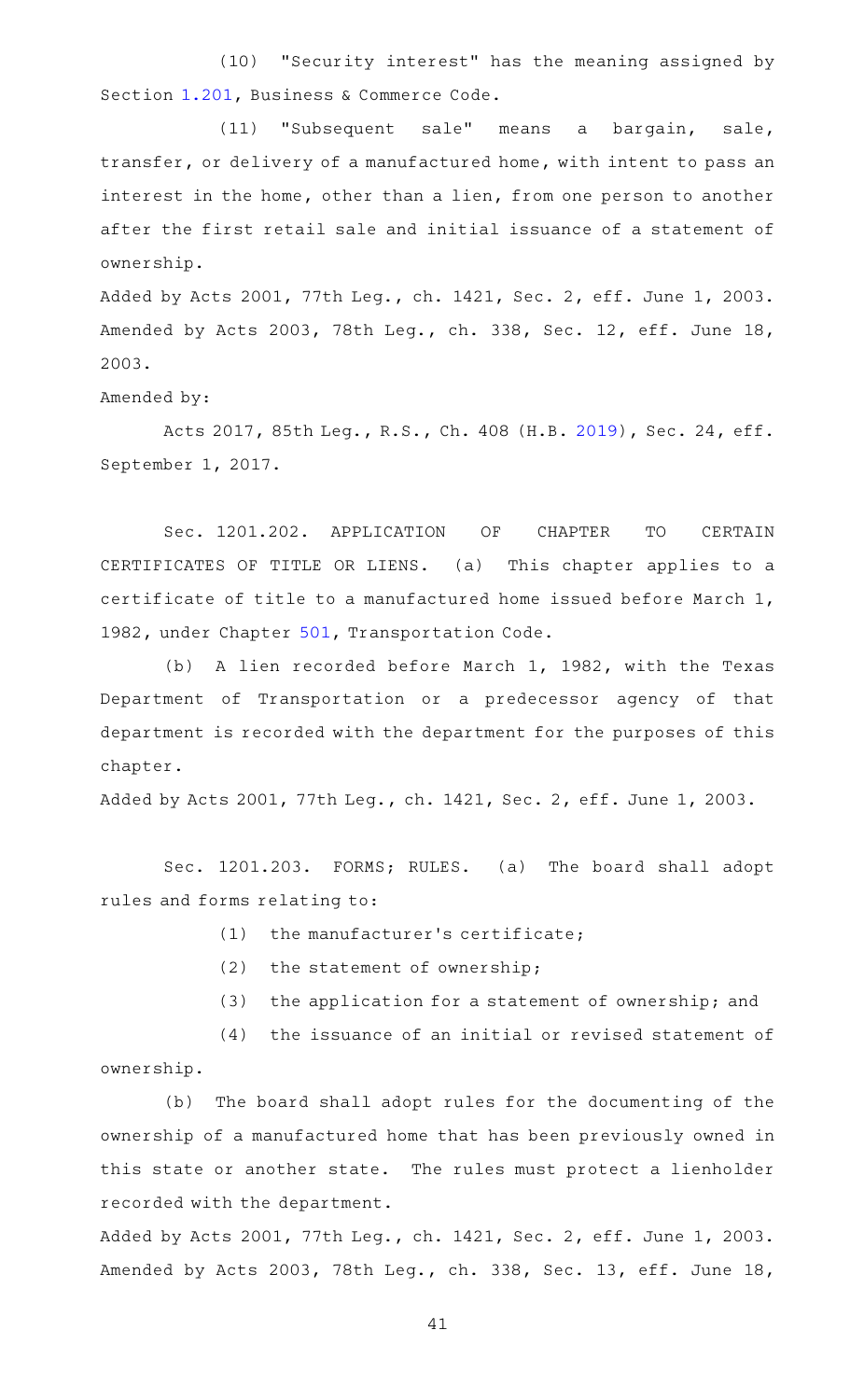2003.

Amended by:

Acts 2007, 80th Leg., R.S., Ch. 863 (H.B. [1460\)](http://www.legis.state.tx.us/tlodocs/80R/billtext/html/HB01460F.HTM), Sec. 25, eff. January 1, 2008.

Acts 2017, 85th Leg., R.S., Ch. 408 (H.B. [2019\)](http://www.legis.state.tx.us/tlodocs/85R/billtext/html/HB02019F.HTM), Sec. 25, eff. September 1, 2017.

Sec. 1201.204. MANUFACTURER'S CERTIFICATE. (a) A manufacturer 's certificate must show:

 $(1)$  on a form prescribed by the director, the original transfer of a manufactured home from the manufacturer to the retailer; and

 $(2)$  on a form prescribed by the director, each subsequent transfer of a manufactured home between retailers and from retailer to owner, if the transfer from retailer to owner involves a completed application for the issuance of a statement of ownership.

(b) At the first retail sale of a manufactured home, a manufacturer's certificate automatically converts to a document that does not evidence any ownership interest in the manufactured home described in the document. A security interest in inventory evidenced by a properly recorded inventory finance lien automatically converts to a security interest in proceeds and cash proceeds.

(c) After the first retail sale of a manufactured home, the retailer must submit the original manufacturer 's certificate for that home to the department. If an application for an initial statement of ownership is made without the required manufacturer 's certificate and the retailer does not provide it as required, the department shall, on or before the issuance of the requested statement of ownership, send written notice to each party currently reflected on the department 's records as having a recorded lien on the inventory of that retailer with respect to that home. Failure to include the original manufacturer 's certificate with such an application does not impair a consumer 's ability to obtain, on submittal of an otherwise complete application, a statement of ownership free and clear of any liens other than liens created by or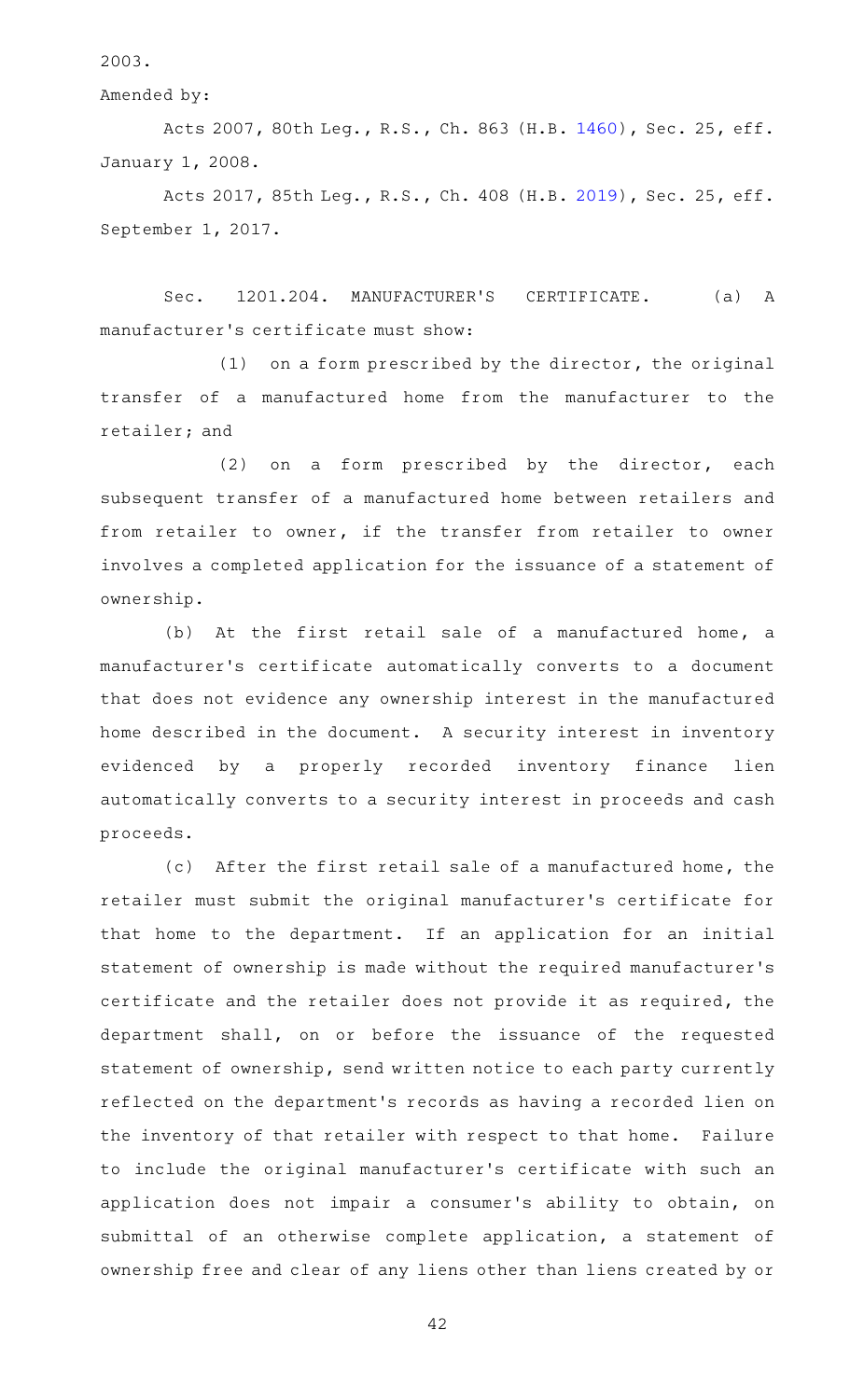consented to by the consumer.

Added by Acts 2001, 77th Leg., ch. 1421, Sec. 2, eff. June 1, 2003. Amended by Acts 2003, 78th Leg., ch. 338, Sec. 13, eff. June 18, 2003.

Amended by:

Acts 2007, 80th Leg., R.S., Ch. 863 (H.B. [1460\)](http://www.legis.state.tx.us/tlodocs/80R/billtext/html/HB01460F.HTM), Sec. 25, eff. January 1, 2008.

Acts 2009, 81st Leg., R.S., Ch. 77 (H.B. [2238](http://www.legis.state.tx.us/tlodocs/81R/billtext/html/HB02238F.HTM)), Sec. 7, eff. September 1, 2009.

Acts 2017, 85th Leg., R.S., Ch. 408 (H.B. [2019\)](http://www.legis.state.tx.us/tlodocs/85R/billtext/html/HB02019F.HTM), Sec. 26, eff. September 1, 2017.

Sec. 1201.205. STATEMENT OF OWNERSHIP FORM. A statement of ownership must be evidenced by a board-approved form issued by the department setting forth:

(1) the name and address of the seller and the name and, if it is different from the location of the home, the mailing address of the new owner;

(2) the manufacturer's name and address and any model designation, if available;

(3) in accordance with the board's rules:

(A) the outside dimensions of the manufactured home when installed for occupancy, as measured to the nearest one-half foot at the base of the home, exclusive of the tongue or other towing device; and

(B) the approximate square footage of the home when installed for occupancy;

(4) the identification number for each section or module of the home;

(5) the physical address where the home is installed for occupancy, including the name of the county, and, if it is different from the physical address, the mailing address of the owner of the home;

(6) in chronological order of recordation, the date of each lien, other than a tax lien, on the home and the name and address of each lienholder, or, if a lien is not recorded, a statement of that fact;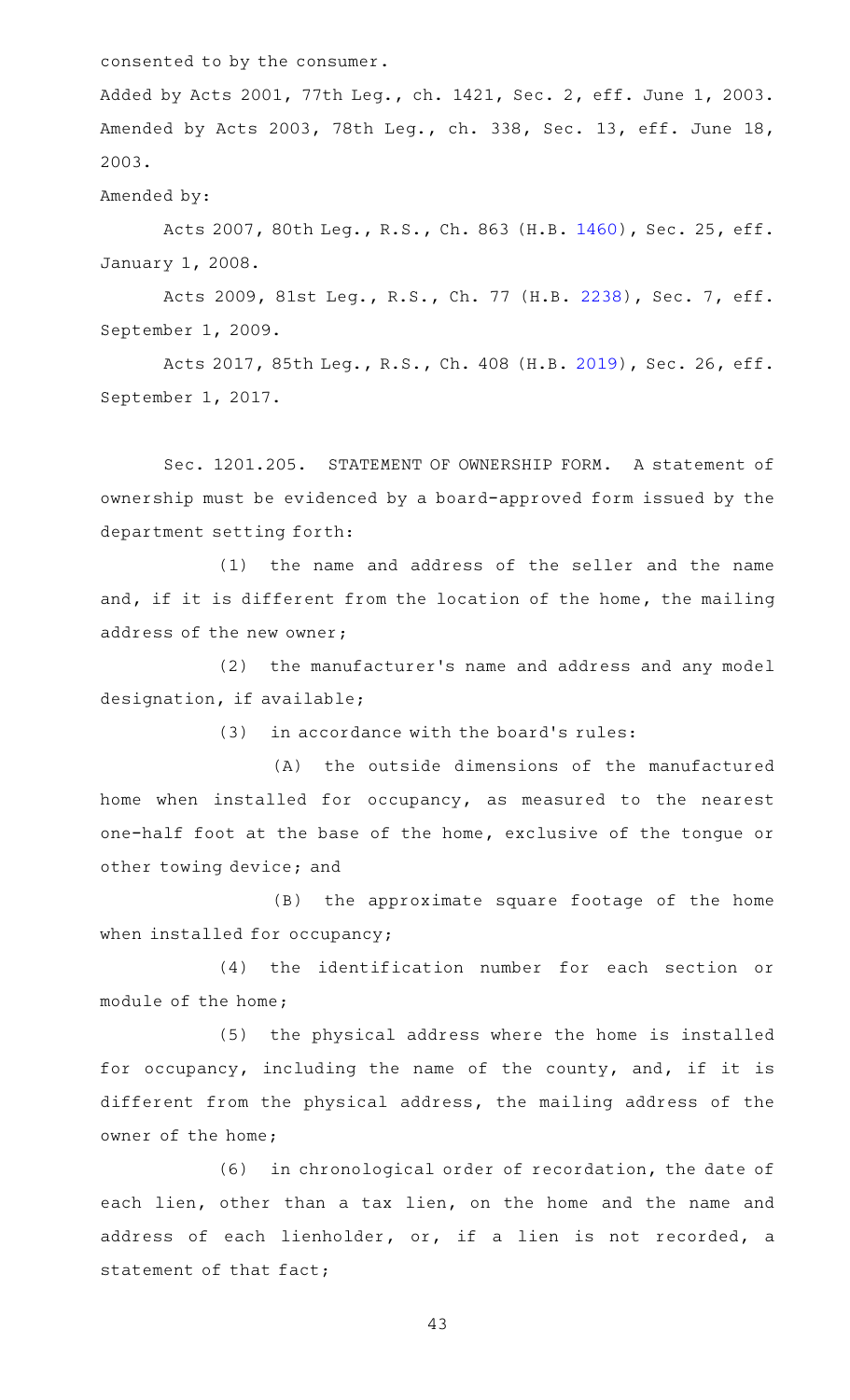(7) a statement regarding tax liens as follows:

"On January 1st of each year, a new tax lien comes into existence on a manufactured home in favor of each taxing unit having jurisdiction where the home is actually located on January 1st. In order to be enforced, any such lien must be recorded with the Texas Department of Housing and Community Affairs - Manufactured Housing Division as provided by law. You may check that division's records through its website or contact that division to learn any recorded tax liens. To find out about the amount of any unpaid tax liabilities, contact the tax office for the county where the home was actually located on January 1st of that year.";

 $(8)$  a statement that if two or more eligible persons, as determined by Section [1201.213](http://www.statutes.legis.state.tx.us/GetStatute.aspx?Code=OC&Value=1201.213), file with the application for the issuance of a statement of ownership an agreement signed by all the persons providing that the home is to be held jointly with a right of survivorship, the director shall issue the statement of ownership in all the names;

(9) the location of the home;

(10) a statement of whether the owner has elected to treat the home as real property;

(11) statements of whether the home is a salvaged manufactured home and whether the home is reserved for business use only or for another nonresidential use; and

 $(12)$  any other information the board requires. Added by Acts 2001, 77th Leg., ch. 1421, Sec. 2, eff. June 1, 2003. Amended by Acts 2003, 78th Leg., ch. 338, Sec. 13, eff. June 18, 2003.

Amended by:

Acts 2007, 80th Leg., R.S., Ch. 863 (H.B. [1460\)](http://www.legis.state.tx.us/tlodocs/80R/billtext/html/HB01460F.HTM), Sec. 25, eff. January 1, 2008.

Acts 2017, 85th Leg., R.S., Ch. 408 (H.B. [2019\)](http://www.legis.state.tx.us/tlodocs/85R/billtext/html/HB02019F.HTM), Sec. 27, eff. September 1, 2017.

Sec. 1201.2055. ELECTION BY OWNER. (a) In completing an application for the issuance of a statement of ownership, an owner of a manufactured home shall indicate whether the owner elects to treat the home as real property. An owner may elect to treat a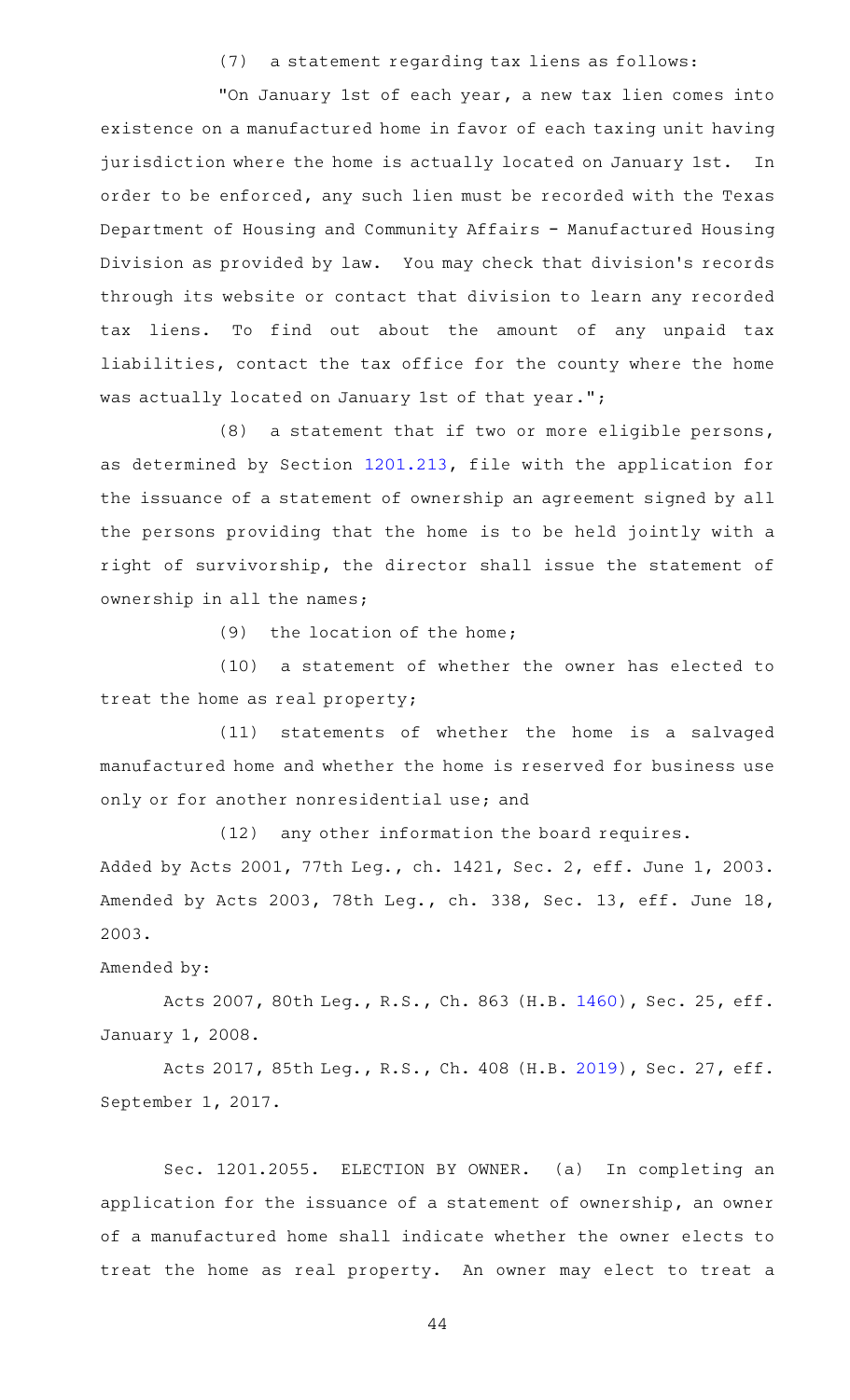manufactured home as real property only if the home is attached to:

(1) real property that is owned by the owner of the home; or

(2) land leased to the owner of the home under a long-term lease, as defined by department rule.

(b) Repealed by Acts 2009, 81st Leg., R.S., Ch. 77, Sec. 15(2), eff. September 1, 2009.

(c) If the department issues a statement of ownership to an owner of a manufactured home treated as personal property, the statement of ownership on file with the department is evidence of ownership of the home. A lien, charge, or other encumbrance on a home treated as personal property may be made only by filing the appropriate document with the department.

(d) If an owner elects to treat a manufactured home as real property, the department shall issue to the owner a copy of the statement of ownership that on its face reflects that the owner has elected to treat the manufactured home as real property at the location listed on the statement. Not later than the 60th day after the date the department issues a copy of the statement of ownership to the owner, the owner must:

(1) file the copy in the real property records of the county in which the home is located; and

(2) notify the department and the chief appraiser of the applicable appraisal district that the copy has been filed.

(e) A real property election for a manufactured home is not considered to be perfected until a copy of the statement of ownership has been filed and the department and the chief appraiser of the applicable appraisal district have been notified of the filing as provided by Subsection (d).

(f) Repealed by Acts 2011, 82nd Leg., R.S., Ch. 46, Sec. 8(1), eff. September 1, 2011.

(g) After a real property election is perfected under Subsection (e):

(1) the home is considered to be real property for all purposes; and

(2) no additional issuance of a statement of ownership is required with respect to the manufactured home, unless: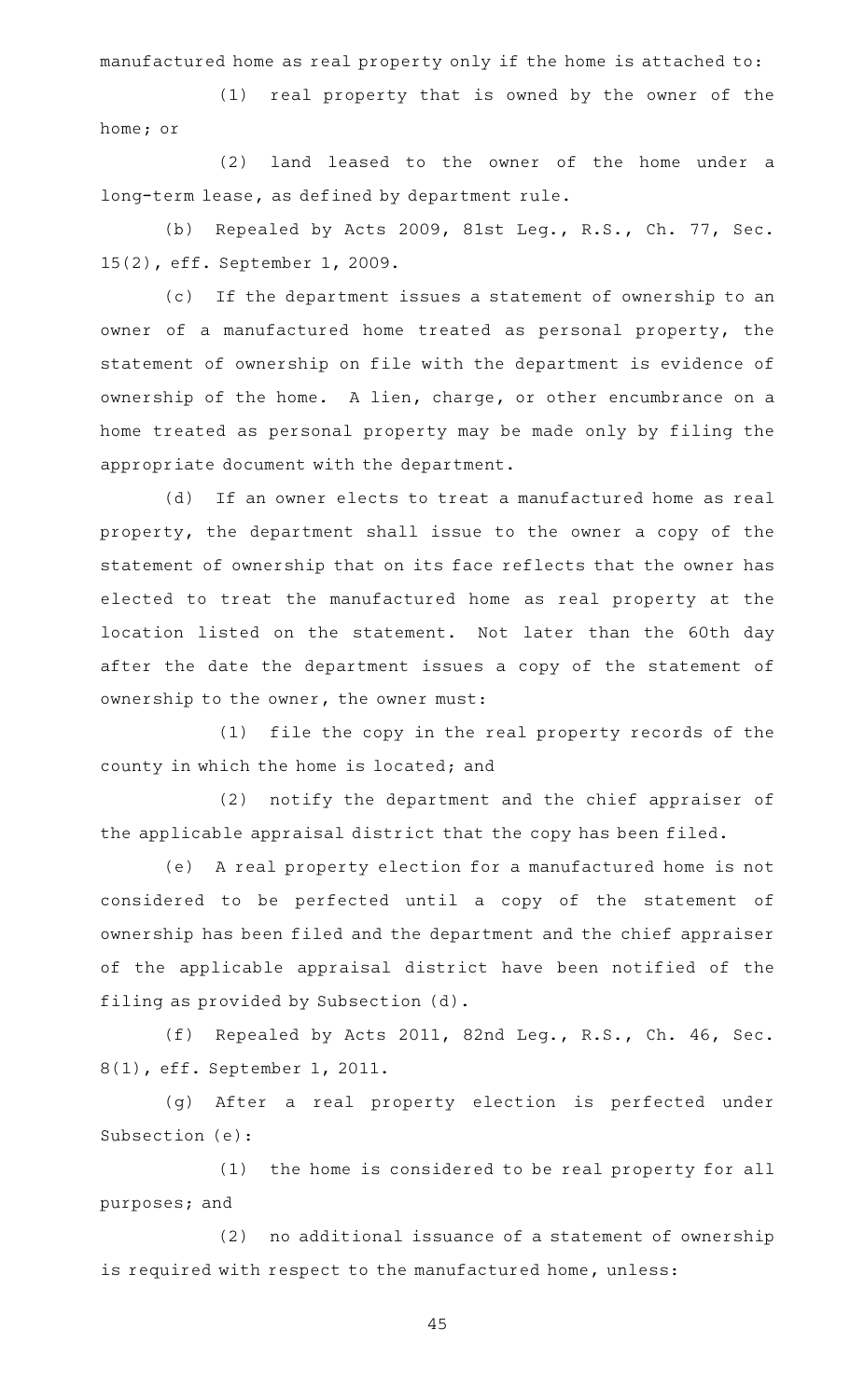(A) the home is moved from the location specified on the statement of ownership;

(B) the real property election is changed; or

(C) the use of the property is changed as described by Section [1201.216](http://www.statutes.legis.state.tx.us/GetStatute.aspx?Code=OC&Value=1201.216).

(h) The provisions of this chapter relating to the construction or installation of a manufactured home or to warranties for a manufactured home apply to a home regardless of whether the home is considered to be real or personal property.

(i) Notwithstanding the 60-day deadline specified in Subsection (d), if the closing of a mortgage loan to be secured by real property including the manufactured home is held, the loan is funded, and a deed of trust covering the real property and all improvements on the property is recorded and the licensed title company or attorney who closed the loan failed to complete the conversion to real property in accordance with this chapter, the holder or servicer of the loan may apply for a statement of ownership electing real property status, obtain a copy of the statement of ownership, and make the necessary filings and notifications to complete such conversion at any time provided that:

 $(1)$  the record owner of the home, as reflected on the department's records, has been given at least 60 days' prior written notice at:

 $(A)$  the location of the home and, if it is different, the mailing address of the owner as specified in the department records; and

(B) any other location the holder or servicer knows or believes, after a reasonable inquiry, to be an address where the owner may have been or is receiving mail or is an address of record;

(2) such notification shall be given by certified mail; and

(3) the department by rule shall require evidence that the holder or servicer requesting such after-the-fact completion of a real property election has complied with the requirements of this subsection.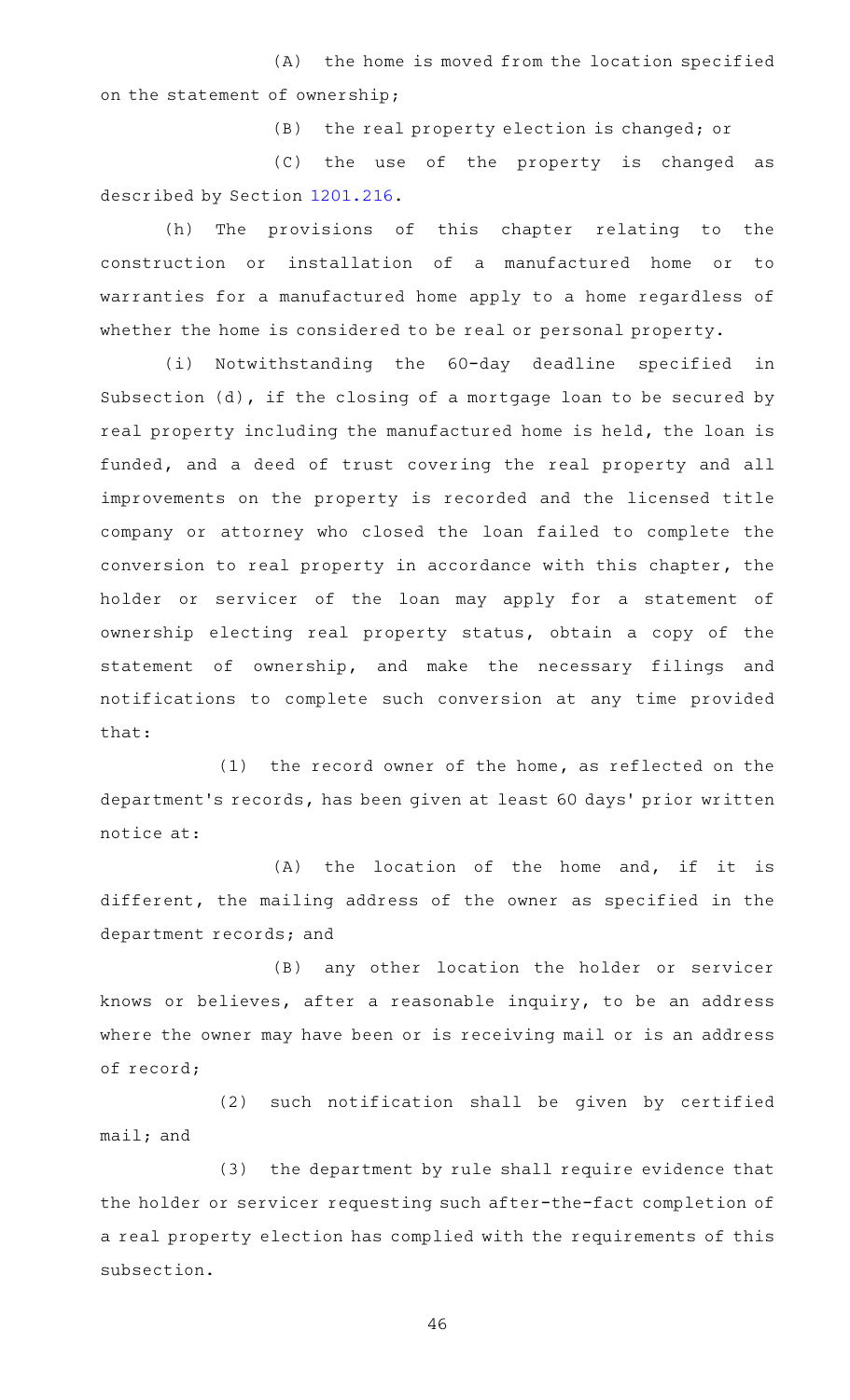Added by Acts 2003, 78th Leg., ch. 338, Sec. 14, eff. June 18, 2003. Amended by:

Acts 2005, 79th Leg., Ch. 1284 (H.B. [2438\)](http://www.legis.state.tx.us/tlodocs/79R/billtext/html/HB02438F.HTM), Sec. 11, eff. June 18, 2005.

Acts 2007, 80th Leg., R.S., Ch. 863 (H.B. [1460\)](http://www.legis.state.tx.us/tlodocs/80R/billtext/html/HB01460F.HTM), Sec. 26, eff. January 1, 2008.

Acts 2009, 81st Leg., R.S., Ch. 77 (H.B. [2238](http://www.legis.state.tx.us/tlodocs/81R/billtext/html/HB02238F.HTM)), Sec. 15(2), eff. September 1, 2009.

Acts 2011, 82nd Leg., R.S., Ch. 46 (H.B. [1510](http://www.legis.state.tx.us/tlodocs/82R/billtext/html/HB01510F.HTM)), Sec. 1, eff. September 1, 2011.

Acts 2011, 82nd Leg., R.S., Ch. 46 (H.B. [1510](http://www.legis.state.tx.us/tlodocs/82R/billtext/html/HB01510F.HTM)), Sec. 8(1), eff. September 1, 2011.

Acts 2017, 85th Leg., R.S., Ch. 408 (H.B. [2019\)](http://www.legis.state.tx.us/tlodocs/85R/billtext/html/HB02019F.HTM), Sec. 28, eff. September 1, 2017.

Sec. 1201.206. APPLICATION FOR ISSUANCE OF STATEMENT OF OWNERSHIP. (a) At the first retail sale of a manufactured home, the retailer shall provide for the installation of the home and ensure that the application for the issuance of a statement of ownership is properly completed. The consumer shall return the completed application to the retailer. In accordance with Section [1201.204](http://www.statutes.legis.state.tx.us/GetStatute.aspx?Code=OC&Value=1201.204), the retailer shall surrender to the department the original manufacturer 's statement of origin at the same time that the retailer applies for the first statement of ownership.

(b) Not later than the 60th day after the date of the retail sale, the retailer shall provide to the department the completed application for the issuance of a statement of ownership. If for any reason the retailer does not timely comply with the requirements of this subsection, the consumer may apply for the issuance of the statement.

(c) Not later than the 60th day after the date of each subsequent sale or transfer of a home that is considered to be personal property, the seller or transferor shall provide to the department a completed application for the issuance of a new statement of ownership. If for any reason the seller or transferor does not timely comply with the requirements of this subsection, the consumer may apply for the issuance of the statement.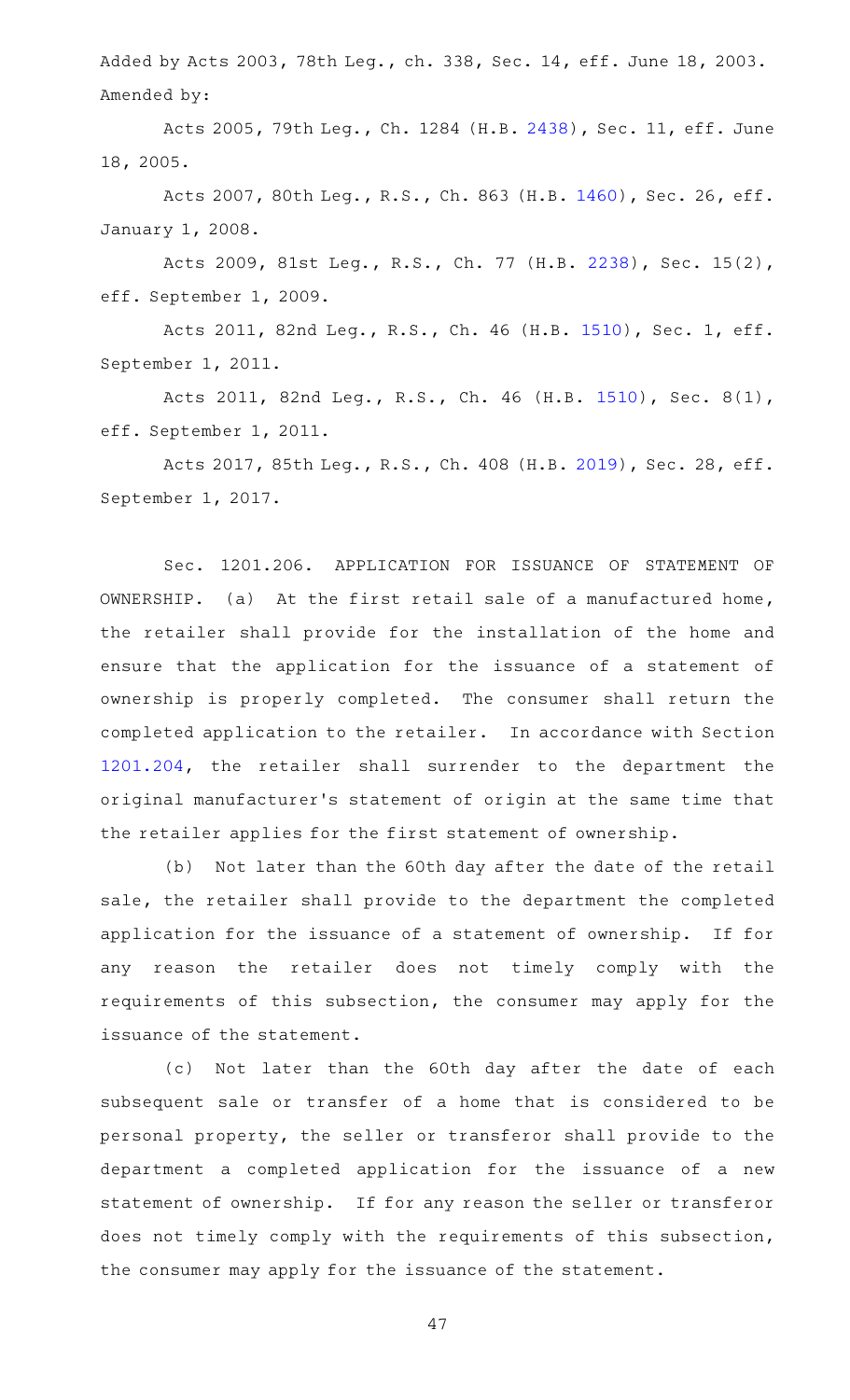(d) Repealed by Acts 2011, 82nd Leg., R.S., Ch. 46, Sec. 8(2), eff. September 1, 2011.

(e) Ownership of a manufactured home does not pass or vest at a sale or transfer of the home until a completed application for the issuance of a statement of ownership is filed with the department.

(f) If the owner of a manufactured home relocates the home, the owner shall apply for the issuance of a new statement of ownership not later than the 60th day after the date the home is relocated. The department shall require that the owner submit evidence that the home was relocated in accordance with the requirements of the Texas Department of Motor Vehicles.

(g) When an application is filed for the issuance of a statement of ownership for a used manufactured home that is not in a retailer 's inventory or is being converted from personal property to real property in accordance with Section [1201.2075,](http://www.statutes.legis.state.tx.us/GetStatute.aspx?Code=OC&Value=1201.2075) a statement from the tax assessor-collector for the taxing unit having power to tax the manufactured home shall also be filed with the department. The statement from the tax assessor-collector must indicate that, with respect to each January 1 occurring in the 18-month period preceding the date of the sale, there are no perfected and enforceable tax liens on the manufactured home that have not been extinguished and canceled in accordance with Section [32.015](http://www.statutes.legis.state.tx.us/GetStatute.aspx?Code=TX&Value=32.015), Tax Code, or personal property taxes due on the manufactured home.

(h) If a person selling a manufactured home to a consumer for residential use fails to file with the department the application for the issuance of a statement of ownership and the appropriate filing fee before the 61st day after the date of the sale, the department may assess a fee of at least \$100 against the seller. The department shall have the authority to enforce the collection of any fee from the seller through judicial means. The department shall place on the application for the issuance of a statement of ownership the following legend in a clear and conspicuous manner:

"THE FILING OF AN APPLICATION FOR THE ISSUANCE OF A STATEMENT OF OWNERSHIP LATER THAN SIXTY (60) DAYS AFTER THE DATE OF A SALE TO A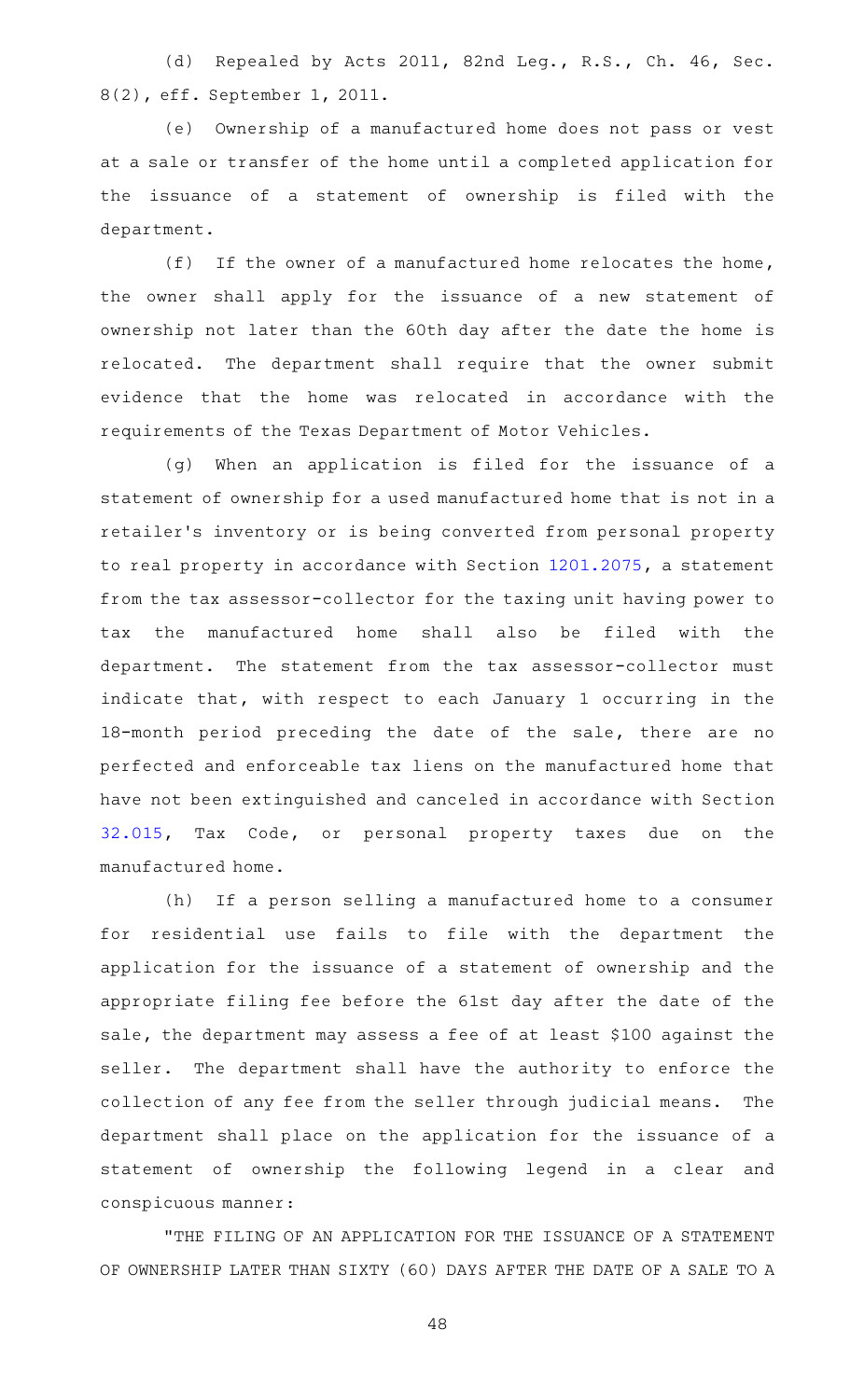CONSUMER FOR RESIDENTIAL USE MAY RESULT IN A FEE OF UP TO ONE HUNDRED DOLLARS (\$100.00). ANY SUCH APPLICATION THAT IS SUBMITTED LATE MAY BE DELAYED UNTIL THE FEE IS PAID IN FULL."

(i) Repealed by Acts 2017, 85th Leg., R.S., Ch. 408 (H.B. [2019](http://www.legis.state.tx.us/tlodocs/85R/billtext/html/HB02019F.HTM)), Sec. 85(3), eff. September 1, 2017.

(i-1) Repealed by Acts 2017, 85th Leg., R.S., Ch. 408 (H.B. [2019](http://www.legis.state.tx.us/tlodocs/85R/billtext/html/HB02019F.HTM)), Sec. 85(3), eff. September 1, 2017.

(j) Repealed by Acts 2017, 85th Leg., R.S., Ch. 408 (H.B. [2019](http://www.legis.state.tx.us/tlodocs/85R/billtext/html/HB02019F.HTM)), Sec. 85(3), eff. September 1, 2017.

(k) Notwithstanding any provision in this chapter to the contrary, if a person has acquired a manufactured home and the owner of record or any intervening owners of liens or equitable interests cannot be located to assist in documenting the chain of title, the department may issue a statement of ownership to the person claiming ownership if the person can provide a supporting affidavit describing the chain of title and such reasonable supporting proof as the director may require.

Added by Acts 2001, 77th Leg., ch. 1421, Sec. 2, eff. June 1, 2003. Amended by Acts 2003, 78th Leg., ch. 338, Sec. 15, eff. June 18, 2003.

Amended by:

Acts 2005, 79th Leg., Ch. 1284 (H.B. [2438\)](http://www.legis.state.tx.us/tlodocs/79R/billtext/html/HB02438F.HTM), Sec. 12, eff. June 18, 2005.

Acts 2005, 79th Leg., Ch. 1284 (H.B. [2438](http://www.legis.state.tx.us/tlodocs/79R/billtext/html/HB02438F.HTM)), Sec. 34(1), eff. June 18, 2005.

Acts 2007, 80th Leg., R.S., Ch. 863 (H.B. [1460\)](http://www.legis.state.tx.us/tlodocs/80R/billtext/html/HB01460F.HTM), Sec. 27, eff. January 1, 2008.

Acts 2009, 81st Leg., R.S., Ch. 77 (H.B. [2238](http://www.legis.state.tx.us/tlodocs/81R/billtext/html/HB02238F.HTM)), Sec. 8, eff. September 1, 2009.

Acts 2011, 82nd Leg., R.S., Ch. 46 (H.B. [1510](http://www.legis.state.tx.us/tlodocs/82R/billtext/html/HB01510F.HTM)), Sec. 8(2), eff. September 1, 2011.

Acts 2013, 83rd Leg., R.S., Ch. 1135 (H.B. [2741](http://www.legis.state.tx.us/tlodocs/83R/billtext/html/HB02741F.HTM)), Sec. 4, eff. September 1, 2013.

Acts 2017, 85th Leg., R.S., Ch. 408 (H.B. [2019\)](http://www.legis.state.tx.us/tlodocs/85R/billtext/html/HB02019F.HTM), Sec. 29, eff. September 1, 2017.

Acts 2017, 85th Leg., R.S., Ch. 408 (H.B. [2019\)](http://www.legis.state.tx.us/tlodocs/85R/billtext/html/HB02019F.HTM), Sec. 30, eff. September 1, 2017.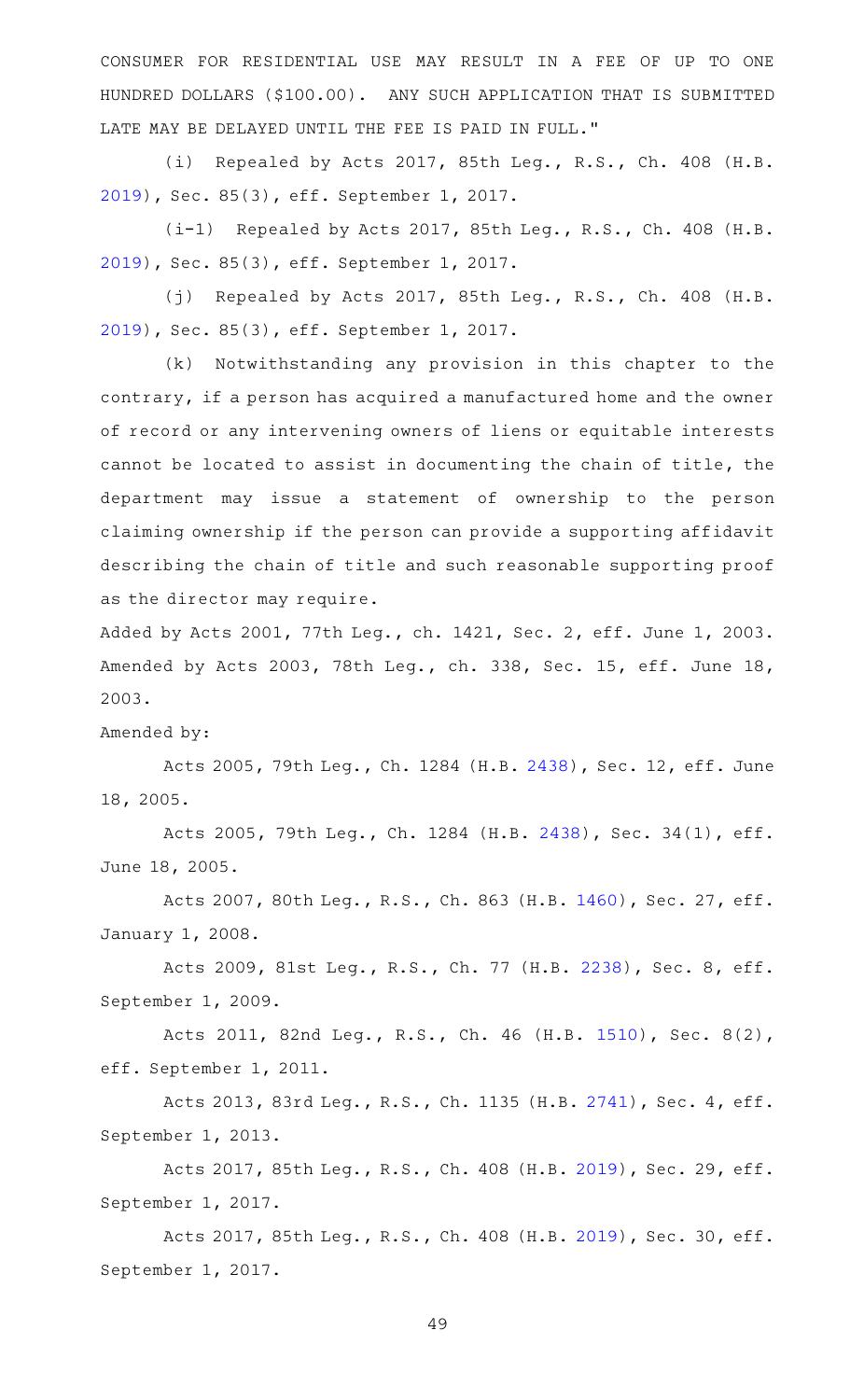Acts 2017, 85th Leg., R.S., Ch. 408 (H.B. [2019\)](http://www.legis.state.tx.us/tlodocs/85R/billtext/html/HB02019F.HTM), Sec. 85(3), eff. September 1, 2017.

Sec. 1201.207. ISSUANCE OF STATEMENT OF OWNERSHIP. (a) Except as provided for in Subsection  $(a-1)$ , the department shall process any completed application for the issuance of a statement of ownership not later than the 15th working day after the date the application is received by the department. If the department rejects an application, the department shall provide a clear and complete explanation of the reason for the rejection and instructions on how to cure any defects, if possible.

(a-1) For the period immediately following June 30 of each year, the department shall, except for applications relating to new manufactured homes and applications accompanied by a tax certificate, cease issuing statements of ownership until all tax liens filed with the department before June 30 have been processed and either recorded or rejected. During this period the department will post on its Internet website a notice as to when it is anticipated that processing statements of ownership will resume and when it is anticipated that such processing will be within the 15-working-day time frame provided by Subsection (a).

(b) If the department issues a statement of ownership for a manufactured home, the department shall maintain a record of the issuance in its electronic records and shall mail a copy to the owner and each lienholder. The department shall make available to the public on the department 's Internet website in a searchable and downloadable format all ownership and lienholder information contained on the statement of ownership.

(c) Except with respect to any change in use, servicing of a loan on a manufactured home, release of a lien on a manufactured home by an authorized lienholder, or change in ownership of a lien on a manufactured home, but subject to Section [1201.2075](http://www.statutes.legis.state.tx.us/GetStatute.aspx?Code=OC&Value=1201.2075), if the department has issued a statement of ownership for a manufactured home, the department may issue a subsequent statement of ownership for the home only if all parties reflected in the department 's records as having an interest in the manufactured home give their written consent or release their interest, either in writing or by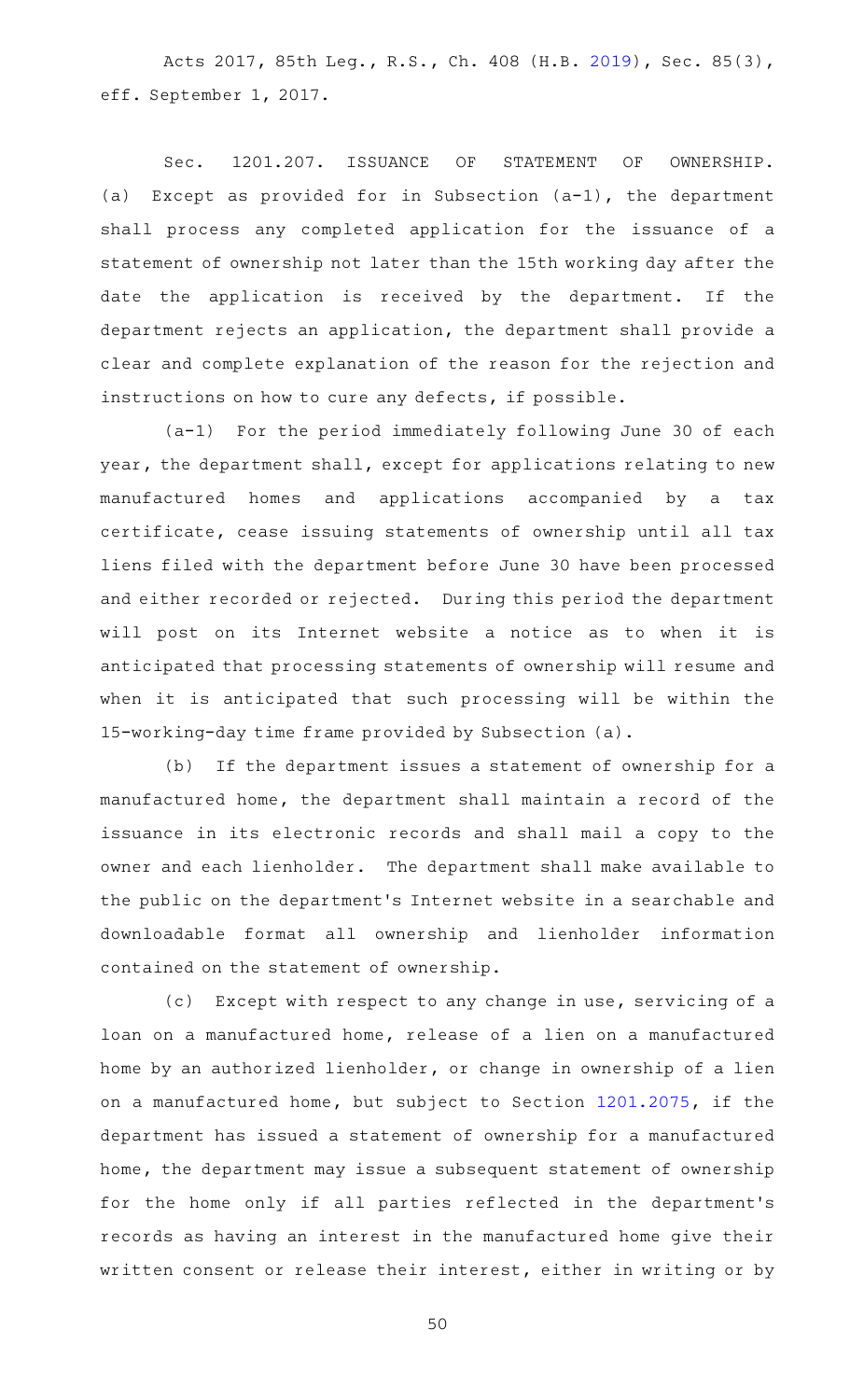operation of law, or the department has followed the procedures provided by Section [1201.206](http://www.statutes.legis.state.tx.us/GetStatute.aspx?Code=OC&Value=1201.206)(k) to document ownership and lien status. Once the department issues a statement of ownership, the department shall not alter the record of the ownership or lien status, other than to change the record to accurately reflect the proper owner 's or lienholder 's identity or to release a lien if an authorized lienholder files with the department a request for that release, of a manufactured home for any activity occurring before the issuance of the statement of ownership without either the written permission of the owner of record for the manufactured home, their legal representative, or a court order.

(d) Notwithstanding any other provision of this chapter, if the consumer purchases a new manufactured home from a licensed retailer in the ordinary course of business, whether or not a statement of ownership has been issued for the manufactured home, the consumer is a bona fide purchaser for value without notice and is entitled to ownership of the manufactured home free and clear of all liens and to a statement of ownership reflecting the same on payment by the consumer of the purchase price to the retailer. If there is an existing lien on the new manufactured home perfected with the department, the owner of the lien is entitled to recover the value of the lien from the retailer.

(e) Notwithstanding any other provision of this chapter, if the consumer purchases a used manufactured home from a retailer in the ordinary course of business, the consumer takes the manufactured home free and clear of any liens created by the selling retailer even if they are recorded.

Added by Acts 2001, 77th Leg., ch. 1421, Sec. 2, eff. June 1, 2003. Amended by Acts 2003, 78th Leg., ch. 338, Sec. 15, eff. June 18, 2003.

Amended by:

Acts 2005, 79th Leg., Ch. 1284 (H.B. [2438\)](http://www.legis.state.tx.us/tlodocs/79R/billtext/html/HB02438F.HTM), Sec. 13, eff. June 18, 2005.

Acts 2007, 80th Leg., R.S., Ch. 863 (H.B. [1460\)](http://www.legis.state.tx.us/tlodocs/80R/billtext/html/HB01460F.HTM), Sec. 27, eff. January 1, 2008.

Acts 2009, 81st Leg., R.S., Ch. 77 (H.B. [2238](http://www.legis.state.tx.us/tlodocs/81R/billtext/html/HB02238F.HTM)), Sec. 9, eff. September 1, 2009.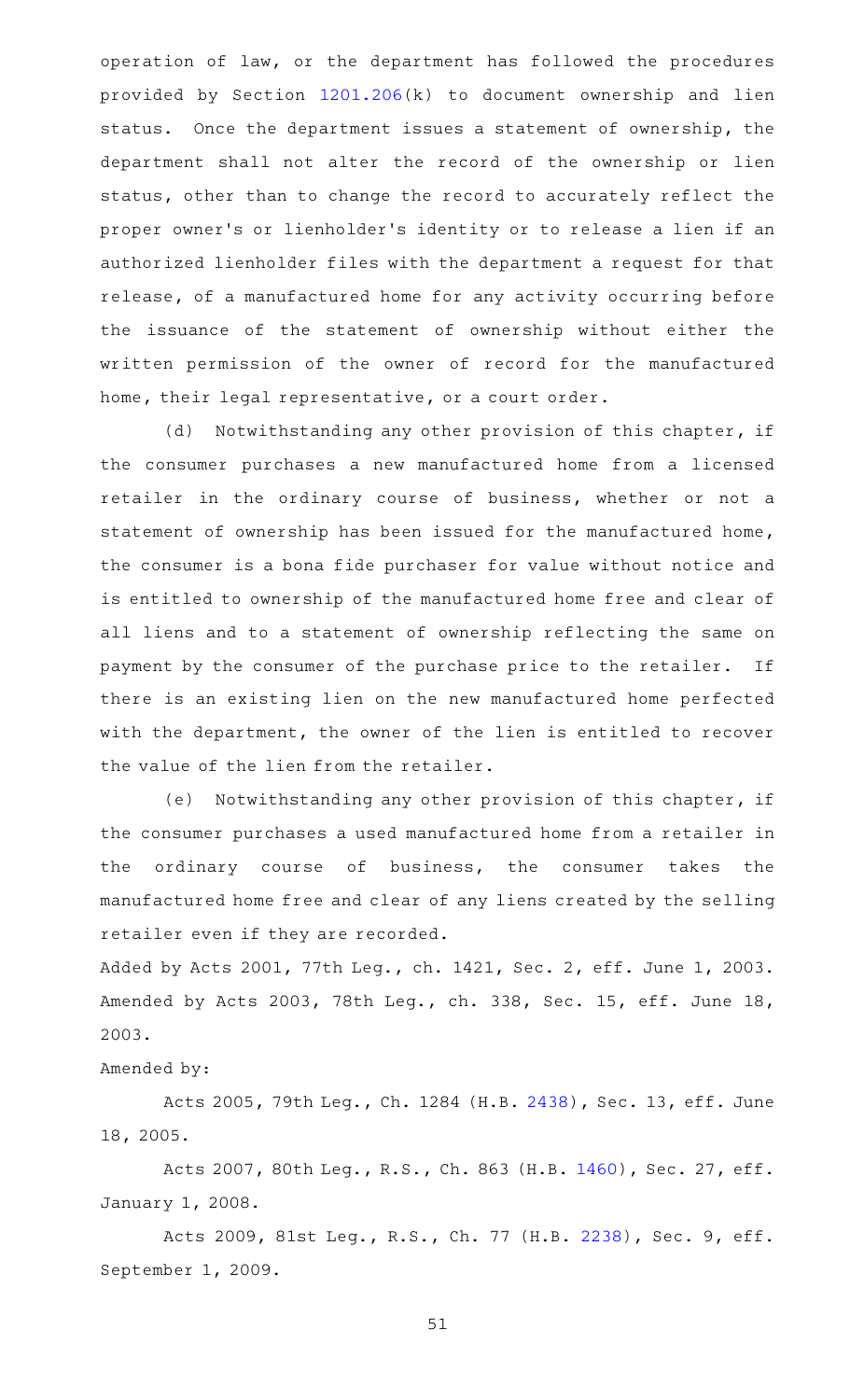Acts 2011, 82nd Leg., R.S., Ch. 46 (H.B. [1510](http://www.legis.state.tx.us/tlodocs/82R/billtext/html/HB01510F.HTM)), Sec. 2, eff. September 1, 2011.

Acts 2017, 85th Leg., R.S., Ch. 408 (H.B. [2019\)](http://www.legis.state.tx.us/tlodocs/85R/billtext/html/HB02019F.HTM), Sec. 31, eff. September 1, 2017.

Acts 2017, 85th Leg., R.S., Ch. 408 (H.B. [2019\)](http://www.legis.state.tx.us/tlodocs/85R/billtext/html/HB02019F.HTM), Sec. 32, eff. September 1, 2017.

Sec. 1201.2071. EXEMPTION FOR CERTAIN EMERGENCY HOUSING. (a) Sections [1201.204](http://www.statutes.legis.state.tx.us/GetStatute.aspx?Code=OC&Value=1201.204), [1201.205](http://www.statutes.legis.state.tx.us/GetStatute.aspx?Code=OC&Value=1201.205), [1201.206,](http://www.statutes.legis.state.tx.us/GetStatute.aspx?Code=OC&Value=1201.206) and [1201.207](http://www.statutes.legis.state.tx.us/GetStatute.aspx?Code=OC&Value=1201.207) do not apply to the purchase of a manufactured home that is purchased by a federal governmental agency and used to provide temporary housing in response to a natural disaster or other declared emergency.

(b) The department shall adopt rules for the application for and automatic issuance of a statement of ownership of a manufactured home described by Subsection (a). Added by Acts 2019, 86th Leg., R.S., Ch. 811 (H.B. [2315](http://www.legis.state.tx.us/tlodocs/86R/billtext/html/HB02315F.HTM)), Sec. 1, eff. September 1, 2019.

Sec. 1201.2075. CONVERSION FROM PERSONAL PROPERTY TO REAL PROPERTY. (a) Except as provided by Subsection (b) or Section [1201.206](http://www.statutes.legis.state.tx.us/GetStatute.aspx?Code=OC&Value=1201.206)(k), the department may not issue a statement of ownership for a manufactured home that is being converted from personal property to real property until:

(1) each lien on the home is released by the lienholder; or

(2) each lienholder gives written consent, to be placed on file with the department.

(b) The department may issue a statement of ownership before the release of any liens or before receiving the consent of any lienholders as required by this section, or without receiving the statement required by Section [1201.206\(](http://www.statutes.legis.state.tx.us/GetStatute.aspx?Code=OC&Value=1201.206)g), if the department releases a copy of the statement to:

(1) a licensed title insurance company that has issued a commitment to issue a title insurance policy covering all prior liens on the home in connection with a loan that the title company has closed; or

(2) a federally insured financial institution or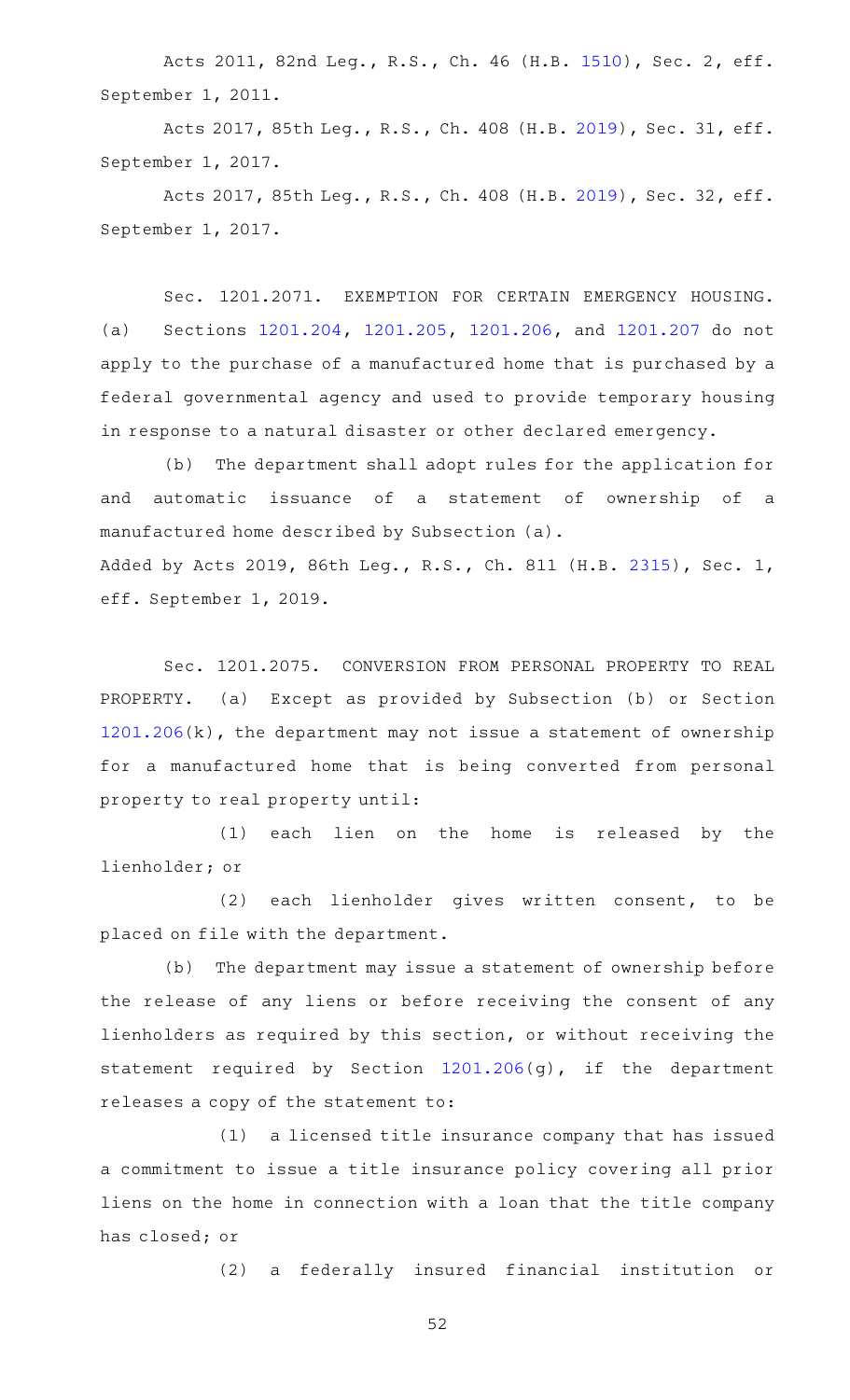licensed attorney who has obtained from a licensed title insurance company a title insurance policy covering all prior liens on the home.

Added by Acts 2003, 78th Leg., ch. 338, Sec. 16, eff. June 18, 2003. Amended by:

Acts 2007, 80th Leg., R.S., Ch. 863 (H.B. [1460\)](http://www.legis.state.tx.us/tlodocs/80R/billtext/html/HB01460F.HTM), Sec. 27, eff. January 1, 2008.

Acts 2017, 85th Leg., R.S., Ch. 408 (H.B. [2019\)](http://www.legis.state.tx.us/tlodocs/85R/billtext/html/HB02019F.HTM), Sec. 33, eff. September 1, 2017.

Sec. 1201.2076. CONVERSION FROM REAL PROPERTY TO PERSONAL PROPERTY. (a) The department may not issue a statement of ownership for a manufactured home that is being converted from real property to personal property until the department has inspected the home and determined that it is habitable and:

 $(1)$  each lien, including a tax lien, on the home is released by the lienholder; or

(2) each lienholder, including a taxing unit, gives written consent, to be placed on file with the department.

 $(a-1)$  Notwithstanding Subsection (a), the department may not require an inspection for habitability before issuing a statement of ownership with respect to a manufactured home if the home is being sold to or ownership is otherwise being transferred to a retailer. The department remains subject to the other requirements of Subsection (a).

(b) For the purposes of Subsection  $(a)(1)$ , the department may rely on a commitment for title insurance, a title insurance policy, or a lawyer 's title opinion to determine that any liens on real property have been released.

Added by Acts 2005, 79th Leg., Ch. 1284 (H.B. [2438](http://www.legis.state.tx.us/tlodocs/79R/billtext/html/HB02438F.HTM)), Sec. 14, eff. June 18, 2005.

Amended by:

Acts 2007, 80th Leg., R.S., Ch. 863 (H.B. [1460\)](http://www.legis.state.tx.us/tlodocs/80R/billtext/html/HB01460F.HTM), Sec. 27, eff. January 1, 2008.

Acts 2011, 82nd Leg., R.S., Ch. 46 (H.B. [1510](http://www.legis.state.tx.us/tlodocs/82R/billtext/html/HB01510F.HTM)), Sec. 3, eff. September 1, 2011.

Acts 2017, 85th Leg., R.S., Ch. 408 (H.B. [2019\)](http://www.legis.state.tx.us/tlodocs/85R/billtext/html/HB02019F.HTM), Sec. 34, eff.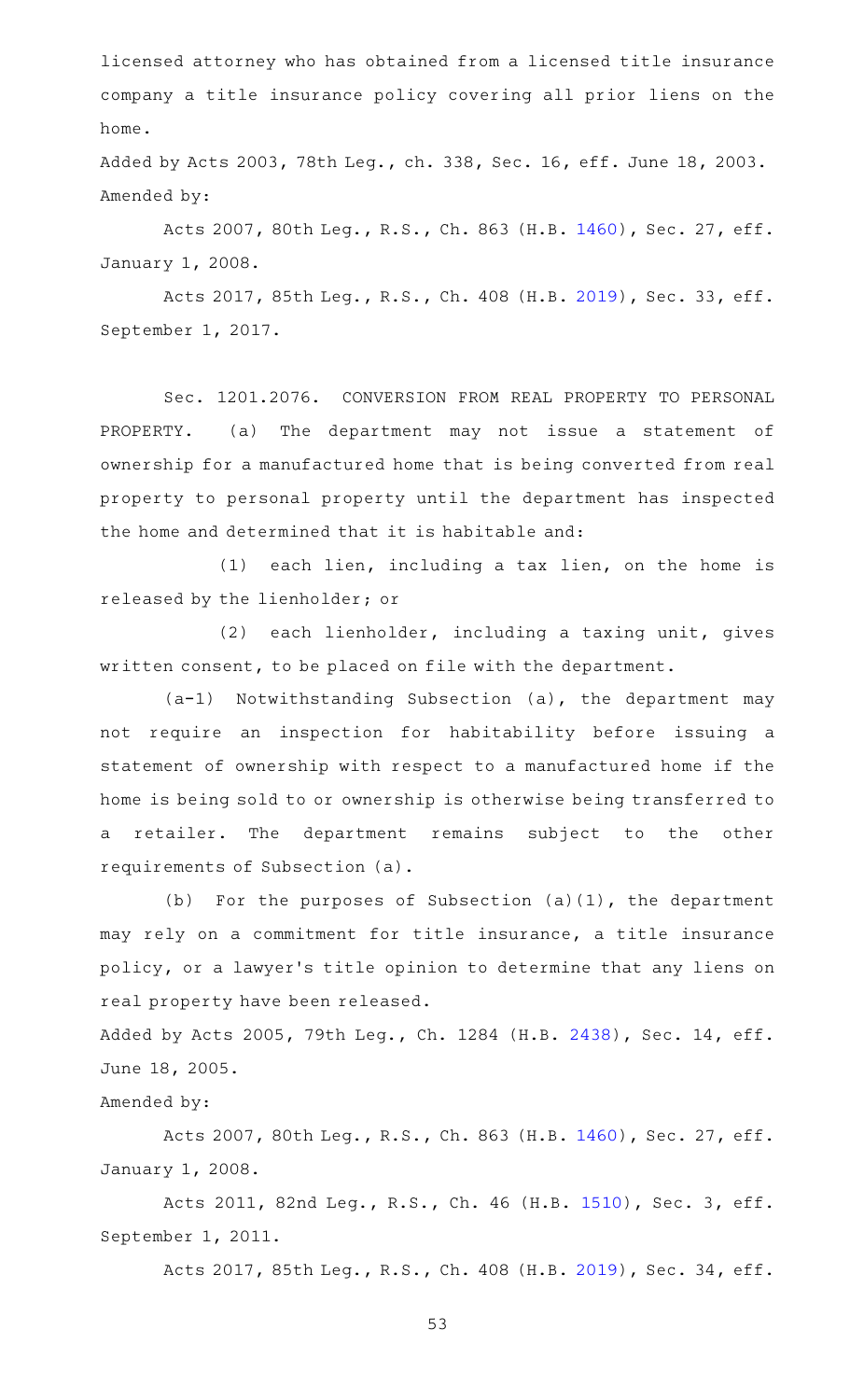September 1, 2017.

Sec. 1201.208. PAYMENT OF TAXES REQUIRED FOR ISSUANCE OF STATEMENT OF OWNERSHIP. (a) Any licensee who sells or exchanges a new manufactured home to any consumer is responsible for the payment of all required sales and use tax on such home.

(b) If it is determined that a new manufactured home was sold or exchanged without the required sales and use tax being paid, the payment shall be made from the fund, up to the available penal amount of the licensee 's bond or the remaining balance of the security for the license, and a claim for reimbursement shall be filed with the licensee 's surety or the amount deducted from the security for the license.

Added by Acts 2001, 77th Leg., ch. 1421, Sec. 2, eff. June 1, 2003. Amended by Acts 2003, 78th Leg., ch. 338, Sec. 17, 18, eff. June 18, 2003.

Amended by:

Acts 2007, 80th Leg., R.S., Ch. 863 (H.B. [1460\)](http://www.legis.state.tx.us/tlodocs/80R/billtext/html/HB01460F.HTM), Sec. 27, eff. January 1, 2008.

Acts 2017, 85th Leg., R.S., Ch. 408 (H.B. [2019\)](http://www.legis.state.tx.us/tlodocs/85R/billtext/html/HB02019F.HTM), Sec. 35, eff. September 1, 2017.

Sec. 1201.209. GROUNDS FOR REFUSAL TO ISSUE OR FOR SUSPENSION OR REVOCATION OF STATEMENT OF OWNERSHIP. The department may not refuse to issue a statement of ownership and may not suspend or revoke a statement of ownership unless:

(1) the application for issuance of the statement of ownership contains a false or fraudulent statement, the applicant failed to provide information required by the director, or the applicant is not entitled to issuance of the statement of ownership;

(2) the director has reason to believe that the manufactured home is stolen or unlawfully converted, or the issuance of a statement of ownership would defraud the owner or a lienholder of the manufactured home;

(3) the director has reason to believe that the manufactured home is salvaged, and an application for the issuance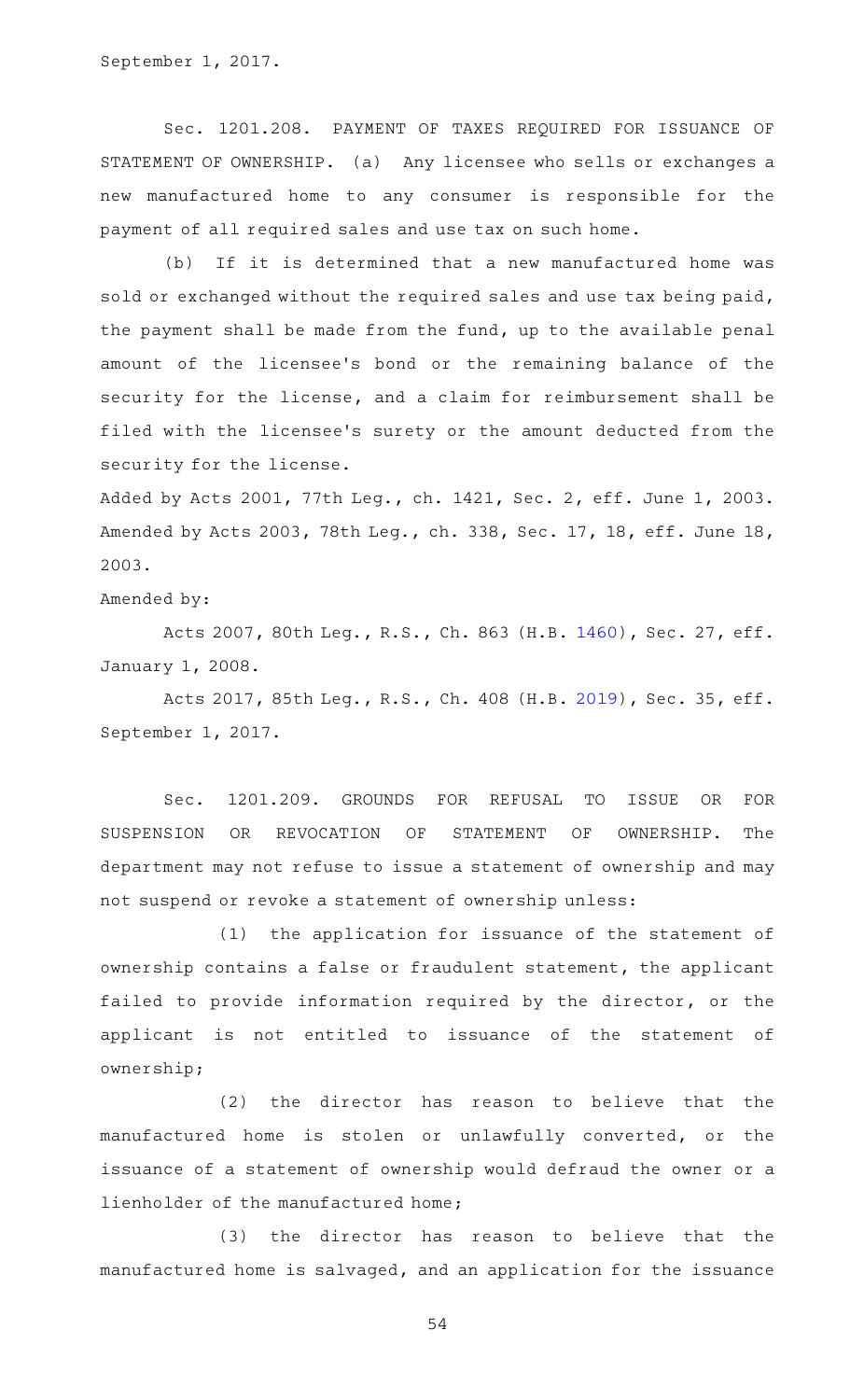of a new statement of ownership that indicates that the home is salvaged has not been filed;

 $(4)$  the required fee has not been paid;

(5) the state sales and use tax has not been paid in accordance with Chapter [158](http://www.statutes.legis.state.tx.us/GetStatute.aspx?Code=TX&Value=158), Tax Code, and Section 1201.208; or

(6) a tax lien was filed and recorded under Section [1201.219](http://www.statutes.legis.state.tx.us/GetStatute.aspx?Code=OC&Value=1201.219) and the lien has not been extinguished.

Added by Acts 2001, 77th Leg., ch. 1421, Sec. 2, eff. June 1, 2003. Amended by Acts 2003, 78th Leg., ch. 338, Sec. 19, eff. June 18, 2003; Acts 2003, 78th Leg., ch. 1276, Sec. 14A.256(a), eff. Sept. 1, 2003.

Amended by:

Acts 2005, 79th Leg., Ch. 1284 (H.B. [2438\)](http://www.legis.state.tx.us/tlodocs/79R/billtext/html/HB02438F.HTM), Sec. 15, eff. June 18, 2005.

Acts 2017, 85th Leg., R.S., Ch. 408 (H.B. [2019\)](http://www.legis.state.tx.us/tlodocs/85R/billtext/html/HB02019F.HTM), Sec. 36, eff. September 1, 2017.

Sec. 1201.210. PROCEDURE FOR REFUSAL TO ISSUE OR SUSPENSION OR REVOCATION OF STATEMENT OF OWNERSHIP. (a) If the director refuses to issue or suspends or revokes a statement of ownership, the director shall give, by certified mail, written notice of that action to:

(1) the seller and purchaser or transferor and transferee, as applicable; and

(2) the holder of a lien or security interest of record.

(b) An action by the director under Subsection (a) is a contested case under Chapter [2001](http://www.statutes.legis.state.tx.us/GetStatute.aspx?Code=GV&Value=2001), Government Code.

(c) A notice of appeal and request for hearing must be filed with the director not later than the 30th day after the date of notice of the director's action. If appeal is not timely made, the revocation or suspension described in the notice of the director 's action becomes final.

(d) Repealed by Acts 2017, 85th Leg., R.S., Ch. 408 (H.B. [2019](http://www.legis.state.tx.us/tlodocs/85R/billtext/html/HB02019F.HTM)), Sec. 85(4), eff. September 1, 2017. Added by Acts 2001, 77th Leg., ch. 1421, Sec. 2, eff. June 1, 2003.

Amended by Acts 2003, 78th Leg., ch. 338, Sec. 20, 21, eff. June 18,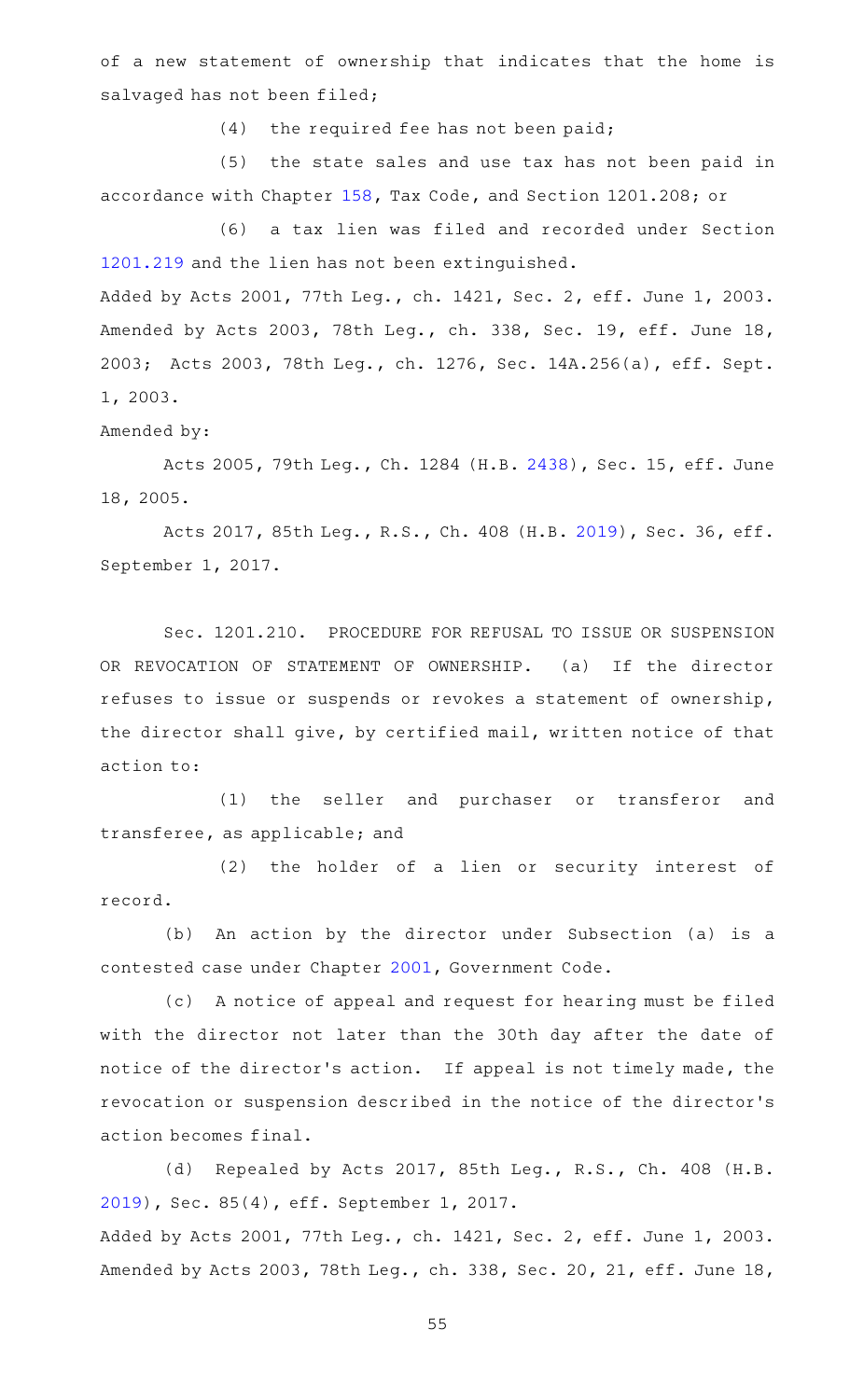2003.

Amended by:

Acts 2007, 80th Leg., R.S., Ch. 863 (H.B. [1460\)](http://www.legis.state.tx.us/tlodocs/80R/billtext/html/HB01460F.HTM), Sec. 28, eff. January 1, 2008.

Acts 2017, 85th Leg., R.S., Ch. 408 (H.B. [2019\)](http://www.legis.state.tx.us/tlodocs/85R/billtext/html/HB02019F.HTM), Sec. 37, eff. September 1, 2017.

Acts 2017, 85th Leg., R.S., Ch. 408 (H.B. [2019\)](http://www.legis.state.tx.us/tlodocs/85R/billtext/html/HB02019F.HTM), Sec. 38, eff. September 1, 2017.

Acts 2017, 85th Leg., R.S., Ch. 408 (H.B. [2019\)](http://www.legis.state.tx.us/tlodocs/85R/billtext/html/HB02019F.HTM), Sec. 85(4), eff. September 1, 2017.

Sec. 1201.212. TRANSFER OF OWNERSHIP BY OPERATION OF LAW. (a) If the ownership of a manufactured home in this state is transferred by inheritance, devise, or bequest, by bankruptcy, receivership, judicial sale, or other involuntary divestiture of ownership, or by any other operation of law, the department shall issue a new statement of ownership after receiving a copy of:

 $(1)$  the order or bill of sale from an officer making a judicial sale;

(2) the order appointing a temporary administrator;

(3) the probate proceedings;

(4) the letters testamentary or the letters of administration; or

 $(5)$  if administration of an estate is not necessary, an affidavit by all of the heirs at law showing:

 $(A)$  that administration is not necessary; and

 $(B)$  the name in which the statement of ownership should be issued.

(b) The department may issue a new statement of ownership in the name of the purchaser at a foreclosure sale:

(1) for a lien or security interest foreclosed according to law by nonjudicial means, if the lienholder or secured party files an affidavit showing the nonjudicial foreclosure according to law; or

(2) for a foreclosed constitutional or statutory lien, if the person entitled to the lien files an affidavit showing the creation of the lien and the resulting divestiture of title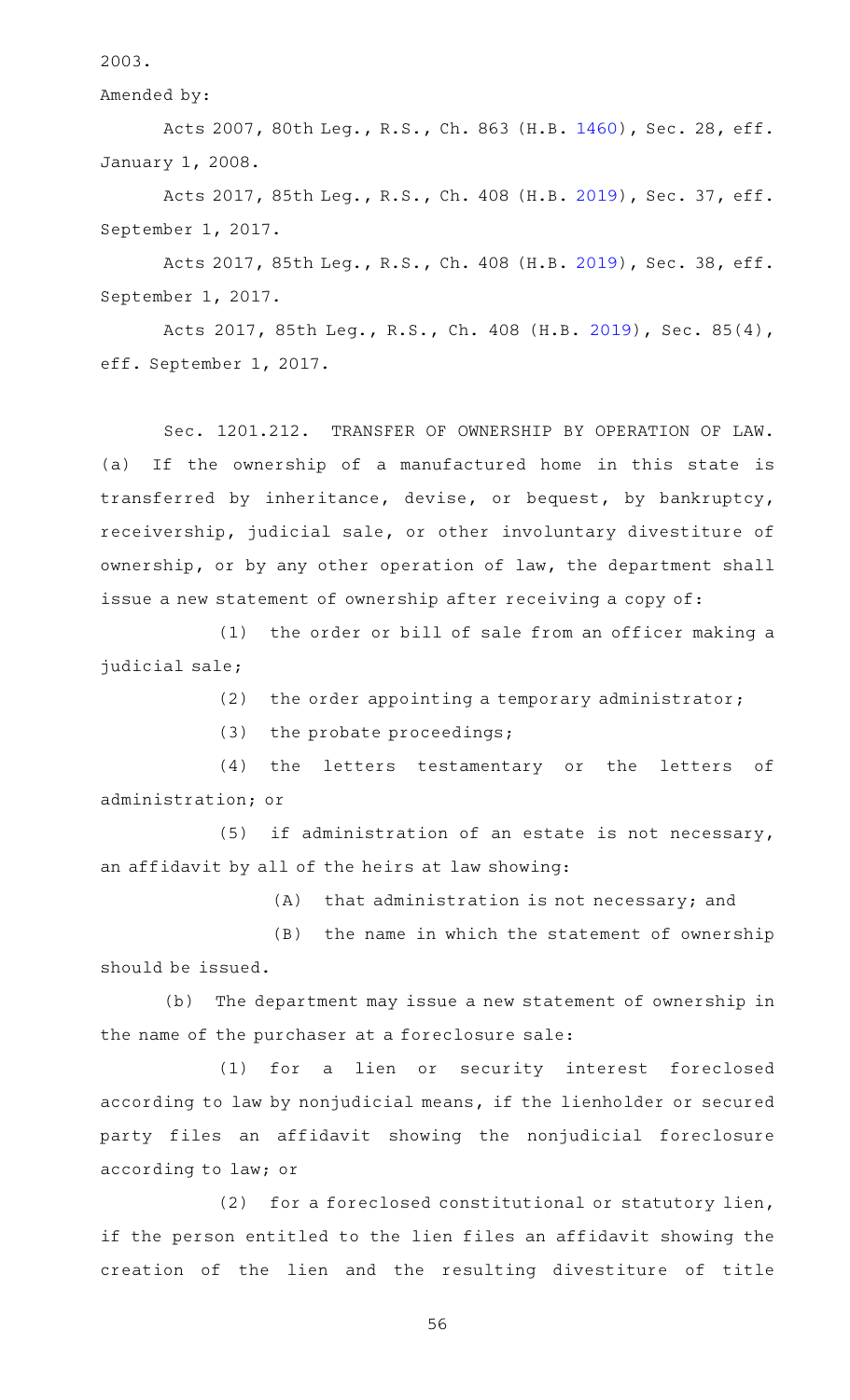according to law.

(c) The department shall issue a new statement of ownership to a survivor if:

(1) an agreement providing for a right of survivorship is signed by two or more eligible persons, as determined under Section [1201.213](http://www.statutes.legis.state.tx.us/GetStatute.aspx?Code=OC&Value=1201.213); and

 $(2)$  on the death of one of the persons, the department is provided with a copy of the death certificate of that person. Added by Acts 2001, 77th Leg., ch. 1421, Sec. 2, eff. June 1, 2003. Amended by Acts 2003, 78th Leg., ch. 338, Sec. 22, eff. June 18, 2003.

Amended by:

Acts 2017, 85th Leg., R.S., Ch. 408 (H.B. [2019\)](http://www.legis.state.tx.us/tlodocs/85R/billtext/html/HB02019F.HTM), Sec. 39, eff. September 1, 2017.

Sec. 1201.213. ELIGIBILITY TO SIGN RIGHT OF SURVIVORSHIP AGREEMENT. (a) A person is eligible to sign a right of survivorship agreement under this subchapter if the person:

 $(1)$  is married and the spouse of the signing person is the only other party to the agreement;

(2) is unmarried and attests to that unmarried status by affidavit; or

(3) is married and provides the department with an affidavit from the signing person 's spouse that attests that the signing person 's interest in the manufactured home is the signing person 's separate property.

(b) If the statement of ownership is being issued in connection with the sale of the home, the seller is not eligible to sign a right of survivorship agreement under this subchapter unless the seller is the child, grandchild, parent, grandparent, or sibling of each other person signing the agreement. A family relationship required by this subsection may be a relationship established by adoption.

Added by Acts 2001, 77th Leg., ch. 1421, Sec. 2, eff. June 1, 2003. Amended by Acts 2003, 78th Leg., ch. 338, Sec. 23, eff. June 18, 2003.

Amended by: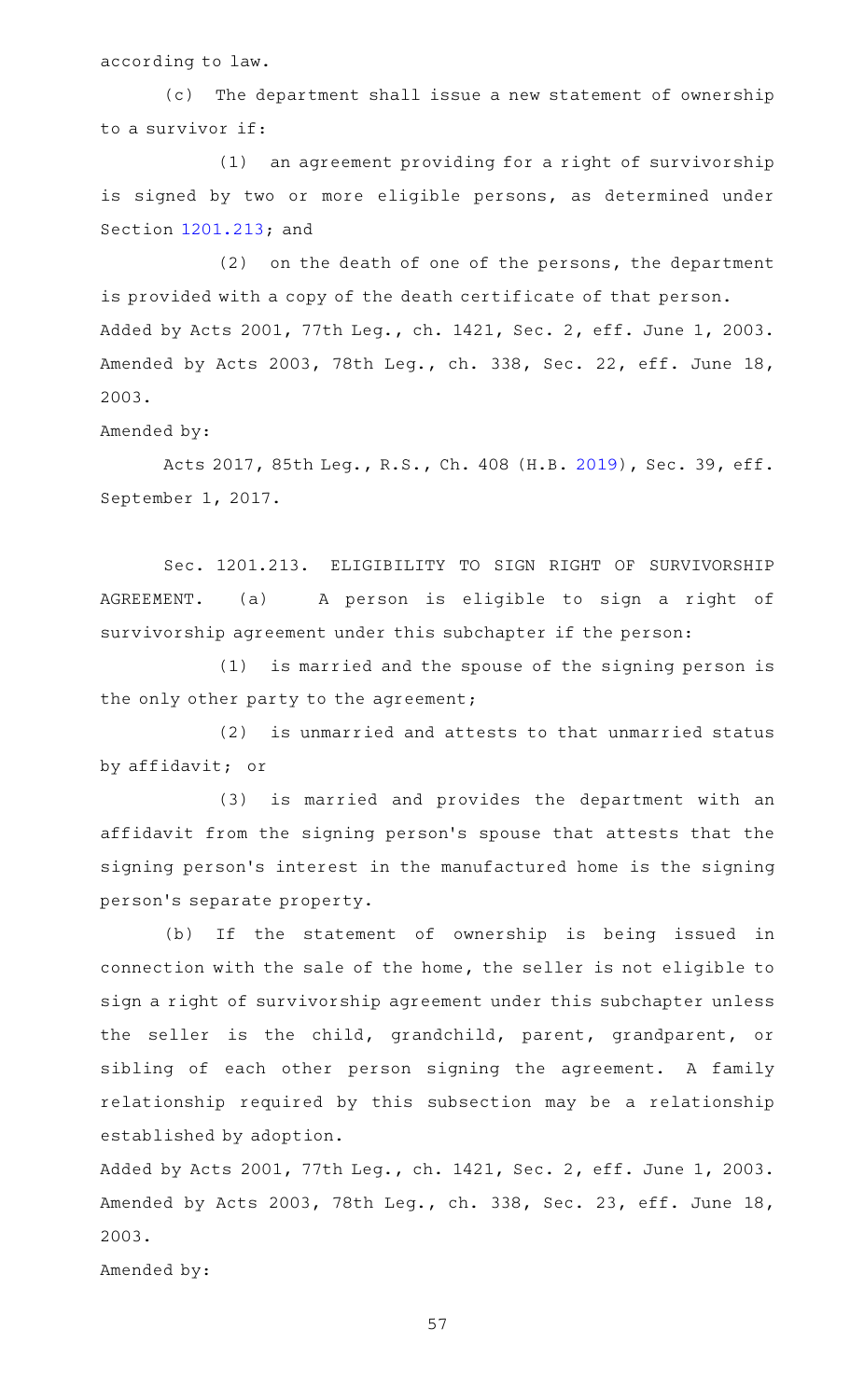Acts 2017, 85th Leg., R.S., Ch. 408 (H.B. [2019\)](http://www.legis.state.tx.us/tlodocs/85R/billtext/html/HB02019F.HTM), Sec. 40, eff. September 1, 2017.

Sec. 1201.214. DOCUMENT OF TITLE; CERTIFICATE OF ATTACHMENT. (a) Effective September 1, 2003, all outstanding documents of title or certificates of attachment are considered to be statements of ownership.

(b) An owner or lienholder may provide to the department a document of title or certificate of attachment and any additional information required by the department and request that the department issue a statement of ownership to replace the document of title or certificate of attachment. The department shall mail to the owner or lienholder a copy of the statement of ownership issued under this subsection.

Added by Acts 2001, 77th Leg., ch. 1421, Sec. 2, eff. June 1, 2003. Amended by Acts 2003, 78th Leg., ch. 338, Sec. 24, eff. June 18, 2003.

Amended by:

Acts 2007, 80th Leg., R.S., Ch. 863 (H.B. [1460\)](http://www.legis.state.tx.us/tlodocs/80R/billtext/html/HB01460F.HTM), Sec. 29, eff. January 1, 2008.

Acts 2007, 80th Leg., R.S., Ch. 863 (H.B. [1460\)](http://www.legis.state.tx.us/tlodocs/80R/billtext/html/HB01460F.HTM), Sec. 73(a)(5), eff. January 1, 2008.

Acts 2017, 85th Leg., R.S., Ch. 408 (H.B. [2019\)](http://www.legis.state.tx.us/tlodocs/85R/billtext/html/HB02019F.HTM), Sec. 41, eff. September 1, 2017.

Sec. 1201.216. CHANGE IN USE. (a) If the owner of a manufactured home notifies the department that the owner intends to treat the home as real property or intends to treat the home as a salvaged manufactured home or reserve the home for a business use or another nonresidential use, the department shall indicate on the statement of ownership for the home that:

(1) the owner of the home has elected to treat the home as described by this subsection; and

(2) except as provided by Section  $1201.2055(h)$  $1201.2055(h)$ , the home is no longer a manufactured home for purposes of regulation under this chapter or of recordation of liens, including tax liens.

(b) On application and subject to Sections [1201.2076](http://www.statutes.legis.state.tx.us/GetStatute.aspx?Code=OC&Value=1201.2076) and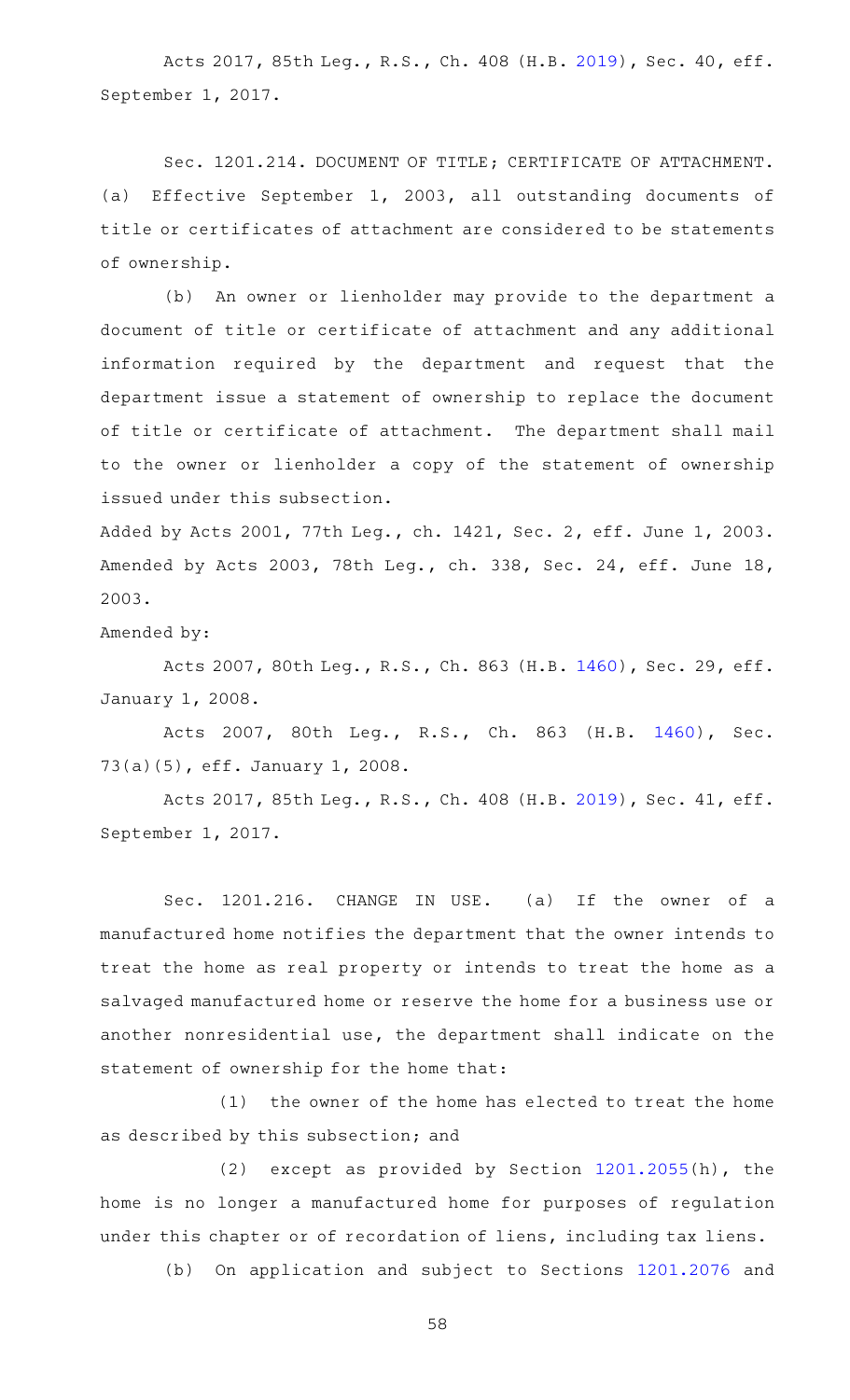[1201.209](http://www.statutes.legis.state.tx.us/GetStatute.aspx?Code=OC&Value=1201.209), the department shall issue for the structure described in the application a new statement of ownership restoring the structure 's designation as a manufactured home only after an inspection and determination that the structure is habitable as provided by Section [1201.453.](http://www.statutes.legis.state.tx.us/GetStatute.aspx?Code=OC&Value=1201.453)

Added by Acts 2001, 77th Leg., ch. 1421, Sec. 2, eff. June 1, 2003. Amended by Acts 2003, 78th Leg., ch. 338, Sec. 24, eff. June 18, 2003.

Amended by:

Acts 2005, 79th Leg., Ch. 1284 (H.B. [2438\)](http://www.legis.state.tx.us/tlodocs/79R/billtext/html/HB02438F.HTM), Sec. 16, eff. June 18, 2005.

Acts 2005, 79th Leg., Ch. 1284 (H.B. [2438](http://www.legis.state.tx.us/tlodocs/79R/billtext/html/HB02438F.HTM)), Sec. 34(1), eff. June 18, 2005.

Acts 2007, 80th Leg., R.S., Ch. 863 (H.B. [1460\)](http://www.legis.state.tx.us/tlodocs/80R/billtext/html/HB01460F.HTM), Sec. 30, eff. January 1, 2008.

Acts 2017, 85th Leg., R.S., Ch. 408 (H.B. [2019\)](http://www.legis.state.tx.us/tlodocs/85R/billtext/html/HB02019F.HTM), Sec. 42, eff. September 1, 2017.

Sec. 1201.217. MANUFACTURED HOME ABANDONED. (a) The owner of real property on which a manufactured home owned by another is located may declare the home abandoned as provided by this section if:

(1) the home has been continuously unoccupied for at least four months; and

(2) any indebtedness secured by the home or related to a lease agreement between the owner of the real property and the owner of the home is considered delinquent.

(b) Before declaring a manufactured home abandoned, the owner of real property on which the home is located must send a notice of intent to declare the home abandoned to the record owner of the home, all lienholders at the addresses listed on the home 's statement of ownership on file with the department, the tax collector for each taxing unit that imposes ad valorem taxes on the real property where the home is located, and any intervening owners of liens or equitable interests. The notice must include the address where the home is currently located. If the person giving such notice knows that a person to whom the notice is being given no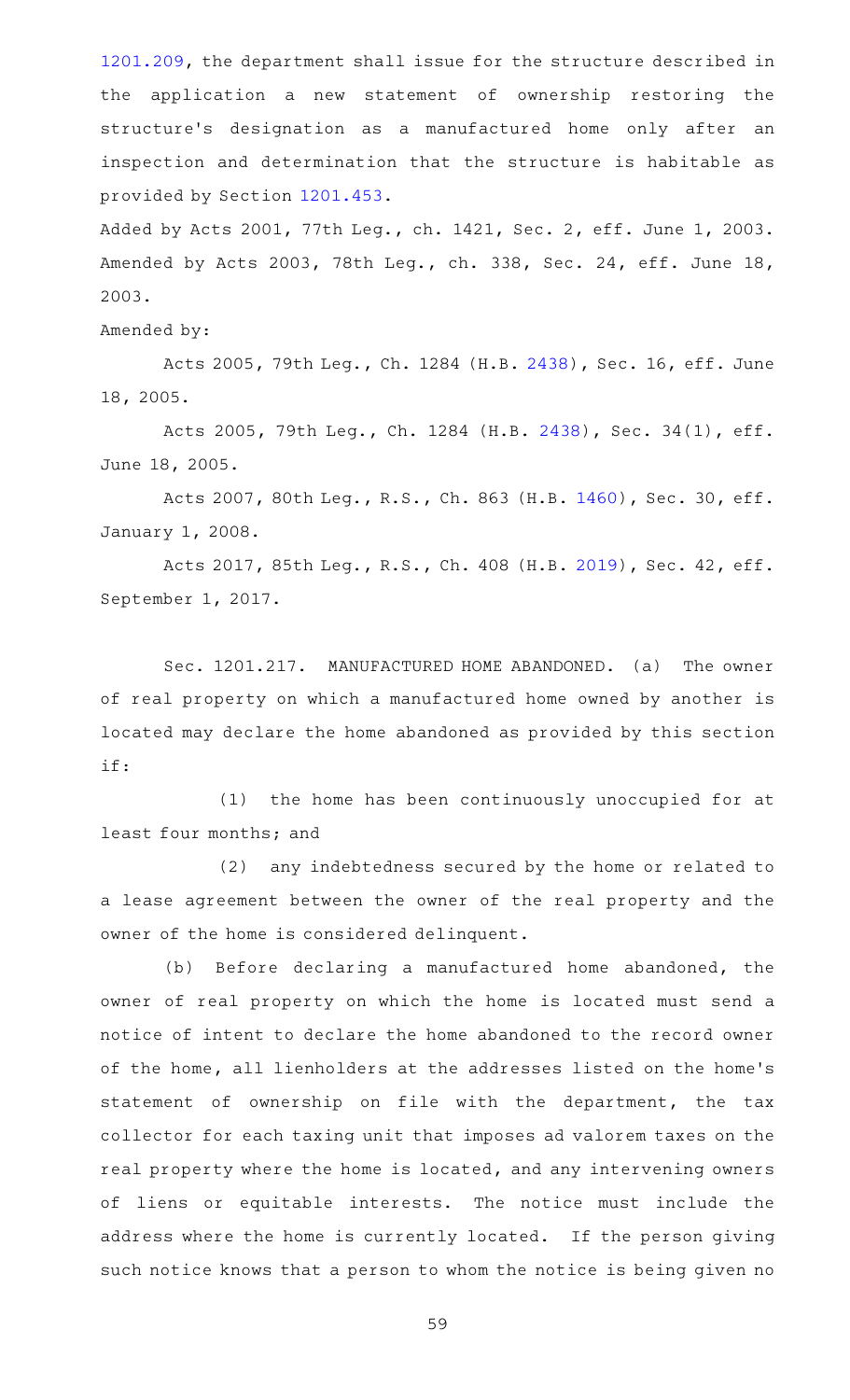longer resides and is no longer receiving mail at a known address, a reasonable effort shall be made to locate the person and give the person notice at an address where the person is receiving mail. Mailing of the notice by certified mail, return receipt requested, postage prepaid, to the persons required to be notified by this subsection constitutes conclusive proof of compliance with this subsection.

(c) On receipt of a notice of intent to declare a manufactured home abandoned, the record owner of the home, a lienholder, a tax assessor-collector for a taxing unit that imposes ad valorem taxes on the real property on which the home is located, or an intervening owner of a lien or equitable interest may enter the real property on which the home is located to remove the home. The real property owner must disclose to the record owner, lienholder, tax assessor-collector, or intervening owner seeking to remove the home the location of the home and grant the person reasonable access to the home. A person removing a home is responsible to the real property owner for any damage to the real property resulting from the removal of the home.

(d) If the manufactured home remains on the real property for at least 45 days after the date the notice is postmarked:

(1) all liens on the home are extinguished; and

(2) the real property owner may declare the home abandoned and may apply to the department for a statement of ownership listing the real property owner as the owner of the manufactured home.

 $(d-1)$  When applying for a statement of ownership under this section, the real property owner shall include with the application an affidavit stating that:

(1) the person owns the real property where the manufactured home is located; and

(2) the name of the person to whom title to the home will be transferred under this section is the same name that is listed in the real property or tax records indicating the current ownership of the real property.

(e) A new statement of ownership issued by the department under this section transfers, free of any liens, if there is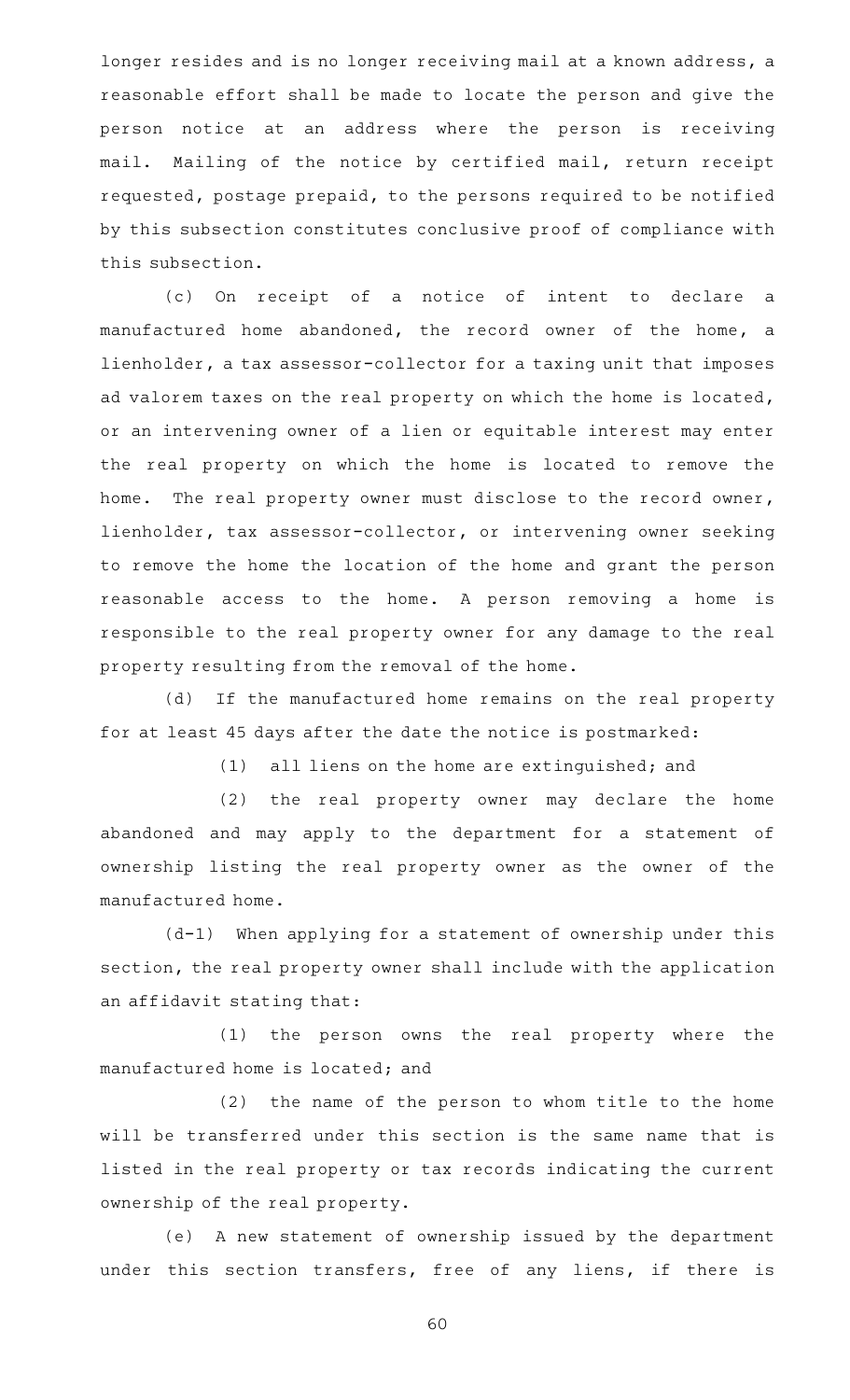evidence of United States Postal Service return receipt from all lienholders, title to the manufactured home to the real property owner.

 $(f)$  This section does not apply if the person who owns the real property on which the manufactured home is located and who is declaring that the home is abandoned, or any person who is related to or affiliated with that person, has now, or has ever owned, an interest in the manufactured home.

(g) Notwithstanding Subsection (f), an owner of real property on which a manufactured home has been abandoned may apply for a new statement of ownership with respect to a home that was previously declared abandoned and then resold and abandoned again. Added by Acts 2005, 79th Leg., Ch. 1284 (H.B. [2438](http://www.legis.state.tx.us/tlodocs/79R/billtext/html/HB02438F.HTM)), Sec. 17, eff. June 18, 2005.

Amended by:

Acts 2007, 80th Leg., R.S., Ch. 863 (H.B. [1460\)](http://www.legis.state.tx.us/tlodocs/80R/billtext/html/HB01460F.HTM), Sec. 31, eff. January 1, 2008.

Acts 2009, 81st Leg., R.S., Ch. 77 (H.B. [2238\)](http://www.legis.state.tx.us/tlodocs/81R/billtext/html/HB02238F.HTM), Sec. 10, eff. September 1, 2009.

Acts 2011, 82nd Leg., R.S., Ch. 46 (H.B. [1510](http://www.legis.state.tx.us/tlodocs/82R/billtext/html/HB01510F.HTM)), Sec. 4, eff. September 1, 2011.

Acts 2017, 85th Leg., R.S., Ch. 408 (H.B. [2019\)](http://www.legis.state.tx.us/tlodocs/85R/billtext/html/HB02019F.HTM), Sec. 43, eff. September 1, 2017.

Sec. 1201.219. PERFECTION, EFFECT, AND RELEASE OF LIENS. (a) A lien on manufactured homes in inventory is perfected only by filing the lien with the department on the required form. Once perfected, the lien applies to the manufactured homes in the inventory as well as to any proceeds from the sale of those homes. The department may suspend or revoke the license of a retailer who fails to satisfy a perfected inventory lien.

(b) Except as provided by Subsection (a) and subject to Subsection (d), a lien on a manufactured home is perfected only by filing with the department the notice of lien on a form provided by the department. The department shall disclose on its website the date of each lien filing. A lien recorded with the department has priority, according to the chronological order of recordation, over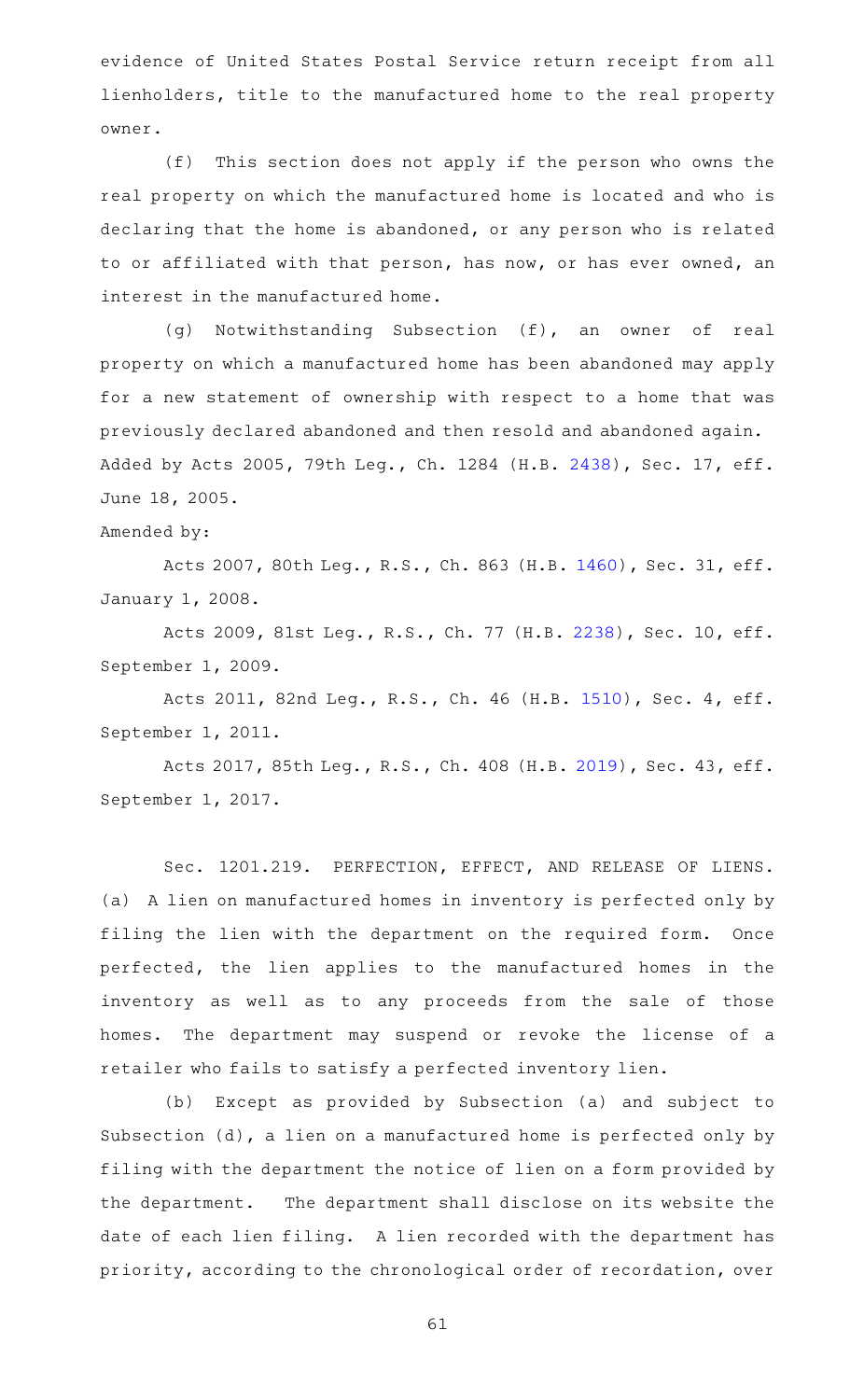another lien or claim against the manufactured home.

 $(b-1)$  Notwithstanding any other law, a lien perfected with the department may be released only by filing a request for the release with the department on the form provided by the department or by following the department 's procedures for electronic lien release on the department's Internet website. This subsection does not apply to the release of a tax lien perfected with the department.

(c) Notwithstanding any other provision of this section or any other law, the filing of a lien security agreement on the inventory of a retailer does not prevent a buyer in the ordinary course of business, as defined by Section [1.201](http://www.statutes.legis.state.tx.us/GetStatute.aspx?Code=BC&Value=1.201), Business & Commerce Code, from acquiring good and marketable title free of that lien, and the department may not consider that lien for the purpose of title issuance.

(d)AAA tax lien on a manufactured home not held in a retailer 's inventory is perfected only by filing with the department the notice of the tax lien on a form provided by the department in accordance with the requirements of Chapter [32,](http://www.statutes.legis.state.tx.us/GetStatute.aspx?Code=TX&Value=32) Tax Code. The form must require the disclosure of the original dollar amount of the tax lien and the name and address of the person in whose name the manufactured home is listed on the tax roll. The department shall disclose on its Internet website the date of each tax lien filing, the original amount of the tax lien claimed by each filing, and the fact that the amount shown does not include additional sums, including interest, penalties, and attorney's fees. The statement required by Section [1201.205\(](http://www.statutes.legis.state.tx.us/GetStatute.aspx?Code=OC&Value=1201.205)7) is notice to all persons that the tax lien exists. A tax lien recorded with the department has priority over another lien or claim against the manufactured home. Tax liens shall be filed by the tax collector for any taxing unit having the power to tax the manufactured home. A single filing by a tax collector is a filing for all the taxing units for which the tax collector is empowered to collect.

(e) A tax lien perfected with the department may be released only by:

(1) filing with the department a tax certificate or tax paid receipt in accordance with Section [32.015,](http://www.statutes.legis.state.tx.us/GetStatute.aspx?Code=TX&Value=32.015) Tax Code;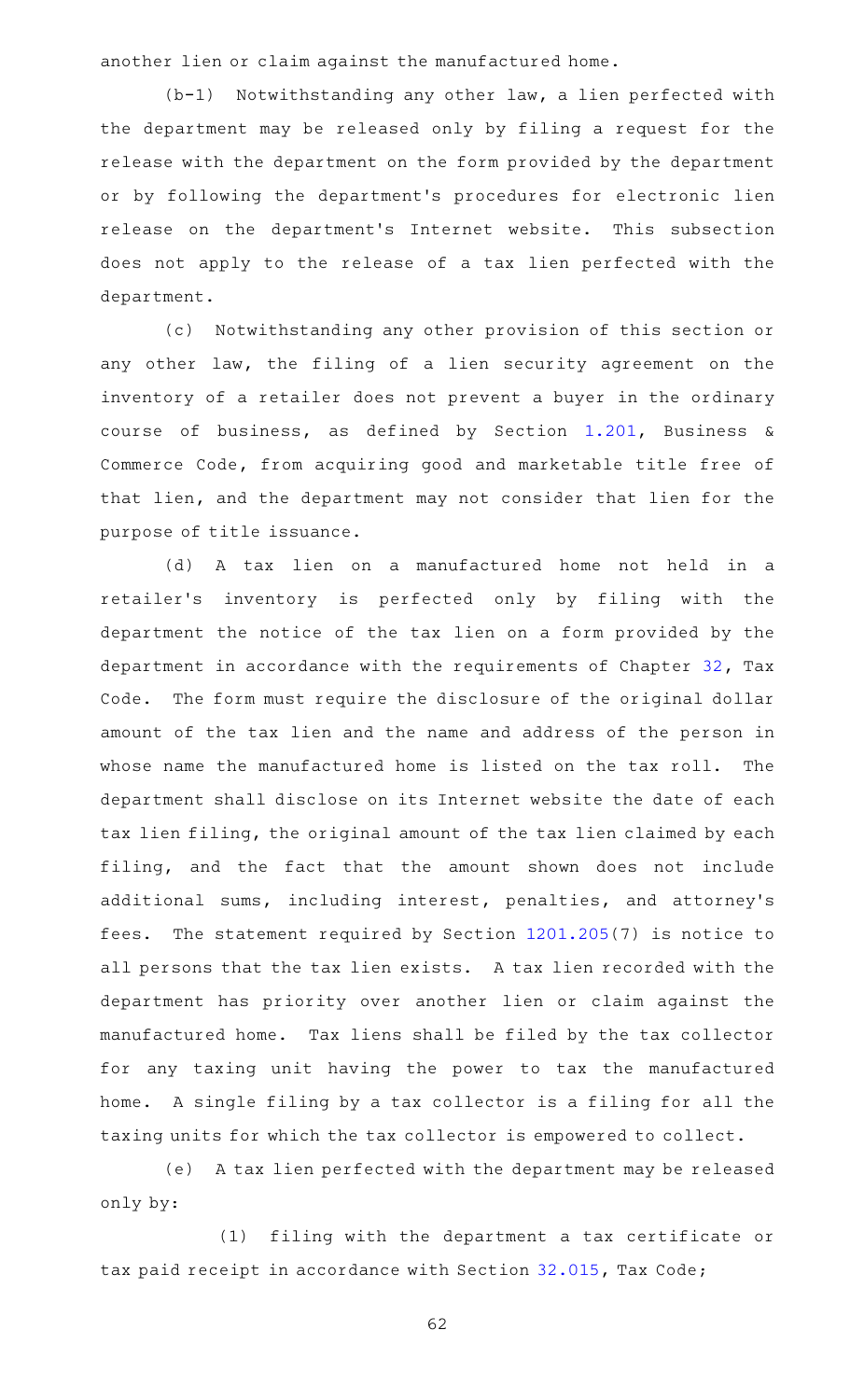(2) filing a request for the release with the department on the form provided by the department;

(3) following the department's procedures for electronic tax lien release on the department's Internet website;

 $(4)$  a tax collector filing a tax lien release with the department as provided by Subsection (f); or

(5) the department in the manner provided by Subsection (h).

 $(f)$  On request by any person, a tax collector shall file a tax lien release with the department if the four-year statute of limitations to file a suit for collection of personal property taxes in Section [33.05\(](http://www.statutes.legis.state.tx.us/GetStatute.aspx?Code=TX&Value=33.05)a)(1), Tax Code, has expired.

(g) The department may request that a tax collector confirm that no tax suit has been timely filed on any manufactured home tax lien more than four years in delinquency. The department may make a request under this subsection electronically, and a taxing authority may provide notice of the existence or absence of a timely filed tax suit electronically.

(h) The department shall remove from a manufactured home's statement of ownership a reference to any tax lien delinquent more than four years for which no suit has been timely filed in accordance with Section  $33.05(a)(1)$  $33.05(a)(1)$ , Tax Code, if:

(1) a tax collector confirms no suit has been filed; or

 $(2)$  the department:

(A) has submitted to a tax collector two requests under Subsection (g) sent not fewer than 15 days apart; and

(B) has not received any response from the tax collector before the 60th day after the tax collector 's receipt of the second request.

Added by Acts 2001, 77th Leg., ch. 1421, Sec. 2, eff. June 1, 2003. Amended by Acts 2003, 78th Leg., ch. 338, Sec. 25, eff. June 18, 2003.

## Amended by:

Acts 2005, 79th Leg., Ch. 1284 (H.B. [2438\)](http://www.legis.state.tx.us/tlodocs/79R/billtext/html/HB02438F.HTM), Sec. 18, eff. June 18, 2005.

Acts 2005, 79th Leg., Ch. 1284 (H.B. [2438](http://www.legis.state.tx.us/tlodocs/79R/billtext/html/HB02438F.HTM)), Sec. 34(1), eff. June 18, 2005.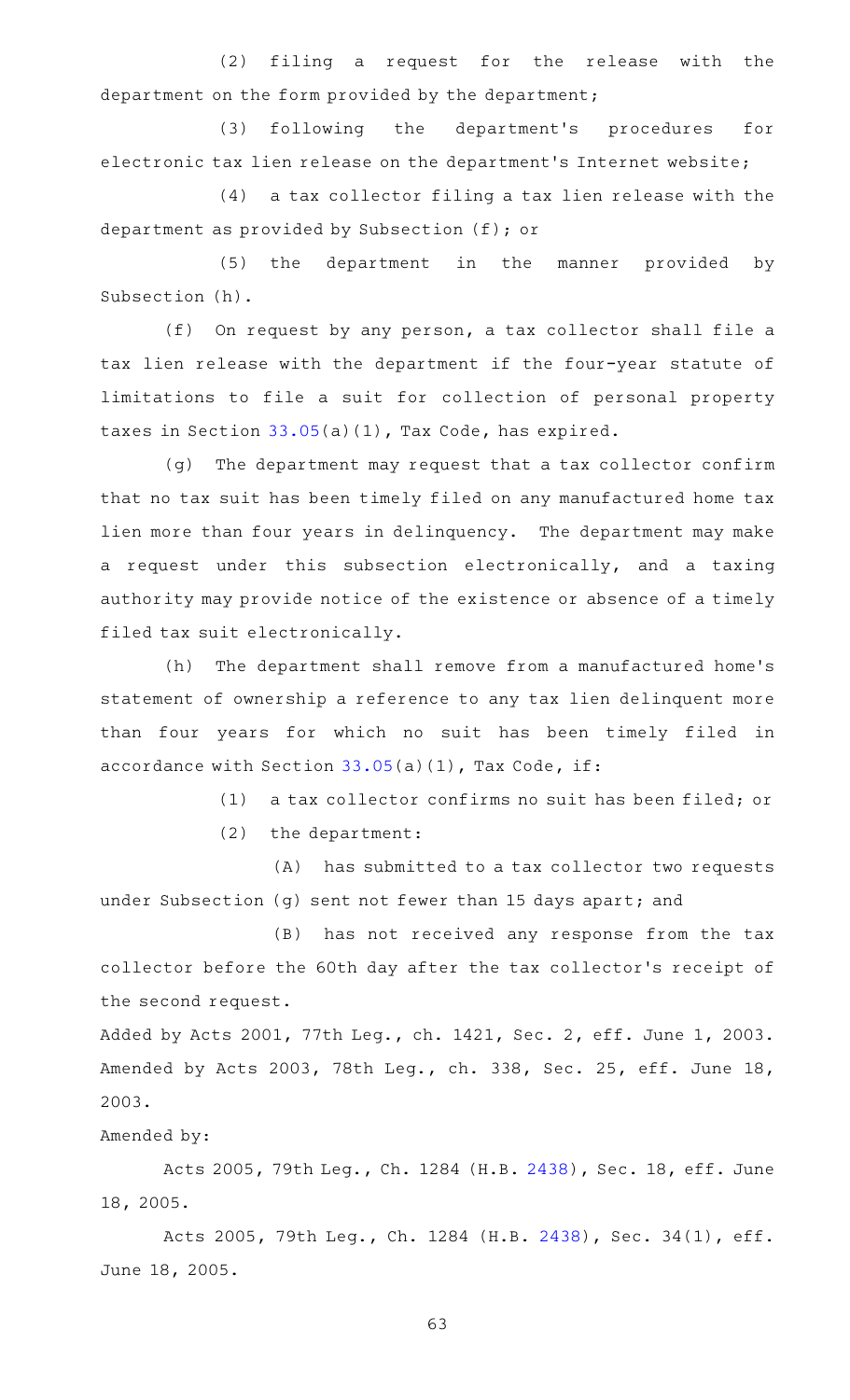Acts 2007, 80th Leg., R.S., Ch. 863 (H.B. [1460\)](http://www.legis.state.tx.us/tlodocs/80R/billtext/html/HB01460F.HTM), Sec. 32, eff. January 1, 2008.

Acts 2009, 81st Leg., R.S., Ch. 77 (H.B. [2238\)](http://www.legis.state.tx.us/tlodocs/81R/billtext/html/HB02238F.HTM), Sec. 11, eff. September 1, 2009.

Acts 2011, 82nd Leg., R.S., Ch. 46 (H.B. [1510](http://www.legis.state.tx.us/tlodocs/82R/billtext/html/HB01510F.HTM)), Sec. 5, eff. September 1, 2011.

Acts 2013, 83rd Leg., R.S., Ch. 1095 (H.B. [3613](http://www.legis.state.tx.us/tlodocs/83R/billtext/html/HB03613F.HTM)), Sec. 2, eff. September 1, 2013.

Acts 2013, 83rd Leg., R.S., Ch. 1095 (H.B. [3613](http://www.legis.state.tx.us/tlodocs/83R/billtext/html/HB03613F.HTM)), Sec. 3, eff. September 1, 2013.

Acts 2017, 85th Leg., R.S., Ch. 408 (H.B. [2019\)](http://www.legis.state.tx.us/tlodocs/85R/billtext/html/HB02019F.HTM), Sec. 44, eff. September 1, 2017.

Sec. 1201.220. REPORT TO CHIEF APPRAISER. (a) The department shall make available in electronic format, or in hard-copy format on request, to each chief appraiser of an appraisal district in this state a monthly report that, for each manufactured home reported as having been installed during the preceding month in the county for which the district was established and for each manufactured home previously installed in the county for which a transfer of ownership was recorded by the issuance of a statement of ownership during the preceding month, lists:

(1) the name of the owner of the home;

 $(2)$  the name of the manufacturer of the home, if available;

(3) the model designation of the home, if available;

(4) the identification number of each section or module of the home;

(5) the address or location where the home was reported as installed; and

(6) the reported date of the installation of the home.

(b) The department shall make the report required by this section available to the public on the department's Internet website in a searchable and downloadable format.

Added by Acts 2001, 77th Leg., ch. 1421, Sec. 2, eff. June 1, 2003. Amended by Acts 2003, 78th Leg., ch. 338, Sec. 26, eff. June 18,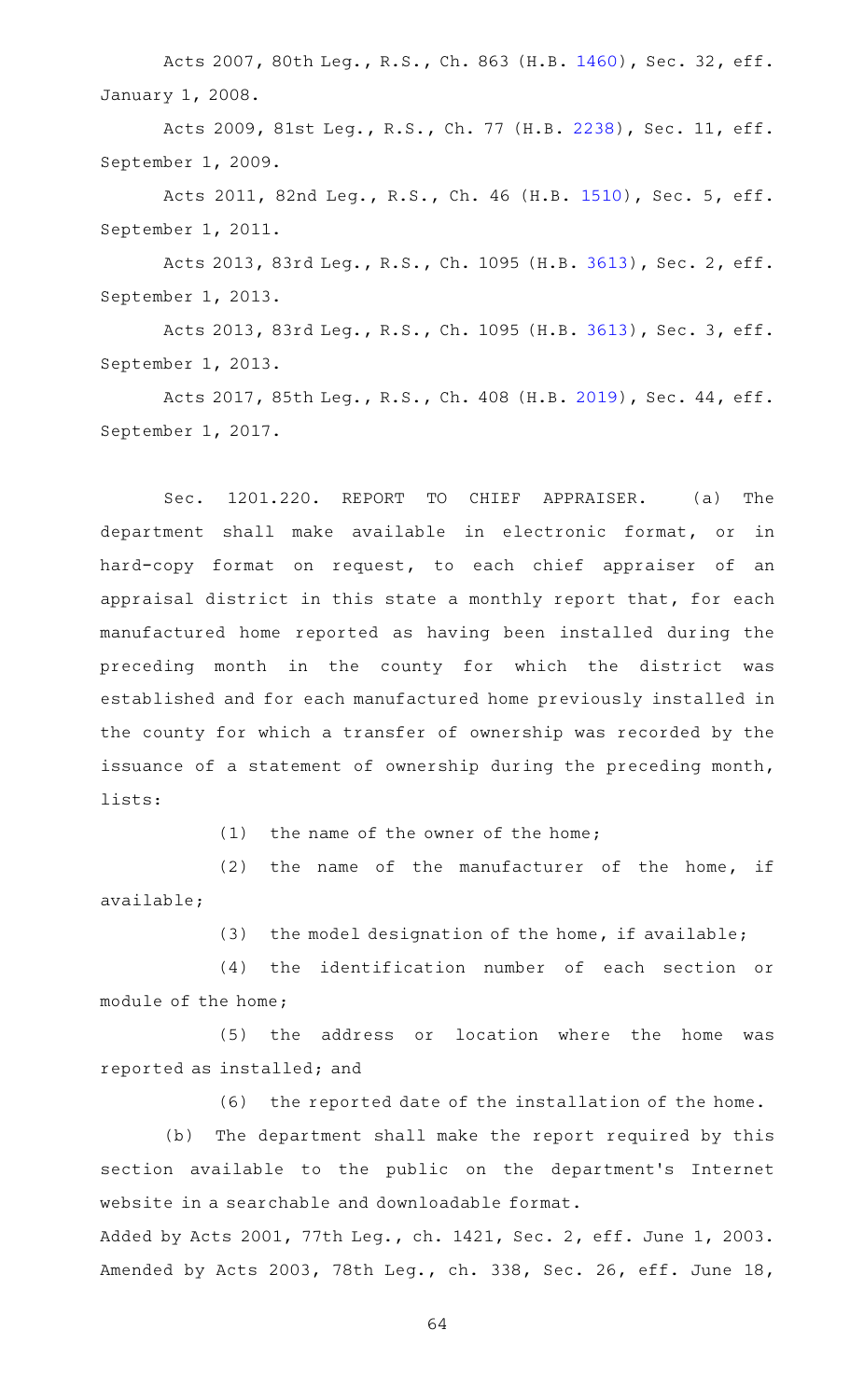2003; Acts 2003, 78th Leg., ch. 1276, Sec. 14A.257(b), eff. Sept. 1, 2003.

Amended by:

Acts 2007, 80th Leg., R.S., Ch. 863 (H.B. [1460\)](http://www.legis.state.tx.us/tlodocs/80R/billtext/html/HB01460F.HTM), Sec. 32, eff. January 1, 2008.

Acts 2011, 82nd Leg., R.S., Ch. 46 (H.B. [1510](http://www.legis.state.tx.us/tlodocs/82R/billtext/html/HB01510F.HTM)), Sec. 6, eff. September 1, 2011.

Acts 2017, 85th Leg., R.S., Ch. 408 (H.B. [2019\)](http://www.legis.state.tx.us/tlodocs/85R/billtext/html/HB02019F.HTM), Sec. 45, eff. September 1, 2017.

Sec. 1201.221. INFORMATION ON OWNERSHIP AND TAX LIEN. (a) On written request, the department shall provide information held by the department on:

(1) the current ownership and location of a manufactured home; and

 $(2)$  the existence of all tax liens on that home for which notice has been filed with the department.

(b) A request under Subsection (a) must contain:

(1) the name of the owner of the home as reflected on the statement of ownership; or

 $(2)$  the identification number of the home. Added by Acts 2001, 77th Leg., ch. 1421, Sec. 2, eff. June 1, 2003.

Amended by Acts 2003, 78th Leg., ch. 338, Sec. 27, eff. June 18, 2003.

Amended by:

Acts 2005, 79th Leg., Ch. 1284 (H.B. [2438\)](http://www.legis.state.tx.us/tlodocs/79R/billtext/html/HB02438F.HTM), Sec. 19, eff. June 18, 2005.

Acts 2017, 85th Leg., R.S., Ch. 408 (H.B. [2019\)](http://www.legis.state.tx.us/tlodocs/85R/billtext/html/HB02019F.HTM), Sec. 46, eff. September 1, 2017.

Sec. 1201.222. CERTAIN MANUFACTURED HOMES CONSIDERED REAL PROPERTY. (a) A manufactured home is treated as real property only if:

 $(1)$  the owner of the home has elected to treat the home as real property as provided by Section [1201.2055](http://www.statutes.legis.state.tx.us/GetStatute.aspx?Code=OC&Value=1201.2055); and

(2) a copy of the statement of ownership for the home has been filed in the real property records of the county in which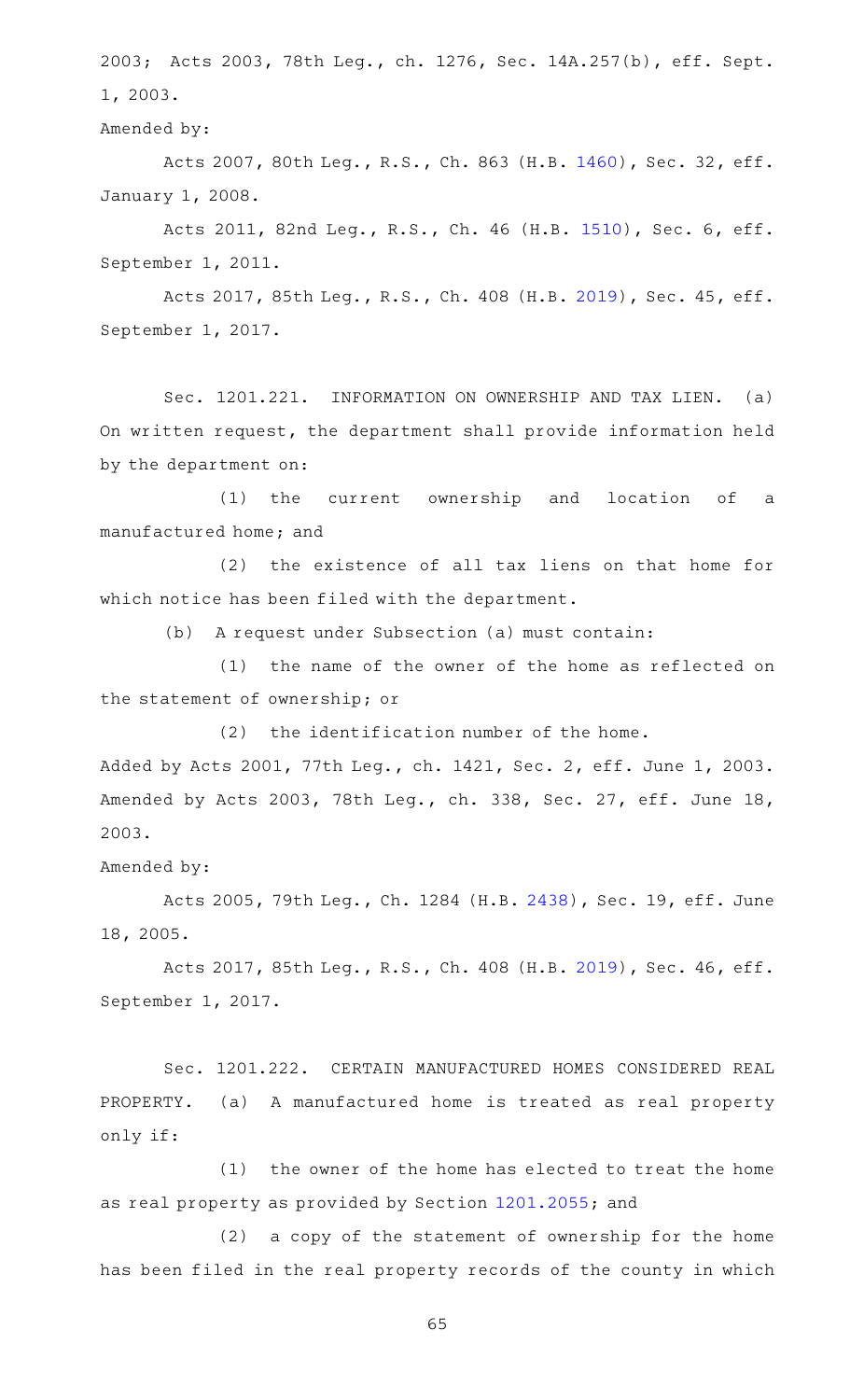the home is located.

(b) Repealed by Acts 2005, 79th Leg., Ch. 1284, Sec. 34(1), eff. June 18, 2005.

(c) Installation of a manufactured home considered to be real property under this chapter must occur in a manner that satisfies the lending requirements of the Federal Housing Administration (FHA), Fannie Mae, or Freddie Mac for long-term mortgage loans or for FHA insurance. The installation of a new manufactured home must meet, in addition to applicable state standards, the manufacturer 's specifications required to validate the manufacturer 's warranty.

(d) A civil action to enjoin a violation of this section may be brought by:

 $(1)$  a purchaser in the county in which the violation occurs; or

 $(2)$  the county in which the violation occurs.

(e) Repealed by Acts 2003, 78th Leg., ch. 338, Sec. 51.

(f) This section does not require a retailer or retailer's agent to obtain a license under Chapter [1101.](http://www.statutes.legis.state.tx.us/GetStatute.aspx?Code=OC&Value=1101)

Added by Acts 2003, 78th Leg., ch. 1276, Sec. 14A.258(a), eff. Sept. 1, 2003. Amended by Acts 2003, 78th Leg., ch. 338, Sec. 28, 51, eff. June 18, 2003.

Amended by:

Acts 2005, 79th Leg., Ch. 1284 (H.B. [2438](http://www.legis.state.tx.us/tlodocs/79R/billtext/html/HB02438F.HTM)), Sec. 34(1), eff. June 18, 2005.

Acts 2017, 85th Leg., R.S., Ch. 408 (H.B. [2019\)](http://www.legis.state.tx.us/tlodocs/85R/billtext/html/HB02019F.HTM), Sec. 47, eff. September 1, 2017.

## SUBCHAPTER F. STANDARDS

Sec. 1201.251. STANDARDS AND REQUIREMENTS ADOPTED BY BOARD. (a) The board shall adopt standards and requirements for:

(1) the installation and construction of manufactured housing that are reasonably necessary to protect the health, safety, and welfare of the occupants and the public; and

(2) the construction of HUD-code manufactured homes in compliance with the federal standards and requirements established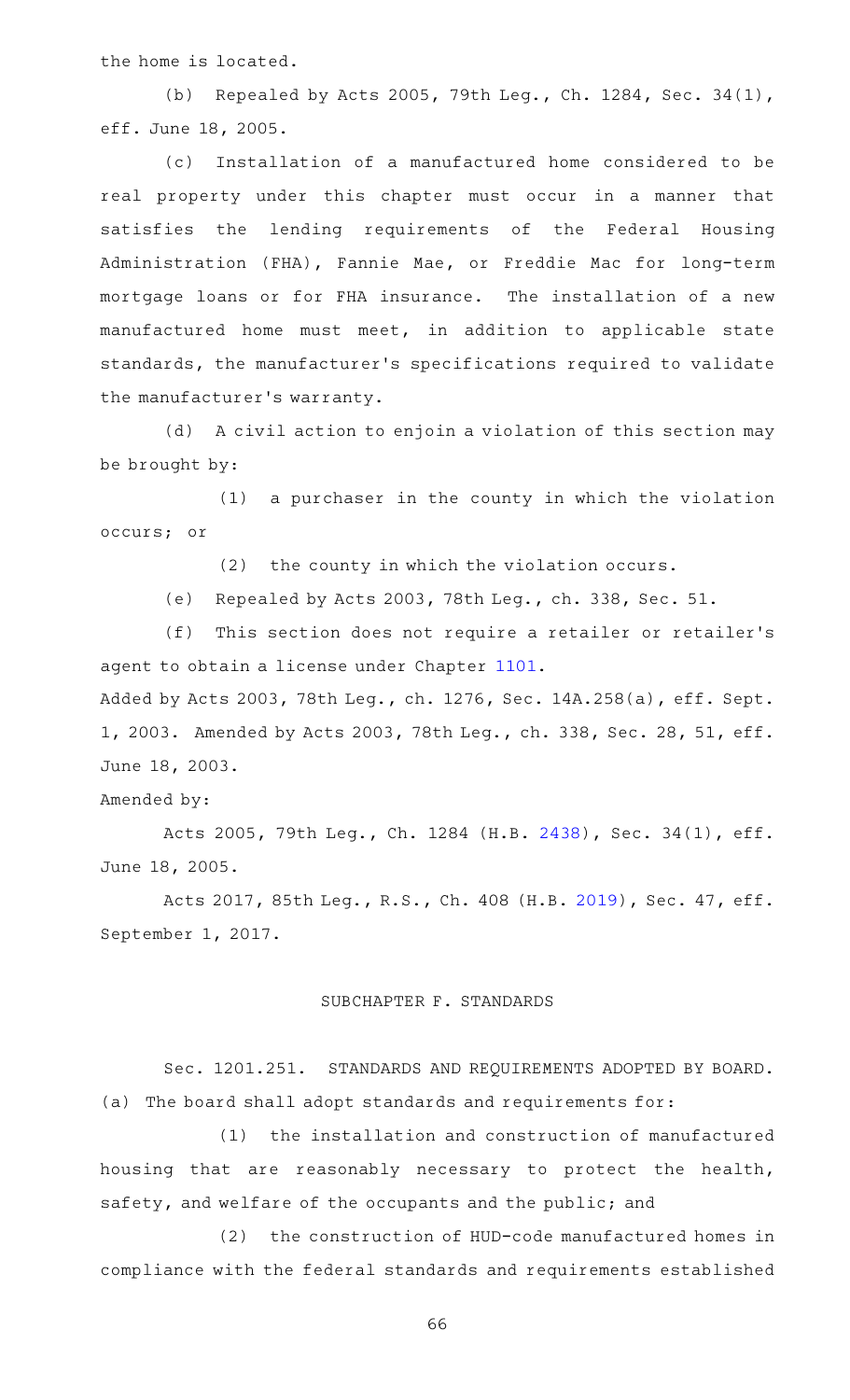under the National Manufactured Housing Construction and Safety Standards Act of 1974 (42 U.S.C. Section 5401 et seq.).

(b) The standards and requirements adopted under Subsection (a)(1) are the standards code.

(c) The standards adopted under Subsection (a)(1) must ensure that manufactured housing installed on both permanent and nonpermanent foundation systems resists overturning and lateral movement, according to the design loads for the particular wind zone for which the housing was constructed.

(d) In order to ensure that the determinations required by this section are properly made by qualified persons:

(1) the board's rules may provide for the approval of foundation systems and devices that have been approved by licensed engineers; and

(2) any generic installation standards promulgated by rule shall first be reviewed by an advisory committee established by the board comprised of representatives of manufacturers, installers, and manufacturers of stabilization systems or devices, including one or more licensed engineers.

(e) The advisory committee established by Subsection (d) shall make a report to the board setting forth each comment and concern over any proposed rules. The members of the committee shall have no personal liability for providing this advice. Added by Acts 2001, 77th Leg., ch. 1421, Sec. 2, eff. June 1, 2003. Amended by:

Acts 2007, 80th Leg., R.S., Ch. 863 (H.B. [1460\)](http://www.legis.state.tx.us/tlodocs/80R/billtext/html/HB01460F.HTM), Sec. 33, eff. January 1, 2008.

Acts 2007, 80th Leg., R.S., Ch. 863 (H.B. [1460\)](http://www.legis.state.tx.us/tlodocs/80R/billtext/html/HB01460F.HTM), Sec. 34, eff. January 1, 2008.

Sec. 1201.252. POWER OF LOCAL GOVERNMENTAL UNIT TO ADOPT DIFFERENT STANDARD. (a) A local governmental unit of this state may not adopt a standard for the construction or installation of manufactured housing in the local governmental unit that is different from a standard adopted by the board unless, after a hearing, the board expressly approves the proposed standard.

(b) To adopt a different standard under this section, the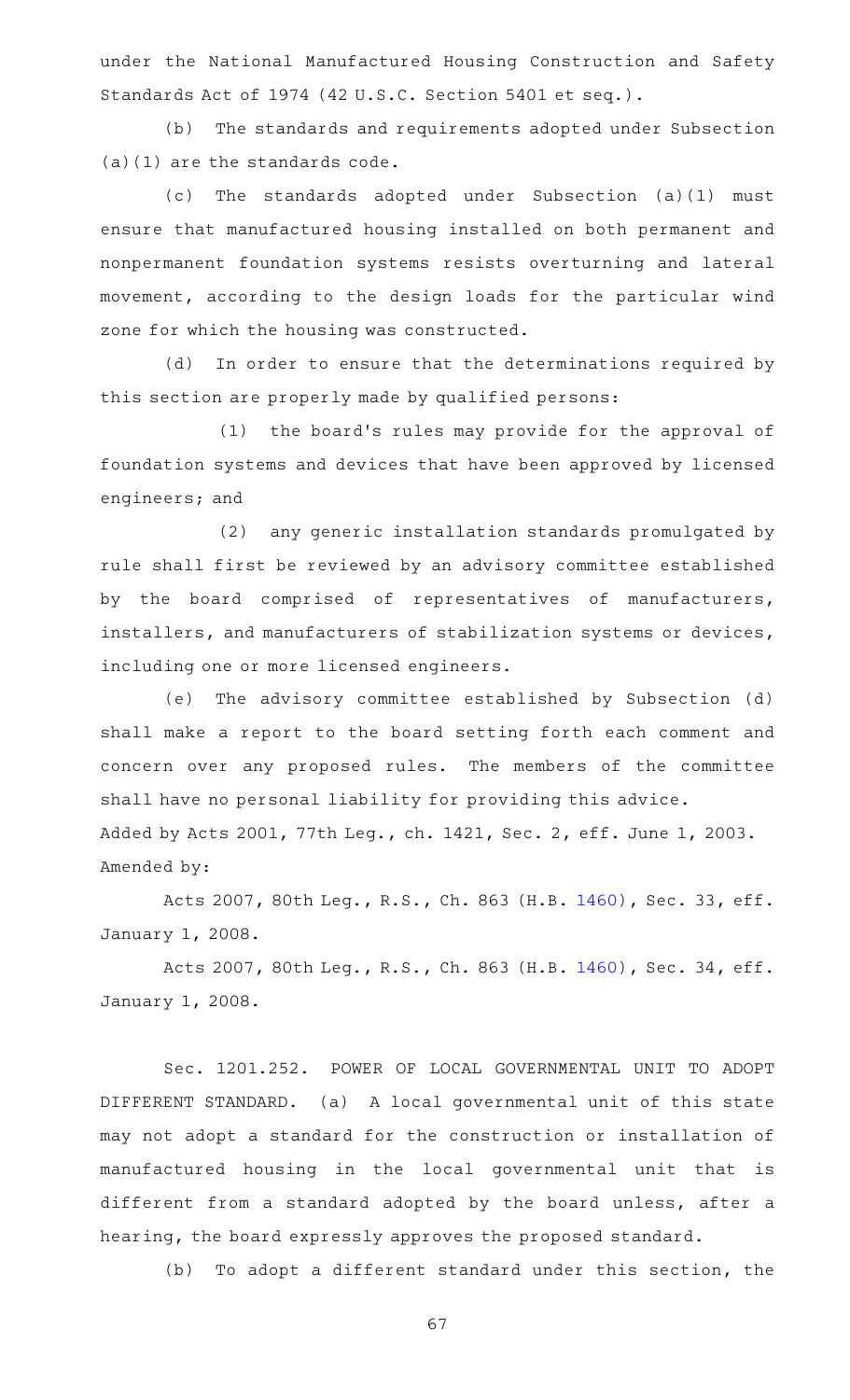local governmental unit must demonstrate that public health and safety require the different standard.

Added by Acts 2001, 77th Leg., ch. 1421, Sec. 2, eff. June 1, 2003. Amended by:

Acts 2007, 80th Leg., R.S., Ch. 863 (H.B. [1460\)](http://www.legis.state.tx.us/tlodocs/80R/billtext/html/HB01460F.HTM), Sec. 35, eff. January 1, 2008.

Sec. 1201.253. HEARING ON STANDARD OR REQUIREMENT. The director shall publish notice and conduct a public hearing before:

(1) adopting a standard or requirement authorized by this subchapter;

(2) amending a standard authorized by this subchapter; or

(3) approving a standard proposed by a local governmental unit under Section [1201.252.](http://www.statutes.legis.state.tx.us/GetStatute.aspx?Code=OC&Value=1201.252) Added by Acts 2001, 77th Leg., ch. 1421, Sec. 2, eff. June 1, 2003. Amended by:

Acts 2007, 80th Leg., R.S., Ch. 863 (H.B. [1460\)](http://www.legis.state.tx.us/tlodocs/80R/billtext/html/HB01460F.HTM), Sec. 36, eff. January 1, 2008.

Sec. 1201.254. EFFECTIVE DATE OF REQUIREMENT OR STANDARD. Each requirement or standard that is adopted, modified, amended, or repealed by the board must state its effective date. Added by Acts 2001, 77th Leg., ch. 1421, Sec. 2, eff. June 1, 2003. Amended by:

Acts 2007, 80th Leg., R.S., Ch. 863 (H.B. [1460\)](http://www.legis.state.tx.us/tlodocs/80R/billtext/html/HB01460F.HTM), Sec. 36, eff. January 1, 2008.

Sec. 1201.255. INSTALLATION OF MANUFACTURED HOUSING. (a) Except as authorized under Section [1201.252](http://www.statutes.legis.state.tx.us/GetStatute.aspx?Code=OC&Value=1201.252), manufactured housing that is installed must be installed in compliance with the standards and rules adopted and orders issued by the department. An uninstalled manufactured home may not be occupied for any purpose other than to view the home on a retailer 's sales lot.

(b) An installer may not install a used manufactured home at a location on a site that has evidence of ponding, runoff under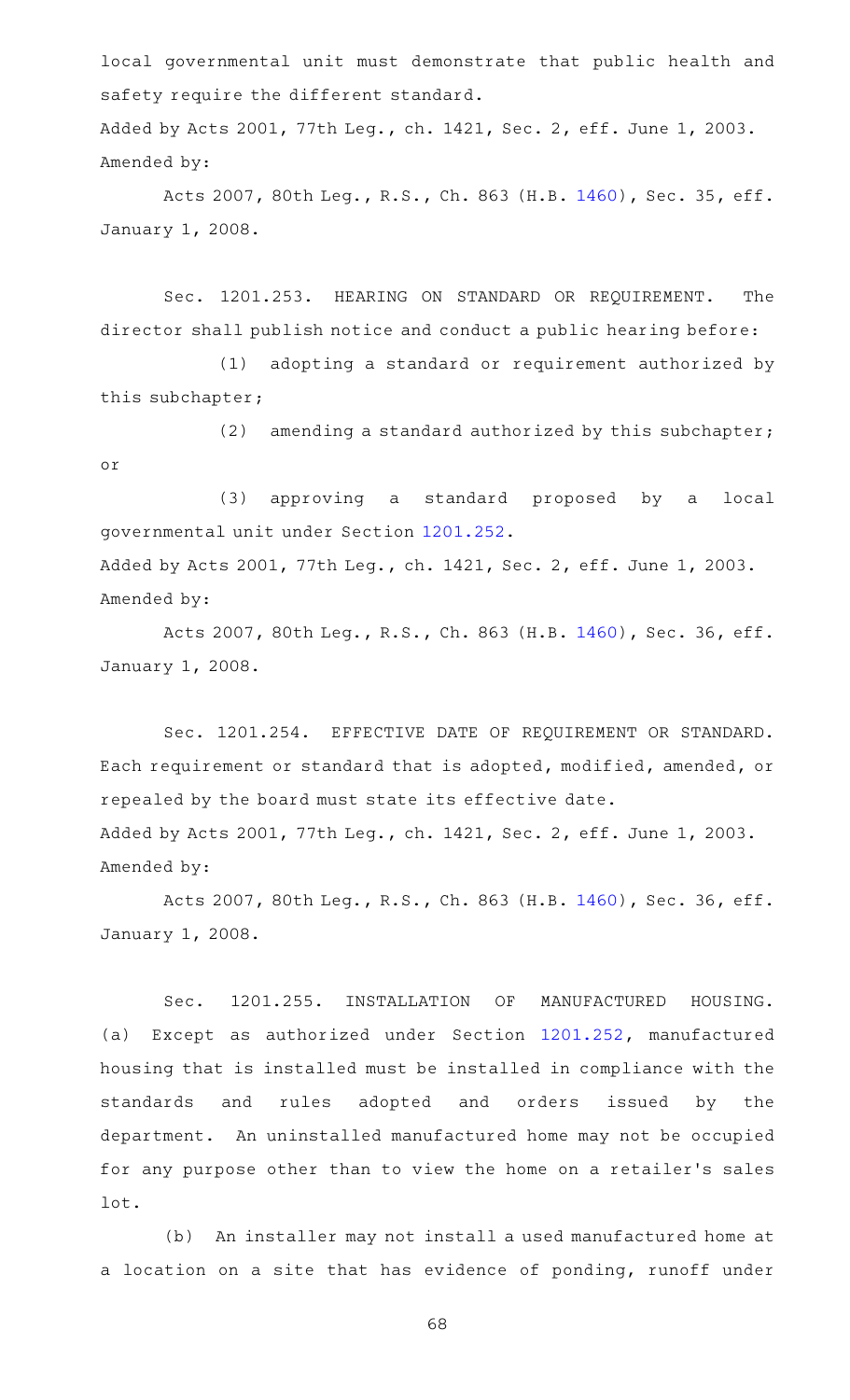heavy rains, or bare uncompacted soil unless the installer first obtains the owner 's signature on a form promulgated by the board disclosing that such conditions may contribute to problems with the stabilization system for that manufactured home, including possible damage to that home, and the owner accepts that risk. Added by Acts 2001, 77th Leg., ch. 1421, Sec. 2, eff. June 1, 2003. Amended by:

Acts 2007, 80th Leg., R.S., Ch. 863 (H.B. [1460\)](http://www.legis.state.tx.us/tlodocs/80R/billtext/html/HB01460F.HTM), Sec. 36, eff. January 1, 2008.

Acts 2009, 81st Leg., R.S., Ch. 77 (H.B. [2238\)](http://www.legis.state.tx.us/tlodocs/81R/billtext/html/HB02238F.HTM), Sec. 12, eff. September 1, 2009.

Acts 2017, 85th Leg., R.S., Ch. 408 (H.B. [2019\)](http://www.legis.state.tx.us/tlodocs/85R/billtext/html/HB02019F.HTM), Sec. 48, eff. September 1, 2017.

Sec. 1201.256. WIND ZONE REGULATIONS. (a) Aransas, Brazoria, Calhoun, Cameron, Chambers, Galveston, Jefferson, Kenedy, Kleberg, Matagorda, Nueces, Orange, Refugio, San Patricio, and Willacy counties are in Wind Zone II. All other counties are in Wind Zone I.

(b) To be installed in a Wind Zone II county, a manufactured home constructed on or after September 1, 1997, must meet the Wind Zone II standards adopted by the United States Department of Housing and Urban Development.

(c)AAA manufactured home constructed before September 1, 1997, may be installed in a Wind Zone I or II county without restriction.

(d) A retailer who sells a manufactured home constructed on or after September 1, 1997, to Wind Zone I standards must, before the execution of a mutually binding sales agreement or retail installment sales contract, give the consumer notice that:

(1) the home was not designed or constructed to withstand a hurricane force wind occurring in a Wind Zone II or III area;

(2) installation of the home is not permitted in a Wind Zone II county in this state; and

(3) another state may prohibit installation of the home in a Wind Zone II or III area.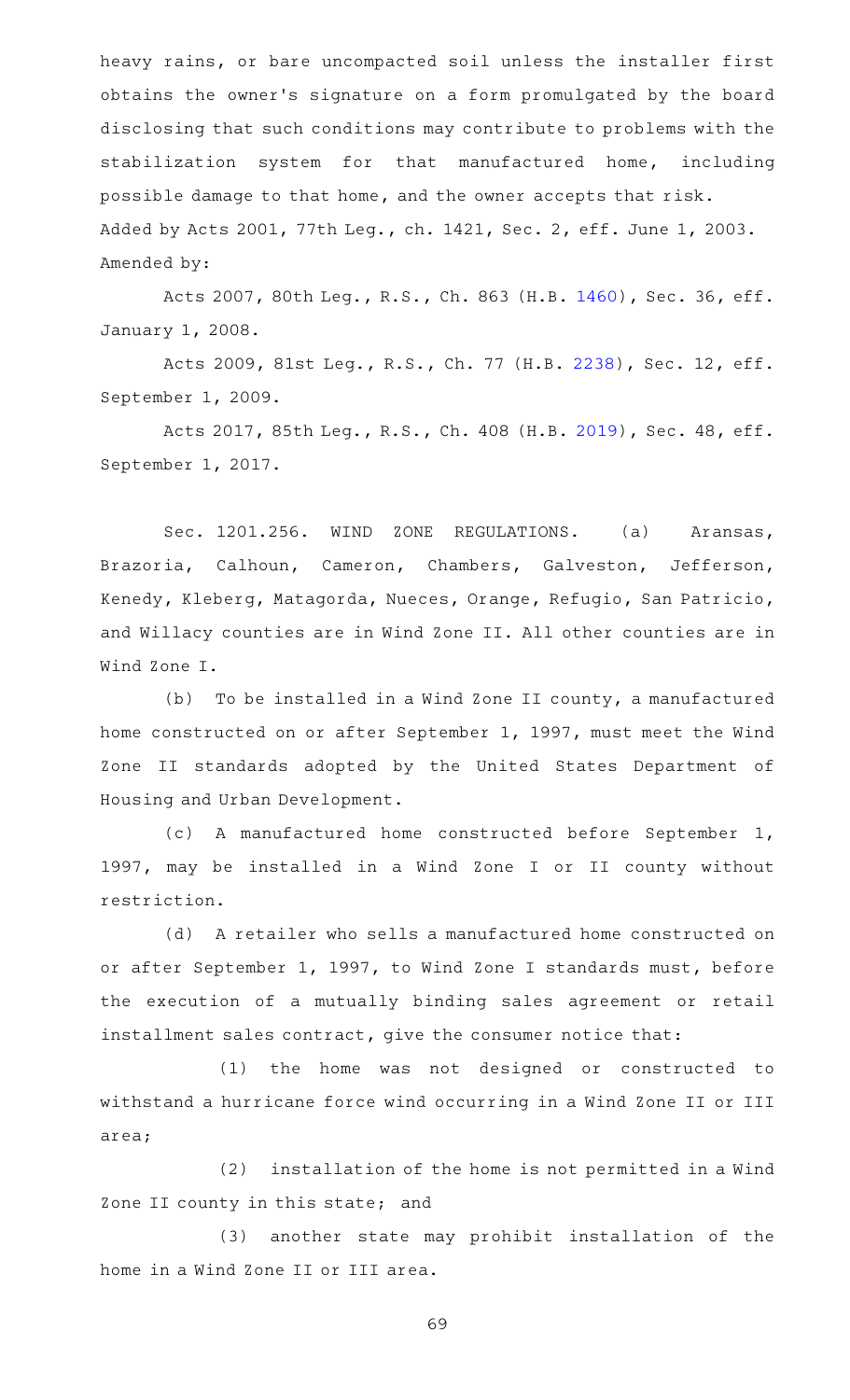Added by Acts 2001, 77th Leg., ch. 1421, Sec. 2, eff. June 1, 2003.

SUBCHAPTER G. INSPECTIONS AND MONITORING

Sec. 1201.301. STATE INSPECTORS. (a) The director may employ state inspectors to:

 $(1)$  carry out the functions the department is required to perform under this chapter;

 $(2)$  implement this chapter; and

(3) enforce the rules adopted and orders issued under this chapter.

 $(b)$  In enforcing this chapter, the director may authorize a state inspector to travel inside or outside of the state to inspect a licensee.

Added by Acts 2001, 77th Leg., ch. 1421, Sec. 2, eff. June 1, 2003. Amended by:

Acts 2007, 80th Leg., R.S., Ch. 863 (H.B. [1460\)](http://www.legis.state.tx.us/tlodocs/80R/billtext/html/HB01460F.HTM), Sec. 37, eff. January 1, 2008.

Sec. 1201.302. INSPECTION BY LOCAL GOVERNMENTAL UNITS. (a) To ensure that a manufactured home sold or installed in this state complies with the standards code, the director may by contract provide for a federal agency or an agency or political subdivision of this state or another state to perform an inspection or inspection program under this chapter or under rules adopted by the board.

(b) On request, the department shall authorize a local governmental unit in this state to perform an inspection or enforcement activity related to the construction of a foundation system or the erection or installation of manufactured housing at a homesite under a contract or other official designation and rules adopted by the board. The department may withdraw the authorization if the local governmental unit fails to follow the rules, interpretations, and written instructions of the department.

(c) The department:

(1) shall advise each local governmental unit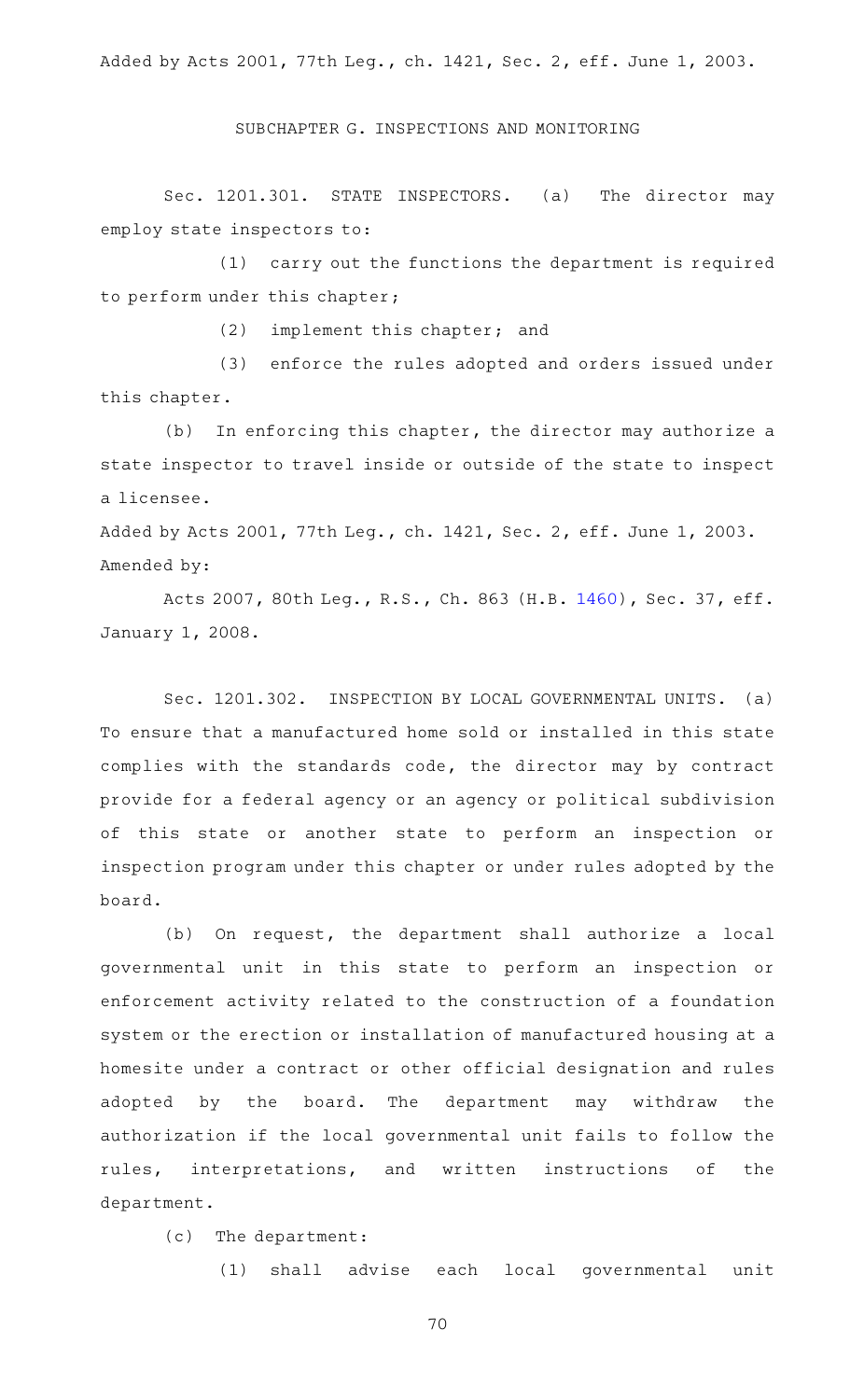biennially in writing of the program for contracting installation inspections;

(2) shall encourage local building inspection officials to perform enforcement and inspection activities for manufactured housing installed in the local governmental unit; and

(3) may establish cooperative inspection training programs.

Added by Acts 2001, 77th Leg., ch. 1421, Sec. 2, eff. June 1, 2003. Amended by:

Acts 2007, 80th Leg., R.S., Ch. 863 (H.B. [1460\)](http://www.legis.state.tx.us/tlodocs/80R/billtext/html/HB01460F.HTM), Sec. 38, eff. January 1, 2008.

Acts 2007, 80th Leg., R.S., Ch. 863 (H.B. [1460\)](http://www.legis.state.tx.us/tlodocs/80R/billtext/html/HB01460F.HTM), Sec. 39, eff. January 1, 2008.

Sec. 1201.303. INSPECTIONS. (a) The director may inspect manufactured homes at the state border and adopt rules necessary for the inspection of manufactured homes entering this state to ensure:

 $(1)$  compliance with:

(A) the National Manufactured Housing Construction and Safety Standards Act of 1974 (42 U.S.C. Section 5401 et seq.);

 $(B)$  the standards code; and

(C) the rules adopted by the director; and

(2) payment of any use tax owed to the state.

(b) The department shall establish an installation inspection program in which at least 75 percent of installed manufactured homes are inspected on a sample basis for compliance with the standards and rules adopted and orders issued by the director. The program must place priority on inspecting multisection homes and homes installed in Wind Zone II counties.

(c) Repealed by Acts 2017, 85th Leg., R.S., Ch. 408 (H.B. [2019](http://www.legis.state.tx.us/tlodocs/85R/billtext/html/HB02019F.HTM)), Sec. 85(5), eff. September 1, 2017.

(d) Repealed by Acts 2017, 85th Leg., R.S., Ch. 408 (H.B. [2019](http://www.legis.state.tx.us/tlodocs/85R/billtext/html/HB02019F.HTM)), Sec. 85(5), eff. September 1, 2017.

(e) Repealed by Acts 2017, 85th Leg., R.S., Ch. 408 (H.B. [2019](http://www.legis.state.tx.us/tlodocs/85R/billtext/html/HB02019F.HTM)), Sec. 85(5), eff. September 1, 2017.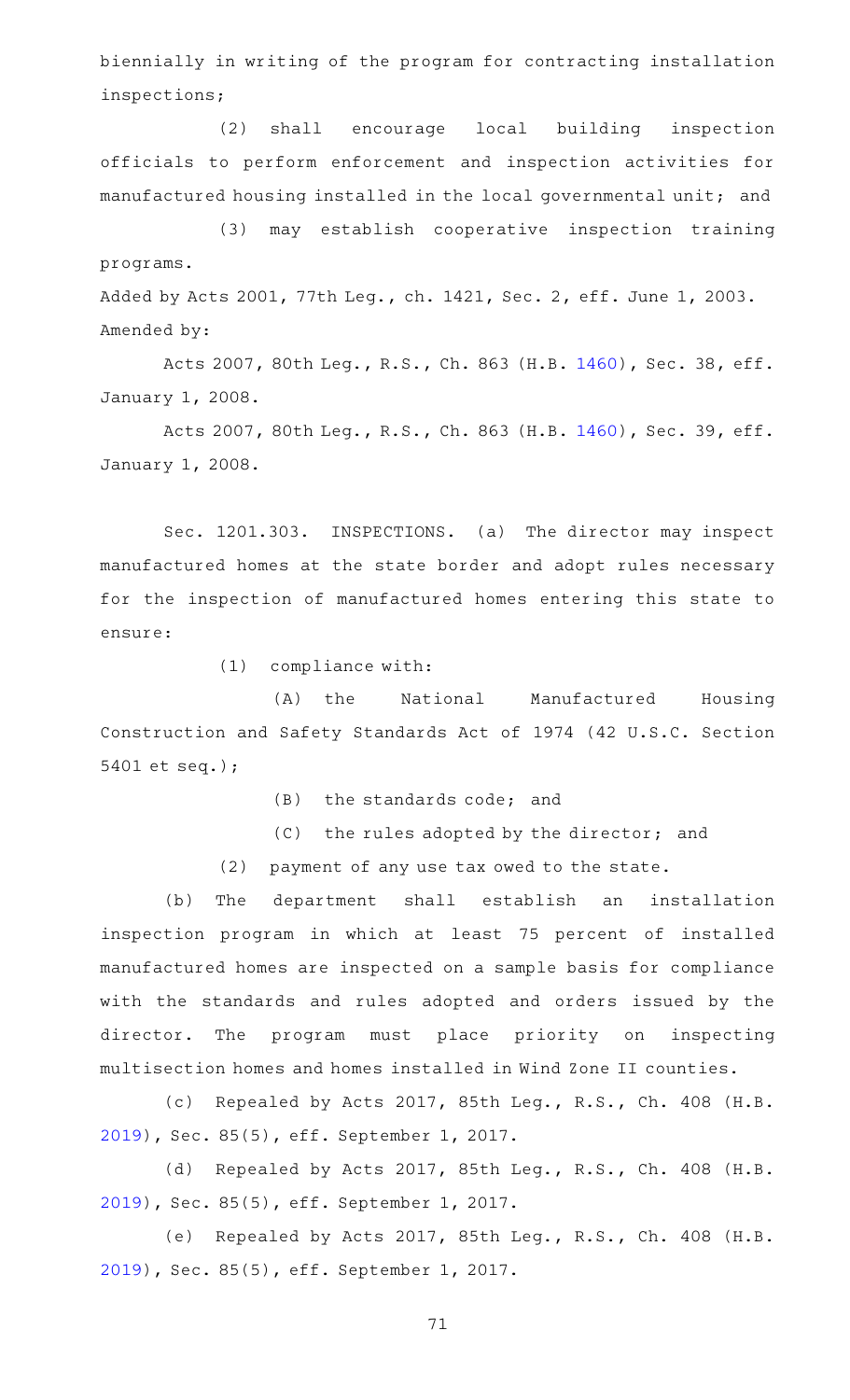(f) Repealed by Acts 2017, 85th Leg., R.S., Ch. 408 (H.B. [2019](http://www.legis.state.tx.us/tlodocs/85R/billtext/html/HB02019F.HTM)), Sec. 85(5), eff. September 1, 2017.

(g) Repealed by Acts 2017, 85th Leg., R.S., Ch. 408 (H.B. [2019](http://www.legis.state.tx.us/tlodocs/85R/billtext/html/HB02019F.HTM)), Sec. 85(5), eff. September 1, 2017. Added by Acts 2001, 77th Leg., ch. 1421, Sec. 2, eff. June 1, 2003. Amended by:

Acts 2011, 82nd Leg., 1st C.S., Ch. 4 (S.B. [1](http://www.legis.state.tx.us/tlodocs/821/billtext/html/SB00001F.HTM)), Sec. 74.07, eff. September 28, 2011.

Acts 2017, 85th Leg., R.S., Ch. 408 (H.B. [2019\)](http://www.legis.state.tx.us/tlodocs/85R/billtext/html/HB02019F.HTM), Sec. 85(5), eff. September 1, 2017.

Sec. 1201.304. INSPECTION SEARCH WARRANTS. If required by law or otherwise necessary, the director may obtain an inspection search warrant.

Added by Acts 2001, 77th Leg., ch. 1421, Sec. 2, eff. June 1, 2003.

Sec. 1201.305. PROGRAM MONITORING. The director may enter into a contract with the United States Department of Housing and Urban Development or its designee to monitor the programs of that department.

Added by Acts 2001, 77th Leg., ch. 1421, Sec. 2, eff. June 1, 2003.

## SUBCHAPTER H. WARRANTIES

Sec. 1201.351. MANUFACTURER'S WARRANTY. (a) The manufacturer of a new HUD-code manufactured home shall warrant, in a separate written document, that:

(1) the home is constructed or assembled in accordance with all building codes, standards, requirements, and regulations prescribed by the United States Department of Housing and Urban Development under the National Manufactured Housing Construction and Safety Standards Act of 1974 (42 U.S.C. Section 5401 et seq.); and

(2) the home and all appliances and equipment included in the home are free from defects in materials or workmanship except for cosmetic defects.

(b) The manufacturer's warranty is in effect until at least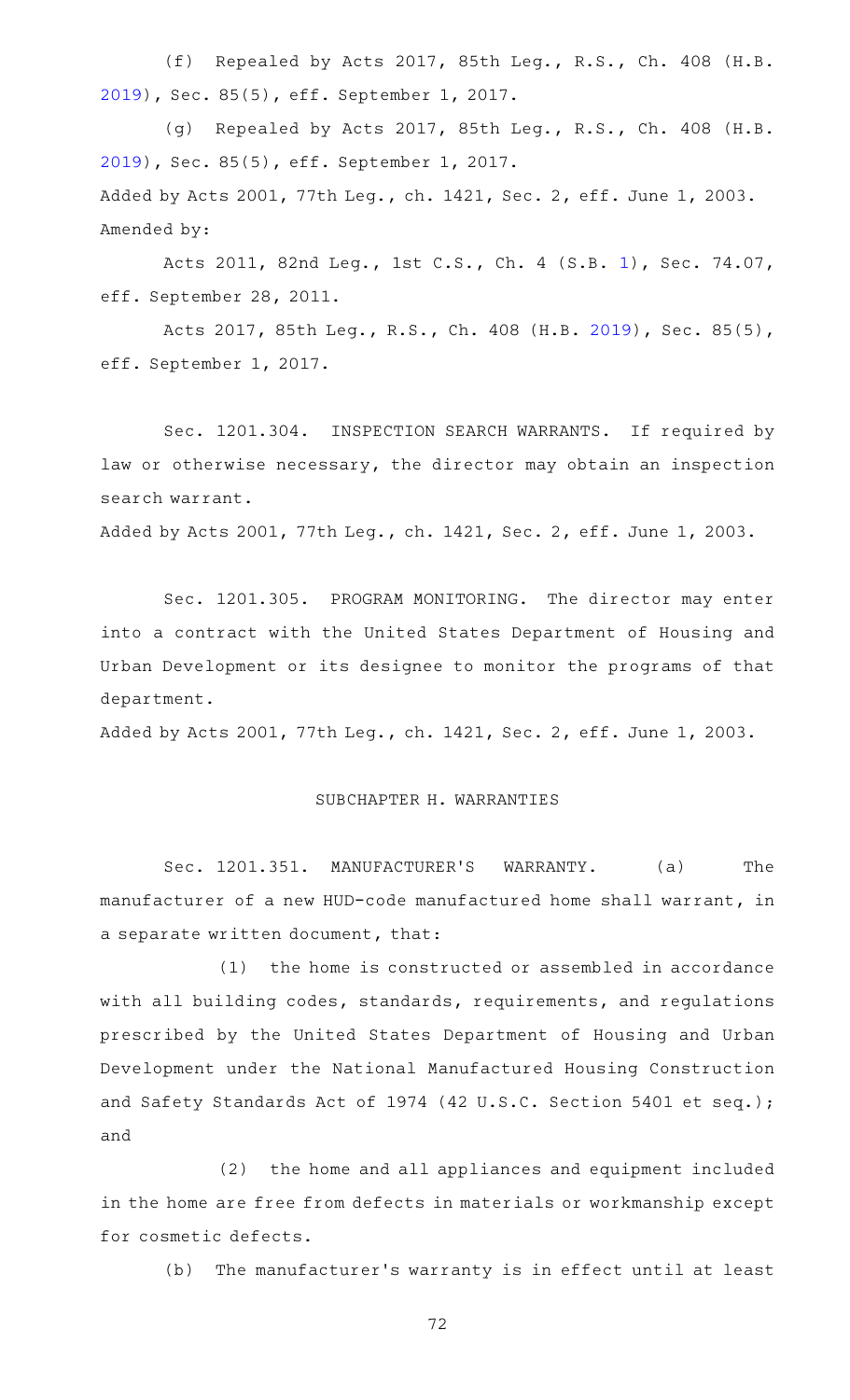the first anniversary of the date of initial installation of the home at the consumer 's homesite or the closing of the consumer 's purchase or acquisition of an already installed new home, whichever is later.

(c) At the time the manufacturer delivers the home to the retailer, the manufacturer shall also deliver to the retailer:

 $(1)$  the manufacturer's warranty; and

(2) the warranties given by the manufacturers of appliances or equipment installed in the home. Added by Acts 2001, 77th Leg., ch. 1421, Sec. 2, eff. June 1, 2003. Amended by:

Acts 2007, 80th Leg., R.S., Ch. 863 (H.B. [1460\)](http://www.legis.state.tx.us/tlodocs/80R/billtext/html/HB01460F.HTM), Sec. 40, eff. January 1, 2008.

Sec. 1201.352. RETAILER'S WARRANTY ON A NEW HUD-CODE MANUFACTURED HOME. (a) The retailer of a new HUD-code manufactured home shall warrant to the consumer in writing that:

(1) installation of the home at the initial homesite was or will be, as applicable, completed in accordance with all department standards, rules, orders, and requirements; and

(2) appliances and equipment included with the sale of the home and installed by the retailer are or will be:

(A) installed in accordance with the instructions or specifications of the manufacturers of the appliances or equipment; and

(B) free from defects in materials or workmanship.

The warranty may expressly disclaim or limit any warranty regarding cosmetic defects.

(b) The retailer's warranty on a new HUD-code manufactured home is in effect until the first anniversary of the later of the date of initial installation of the home at the consumer 's homesite or the closing of the consumer 's purchase or acquisition of the home.

(c) Before the signing of a binding retail installment sales contract or other binding purchase agreement on a new HUD-code manufactured home, the retailer must give the consumer a copy of: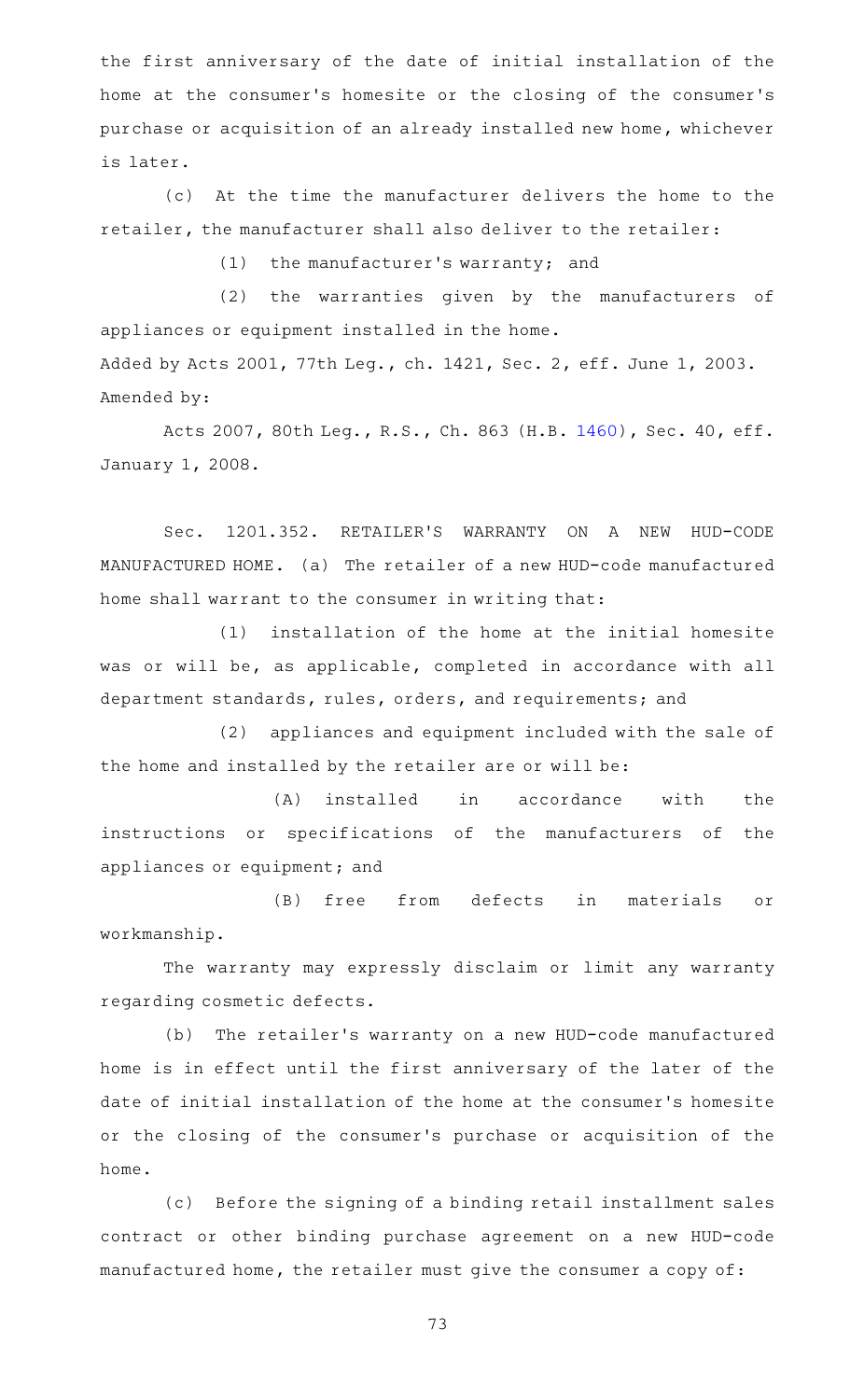- $(1)$  the manufacturer's warranty;
- $(2)$  the retailer's warranty;

(3) the warranties given by the manufacturers of appliances or equipment included with the home; and

(4) the name and address of the manufacturer or retailer to whom the consumer is to give notice of a warranty service request.

(d) Not later than the 30th day after the installation of a new HUD-code manufactured home, the retailer shall deliver to the consumer a copy of the warranty given by the licensed installer. Added by Acts 2001, 77th Leg., ch. 1421, Sec. 2, eff. June 1, 2003. Amended by:

Acts 2005, 79th Leg., Ch. 1284 (H.B. [2438\)](http://www.legis.state.tx.us/tlodocs/79R/billtext/html/HB02438F.HTM), Sec. 20, eff. June 18, 2005.

Acts 2007, 80th Leg., R.S., Ch. 863 (H.B. [1460\)](http://www.legis.state.tx.us/tlodocs/80R/billtext/html/HB01460F.HTM), Sec. 41, eff. January 1, 2008.

Sec. 1201.353. NOTICE OF NEED FOR WARRANTY SERVICE. (a) The consumer shall give written notice to the manufacturer, retailer, or installer, as applicable, of a need for warranty service or repairs.

(b) Written notice to the department is deemed to be notice to the manufacturer, retailer, or installer commencing three business days after receipt and forwarding of the notice by the department to the licensee by regular mail or electronic mail of a scanned copy of the notice.

Added by Acts 2001, 77th Leg., ch. 1421, Sec. 2, eff. June 1, 2003. Amended by:

Acts 2007, 80th Leg., R.S., Ch. 863 (H.B. [1460\)](http://www.legis.state.tx.us/tlodocs/80R/billtext/html/HB01460F.HTM), Sec. 41, eff. January 1, 2008.

Sec. 1201.354. CORRECTIVE ACTION REQUIRED. The manufacturer, retailer, or installer, as applicable, shall take appropriate corrective action within a reasonable period as required by department rules to fulfill the written warranty obligation.

Added by Acts 2001, 77th Leg., ch. 1421, Sec. 2, eff. June 1, 2003.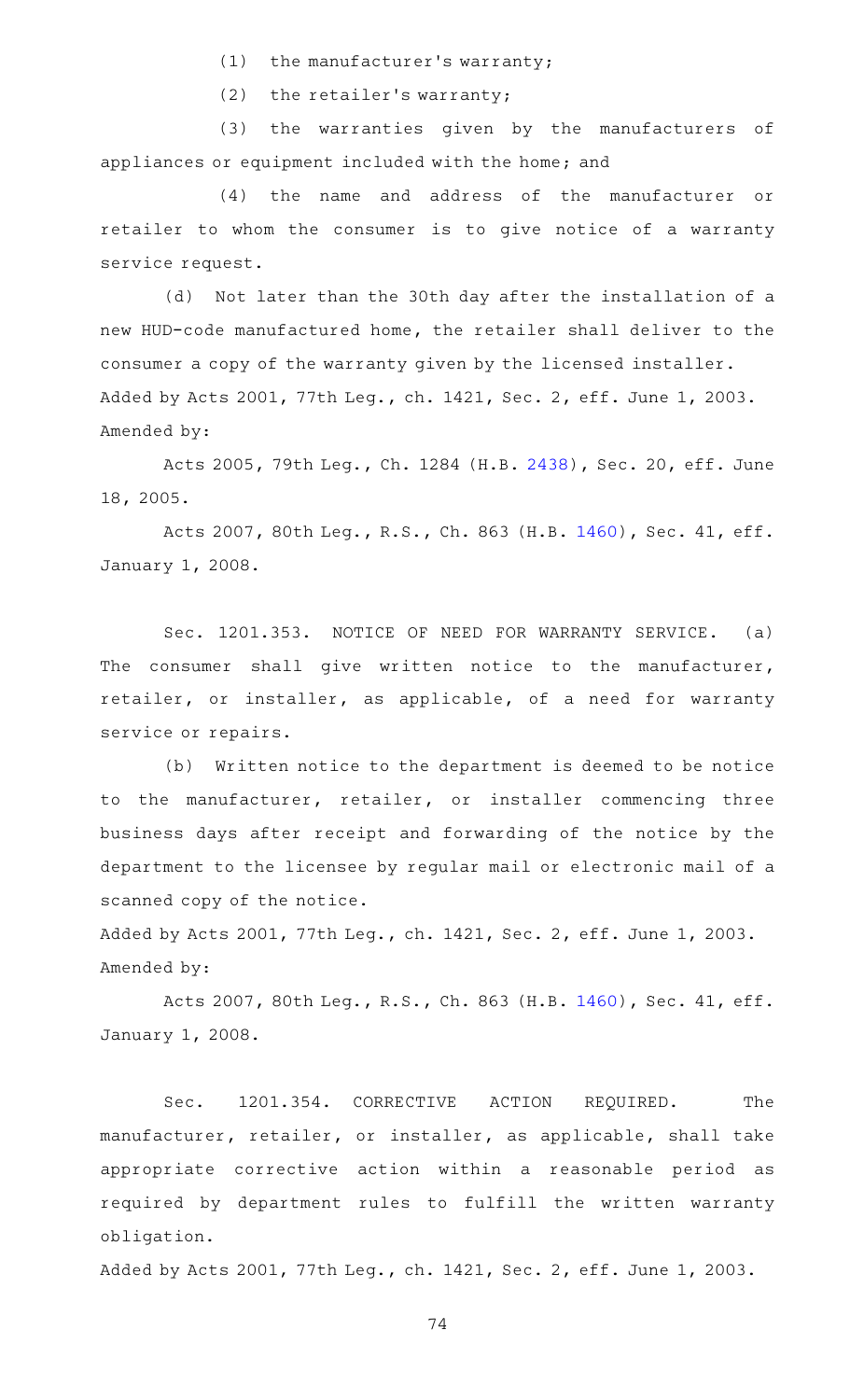#### Amended by:

Acts 2007, 80th Leg., R.S., Ch. 863 (H.B. [1460\)](http://www.legis.state.tx.us/tlodocs/80R/billtext/html/HB01460F.HTM), Sec. 41, eff. January 1, 2008.

Sec. 1201.355. CONSUMER COMPLAINT HOME INSPECTION. (a) If the manufacturer, retailer, or installer does not provide the consumer with proper warranty service, the consumer may, at any time, request the department to perform a consumer complaint home inspection. The department may not charge a fee for the inspection.

(b) On payment of the required inspection fee, the manufacturer, retailer, or installer may request the department to perform a consumer complaint home inspection if the manufacturer, retailer, or installer:

(1) believes the consumer's complaints are not covered by the warranty of the manufacturer, retailer, or installer, as applicable;

(2) believes that the warranty service was properly provided; or

(3) disputes responsibility concerning the warranty obligation.

(c) The department shall perform a consumer complaint home inspection not later than the 30th day after the date of receipt of a request for the inspection.

(d) Notwithstanding any other provision of this section, the department may make an inspection at any time if it believes that there is a reasonable possibility that a condition exists that would present an imminent threat to health or safety.

Added by Acts 2001, 77th Leg., ch. 1421, Sec. 2, eff. June 1, 2003. Amended by:

Acts 2007, 80th Leg., R.S., Ch. 863 (H.B. [1460\)](http://www.legis.state.tx.us/tlodocs/80R/billtext/html/HB01460F.HTM), Sec. 41, eff. January 1, 2008.

Sec. 1201.356. REPORT AND ORDER; AMENDMENT; COMPLIANCE. (a) Not later than the 10th day after the date of a consumer complaint home inspection, the department shall send a written report and any order to the consumer, manufacturer, retailer, and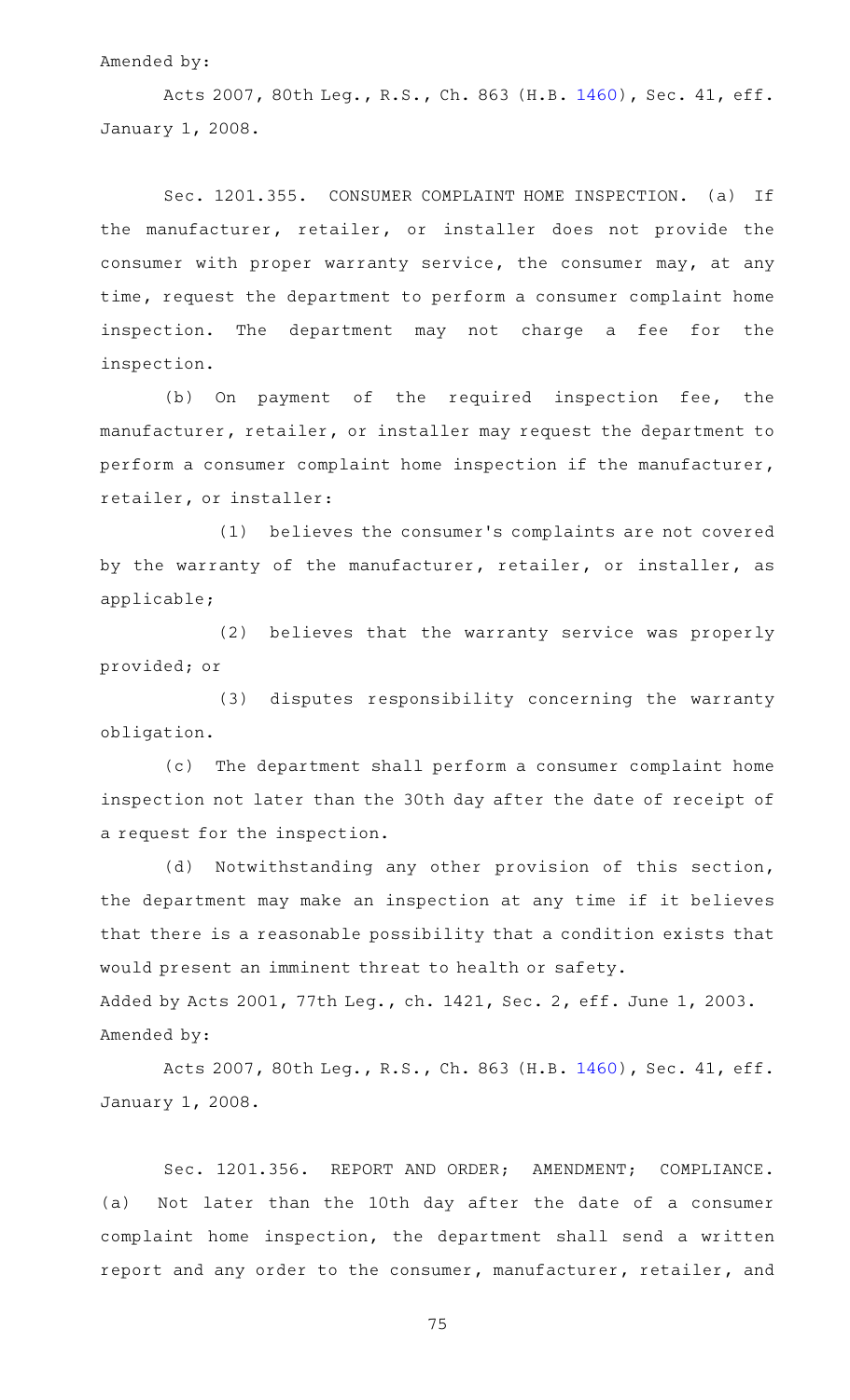installer by certified mail, return receipt requested.

- $(b)$  The report shall specify:
	- (1) each of the consumer's complaints; and

(2) whether the complaint is covered by the manufacturer's, retailer's, or installer's warranty and, if so, which of those warranties.

(c) The director shall issue to the manufacturer, retailer, or installer an appropriate order for corrective action by the manufacturer, retailer, or installer specifying a reasonable period for completion of the corrective action. With regard to new manufactured homes, both the installer and the retailer are responsible for the warranty of installation. If the department determines that a complaint is covered by the installation warranty, the director shall issue the order to the installer for the corrective action. If the installer fails to perform the corrective action, the installer shall be subject to the provisions of Section [1201.357](http://www.statutes.legis.state.tx.us/GetStatute.aspx?Code=OC&Value=1201.357). In that instance, the director shall issue the same order for corrective action to the retailer with a new time frame not to exceed 10 days unless additional time is needed for compliance upon a showing of good cause. If the retailer is compelled to perform corrective action because of the failure of the installer to comply with the director 's order, the retailer may seek reimbursement from the installer. The period for the performance of any required warranty work may be shortened by the director as much as is feasible if the warranty work is believed necessary to address a possible imminent threat to health or safety.

(d) The department may issue an amended report and order if all parties receive notice of and are given an opportunity to respond to that report and order. The amended report and order supersede the initial report and order.

(e) The manufacturer, retailer, or installer shall comply with the report and order of the director. Added by Acts 2001, 77th Leg., ch. 1421, Sec. 2, eff. June 1, 2003. Amended by:

Acts 2007, 80th Leg., R.S., Ch. 863 (H.B. [1460\)](http://www.legis.state.tx.us/tlodocs/80R/billtext/html/HB01460F.HTM), Sec. 42, eff. January 1, 2008.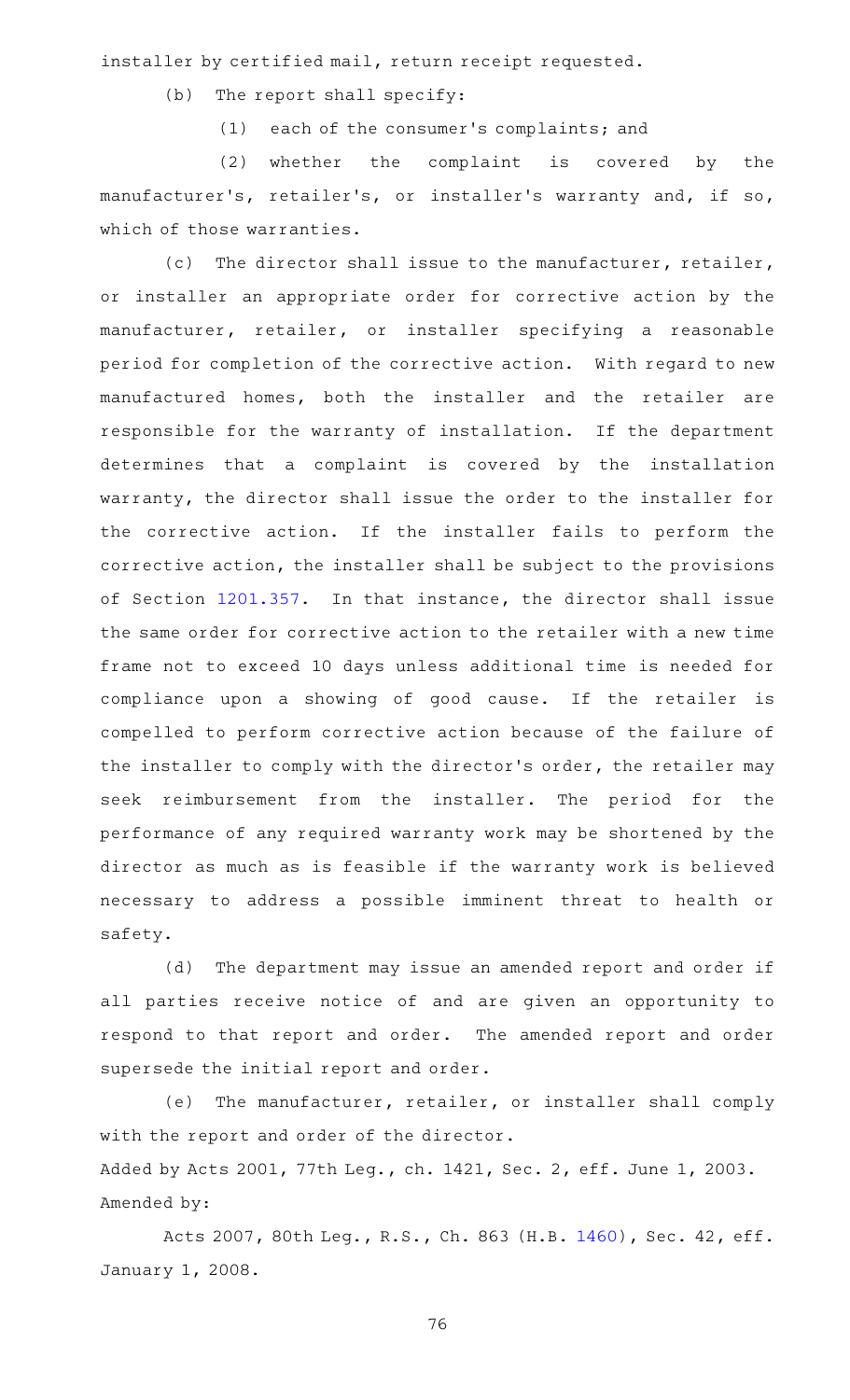Sec. 1201.357. FAILURE TO PROVIDE WARRANTY SERVICE. (a) If the manufacturer, retailer, or installer, as applicable, fails to provide warranty service within a period specified by the director, the manufacturer, retailer, or installer must show good cause in writing as to why the manufacturer, retailer, or installer failed to provide the service.

(b) If the manufacturer, retailer, or installer, as applicable, fails or refuses to provide warranty service in accordance with the department order under Section [1201.356,](http://www.statutes.legis.state.tx.us/GetStatute.aspx?Code=OC&Value=1201.356) the director shall hold an informal meeting at which the manufacturer, retailer, or installer must show cause as to why the manufacturer 's, retailer 's, or installer 's license should not be suspended or revoked and at which the consumer may express the person's views. Following the meeting, the director shall either resolve the matter by agreed order, dismiss the matter if no violation is found to have occurred, or institute an administrative action, which may include license suspension or revocation, the assessment of administrative penalties, or a combination of such actions.

 $(b-1)$  As authorized by Section [1201.6041](http://www.statutes.legis.state.tx.us/GetStatute.aspx?Code=OC&Value=1201.6041), the director may order a manufacturer, retailer, or installer, as applicable, to pay a refund directly to a consumer as part of an agreed order described by Subsection (b) instead of or in addition to instituting an administrative action under this chapter.

(c) If the manufacturer, retailer, or installer is unable to provide warranty service in accordance with the department order under Section [1201.356](http://www.statutes.legis.state.tx.us/GetStatute.aspx?Code=OC&Value=1201.356) as a result of an action of the consumer, the manufacturer, retailer, or installer must make that allegation in the written statement required by Subsection (a). The department shall investigate the allegation, and if the department determines that the allegation is credible, the department shall issue a new order specifying the date and time of the proposed corrective action. The department shall send the order to the consumer and the manufacturer, retailer, or installer, as applicable, by certified mail, return receipt requested. If the consumer refuses to comply with the department's new order, the manufacturer,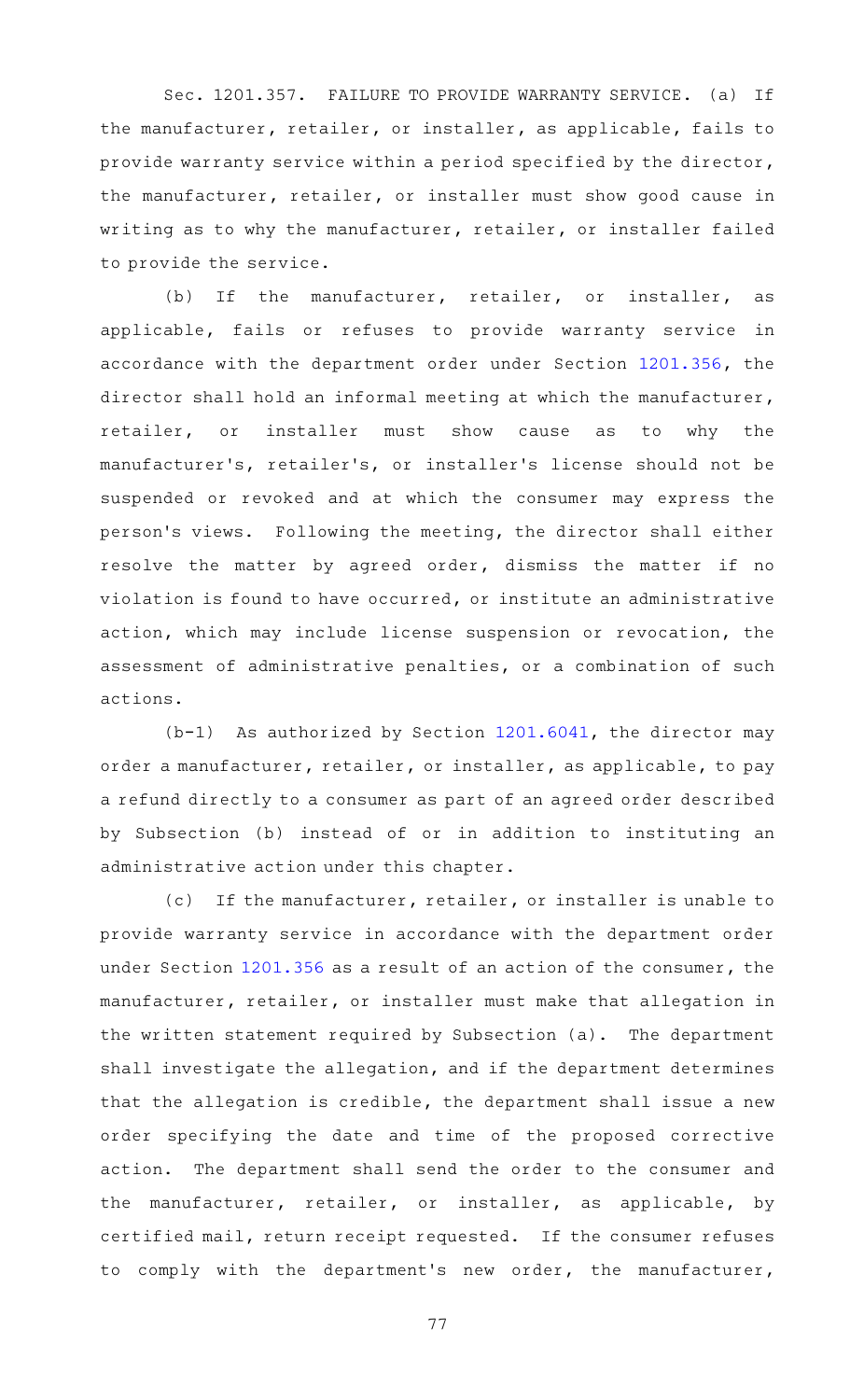retailer, or installer, as applicable:

(1) is discharged from the obligations imposed by the relevant department orders;

(2) has no liability to the consumer with regard to that warranty; and

(3) is not subject to an action by the department for failure to provide warranty service.

Added by Acts 2001, 77th Leg., ch. 1421, Sec. 2, eff. June 1, 2003. Amended by:

Acts 2005, 79th Leg., Ch. 1284 (H.B. [2438\)](http://www.legis.state.tx.us/tlodocs/79R/billtext/html/HB02438F.HTM), Sec. 21, eff. June 18, 2005.

Acts 2007, 80th Leg., R.S., Ch. 863 (H.B. [1460\)](http://www.legis.state.tx.us/tlodocs/80R/billtext/html/HB01460F.HTM), Sec. 43, eff. January 1, 2008.

Acts 2013, 83rd Leg., R.S., Ch. 1079 (H.B. [3361](http://www.legis.state.tx.us/tlodocs/83R/billtext/html/HB03361F.HTM)), Sec. 3.13, eff. September 1, 2013.

Sec. 1201.358. FAILURE TO SHOW GOOD CAUSE; HEARING RESULTS. (a) Failure by the manufacturer, retailer, or installer to show good cause under Section [1201.357](http://www.statutes.legis.state.tx.us/GetStatute.aspx?Code=OC&Value=1201.357)(a) is a sufficient basis for suspension or revocation of the manufacturer 's, retailer 's, or installer 's license.

(b) If the director determines that an order was incorrect regarding a warranty obligation, the director shall issue a final order stating the correct warranty obligation and the right of the manufacturer, retailer, or installer to indemnification from one of the other parties.

 $(c)$  The director may issue an order:

(1) directing a manufacturer, retailer, or installer whose license is not revoked, suspended, or subject to an administrative sanction under Section [1201.357\(](http://www.statutes.legis.state.tx.us/GetStatute.aspx?Code=OC&Value=1201.357)b) and who is not out of business to perform the warranty obligation of a manufacturer, retailer, or installer whose license is revoked, suspended, or subject to an administrative sanction under Section [1201.357](http://www.statutes.legis.state.tx.us/GetStatute.aspx?Code=OC&Value=1201.357)(b) or who is out of business; and

(2) giving the manufacturer, retailer, or installer performing the obligation the right of indemnification against another party.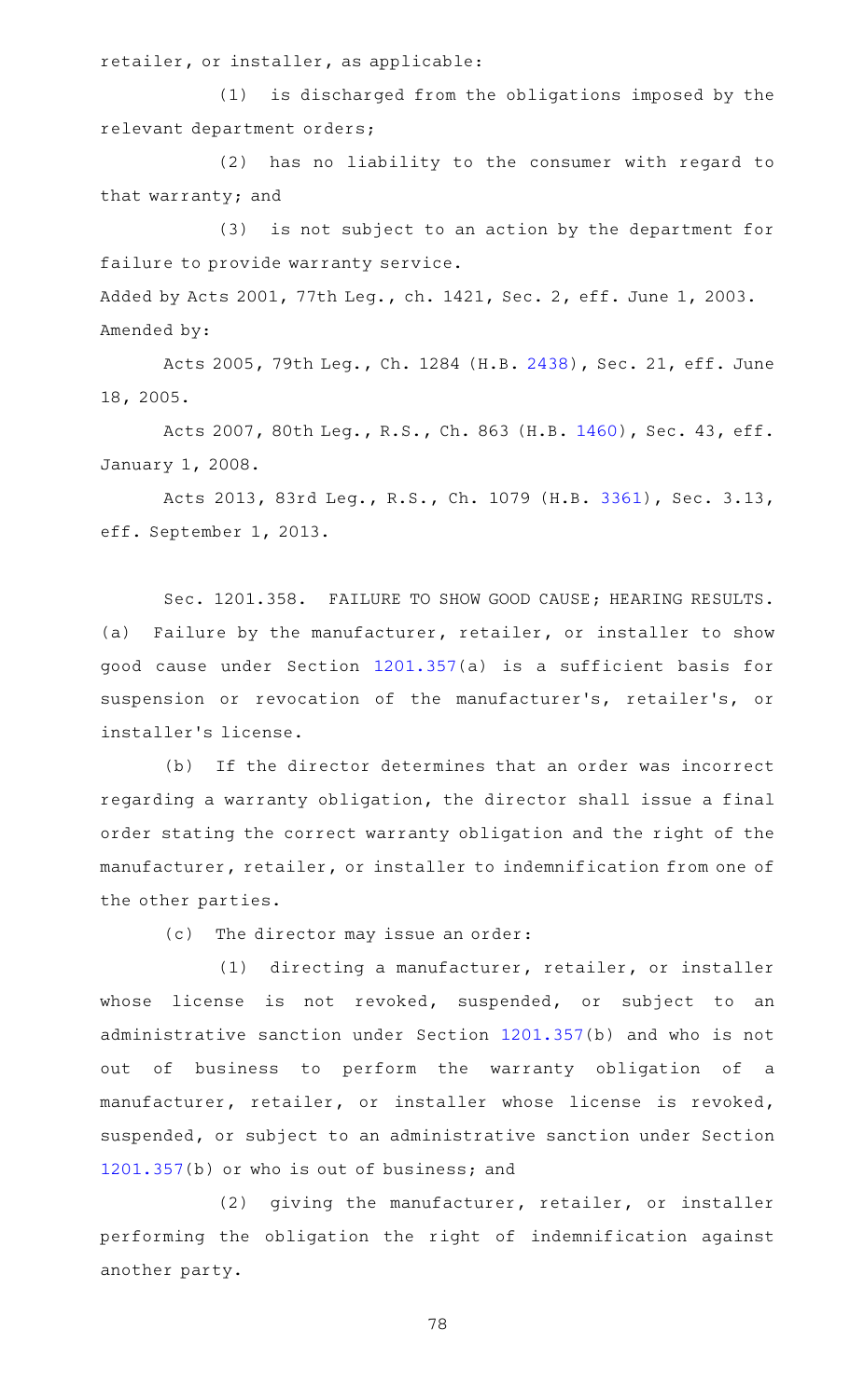(d) A manufacturer, retailer, or installer entitled to indemnification under this section is a consumer for purposes of Subchapter I and may recover actual damages from the manufactured homeowner consumer claims program.

Added by Acts 2001, 77th Leg., ch. 1421, Sec. 2, eff. June 1, 2003. Amended by:

Acts 2007, 80th Leg., R.S., Ch. 863 (H.B. [1460\)](http://www.legis.state.tx.us/tlodocs/80R/billtext/html/HB01460F.HTM), Sec. 43, eff. January 1, 2008.

Acts 2009, 81st Leg., R.S., Ch. 77 (H.B. [2238\)](http://www.legis.state.tx.us/tlodocs/81R/billtext/html/HB02238F.HTM), Sec. 13, eff. September 1, 2009.

Acts 2017, 85th Leg., R.S., Ch. 408 (H.B. [2019\)](http://www.legis.state.tx.us/tlodocs/85R/billtext/html/HB02019F.HTM), Sec. 49, eff. September 1, 2017.

Sec. 1201.359. APPLICATION OF WARRANTIES IF HUD-CODE MANUFACTURED HOME MOVED. (a) The manufacturer 's and retailer 's warranties do not apply to any defect or damage caused by moving a new HUD-code manufactured home from the initial installation site.

(b) Conspicuous notice of the warranty exception under Subsection (a) must be given to the consumer at the time of sale.

(c) The warrantor has the burden of proof to show that the defect or damage is caused by the move. Added by Acts 2001, 77th Leg., ch. 1421, Sec. 2, eff. June 1, 2003.

Sec. 1201.360. WARRANTY FOR HUD-CODE MANUFACTURED HOME PERMANENTLY ATTACHED TO REAL PROPERTY. (a) The seller of real property to which a new HUD-code manufactured home is permanently attached may give the initial purchaser a written warranty that combines the manufacturer 's warranty and the retailer 's warranty required by this subchapter if:

(1) the statement of ownership reflects that the owner has elected to treat the home as real property;

(2) the home is actually located where the statement of ownership reflects that it is located; and

(3) a copy of the statement of ownership has been filed in the real property records for the county in which the home is located.

(b) If a combination warranty is given under this section,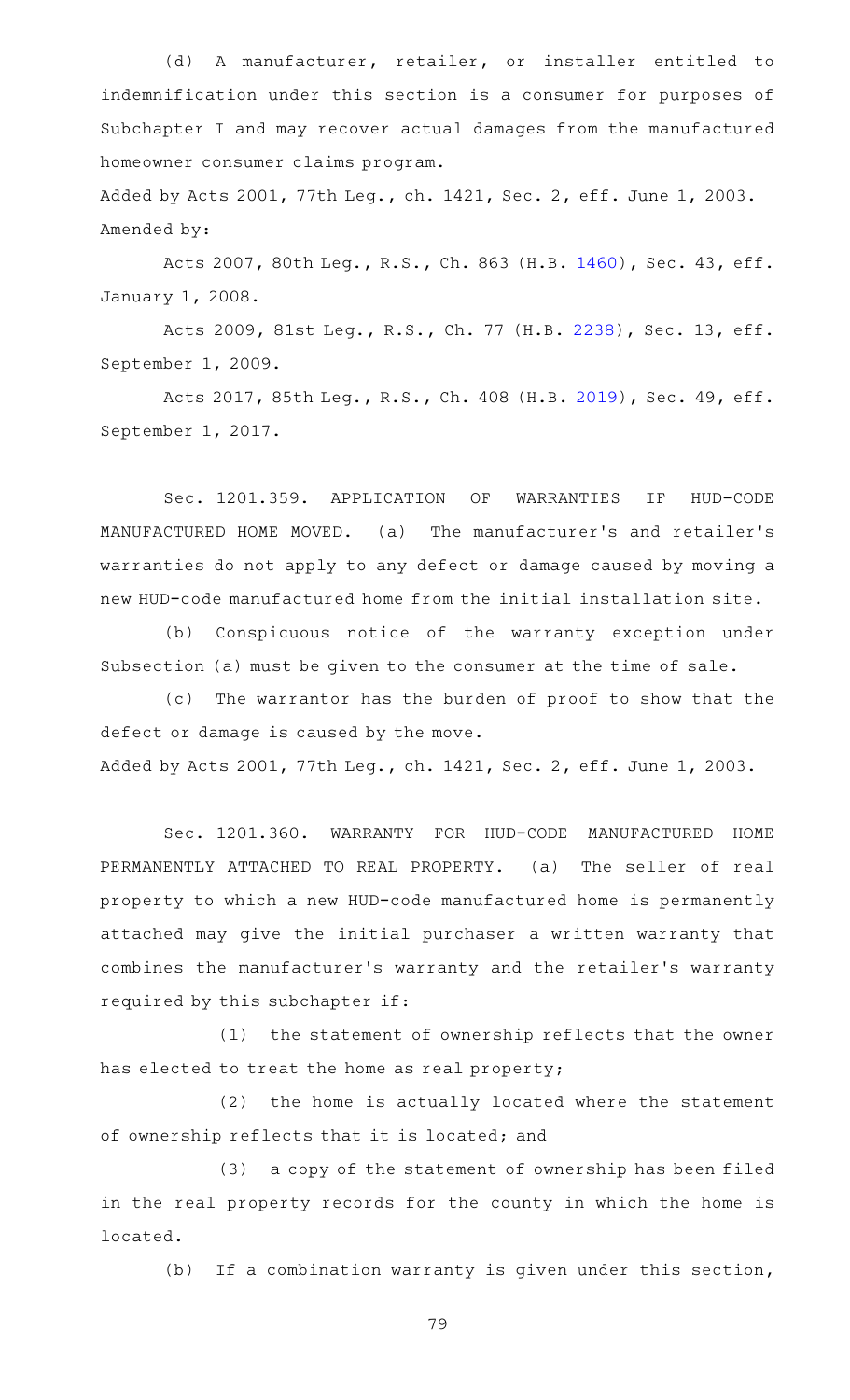the manufacturer and retailer are not required to give separate written warranties, but the manufacturer and retailer are jointly liable with the seller of the real property to the purchaser for the performance of their respective warranty obligations. Added by Acts 2001, 77th Leg., ch. 1421, Sec. 2, eff. June 1, 2003. Amended by Acts 2003, 78th Leg., ch. 338, Sec. 30, eff. June 18,

2003.

Amended by:

Acts 2017, 85th Leg., R.S., Ch. 408 (H.B. [2019\)](http://www.legis.state.tx.us/tlodocs/85R/billtext/html/HB02019F.HTM), Sec. 50, eff. September 1, 2017.

Sec. 1201.361. INSTALLER'S WARRANTY. (a) For all installations, the installer shall give the manufactured home owner a written warranty that the installation of the home was performed in accordance with all department standards, rules, orders, and requirements. The warranty for the installation of a new HUD-code manufactured home is to be given by the retailer, who is responsible for installation. If the retailer subcontracts this function to a licensed installer, the retailer and installer are jointly and severally responsible for performance of the warranty.

(b) The warranty must conspicuously disclose the requirement that the consumer notify the installer of any claim in writing in accordance with the terms of the warranty. Unless the warranty provides for a longer period, the installer or retailer has no obligation or liability under the person 's warranty for any defect described in a written notice received from the consumer more than two years after the later of the date of purchase or the date of installation.

Added by Acts 2001, 77th Leg., ch. 1421, Sec. 2, eff. June 1, 2003. Amended by:

Acts 2005, 79th Leg., Ch. 1284 (H.B. [2438\)](http://www.legis.state.tx.us/tlodocs/79R/billtext/html/HB02438F.HTM), Sec. 22, eff. June 18, 2005.

Acts 2007, 80th Leg., R.S., Ch. 863 (H.B. [1460\)](http://www.legis.state.tx.us/tlodocs/80R/billtext/html/HB01460F.HTM), Sec. 44, eff. January 1, 2008.

Sec. 1201.362. INSPECTIONS NOT LIMITED; CORRECTIONS. (a) Nothing in this chapter shall limit the ability of the department to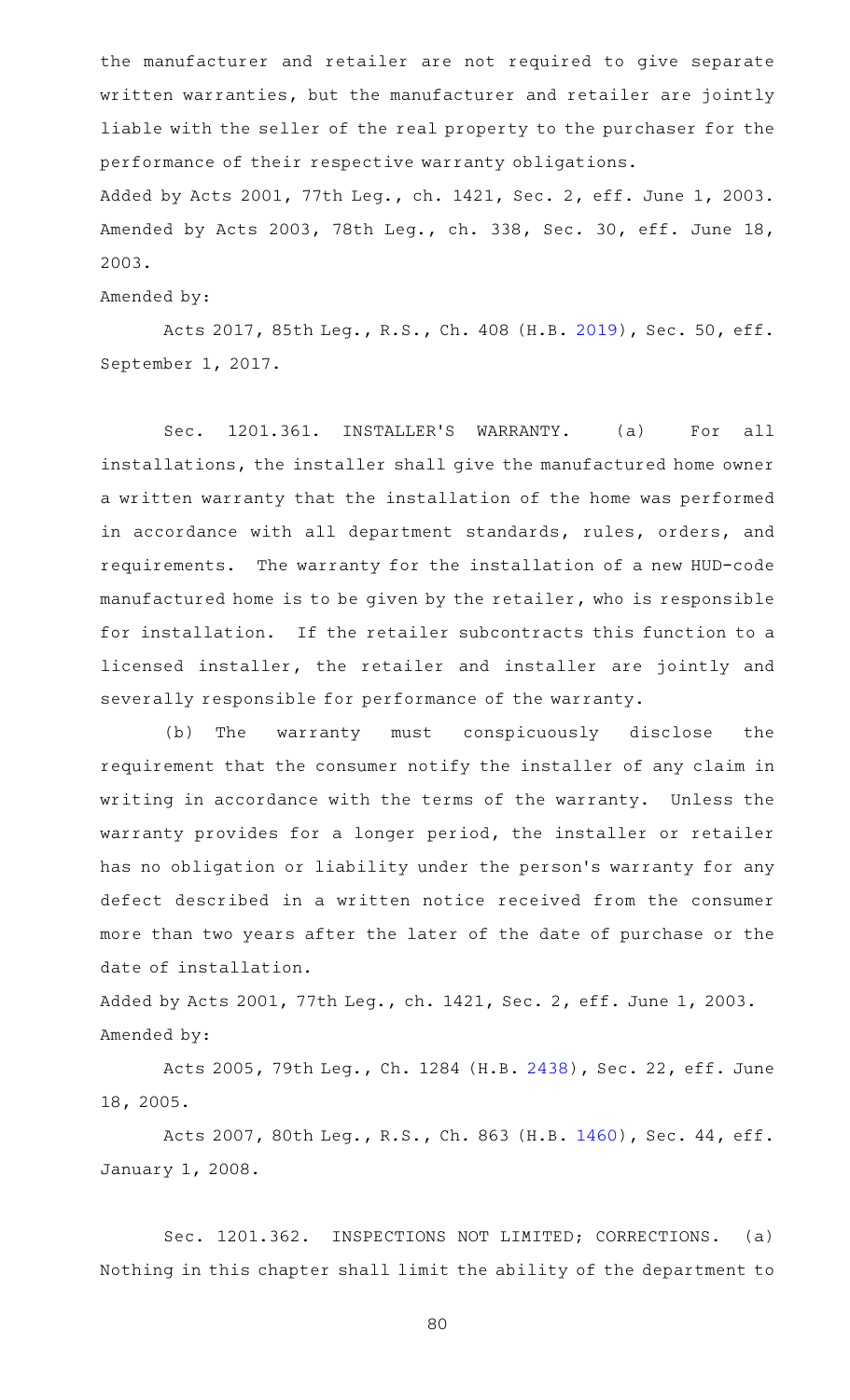inspect a manufactured home at any time.

(b) Notwithstanding the limitations and terms of any warranty, the director may, whenever the department identifies any aspect of an installation that does not conform to applicable requirements, order the licensee who performed the installation to correct it, or, if that licensee is no longer licensed, reassign correction to a licensed installer and reimburse the person from the fund for the costs of correction.

Added by Acts 2007, 80th Leg., R.S., Ch. 863 (H.B. [1460\)](http://www.legis.state.tx.us/tlodocs/80R/billtext/html/HB01460F.HTM), Sec. 45, eff. January 1, 2008.

SUBCHAPTER I. MANUFACTURED HOMEOWNER CONSUMER CLAIMS PROGRAM

Sec. 1201.401. MANUFACTURED HOMEOWNER CONSUMER CLAIMS PROGRAM. (a) The department shall administer the manufactured homeowner consumer claims program to provide a remedy for damages resulting from prohibited conduct by a person licensed under this chapter.

(b) The department may make a payment under the manufactured homeowner consumer claims program only after all other departmental operating expenses are sufficiently funded.

Added by Acts 2001, 77th Leg., ch. 1421, Sec. 2, eff. June 1, 2003. Amended by:

Acts 2017, 85th Leg., R.S., Ch. 408 (H.B. [2019\)](http://www.legis.state.tx.us/tlodocs/85R/billtext/html/HB02019F.HTM), Sec. 52, eff. September 1, 2017.

Sec. 1201.404. CONSUMER COMPENSATION. (a) Except as otherwise provided by Subchapter C, a payment made under the manufactured homeowner consumer claims program shall be paid directly to a consumer or, at the director 's option, to a third party on behalf of a consumer to compensate a consumer who sustains actual damages resulting from an unsatisfied claim against a licensed manufacturer, retailer, broker, or installer if the unsatisfied claim results from a violation of:

- $(1)$  this chapter;
- (2) a rule adopted by the director;
- (3) the National Manufactured Housing Construction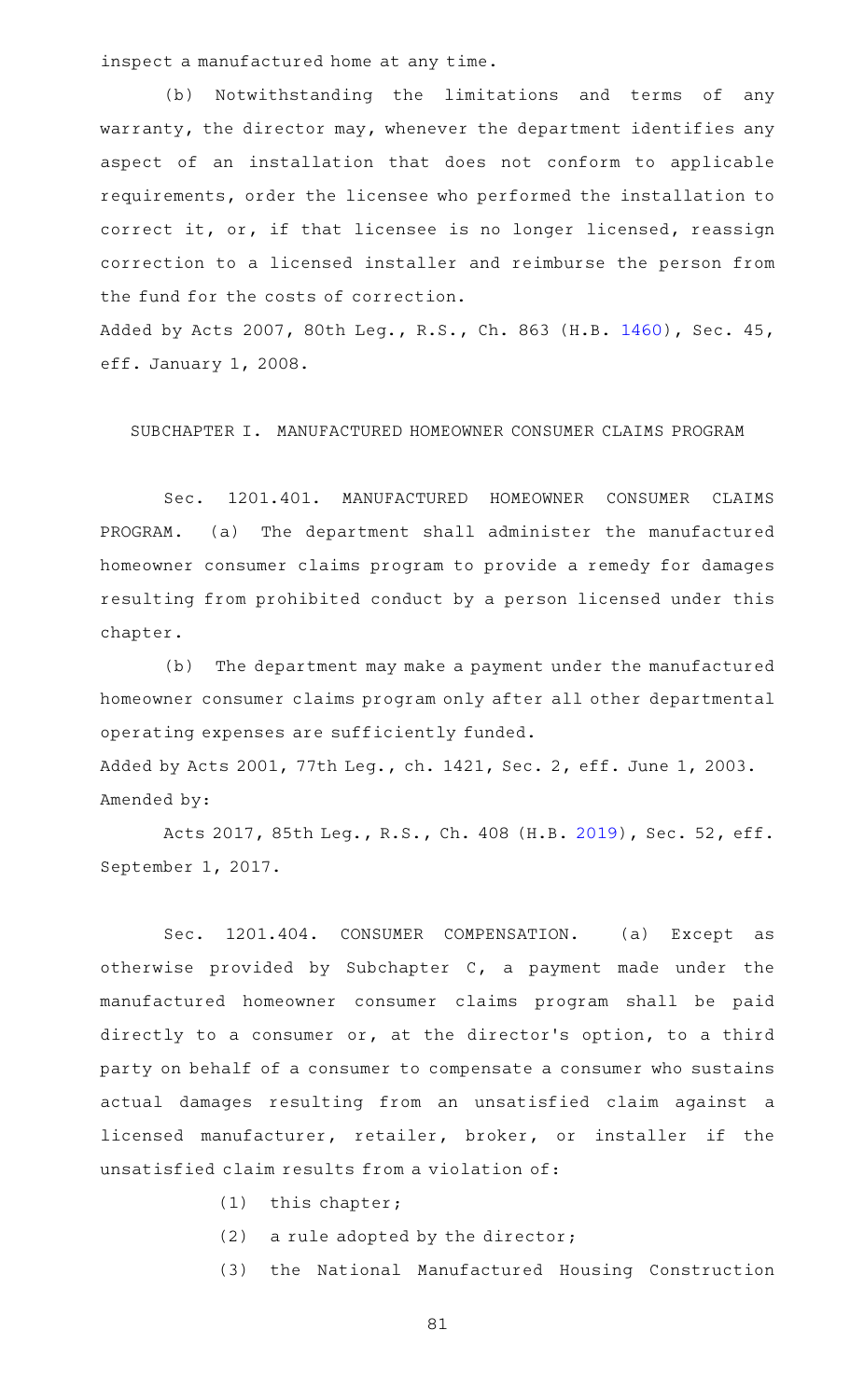and Safety Standards Act of 1974 (42 U.S.C. Section 5401 et seq.);

(4) a rule or regulation of the United States Department of Housing and Urban Development; or

(5) Subchapter [E,](http://www.statutes.legis.state.tx.us/GetStatute.aspx?Code=BC&Value=17.41) Chapter [17](http://www.statutes.legis.state.tx.us/GetStatute.aspx?Code=BC&Value=17), Business & Commerce Code.

(b) The department is not liable to the consumer if the manufactured homeowner consumer claims program does not have the money necessary to pay the actual damages determined to be payable. The director shall record the date and time of receipt of each verified complaint and, as money becomes available, pay the consumer whose claim is the earliest by date and time to have been found to be verified and properly payable.

Added by Acts 2001, 77th Leg., ch. 1421, Sec. 2, eff. June 1, 2003. Amended by:

Acts 2007, 80th Leg., R.S., Ch. 863 (H.B. [1460\)](http://www.legis.state.tx.us/tlodocs/80R/billtext/html/HB01460F.HTM), Sec. 47, eff. January 1, 2008.

Acts 2009, 81st Leg., R.S., Ch. 77 (H.B. [2238\)](http://www.legis.state.tx.us/tlodocs/81R/billtext/html/HB02238F.HTM), Sec. 14, eff. September 1, 2009.

Acts 2017, 85th Leg., R.S., Ch. 408 (H.B. [2019\)](http://www.legis.state.tx.us/tlodocs/85R/billtext/html/HB02019F.HTM), Sec. 53, eff. September 1, 2017.

Sec. 1201.405. LIMITATIONS ON CLAIMS. (a) The payment of actual damages is limited to the lesser of:

(1) the amount of actual, reasonable costs, not including attorney 's fees, that the consumer has incurred or will incur to resolve the act or omission found to be a violation under Section [1201.404](http://www.statutes.legis.state.tx.us/GetStatute.aspx?Code=OC&Value=1201.404); or

 $(2)$  \$35,000.

(b) Repealed by Acts 2009, 81st Leg., R.S., Ch. 77, Sec. 15(3), eff. September 1, 2009.

(c) Under the manufactured homeowner consumer claims program, the department is not liable for and the director may not pay:

(1) punitive, exemplary, double, or treble damages; or

 $(2)$  damages for pain and suffering, mental anguish, emotional distress, or other analogous tort claims.

(d) Notwithstanding other provisions of this subchapter,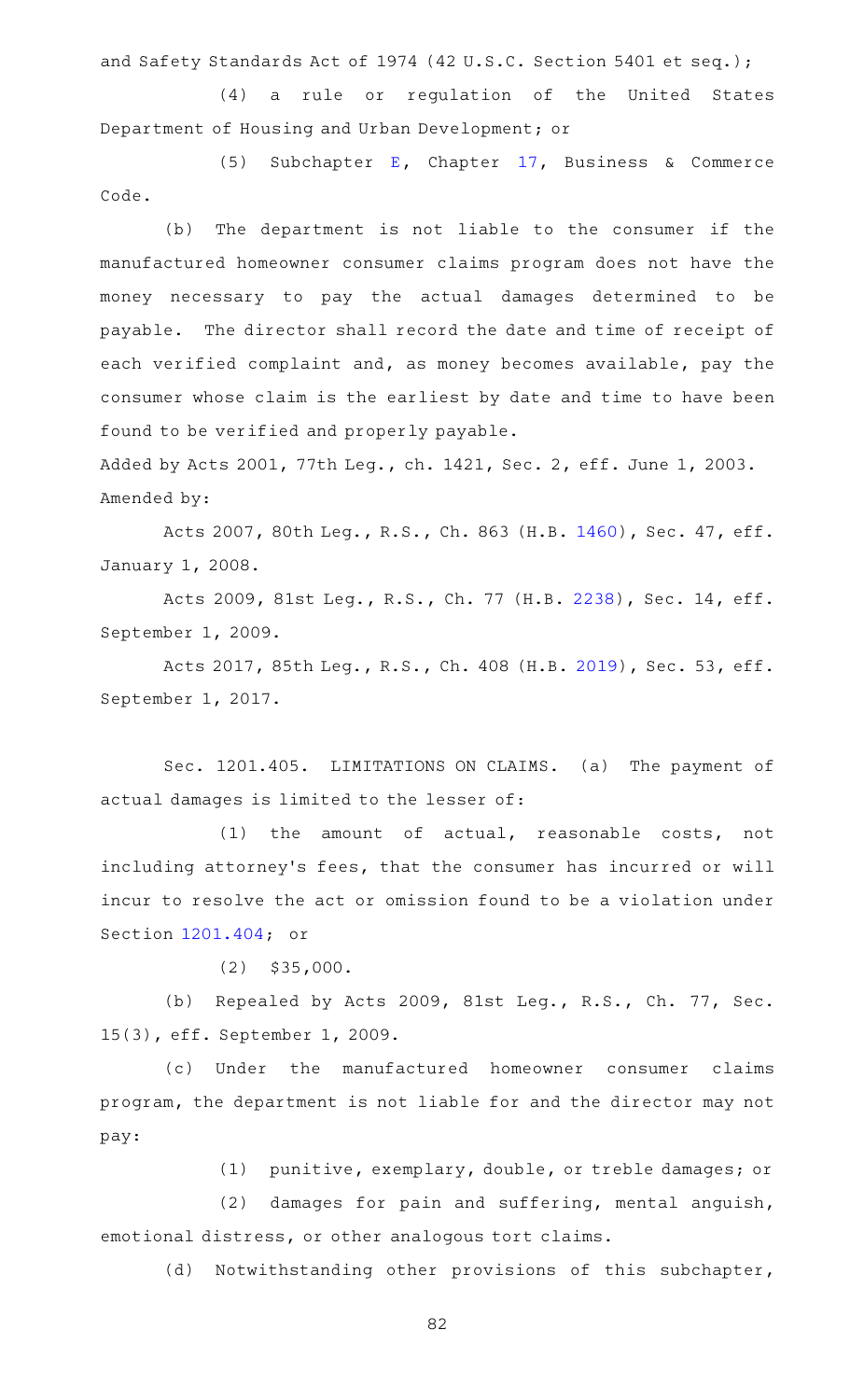this subchapter does not apply to, and a consumer may not recover through the manufactured homeowner consumer claims program as a result of, a claim against a license holder that results from a cause of action directly related to the sale, exchange, brokerage, or installation of a manufactured home before September 1, 1987.

(e) In determining the amount of actual damages under this section, the director shall make an independent inquiry as to the damages actually incurred, unless the damages have been previously established through a contested trial.

(f) Under the manufactured homeowner consumer claims program, the department is not liable for and the director may not pay:

(1) actual damages to reimburse an affiliate or related person of a licensee, except when the director issues an order under Sections [1201.358](http://www.statutes.legis.state.tx.us/GetStatute.aspx?Code=OC&Value=1201.358)(b) and (c);

(2) actual damages to correct matters that are solely cosmetic in nature;

(3) for attorney's fees; or

(4) actual damages to address other matters, unless the matters involve:

 $(A)$  a breach of warranty;

(B) a failure to return or apply as agreed money received from a consumer or money for which the consumer was obligated;

(C) the breach of an agreement to provide goods or services necessary to the safe and habitable use of a manufactured home such as steps, air conditioning, access to utilities, or access to sewage and wastewater treatment; or

(D) perfected and enforceable tax liens not extinguished and canceled in accordance with Section [32.015,](http://www.statutes.legis.state.tx.us/GetStatute.aspx?Code=TX&Value=32.015) Tax Code.

(g) The board by rule may place reasonable limits on the costs that may be approved for payment under the manufactured homeowner consumer claims program, including the costs of reassigned warranty work, and require consumers making claims that may be subject to reimbursement under the manufactured homeowner consumer claims program to provide estimates establishing that the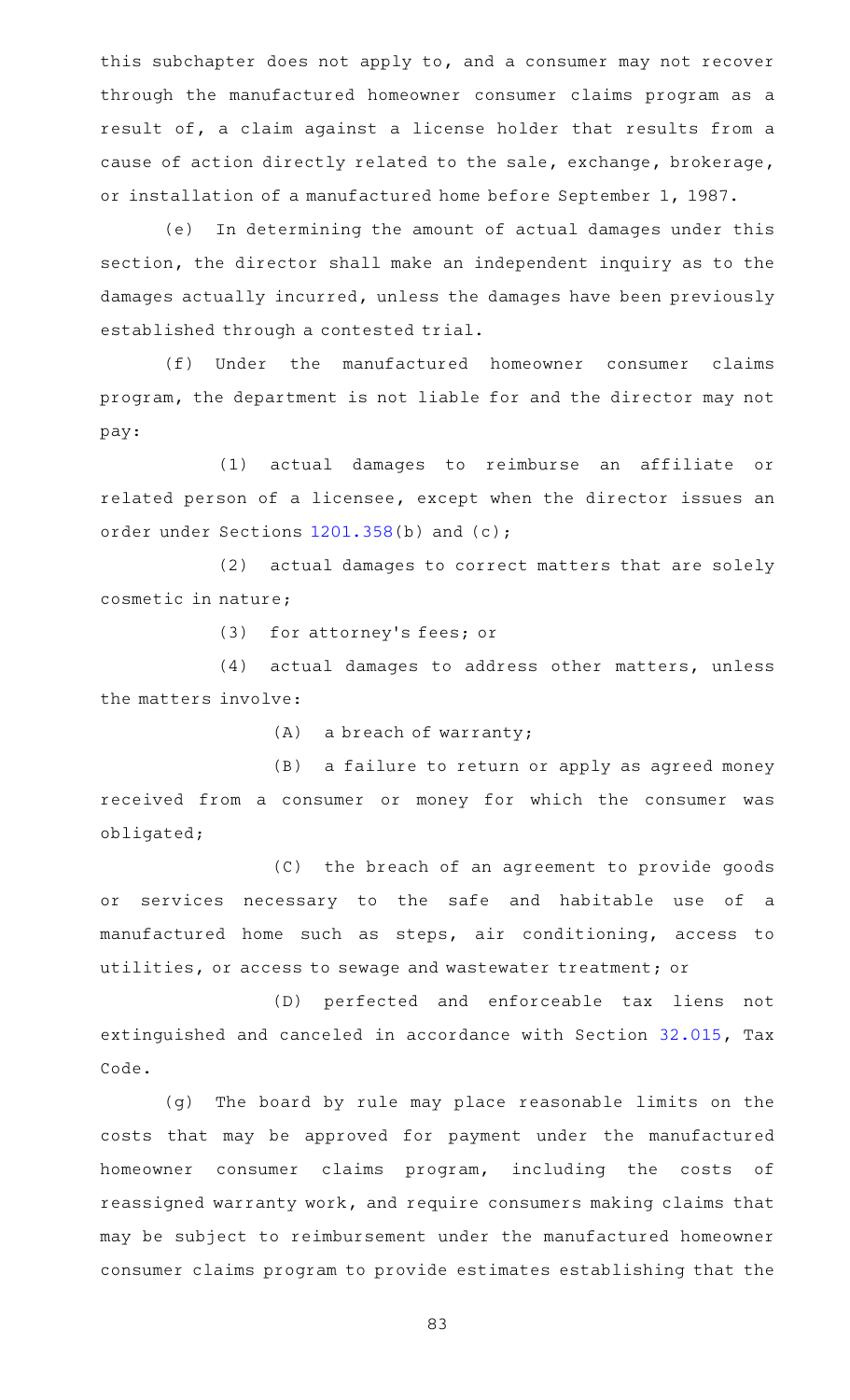cost will be reasonable. Such rules may also specify such procedures and requirements as the board may deem necessary and advisable for the administration of the manufactured homeowner consumer claims program.

Added by Acts 2001, 77th Leg., ch. 1421, Sec. 2, eff. June 1, 2003. Amended by:

Acts 2005, 79th Leg., Ch. 1284 (H.B. [2438\)](http://www.legis.state.tx.us/tlodocs/79R/billtext/html/HB02438F.HTM), Sec. 23, eff. June 18, 2005.

Acts 2007, 80th Leg., R.S., Ch. 863 (H.B. [1460\)](http://www.legis.state.tx.us/tlodocs/80R/billtext/html/HB01460F.HTM), Sec. 48, eff. January 1, 2008.

Acts 2009, 81st Leg., R.S., Ch. 77 (H.B. [2238](http://www.legis.state.tx.us/tlodocs/81R/billtext/html/HB02238F.HTM)), Sec. 15(3), eff. September 1, 2009.

Acts 2013, 83rd Leg., R.S., Ch. 530 (S.B. [499](http://www.legis.state.tx.us/tlodocs/83R/billtext/html/SB00499F.HTM)), Sec. 1, eff. September 1, 2013.

Acts 2017, 85th Leg., R.S., Ch. 408 (H.B. [2019\)](http://www.legis.state.tx.us/tlodocs/85R/billtext/html/HB02019F.HTM), Sec. 54, eff. September 1, 2017.

Sec. 1201.406. PROCEDURE FOR RECOVERY UNDER MANUFACTURED HOMEOWNER CONSUMER CLAIMS PROGRAM. (a) To recover under the manufactured homeowner consumer claims program, a consumer must file a written, sworn complaint in the form required by the director not later than the second anniversary of:

(1) the date of the alleged act or omission causing the actual damages; or

(2) the date the act or omission is discovered or should reasonably have been discovered.

(b) On receipt of a verified complaint, the department shall:

(1) notify each appropriate license holder and the issuer of any surety bond issued in connection with their licenses; and

(2) investigate the claim and issue a preliminary determination, giving the consumer, the licensee, and any surety an opportunity to resolve the matter by agreement or to dispute the preliminary determination.

(c) If the matter being investigated is not resolved by agreement or is disputed by written notice to the director before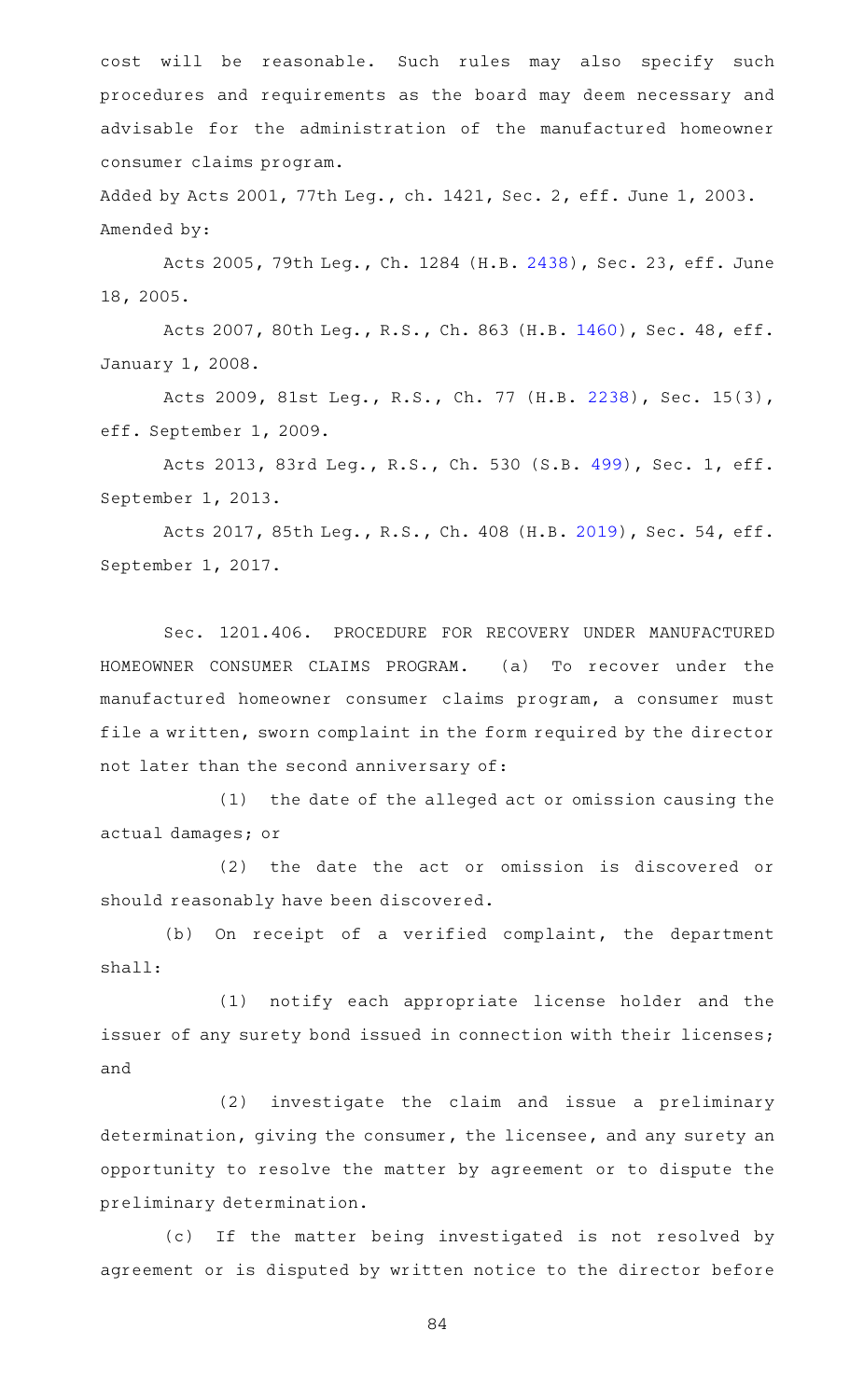the 31st day after the date of the preliminary determination, the preliminary determination shall automatically become final and the director shall make demand on the surety or deduct any payable amount of the claim from the licensee 's security. Added by Acts 2001, 77th Leg., ch. 1421, Sec. 2, eff. June 1, 2003. Amended by:

Acts 2007, 80th Leg., R.S., Ch. 863 (H.B. [1460\)](http://www.legis.state.tx.us/tlodocs/80R/billtext/html/HB01460F.HTM), Sec. 49, eff. January 1, 2008.

Acts 2017, 85th Leg., R.S., Ch. 408 (H.B. [2019\)](http://www.legis.state.tx.us/tlodocs/85R/billtext/html/HB02019F.HTM), Sec. 55, eff. September 1, 2017.

Acts 2017, 85th Leg., R.S., Ch. 408 (H.B. [2019\)](http://www.legis.state.tx.us/tlodocs/85R/billtext/html/HB02019F.HTM), Sec. 56, eff. September 1, 2017.

Sec. 1201.407. DISAGREEMENT OF PARTIES; INFORMAL DISPUTE RESOLUTION PROCESS. (a) If a preliminary determination is disputed, the department shall conduct an informal dispute resolution process, including a home inspection if appropriate, to resolve the dispute.

(b) For a preliminary determination that has been disputed to become final and valid, the department shall make any changes the director determines to be appropriate and issue another written preliminary determination as to the responsibility and liability of the manufacturer, retailer, broker, and installer.

(c) Before making a final determination, the department shall allow a license holder 10 days to comment on this preliminary determination.

(d) After consideration of the comments, if any, the director shall issue a final determination.

(e) The final determination may be appealed to the board on or before the 10th day after the date of its issuance by giving written notice to the director, who shall place the matter before the board at the next meeting held on a date for which the matter could be publicly posted as required by Chapter [551](http://www.statutes.legis.state.tx.us/GetStatute.aspx?Code=GV&Value=551), Government Code.

(f) Any license holder or surety, as applicable, is bound by the department 's final determination of responsibility and liability.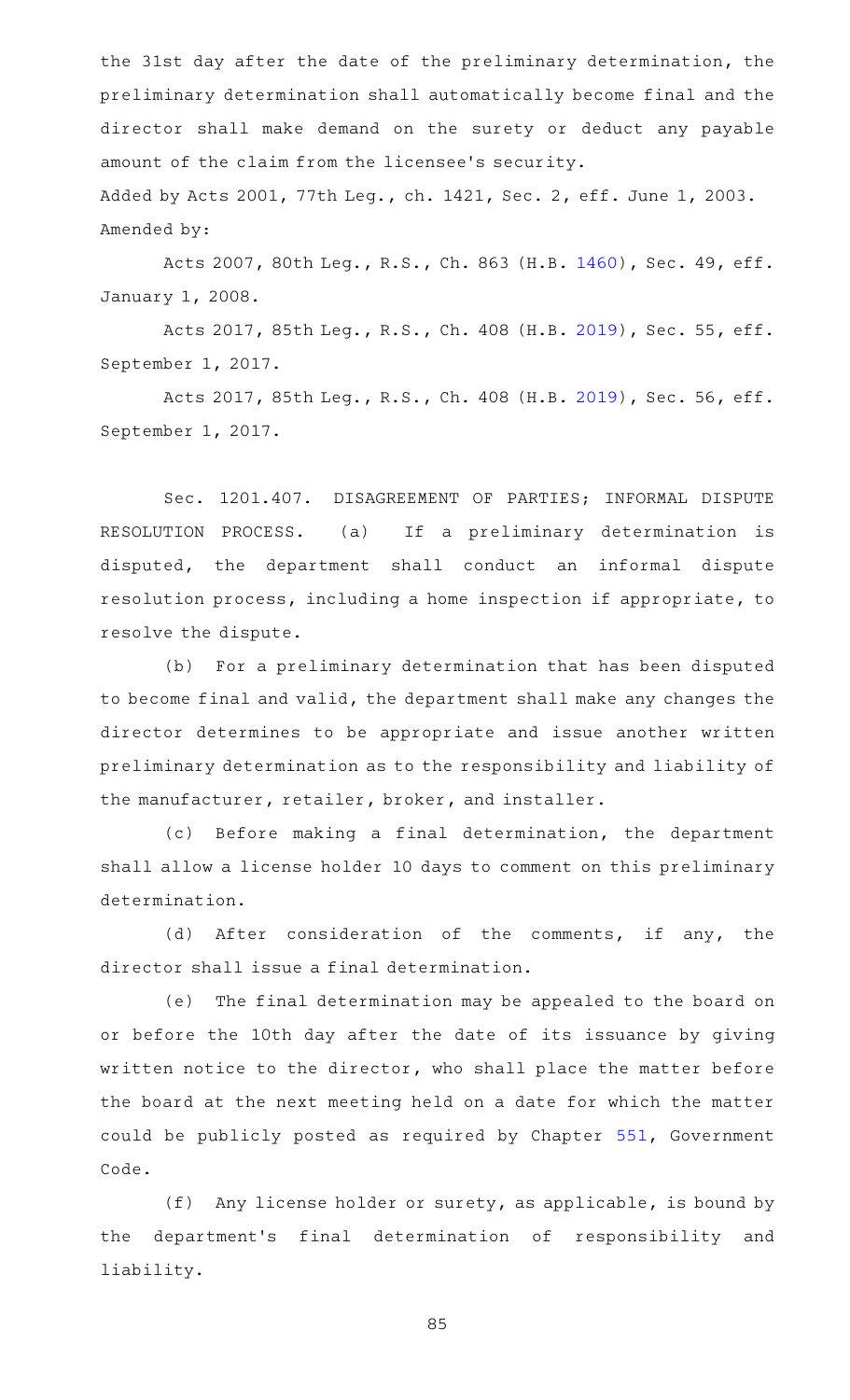Added by Acts 2001, 77th Leg., ch. 1421, Sec. 2, eff. June 1, 2003. Amended by:

Acts 2007, 80th Leg., R.S., Ch. 863 (H.B. [1460\)](http://www.legis.state.tx.us/tlodocs/80R/billtext/html/HB01460F.HTM), Sec. 49, eff. January 1, 2008.

Sec. 1201.409. PAYMENT BY SURETY OR FROM OTHER SECURITY. (a) Except as otherwise provided by Subchapter  $C$ , the manufactured homeowner consumer claims program shall be reimbursed by the surety on a bond or from other security filed under Subchapter C for the amount of a claim that is paid out under the manufactured homeowner consumer claims program by the director to a consumer in accordance with this subchapter.

(b) Payment by the surety or from the other security must be made not later than the 30th day after the date of notice from the director that a consumer claim has been paid.

(c) If payment to the manufactured homeowner consumer claims program of a claim is not made by the surety or from the other security in a timely manner, the attorney general shall file suit for recovery of the amount due the manufactured homeowner consumer claims program. Venue for the suit is in Travis County. Added by Acts 2001, 77th Leg., ch. 1421, Sec. 2, eff. June 1, 2003. Amended by:

Acts 2007, 80th Leg., R.S., Ch. 863 (H.B. [1460\)](http://www.legis.state.tx.us/tlodocs/80R/billtext/html/HB01460F.HTM), Sec. 50, eff. January 1, 2008.

Acts 2017, 85th Leg., R.S., Ch. 408 (H.B. [2019\)](http://www.legis.state.tx.us/tlodocs/85R/billtext/html/HB02019F.HTM), Sec. 57, eff. September 1, 2017.

Sec. 1201.410. INFORMATION ON RECOVERY UNDER MANUFACTURED HOMEOWNER CONSUMER CLAIMS PROGRAM. The director shall prepare information for notifying consumers of their rights to recover under the manufactured homeowner consumer claims program, shall post the information on the department 's website, and shall make printed copies available on request.

Added by Acts 2001, 77th Leg., ch. 1421, Sec. 2, eff. June 1, 2003. Amended by:

Acts 2007, 80th Leg., R.S., Ch. 863 (H.B. [1460\)](http://www.legis.state.tx.us/tlodocs/80R/billtext/html/HB01460F.HTM), Sec. 51, eff. January 1, 2008.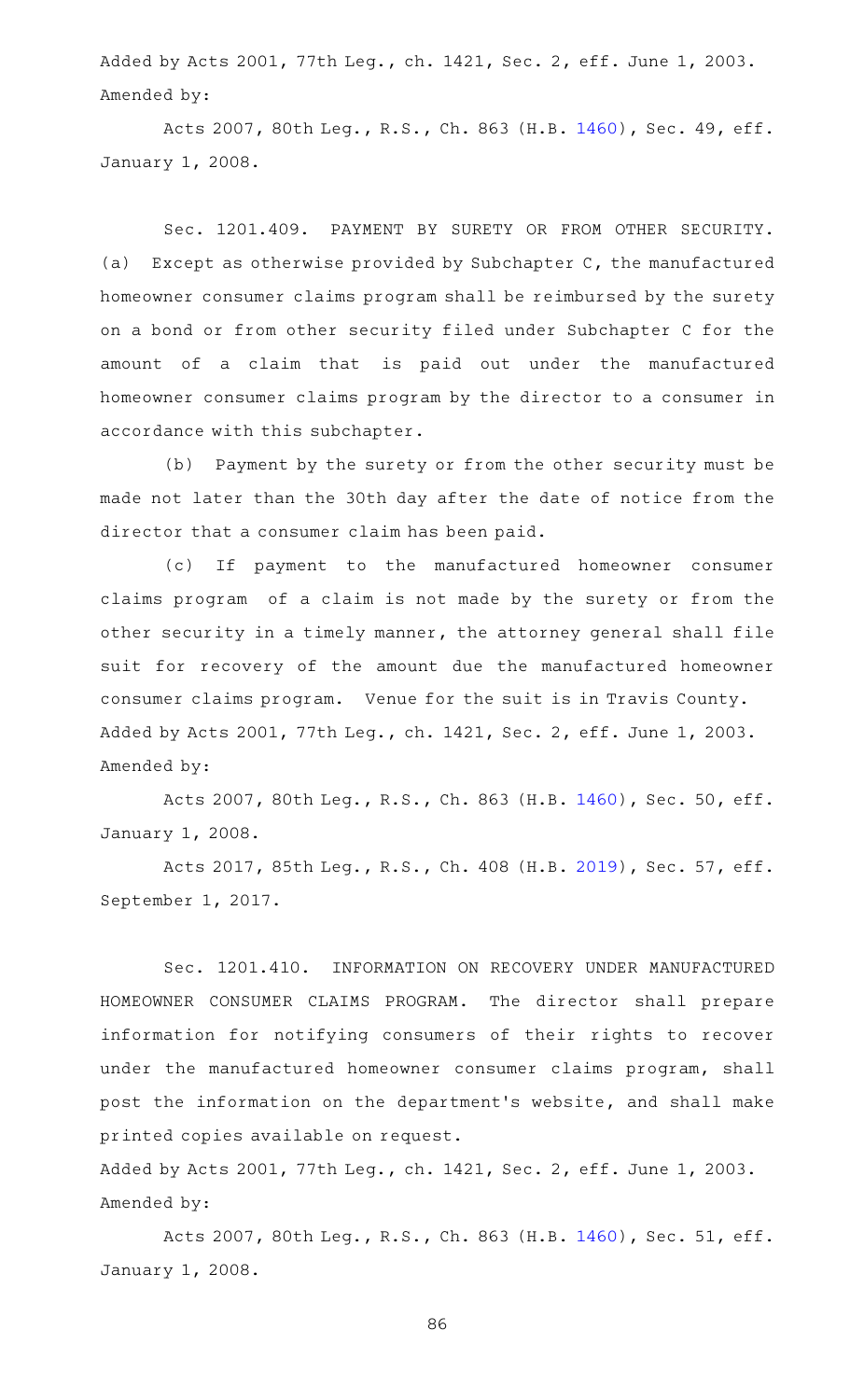Acts 2017, 85th Leg., R.S., Ch. 408 (H.B. [2019\)](http://www.legis.state.tx.us/tlodocs/85R/billtext/html/HB02019F.HTM), Sec. 58, eff. September 1, 2017.

## SUBCHAPTER J. USED OR SALVAGED MANUFACTURED HOMES

Sec. 1201.451. TRANSFER OF GOOD AND MARKETABLE TITLE REQUIRED. (a) Except as otherwise provided by this subchapter, a person may not sell or exchange a used manufactured home without the appropriate transfer of good and marketable title to the home.

(b) Not later than the 60th day after the effective date of the transfer of ownership or the date the seller or transferor obtains possession of the necessary and properly executed documents, the seller or transferor shall forward to the purchaser or transferee the necessary, executed documents. If the seller or transferor fails to forward the documents on a timely basis, the purchaser or transferee may apply directly for the documents. On receipt of the documents, the purchaser or transferee shall apply for the issuance of a statement of ownership.

Added by Acts 2001, 77th Leg., ch. 1421, Sec. 2, eff. June 1, 2003. Amended by Acts 2003, 78th Leg., ch. 338, Sec. 31, eff. June 18, 2003.

Amended by:

Acts 2005, 79th Leg., Ch. 1284 (H.B. [2438\)](http://www.legis.state.tx.us/tlodocs/79R/billtext/html/HB02438F.HTM), Sec. 24, eff. June 18, 2005.

Acts 2007, 80th Leg., R.S., Ch. 863 (H.B. [1460\)](http://www.legis.state.tx.us/tlodocs/80R/billtext/html/HB01460F.HTM), Sec. 52, eff. January 1, 2008.

Acts 2017, 85th Leg., R.S., Ch. 408 (H.B. [2019\)](http://www.legis.state.tx.us/tlodocs/85R/billtext/html/HB02019F.HTM), Sec. 59, eff. September 1, 2017.

Sec. 1201.452. SEAL OR LABEL REQUIRED. (a) Except as otherwise provided by this subchapter, a person may not sell or exchange or negotiate for the sale or exchange of a used manufactured home to a consumer unless the appropriate seal or label is attached to the home.

(b) If the home does not have the appropriate seal or label, the person must:

(1) apply to the department for a seal; and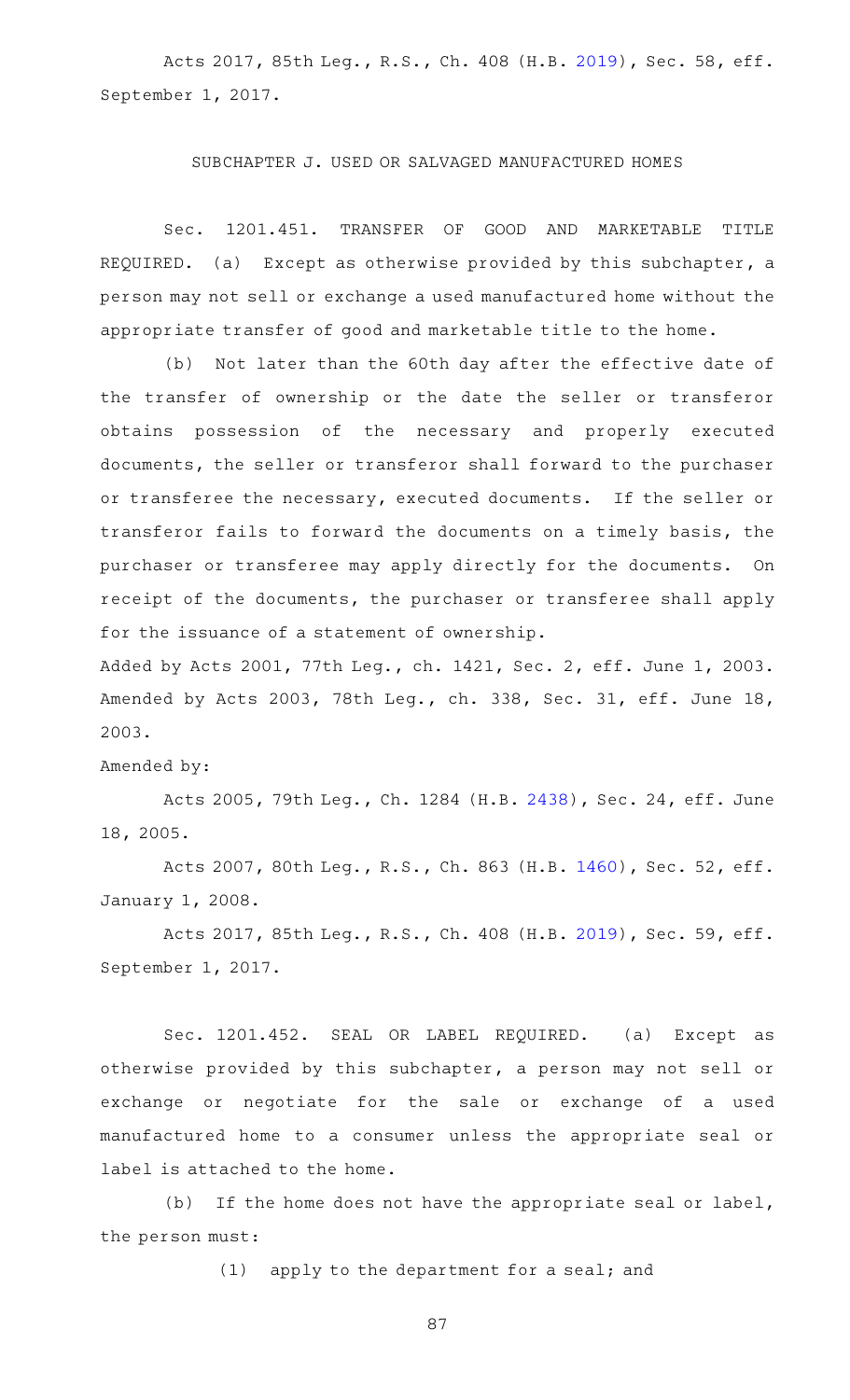## $(2)$  pay the fee.

Added by Acts 2001, 77th Leg., ch. 1421, Sec. 2, eff. June 1, 2003. Amended by:

Acts 2005, 79th Leg., Ch. 1284 (H.B. [2438\)](http://www.legis.state.tx.us/tlodocs/79R/billtext/html/HB02438F.HTM), Sec. 25, eff. June 18, 2005.

Acts 2011, 82nd Leg., R.S., Ch. 46 (H.B. [1510](http://www.legis.state.tx.us/tlodocs/82R/billtext/html/HB01510F.HTM)), Sec. 7, eff. September 1, 2011.

Acts 2017, 85th Leg., R.S., Ch. 408 (H.B. [2019\)](http://www.legis.state.tx.us/tlodocs/85R/billtext/html/HB02019F.HTM), Sec. 60, eff. September 1, 2017.

Sec. 1201.453. HABITABILITY. Manufactured housing is habitable only if:

(1) there is no defect or deterioration in or damage to the home that creates a dangerous situation;

 $(2)$  the plumbing, heating, and electrical systems are in safe working order;

(3) the walls, floor, and roof are:

(A) free from a substantial opening that was not designed; and

 $(B)$  structurally sound; and

(4) all exterior doors and windows are in place and operate properly.

Added by Acts 2001, 77th Leg., ch. 1421, Sec. 2, eff. June 1, 2003. Amended by:

Acts 2007, 80th Leg., R.S., Ch. 863 (H.B. [1460\)](http://www.legis.state.tx.us/tlodocs/80R/billtext/html/HB01460F.HTM), Sec. 53, eff. January 1, 2008.

Sec. 1201.454. HABITABILITY: PROHIBITED ALTERATION OR REPLACEMENT. A manufacturer, retailer, broker, installer, or lienholder may not repair or otherwise alter a used manufactured home or replace a component or system of a used manufactured home in a way that makes the home not habitable.

Added by Acts 2001, 77th Leg., ch. 1421, Sec. 2, eff. June 1, 2003.

Sec. 1201.455. WRITTEN DISCLOSURE AND WARRANTY OF HABITABILITY REQUIRED. (a) Except as otherwise provided by this subchapter, a person may not sell or exchange a used manufactured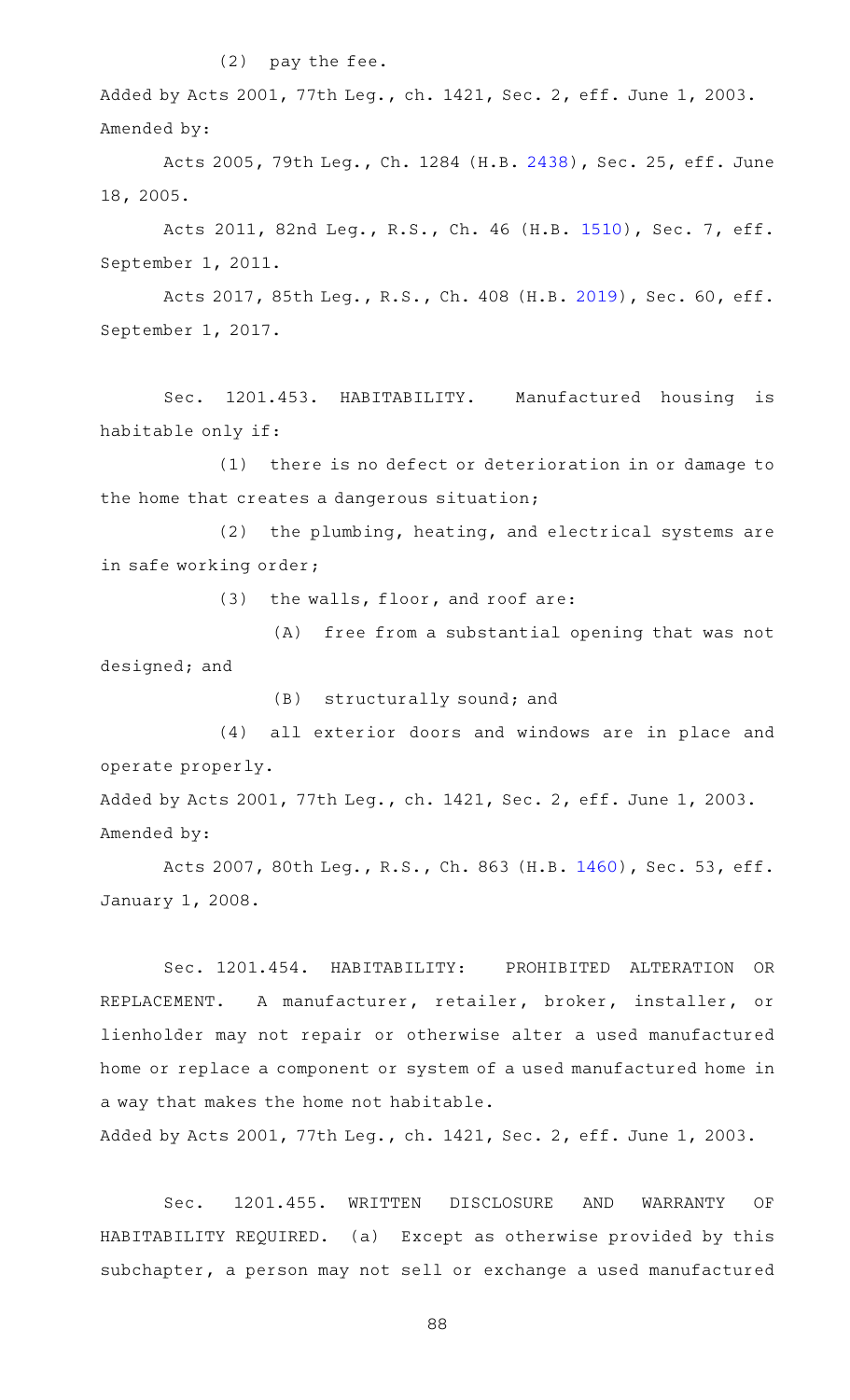home to a consumer for use as a dwelling without providing:

 $(1)$  a written disclosure, on a form not to exceed two pages prescribed by the department, describing the condition of the home and of any appliances that are included in the home; and

 $(2)$  a written warranty that the home is and will remain habitable until the 60th day after the later of the installation date or the date of the purchase agreement.

(b) Unless, not later than the 65th day after the later of the installation date or the date of the sale or exchange, the consumer notifies the seller in writing of a defect that makes the home not habitable, any obligation or liability of the seller under this subchapter is terminated. The warranty must conspicuously disclose that notice requirement to the consumer.

Added by Acts 2001, 77th Leg., ch. 1421, Sec. 2, eff. June 1, 2003. Amended by:

Acts 2005, 79th Leg., Ch. 1284 (H.B. [2438\)](http://www.legis.state.tx.us/tlodocs/79R/billtext/html/HB02438F.HTM), Sec. 26, eff. June 18, 2005.

Acts 2017, 85th Leg., R.S., Ch. 408 (H.B. [2019\)](http://www.legis.state.tx.us/tlodocs/85R/billtext/html/HB02019F.HTM), Sec. 61, eff. September 1, 2017.

Sec. 1201.456. HABITABILITY: EXCEPTION TO WARRANTY REQUIREMENT. The warranty requirement imposed by Section [1201.455](http://www.statutes.legis.state.tx.us/GetStatute.aspx?Code=OC&Value=1201.455) does not apply to a sale or exchange of a used manufactured home from one consumer to another.

Added by Acts 2001, 77th Leg., ch. 1421, Sec. 2, eff. June 1, 2003. Amended by:

Acts 2017, 85th Leg., R.S., Ch. 408 (H.B. [2019\)](http://www.legis.state.tx.us/tlodocs/85R/billtext/html/HB02019F.HTM), Sec. 62, eff. September 1, 2017.

Sec. 1201.457. HABITABILITY: CHANGE TO OR FROM NONRESIDENTIAL USE OR SALVAGE. (a) If the sale or exchange of a used manufactured home is to a purchaser for the purchaser 's business use, the home is not required to be habitable unless the purchaser discloses to the retailer in writing at the time of purchase that the purchaser intends for a person to be present in the home for regularly scheduled work shifts of not less than eight hours each day. The purchaser of the home shall file with the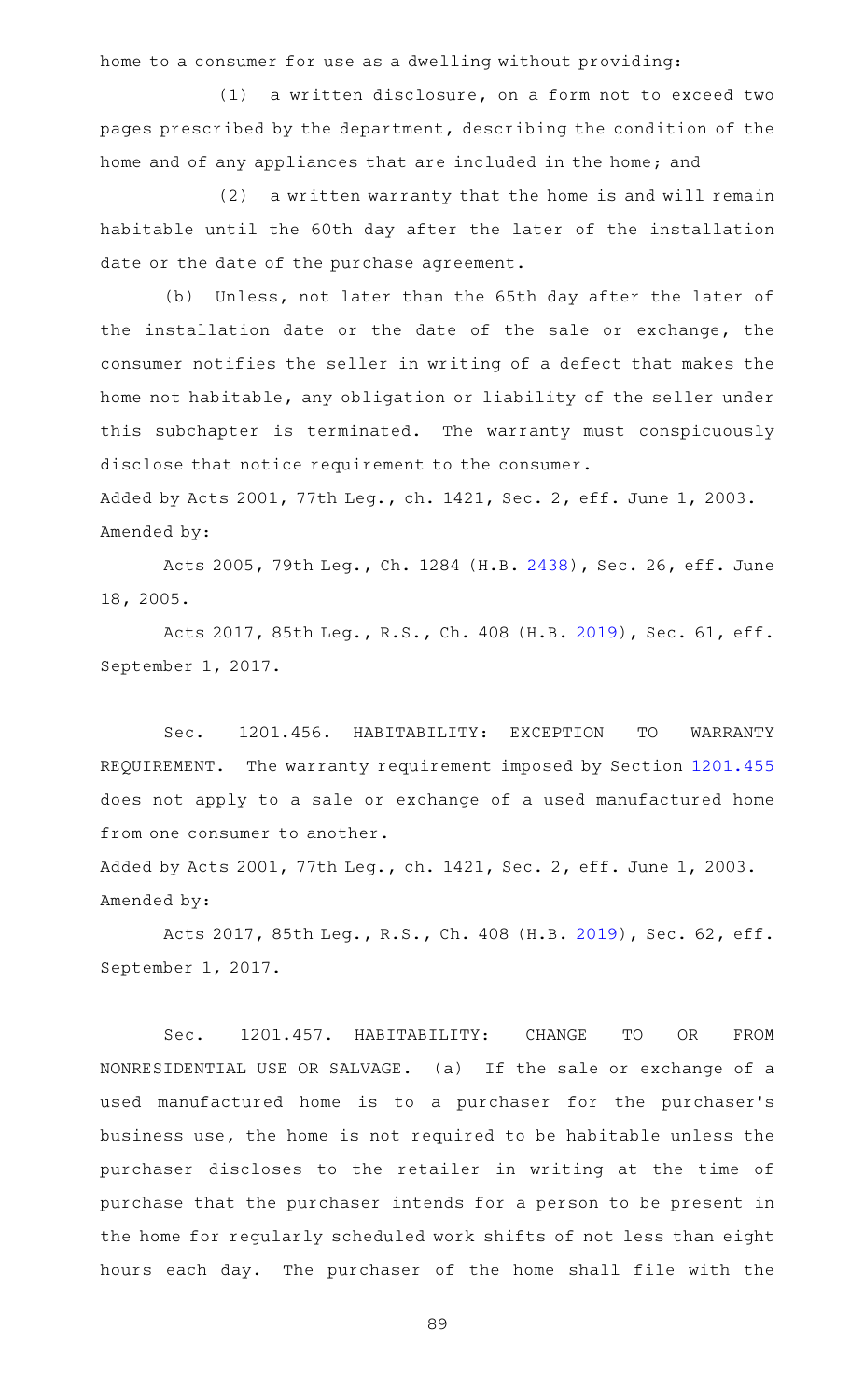department an application for the issuance of a statement of ownership indicating that the home is reserved for a business use.

 $(a-1)$  If the sale or exchange of a used manufactured home is for the purchaser 's nonresidential use other than a business use, the home is not required to be habitable. The purchaser of the home shall file with the department an application for the issuance of a statement of ownership indicating that the home is for a nonresidential use other than a business use.

(b) If a used manufactured home is reserved for a business use or another nonresidential use or is salvaged, a person may not knowingly allow any person to occupy or use the home as a dwelling unless the director issues a new statement of ownership indicating that the home is no longer reserved for that use or is no longer salvaged. On the purchaser's application to the department for issuance of a new statement of ownership, the department shall inspect the home and, if the department determines that the home is habitable, issue a new statement of ownership.

Added by Acts 2001, 77th Leg., ch. 1421, Sec. 2, eff. June 1, 2003. Amended by Acts 2003, 78th Leg., ch. 338, Sec. 32, eff. June 18, 2003.

#### Amended by:

Acts 2005, 79th Leg., Ch. 1284 (H.B. [2438\)](http://www.legis.state.tx.us/tlodocs/79R/billtext/html/HB02438F.HTM), Sec. 28, eff. June 18, 2005.

Acts 2007, 80th Leg., R.S., Ch. 863 (H.B. [1460\)](http://www.legis.state.tx.us/tlodocs/80R/billtext/html/HB01460F.HTM), Sec. 54, eff. January 1, 2008.

Acts 2017, 85th Leg., R.S., Ch. 408 (H.B. [2019\)](http://www.legis.state.tx.us/tlodocs/85R/billtext/html/HB02019F.HTM), Sec. 63, eff. September 1, 2017.

Sec. 1201.458. HABITABILITY: EXCEPTION FOR CERTAIN GOVERNMENTAL OR NONPROFIT ENTITIES. (a) Notwithstanding any other provision of this subchapter and on a written application by the purchaser or transferee, the director may give express written authorization to a licensed retailer to sell or exchange a used manufactured home that is not or may not be habitable to or with a governmental housing agency or authority or to a nonprofit organization that provides housing for the homeless.

(b) As a part of the application, the purchaser or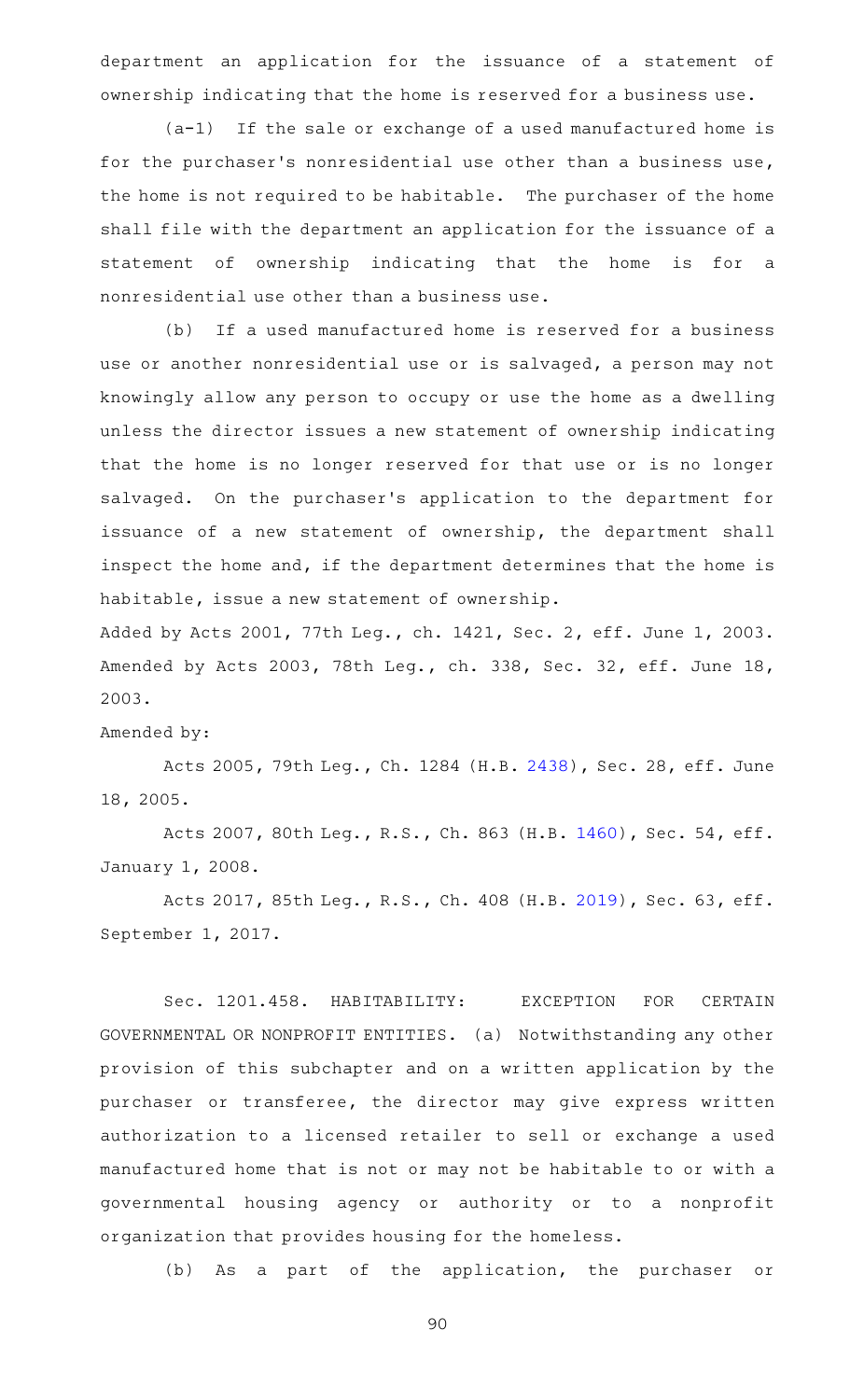transferee must certify to the receipt of a written notice that the home is not or may not be habitable. The consumer protection division of the attorney general 's office shall prepare the form of the notice, which must be approved by the director.

(c) The purchaser or transferee may not occupy or allow occupation of the home as a dwelling until the completion of any repair necessary to make the home habitable.

Added by Acts 2001, 77th Leg., ch. 1421, Sec. 2, eff. June 1, 2003.

Sec. 1201.459. COMPLIANCE NOT REQUIRED FOR SALE FOR COLLECTION OF DELINQUENT TAXES. (a) In selling a manufactured home to collect delinquent taxes, a tax assessor-collector is not required to comply with this subchapter or another provision of this chapter relating to the sale of a used manufactured home.

(b) If a home does not have a serial number, seal, or label, the tax appraiser or tax assessor-collector may apply to the department for a seal if the tax appraiser or assessor-collector assumes full responsibility for the affixation of a seal to the home and the seal is actually affixed on the home.

(c)AAA seal issued to a tax appraiser or tax assessor-collector is for identification purposes only and does not imply that:

 $(1)$  the home is habitable; or

 $(2)$  a purchaser of the home at a tax sale may obtain a new statement of ownership from the department without an inspection for habitability.

Added by Acts 2001, 77th Leg., ch. 1421, Sec. 2, eff. June 1, 2003. Amended by Acts 2003, 78th Leg., ch. 338, Sec. 33, eff. June 18, 2003.

# Amended by:

Acts 2007, 80th Leg., R.S., Ch. 863 (H.B. [1460\)](http://www.legis.state.tx.us/tlodocs/80R/billtext/html/HB01460F.HTM), Sec. 55, eff. January 1, 2008.

Acts 2017, 85th Leg., R.S., Ch. 408 (H.B. [2019\)](http://www.legis.state.tx.us/tlodocs/85R/billtext/html/HB02019F.HTM), Sec. 64, eff. September 1, 2017.

Sec. 1201.460. COMPLIANCE NOT REQUIRED FOR LIENHOLDER. (a) A holder of a lien recorded on the statement of ownership of a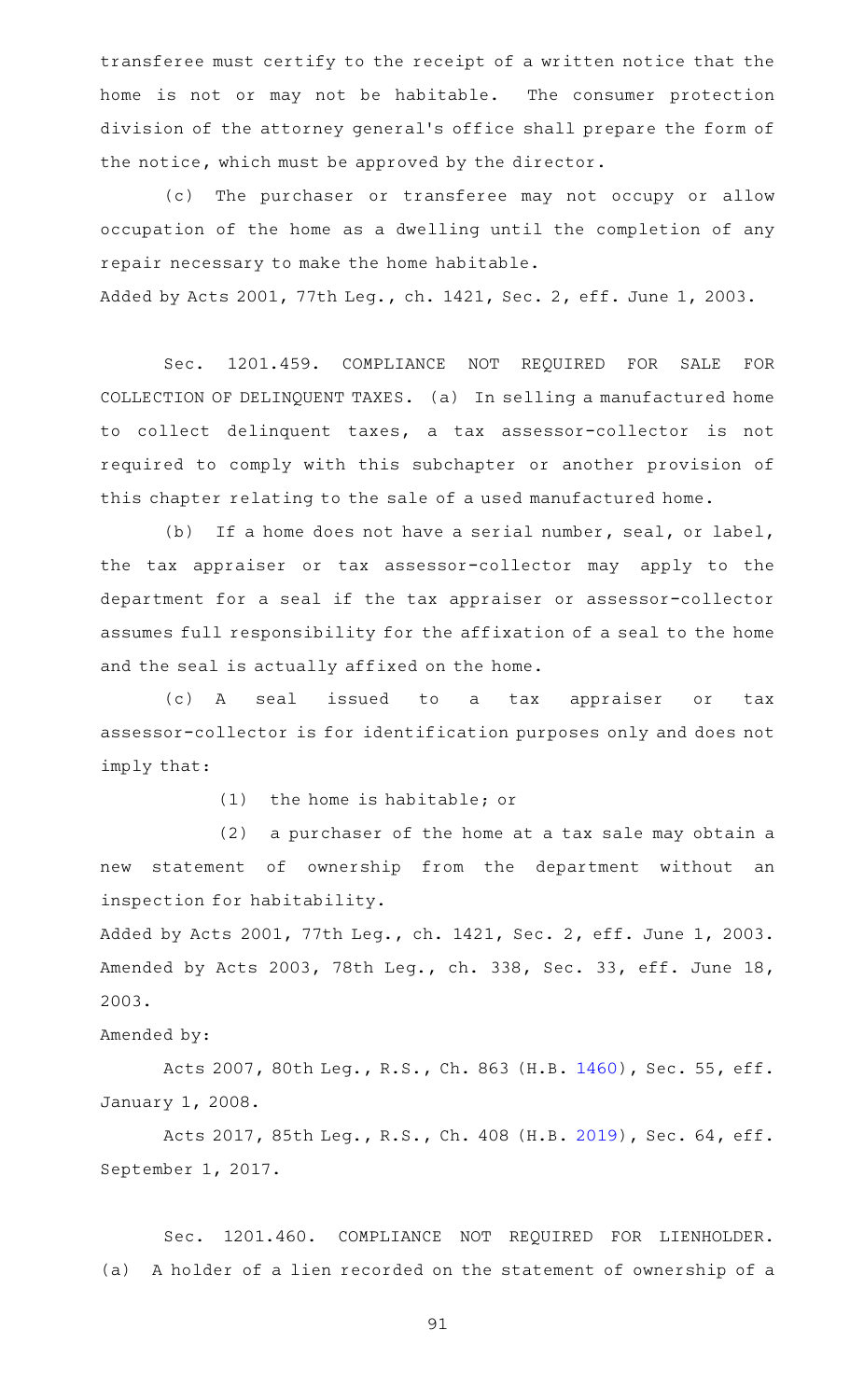manufactured home that has not been converted to real property who sells or exchanges a repossessed manufactured home covered by that statement of ownership is not required to comply with this chapter if the sale or exchange is:

(1) to or through a licensed retailer; or

(2) to a purchaser for the purchaser's business use or another nonresidential use.

(b) If the sale or exchange of the repossessed manufactured home is to or through a licensed retailer, the retailer is responsible and liable for compliance with this chapter and department rules. The lienholder may not be joined as a party in any litigation relating to the sale or exchange of the home.

(c) If the sale or exchange of the repossessed manufactured home is to a purchaser for the purchaser 's business use or another nonresidential use, the lienholder shall apply to the department for the issuance of a new statement of ownership indicating that the home is reserved for a business use or another nonresidential use. Added by Acts 2001, 77th Leg., ch. 1421, Sec. 2, eff. June 1, 2003. Amended by Acts 2003, 78th Leg., ch. 338, Sec. 34, eff. June 18, 2003.

#### Amended by:

Acts 2017, 85th Leg., R.S., Ch. 408 (H.B. [2019\)](http://www.legis.state.tx.us/tlodocs/85R/billtext/html/HB02019F.HTM), Sec. 65, eff. September 1, 2017.

Sec. 1201.461. SALVAGED MANUFACTURED HOME; CRIMINAL PENALTY. (a) For the purposes of this chapter, a manufactured home is salvaged if the home is scrapped, dismantled, or destroyed or if an insurance company pays the full insured value of the home. The reasonableness of the insurer 's judgment that the cost of repairing the home would exceed the full insured value of the home does not affect whether the home is salvaged.

(b) A person who owns a used manufactured home that is salvaged shall apply to the director for the issuance of a new statement of ownership that indicates that the home is salvaged.

(c) If a new manufactured home is salvaged, the retailer shall remove the label and surrender the label and the manufacturer 's certificate under Section [1201.204](http://www.statutes.legis.state.tx.us/GetStatute.aspx?Code=OC&Value=1201.204) to the director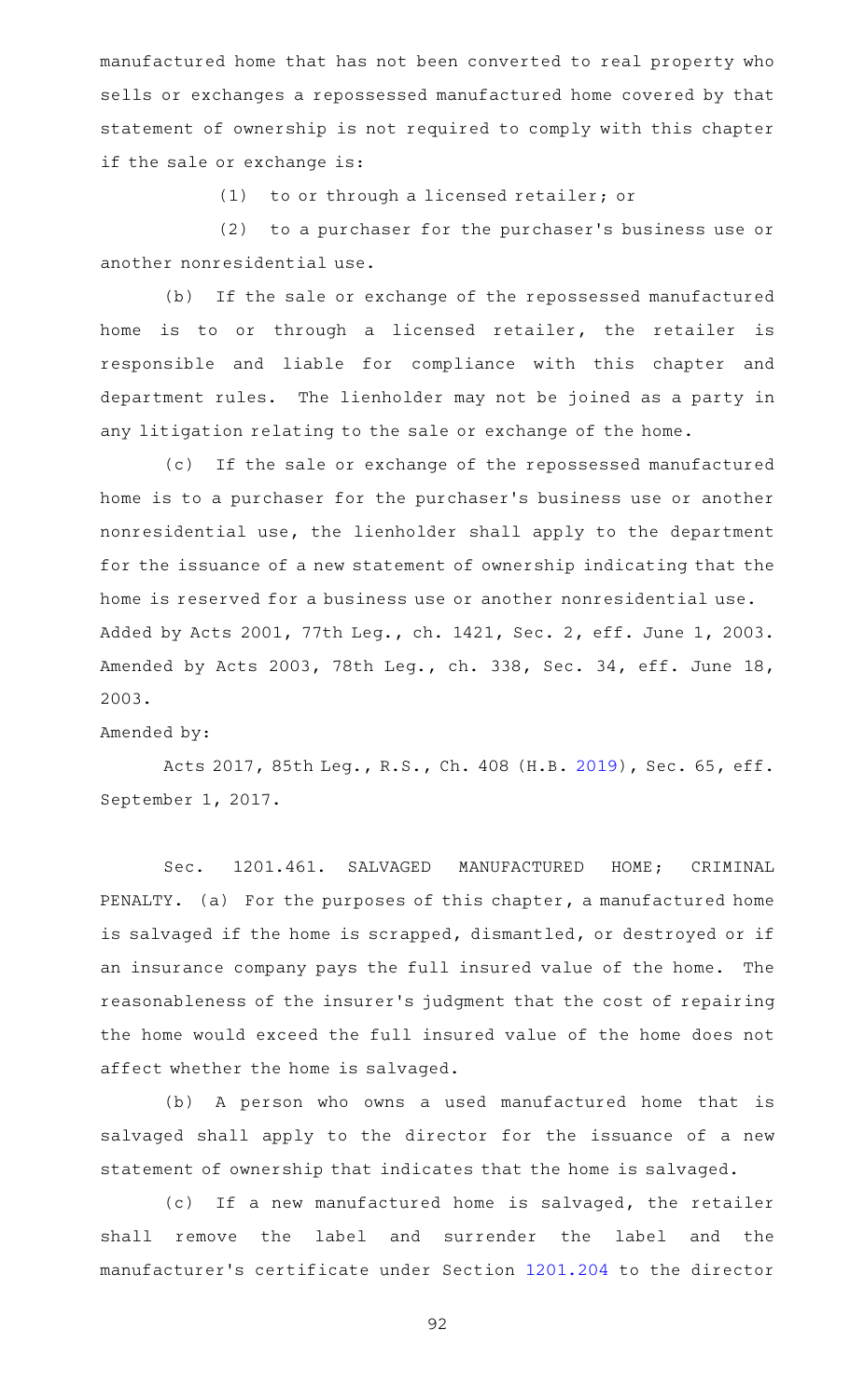for issuance of a statement of ownership that indicates that the home is salvaged.

(d) A person may not sell, convey, or otherwise transfer to a consumer in this state a manufactured home that is salvaged. A salvaged manufactured home may be sold only to a licensed retailer.

(e) A person may not repair, rebuild, or otherwise refurbish a salvaged manufactured home unless the person complies with the rules of the director relating to rebuilding a salvaged manufactured home. For purposes of this subsection, "refurbish" means any general repairs, improvements, or aesthetic changes to a manufactured home that do not constitute the rebuilding of a salvaged manufactured home.

(f) If a salvaged manufactured home is rebuilt in accordance with this chapter and the rules of the director, the director shall, on application, issue a new statement of ownership that indicates that the home is no longer salvaged.

(g)AAA county or other unit of local government that identifies a manufactured home within its jurisdiction that has been declared salvage may impose on that home such inspection, correction, and other requirements as it could apply if the home were not a manufactured home.

(h) A licensee may not participate in the sale, exchange, or installation for use as a dwelling of a manufactured home that is salvage and that has not been repaired in accordance with this chapter and the department's rules. An act that is prohibited by this subsection is deemed to be a practice that constitutes an imminent threat to health or safety and is subject to the imposition of penalties and other sanctions provided for by this chapter. A violation of this subsection is a Class B misdemeanor.

Added by Acts 2001, 77th Leg., ch. 1421, Sec. 2, eff. June 1, 2003. Amended by Acts 2003, 78th Leg., ch. 338, Sec. 35, eff. June 18, 2003.

## Amended by:

Acts 2007, 80th Leg., R.S., Ch. 863 (H.B. [1460\)](http://www.legis.state.tx.us/tlodocs/80R/billtext/html/HB01460F.HTM), Sec. 56, eff. January 1, 2008.

Acts 2007, 80th Leg., R.S., Ch. 863 (H.B. [1460\)](http://www.legis.state.tx.us/tlodocs/80R/billtext/html/HB01460F.HTM), Sec. 57, eff. January 1, 2008.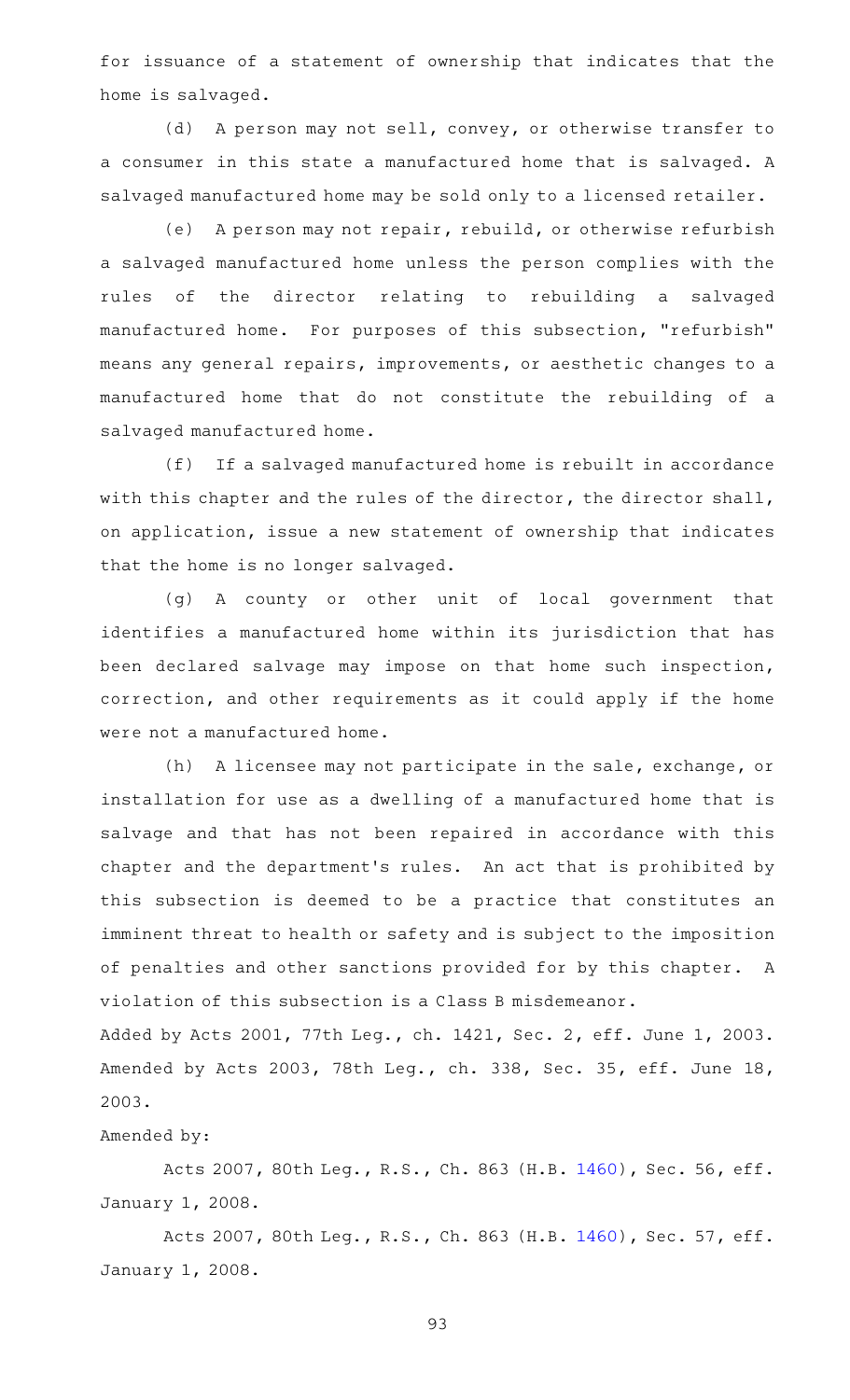Acts 2013, 83rd Leg., R.S., Ch. 1079 (H.B. [3361](http://www.legis.state.tx.us/tlodocs/83R/billtext/html/HB03361F.HTM)), Sec. 3.14, eff. September 1, 2013.

Acts 2017, 85th Leg., R.S., Ch. 408 (H.B. [2019\)](http://www.legis.state.tx.us/tlodocs/85R/billtext/html/HB02019F.HTM), Sec. 66, eff. September 1, 2017.

## SUBCHAPTER K. PROHIBITED PRACTICES

Sec. 1201.501. PROHIBITED CONSTRUCTION BY MANUFACTURER. A manufacturer may not construct a HUD-code manufactured home in this state for sale or resale unless the manufacturer:

(1) supplies the department with proof of acceptance by a design approval primary inspection agency authorized by the United States Department of Housing and Urban Development;

(2) purchases the required labels; and

 $(3)$  has the home inspected by an in-plant inspection agency authorized by the United States Department of Housing and Urban Development.

Added by Acts 2001, 77th Leg., ch. 1421, Sec. 2, eff. June 1, 2003.

Sec. 1201.502. PROHIBITED SHIPPING BY MANUFACTURER. A manufacturer may not ship a HUD-code manufactured home into this state for sale or resale unless the manufacturer complies with:

(1) all requirements of the National Manufactured Housing Construction and Safety Standards Act of 1974 (42 U.S.C. Section 5401 et seq.); and

 $(2)$  all standards, rules, and regulations of the United States Department of Housing and Urban Development. Added by Acts 2001, 77th Leg., ch. 1421, Sec. 2, eff. June 1, 2003.

Sec. 1201.503. PROHIBITED ALTERATION. Before the sale to a consumer of a new manufactured home to which a label has been attached and before installation of the home, a manufacturer, retailer, broker, or installer may not alter the home or cause the home to be altered without obtaining prior written approval from a licensed engineer and providing evidence of such approval to the department.

Added by Acts 2001, 77th Leg., ch. 1421, Sec. 2, eff. June 1, 2003.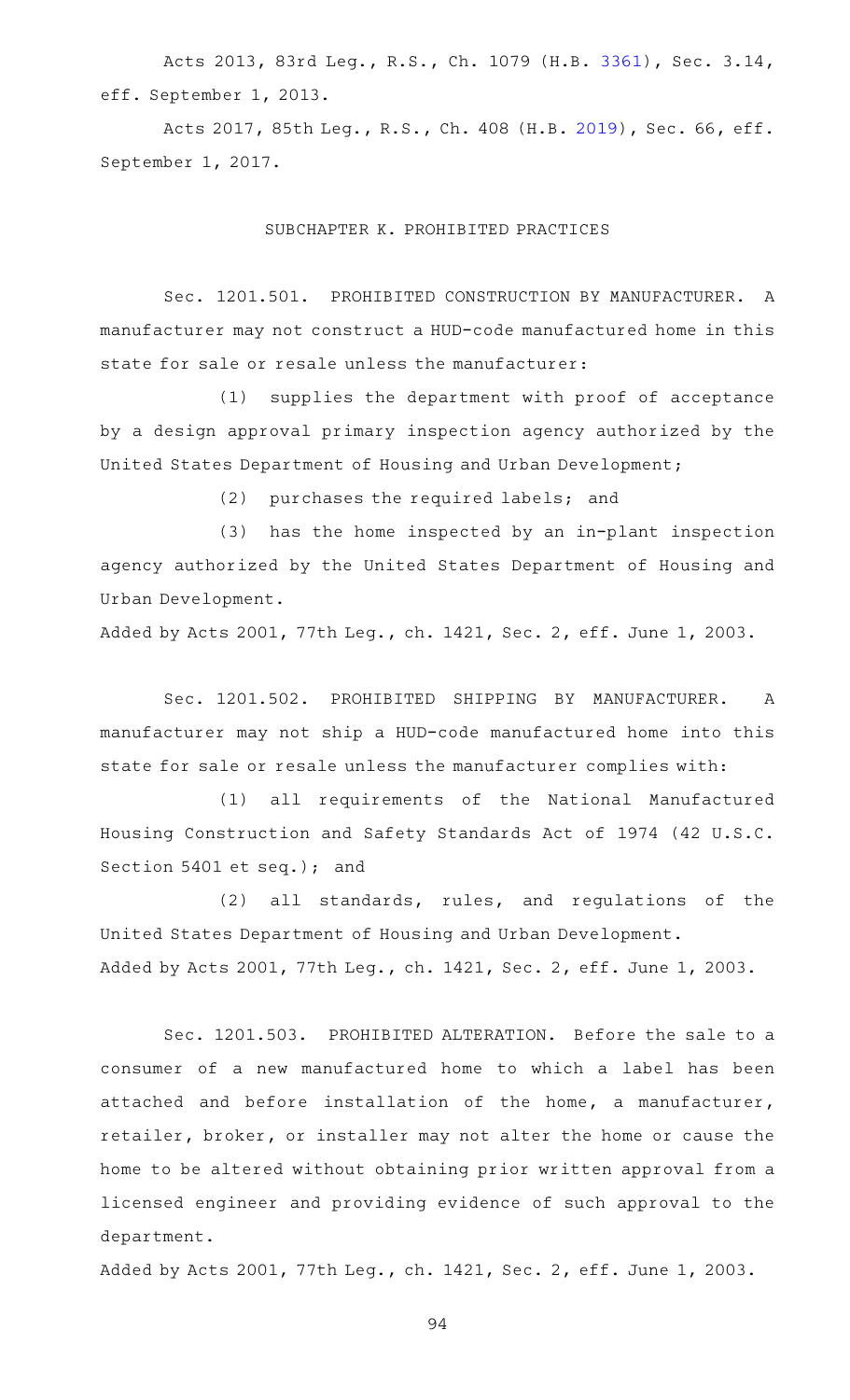#### Amended by:

Acts 2007, 80th Leg., R.S., Ch. 863 (H.B. [1460\)](http://www.legis.state.tx.us/tlodocs/80R/billtext/html/HB01460F.HTM), Sec. 58, eff. January 1, 2008.

Sec. 1201.504. PROHIBITED SALE OR EXCHANGE. (a) A manufacturer may not sell or exchange, or offer to sell or exchange, a manufactured home to a person in this state who is not a licensed retailer.

(b) A retailer may not sell or exchange, or offer to sell or exchange, a new HUD-code manufactured home that was constructed by a manufacturer who was not licensed by the department at the time of construction.

(c)AAA retailer, broker, or salesperson may not sell or exchange, or offer to sell or exchange, a manufactured home to a consumer in this state for use as a dwelling unless the appropriate seal or label is attached to the home.

Added by Acts 2001, 77th Leg., ch. 1421, Sec. 2, eff. June 1, 2003. Amended by:

Acts 2017, 85th Leg., R.S., Ch. 408 (H.B. [2019\)](http://www.legis.state.tx.us/tlodocs/85R/billtext/html/HB02019F.HTM), Sec. 67, eff. September 1, 2017.

Sec. 1201.505. PROHIBITED PURCHASE. A retailer may not purchase for resale to a consumer a new HUD-code manufactured home that was constructed by a manufacturer who was not licensed by the department at the time of construction.

Added by Acts 2001, 77th Leg., ch. 1421, Sec. 2, eff. June 1, 2003.

Sec. 1201.506. CREDIT. (a) A retailer or broker:

(1) shall comply with Subtitles A and B, Title  $4$ , Finance Code, and the Truth in Lending Act (15 U.S.C. Section 1601 et seq.);

(2) may not advertise an interest rate or finance charge that is not expressed as an annual percentage rate; and

(3) shall comply with all applicable provisions of the Finance Code.

(b) A violation of this section does not create a cause of action or claim for damages for a consumer. The consumer may not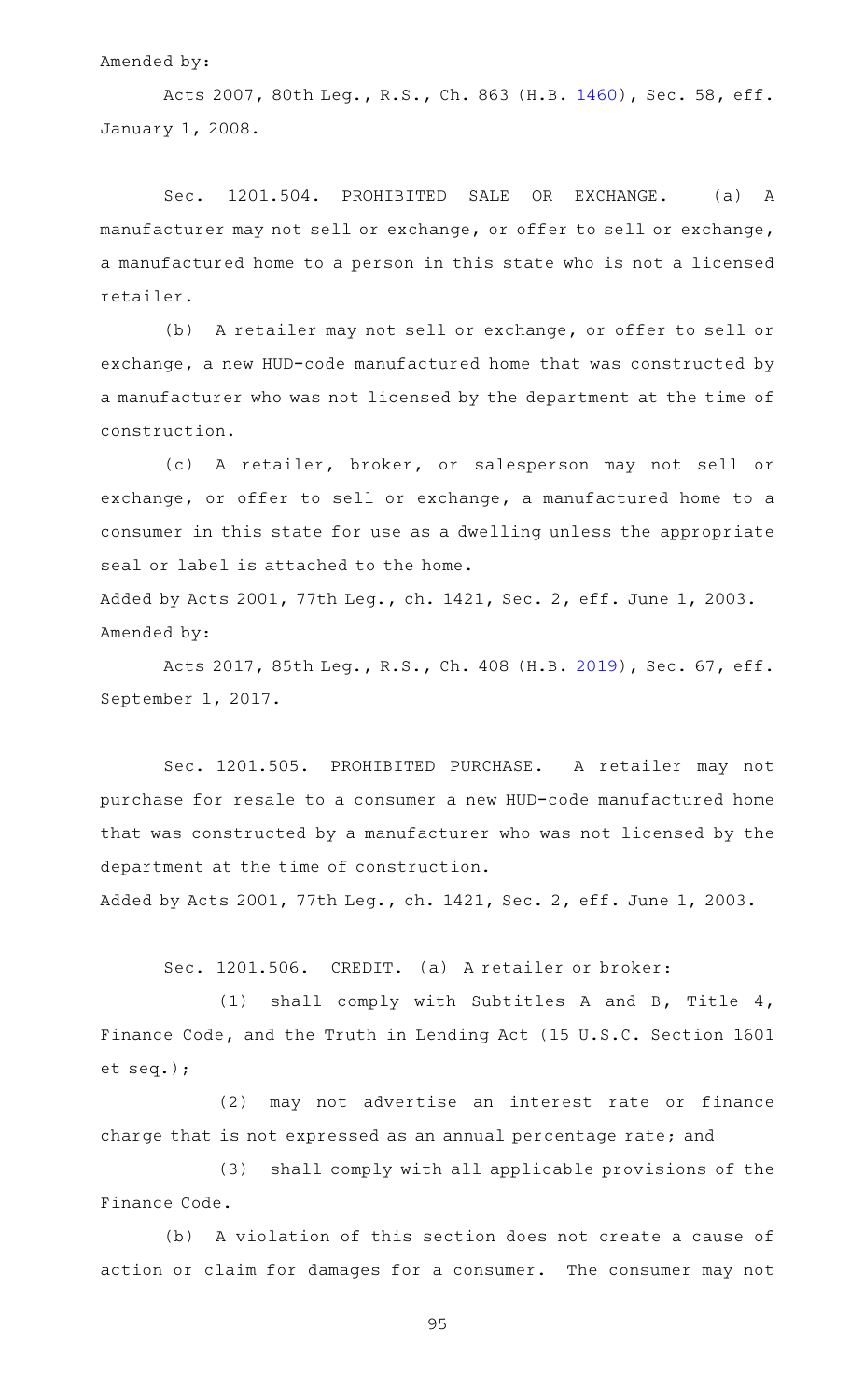recover more than the penalties provided by Subtitles A and B, Title 4, Finance Code, and the Truth in Lending Act (15 U.S.C. Section 1601 et seq.).

Added by Acts 2001, 77th Leg., ch. 1421, Sec. 2, eff. June 1, 2003. Amended by:

Acts 2007, 80th Leg., R.S., Ch. 863 (H.B. [1460\)](http://www.legis.state.tx.us/tlodocs/80R/billtext/html/HB01460F.HTM), Sec. 59, eff. January 1, 2008.

Sec. 1201.507. FALSE OR MISLEADING INFORMATION. (a) A retailer or salesperson may not:

(1) assist a consumer in preparing or providing false or misleading information on a document related to the purchase or financing of a manufactured home; or

(2) submit to a credit underwriter or lending institution information known to be false or misleading.

(b) A salesperson may not submit to a retailer information known to be false or misleading.

Added by Acts 2001, 77th Leg., ch. 1421, Sec. 2, eff. June 1, 2003.

Sec. 1201.508. DOWN PAYMENT. (a) A retailer may not state payment of a down payment in a retail installment sales contract or other credit document unless the retailer has actually received the entire down payment at the time of execution of the document.

(b) If part of the down payment is consideration other than cash, including a loan or trade-in, the retailer must expressly state that fact in the retail installment sales contract or other credit document.

(c) A cash down payment may not be derived in any part from a rebate or other consideration received by, or to be given to, the consumer from the retailer or manufacturer.

(d) The retailer may not require a consumer to make a down payment on the acquisition of a manufactured home from the retailer 's inventory until the time the installment contract is executed.

Added by Acts 2001, 77th Leg., ch. 1421, Sec. 2, eff. June 1, 2003. Amended by Acts 2003, 78th Leg., ch. 338, Sec. 36, eff. June 18, 2003.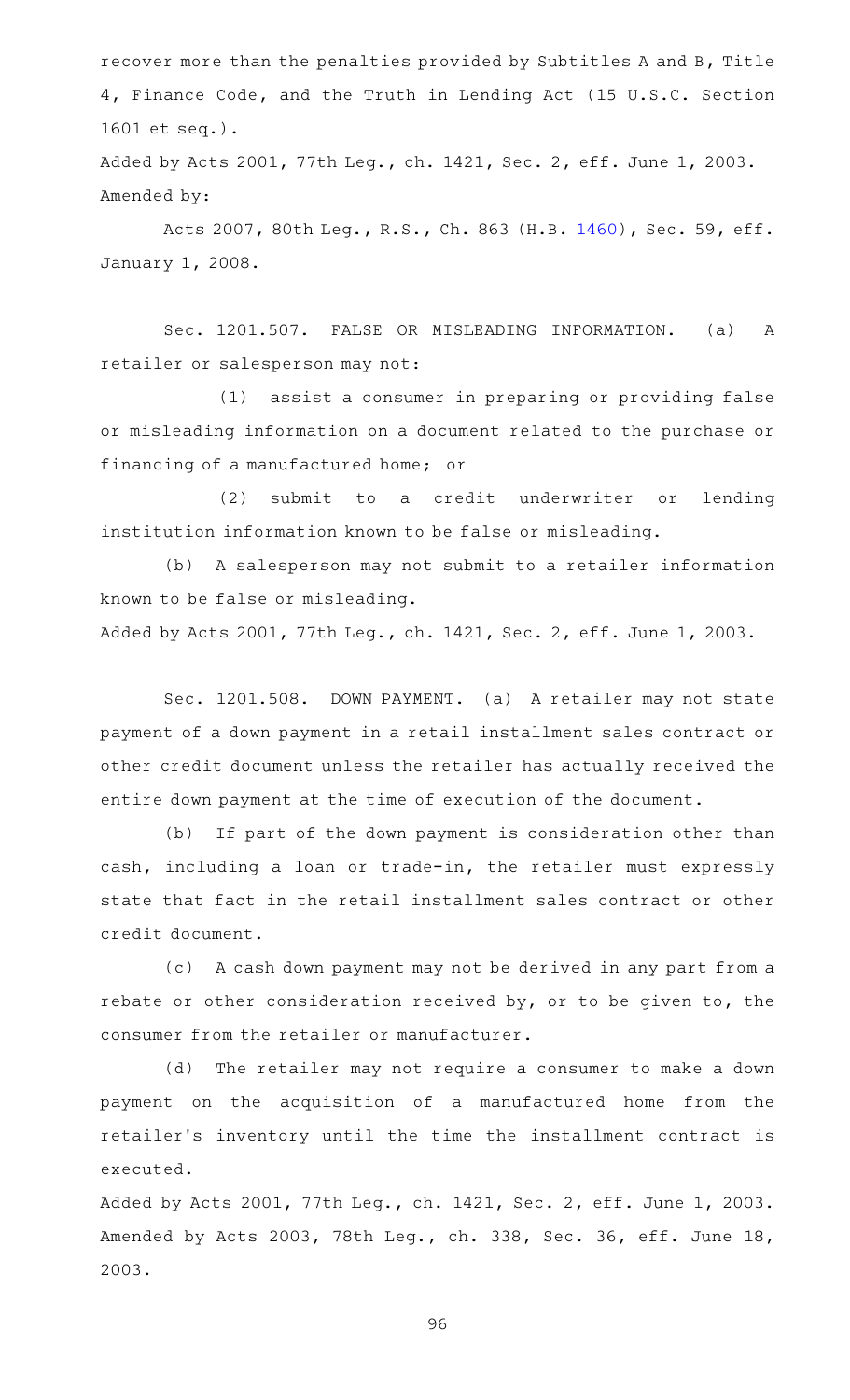Sec. 1201.509. PROHIBITED RETENTION OF DEPOSIT. A retailer, salesperson, or agent of the retailer may not refuse to refund a consumer 's deposit except as provided by Section [1201.151.](http://www.statutes.legis.state.tx.us/GetStatute.aspx?Code=OC&Value=1201.151) Added by Acts 2001, 77th Leg., ch. 1421, Sec. 2, eff. June 1, 2003.

Sec. 1201.510. PROHIBITED INSTALLATION OF AIR CONDITIONING EQUIPMENT. A retailer or an installer may not contract with a person for the installation of air conditioning equipment in connection with the installation of a manufactured home unless the person is licensed by the state as an air conditioning and refrigeration contractor.

Added by Acts 2001, 77th Leg., ch. 1421, Sec. 2, eff. June 1, 2003.

Sec. 1201.511. PROHIBITED REAL ESTATE TRANSACTION. (a) This section applies to a transaction in which a manufactured home is sold as personal property.

(b) A retailer may not sell, represent for sale, or offer for sale real property in conjunction with the sale of a manufactured home except as authorized by the department consistent with Chapter [1101](http://www.statutes.legis.state.tx.us/GetStatute.aspx?Code=OC&Value=1101).

(c) A retailer, broker, or salesperson or a person acting on behalf of a retailer or broker may not receive or accept compensation or consideration of any kind from the seller of the real property or a person acting on the seller 's behalf. No part of the down payment on the purchase of the manufactured home or any fees, points, or other charges or "buy-downs" may be paid from money from the seller of the real property or a person acting on the seller 's behalf.

Added by Acts 2001, 77th Leg., ch. 1421, Sec. 2, eff. June 1, 2003. Amended by Acts 2003, 78th Leg., ch. 338, Sec. 37, eff. June 18, 2003; Acts 2003, 78th Leg., ch. 1276, Sec. 14A.260(a), eff. Sept. 1, 2003.

Sec. 1201.512. PROHIBITED DELIVERY OR INSTALLATION OF MANUFACTURED HOME. (a) In this section, "homesite" means the land on which the foundation system for a manufactured home is or will be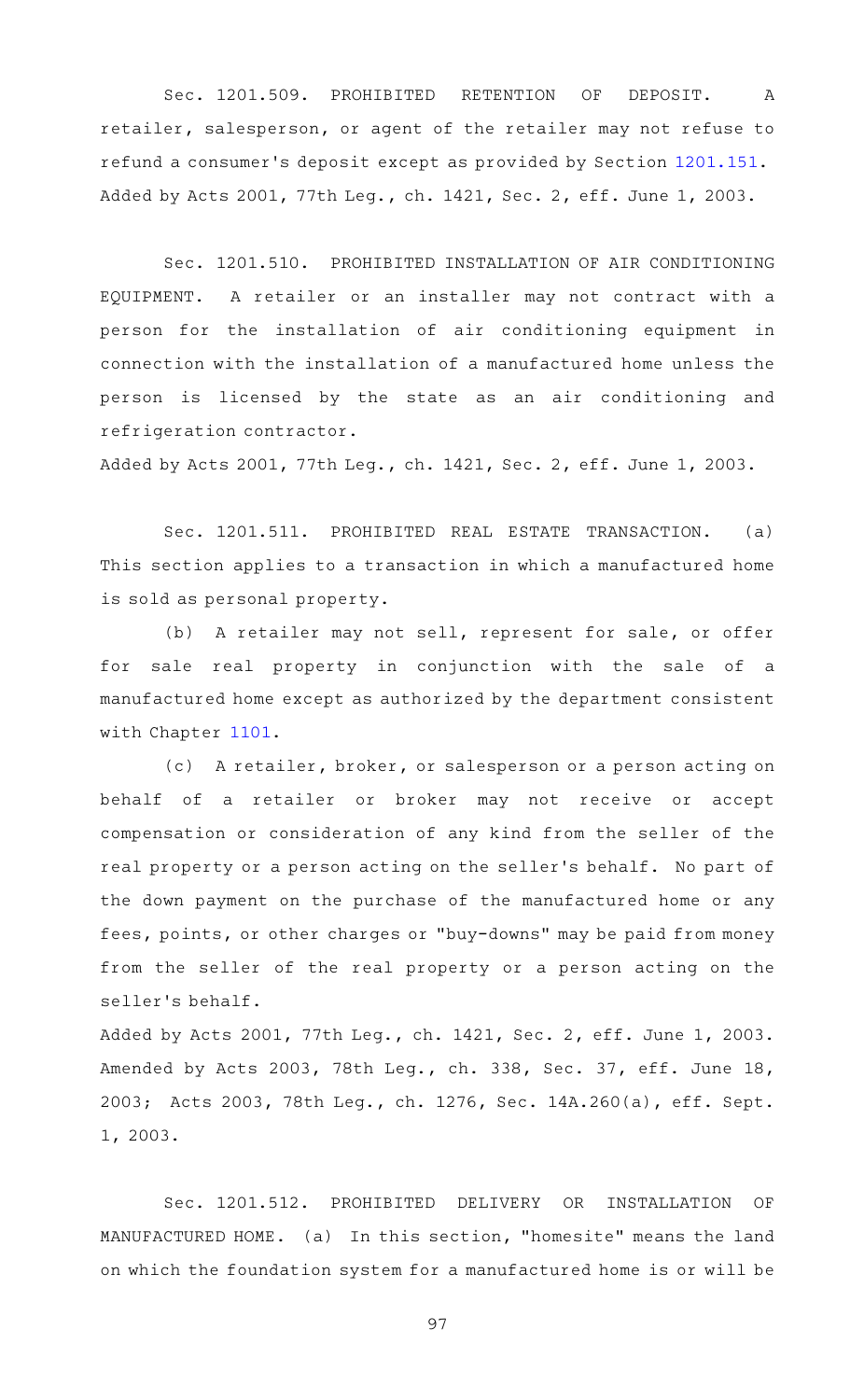located.

(b) Unless the retailer, broker, or salesperson complies with the requirements of the National Flood Insurance Act of 1968 (42 U.S.C. Section 4001 et seq.), Subchapter [I,](http://www.statutes.legis.state.tx.us/GetStatute.aspx?Code=WA&Value=16.311) Chapter [16,](http://www.statutes.legis.state.tx.us/GetStatute.aspx?Code=WA&Value=16) Water Code, and any other applicable local, state, or federal law, and ensures the consumer 's compliance with applicable law by requiring the evidence described by Subsection (c), a retailer, broker, or salesperson who sells or exchanges a new or used manufactured home to a consumer for use as a permanent dwelling in this state may not:

(1) deliver or arrange for the delivery of the home to a homesite in a special flood hazard area designated by the director of the Federal Emergency Management Agency;

(2) install or arrange for the installation of the home at a homesite in that area; or

(3) assist the consumer in the delivery or installation of, or in making arrangements for the delivery or installation of, the home to or at a homesite in that area.

(c) Before closing on the acquisition of a new or used manufactured home for use as a permanent dwelling in this state, a consumer seeking to acquire the home must provide to the retailer, broker, or salesperson selling or exchanging the home satisfactory evidence that the home will not be located, in a manner that violates local, state, or federal law, on a homesite in a special flood hazard area designated by the director of the Federal Emergency Management Agency. A consumer may satisfy the evidentiary requirement of this subsection by providing the retailer, broker, or salesperson, as applicable, with a copy of any required permit to install a septic tank on the homesite.

(d) The following are exempt from the application of this section:

(1) a manufactured home that on August 31, 2003, was inhabited and located on real property zoned before September 1, 2003, by a local political subdivision for the purpose of developing homesites in a special flood hazard area designated by the director of the Federal Emergency Management Agency, if the home will remain on or be relocated to real property zoned as described by this subsection; and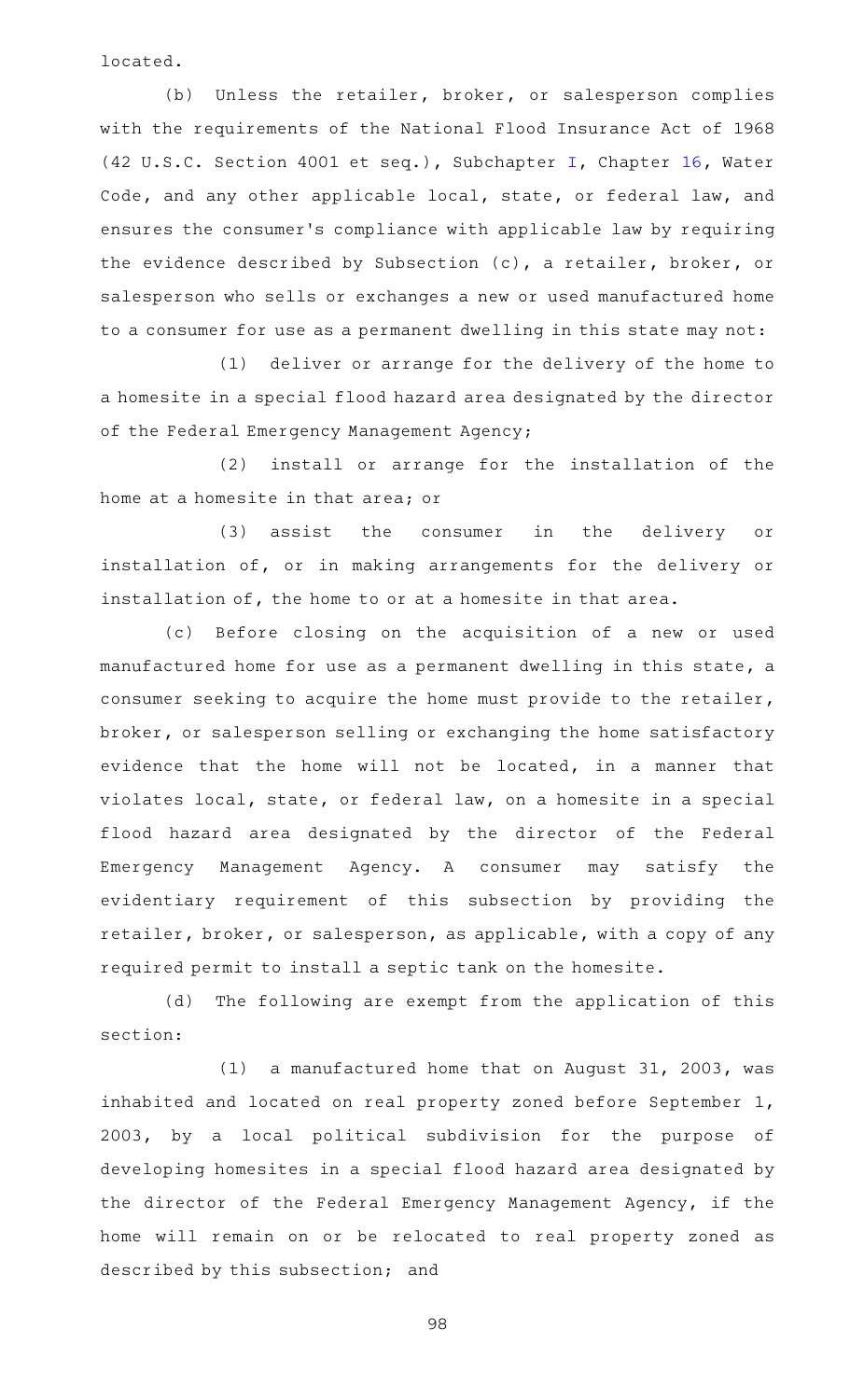(2) real property zoned before September 1, 2003, by a local political subdivision for the purpose of developing homesites in a special flood hazard area designated by the director of the Federal Emergency Management Agency.

Added by Acts 2003, 78th Leg., ch. 1016, Sec. 1, eff. June 20, 2003. Amended by:

Acts 2017, 85th Leg., R.S., Ch. 408 (H.B. [2019\)](http://www.legis.state.tx.us/tlodocs/85R/billtext/html/HB02019F.HTM), Sec. 68, eff. September 1, 2017.

Sec. 1201.513. DISPOSITION OF TRADE-INS AND OCCUPANCY OF HOMES BEFORE CLOSING. (a) A retailer may not sell a trade-in manufactured home before the closing of the sale in connection with which the retailer receives the trade-in.

(b) A retailer may not knowingly permit a consumer to occupy a manufactured home that is the subject of a sale or exchange to that consumer before the closing of any required financing unless the consumer is first given a form adopted by the board disclosing that if for any reason the financing does not close, the consumer may be required to vacate the home.

Added by Acts 2007, 80th Leg., R.S., Ch. 863 (H.B. [1460\)](http://www.legis.state.tx.us/tlodocs/80R/billtext/html/HB01460F.HTM), Sec. 60, eff. January 1, 2008.

Amended by:

Acts 2017, 85th Leg., R.S., Ch. 408 (H.B. [2019\)](http://www.legis.state.tx.us/tlodocs/85R/billtext/html/HB02019F.HTM), Sec. 69, eff. September 1, 2017.

### SUBCHAPTER L. DISCIPLINARY PROCEDURES

Sec. 1201.551. DENIAL OF LICENSE; DISCIPLINARY ACTION. (a) The director may deny, permanently revoke, or suspend for a definite period and specified sales location or geographic area a license if the director determines that the applicant or license holder:

(1) knowingly and wilfully violated this chapter or a rule adopted or order issued under this chapter;

(2) unlawfully retained or converted money, property, or any other thing of value from a consumer in the form of a down payment, sales or use tax, deposit, or insurance premium;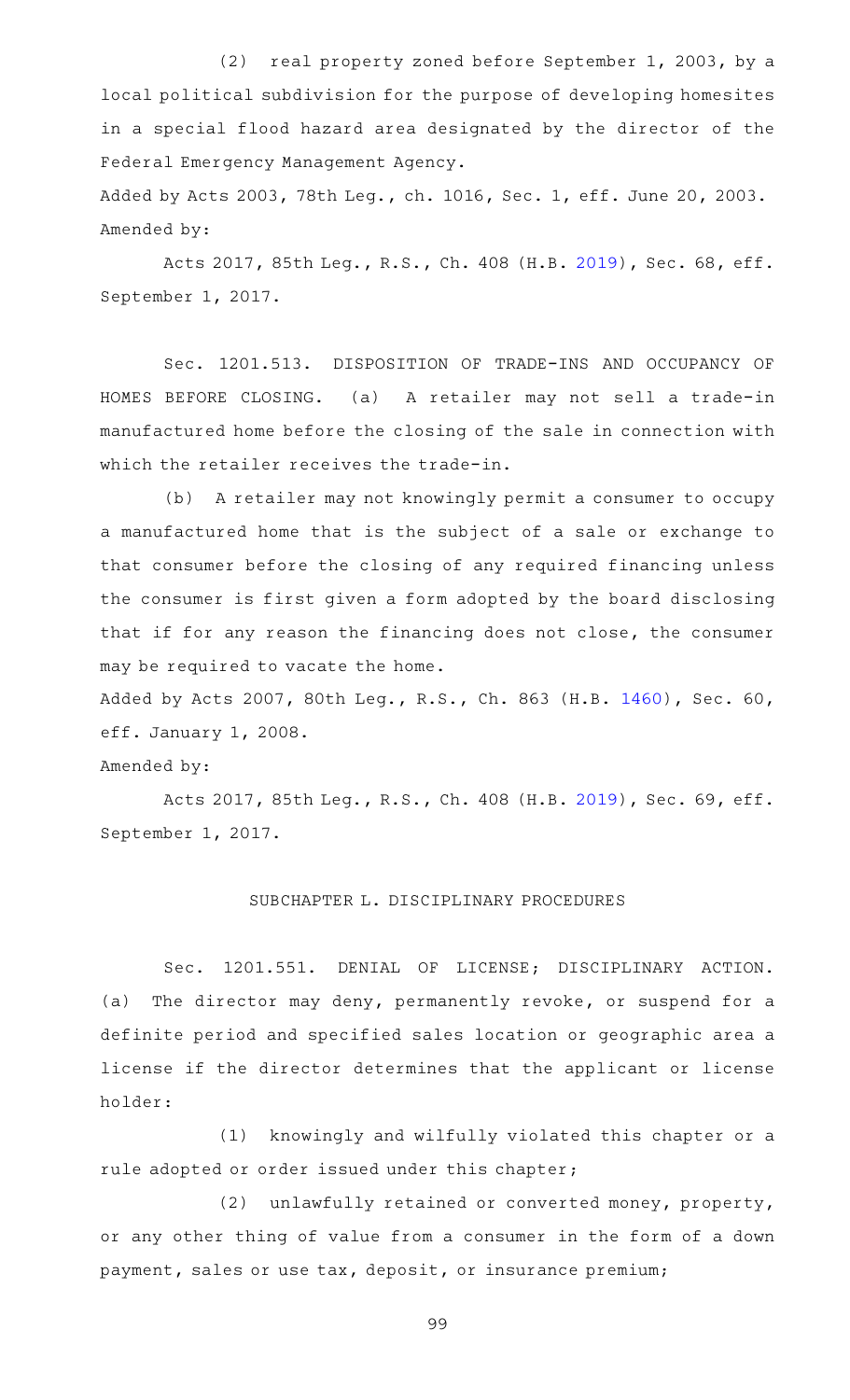(3) failed repeatedly to file with the department a completed application for a statement of ownership before the 61st day after the date of the sale of a manufactured home as required by Section [1201.206](http://www.statutes.legis.state.tx.us/GetStatute.aspx?Code=OC&Value=1201.206) or the date of the installation, whichever occurred later;

(4) failed to give or breached a manufactured home warranty required by this chapter or by the Federal Trade Commission;

 $(5)$  engaged in a false, misleading, or deceptive act or practice as described by Subchapter [E,](http://www.statutes.legis.state.tx.us/GetStatute.aspx?Code=BC&Value=17.41) Chapter [17,](http://www.statutes.legis.state.tx.us/GetStatute.aspx?Code=BC&Value=17) Business & Commerce Code;

(6) failed to provide or file a report required by the department for the administration or enforcement of this chapter;

(7) provided false information on an application, report, or other document filed with the department;

(8) acquired a criminal record during the five-year period preceding the application date that, in the opinion of the director, makes the applicant unfit for licensing;

(9) failed to file a bond or other security for each location as required by Subchapter C;

(10) has had another license issued by this state revoked or suspended; or

(11) failed to pay the required fee to obtain or renew a license.

(b) The director may suspend or revoke a license if, after receiving notice of a claim, the license holder or the license holder 's surety fails or refuses to pay a final claim paid under the manufactured homeowner consumer claims program for which demand for reimbursement was made.

Added by Acts 2001, 77th Leg., ch. 1421, Sec. 2, eff. June 1, 2003. Amended by Acts 2003, 78th Leg., ch. 338, Sec. 38, eff. June 18, 2003.

## Amended by:

Acts 2007, 80th Leg., R.S., Ch. 863 (H.B. [1460\)](http://www.legis.state.tx.us/tlodocs/80R/billtext/html/HB01460F.HTM), Sec. 61, eff. January 1, 2008.

Acts 2017, 85th Leg., R.S., Ch. 408 (H.B. [2019\)](http://www.legis.state.tx.us/tlodocs/85R/billtext/html/HB02019F.HTM), Sec. 70, eff. September 1, 2017.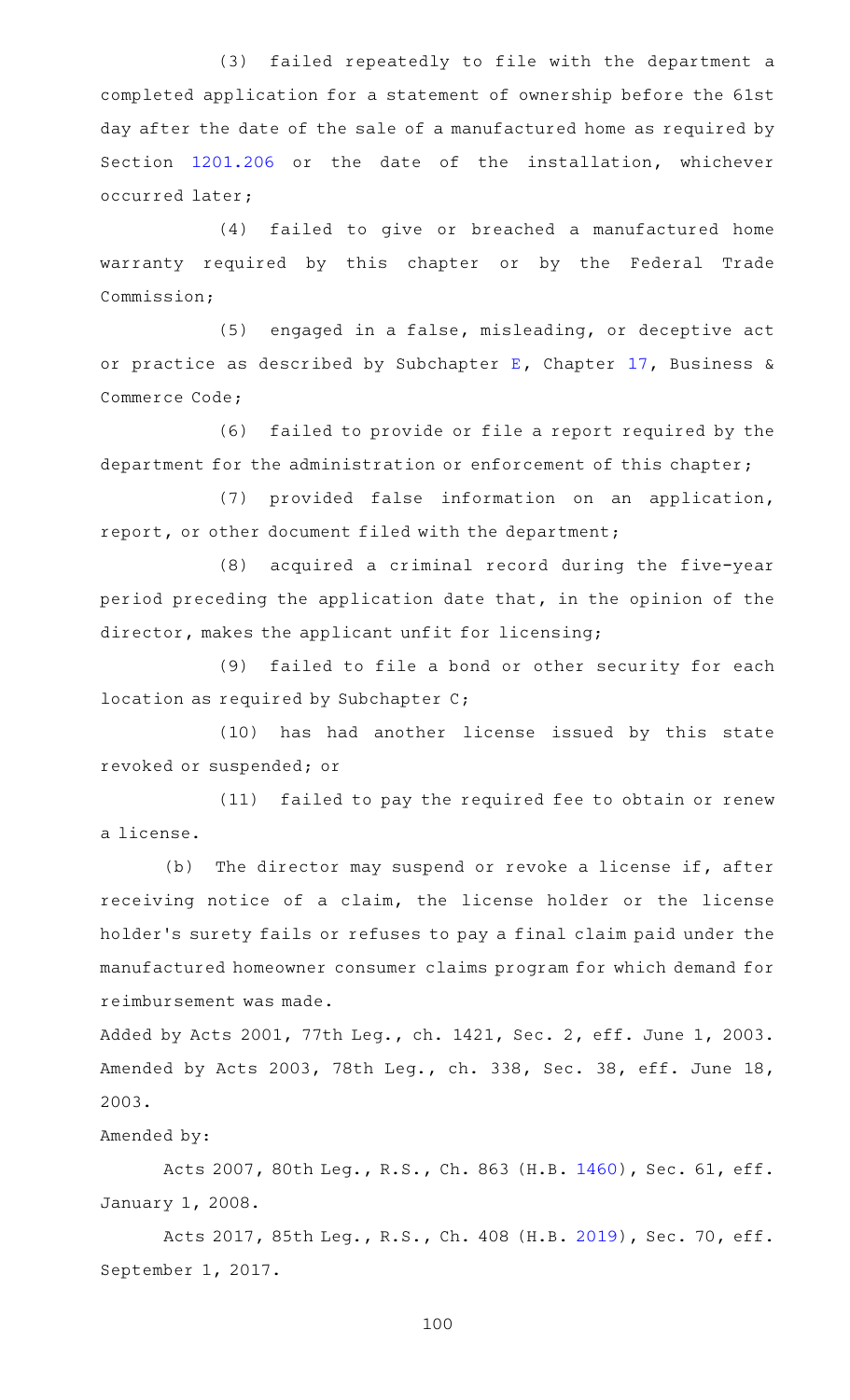Sec. 1201.552. LICENSE REVOCATION, SUSPENSION, OR DENIAL; HEARING. The director may issue an order to revoke, suspend, or deny a new or renewal license. If, before the 31st day after an order revoking, suspending, or denying a license is issued, the person against whom the order is issued requests a hearing by giving written notice to the director, the director shall set a hearing before the State Office of Administrative Hearings. If the person does not request a hearing before the 31st day after the date the order is issued, the order becomes final. Any administrative proceedings relating to the revocation, suspension, or denial of a license under this subsection shall be a contested case under Chapter [2001,](http://www.statutes.legis.state.tx.us/GetStatute.aspx?Code=GV&Value=2001) Government Code. The board shall issue an order after receiving a proposal for decision.

Added by Acts 2001, 77th Leg., ch. 1421, Sec. 2, eff. June 1, 2003. Amended by:

Acts 2007, 80th Leg., R.S., Ch. 863 (H.B. [1460\)](http://www.legis.state.tx.us/tlodocs/80R/billtext/html/HB01460F.HTM), Sec. 61, eff. January 1, 2008.

Sec. 1201.553. JUDICIAL REVIEW. Judicial review of any order, decision, or determination of the board is instituted by filing a petition with a district court in Travis County as provided by Chapter [2001](http://www.statutes.legis.state.tx.us/GetStatute.aspx?Code=GV&Value=2001), Government Code.

Added by Acts 2001, 77th Leg., ch. 1421, Sec. 2, eff. June 1, 2003. Amended by:

Acts 2007, 80th Leg., R.S., Ch. 863 (H.B. [1460\)](http://www.legis.state.tx.us/tlodocs/80R/billtext/html/HB01460F.HTM), Sec. 61, eff. January 1, 2008.

Sec. 1201.554. PROBATION. The department may place on probation a person whose license is suspended. If a license suspension is probated, the department may require the person to:

(1) report regularly to the department on matters that are the basis of the probation;

(2) limit practice to the areas prescribed by the department; or

(3) continue or review professional education until the person attains a degree of skill satisfactory to the department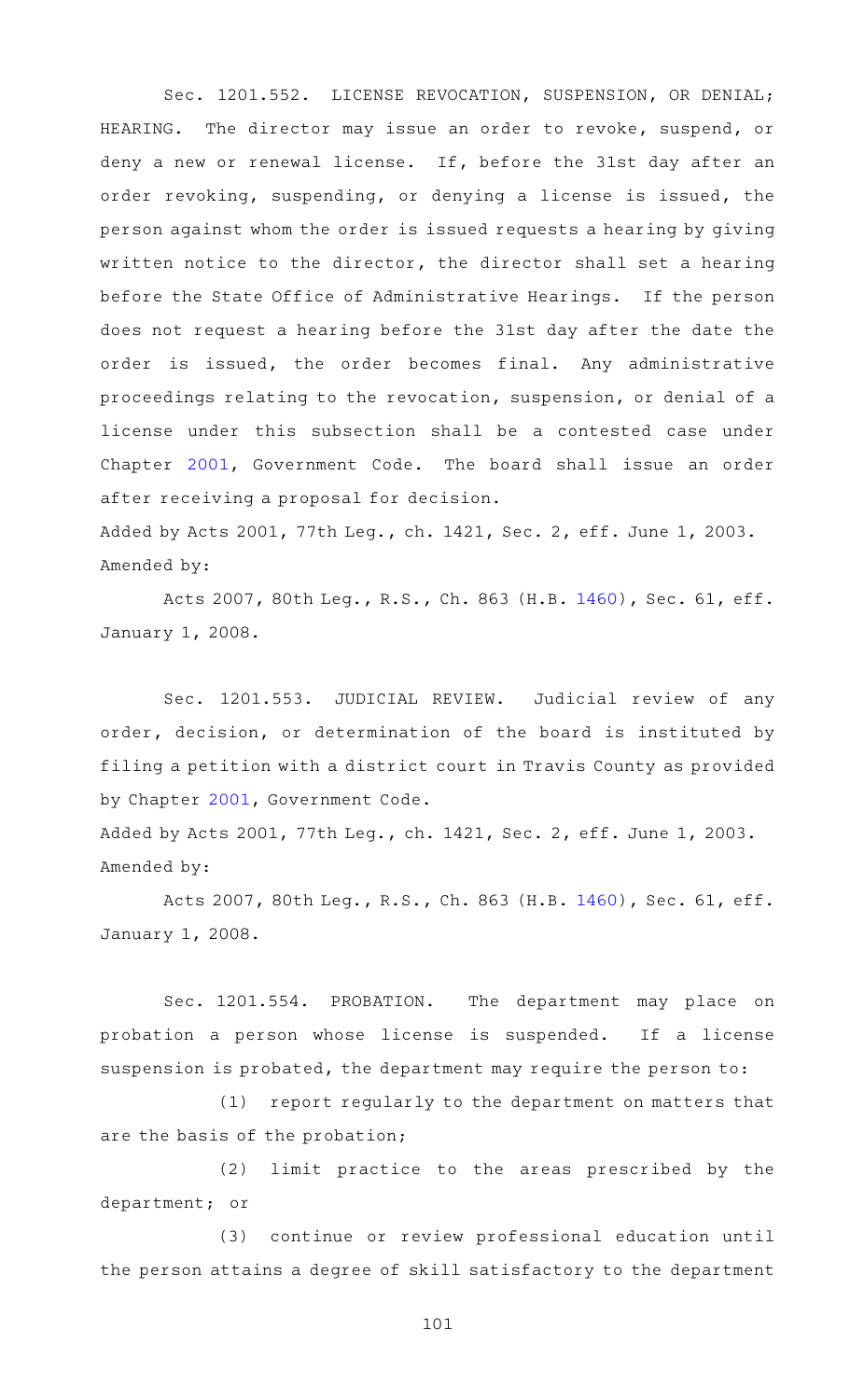in those areas that are the basis of the probation. Added by Acts 2003, 78th Leg., ch. 1276, Sec. 14A.254(b), eff. Sept. 1, 2003.

#### SUBCHAPTER M. ENFORCEMENT PROVISIONS AND PENALTIES

Sec. 1201.601. ACTION AGAINST RETAILER OR MANUFACTURER: HOLDER OF DEBT INSTRUMENT. (a) If a consumer files a cause of action against a retailer or manufacturer, a claim based on an act of the retailer or manufacturer that the consumer could assert against the holder of the manufactured home debt instrument must be asserted against the holder in the primary suit against the retailer or manufacturer.

(b) A judgment obtained in the primary suit against the retailer or manufacturer is conclusive proof as to the holder of the debt instrument and admissible in an action by the consumer against the holder only if the consumer joins the holder in the primary suit.

(c) The holder of the debt instrument is entitled to full indemnity from the retailer or manufacturer for a claim based on an act or omission of the retailer or manufacturer.

(d) If the consumer asserts against the holder of the debt instrument a claim or defense that arises from a claim or defense of the consumer against the retailer, the consumer 's relief against the holder arising from claims and defenses of the consumer against the retailer is limited to recovery of an amount not to exceed the total amount paid by the consumer to the holder and to cancellation of the balance remaining on the instrument. If the balance remaining on the instrument is canceled, the manufactured home shall be returned to the holder.

Added by Acts 2001, 77th Leg., ch. 1421, Sec. 2, eff. June 1, 2003.

Sec. 1201.602. ACTION AGAINST MANUFACTURER, INSTALLER, OR RETAILER: ABATEMENT OR BAR. (a) Notwithstanding any other law, a suit alleging that a manufacturer, installer, or retailer failed to perform warranty service or failed to comply with a written or implied warranty is abated if: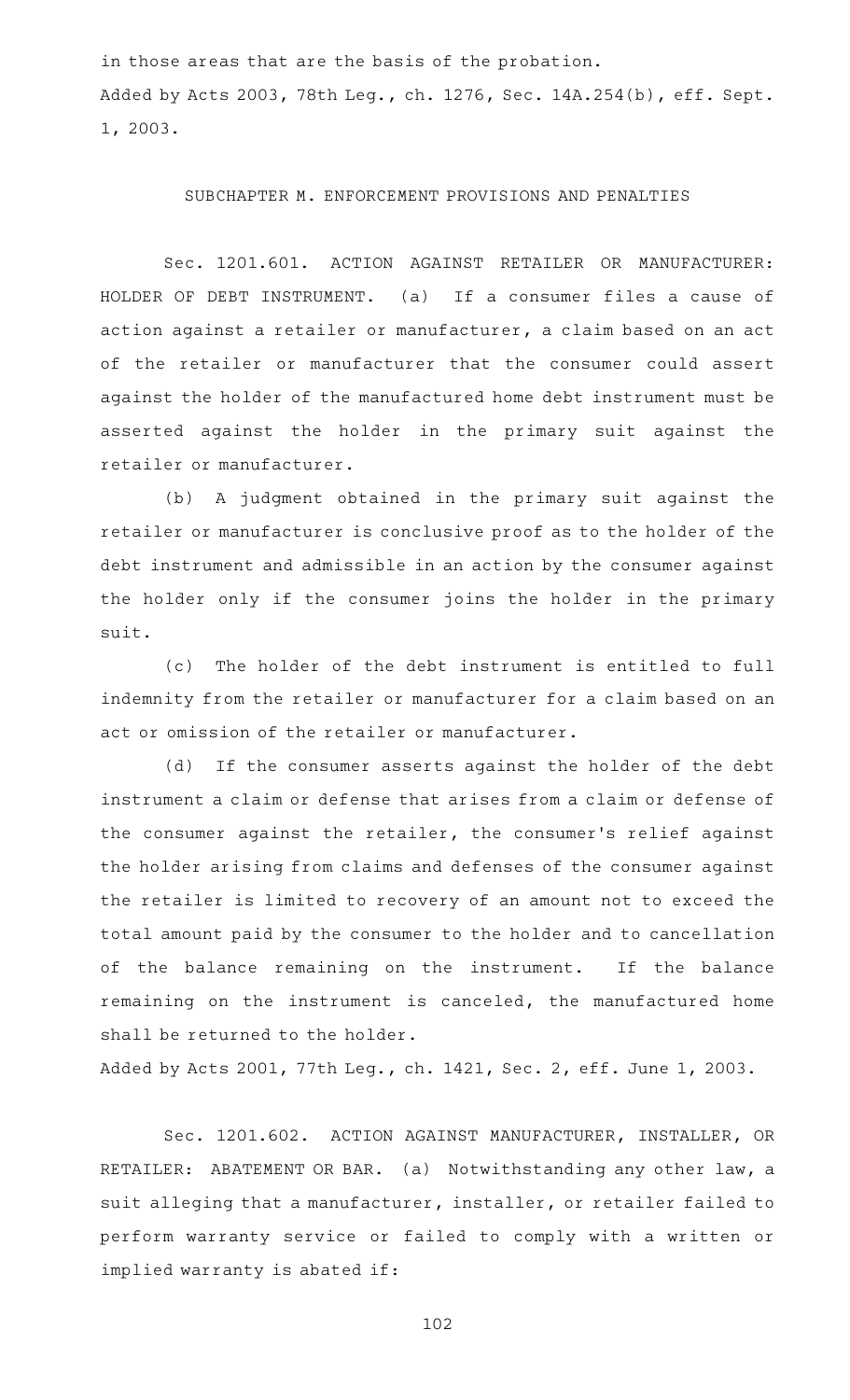$(1)$  a plea in abatement is filed with the court not later than the 45th day after the movant 's answer date; and

 $(2)$  the manufacturer, installer, or retailer requests a consumer complaint home inspection under Section [1201.355.](http://www.statutes.legis.state.tx.us/GetStatute.aspx?Code=OC&Value=1201.355)

 $(b)$  The abatement continues until the earlier of:

(1) the date on which the department performs a consumer complaint home inspection and the manufacturer, installer, or retailer is given an opportunity to comply with the inspection report, determinations, and orders of the director; or

(2) the expiration of a period not to exceed 150 days.

(c) A consumer's refusal to allow the manufacturer, installer, or retailer to perform warranty service in accordance with the inspection report, determinations, and orders of the director bars a cause of action relating to an alleged failure to:

(1) comply with a written or implied warranty; or

(2) perform warranty service.

Added by Acts 2001, 77th Leg., ch. 1421, Sec. 2, eff. June 1, 2003.

Sec. 1201.603. DECEPTIVE TRADE PRACTICES. (a) A person's violation of this chapter or the failure by a manufacturer, installer, or retailer to comply with an implied warranty is a deceptive trade practice actionable under Subchapter [E,](http://www.statutes.legis.state.tx.us/GetStatute.aspx?Code=BC&Value=17.41) Chapter [17](http://www.statutes.legis.state.tx.us/GetStatute.aspx?Code=BC&Value=17), Business & Commerce Code.

(b) The venue provisions of Subchapter [E](http://www.statutes.legis.state.tx.us/GetStatute.aspx?Code=BC&Value=17.41), Chapter [17](http://www.statutes.legis.state.tx.us/GetStatute.aspx?Code=BC&Value=17), Business & Commerce Code, apply to a claim under Subsection (a). The remedies available under Subchapter [E,](http://www.statutes.legis.state.tx.us/GetStatute.aspx?Code=BC&Value=17.41) Chapter [17](http://www.statutes.legis.state.tx.us/GetStatute.aspx?Code=BC&Value=17), Business & Commerce Code, are cumulative of the remedies under this chapter. Added by Acts 2001, 77th Leg., ch. 1421, Sec. 2, eff. June 1, 2003.

Sec. 1201.604. CONSUMER RECOVERY FOR PROHIBITED RETENTION OF DEPOSIT. In addition to any other remedy, a consumer may recover from a retailer, salesperson, or agent of the retailer who violates Section [1201.151](http://www.statutes.legis.state.tx.us/GetStatute.aspx?Code=OC&Value=1201.151):

 $(1)$  three times the amount of the deposit; and

(2) reasonable attorney's fees.

Added by Acts 2001, 77th Leg., ch. 1421, Sec. 2, eff. June 1, 2003.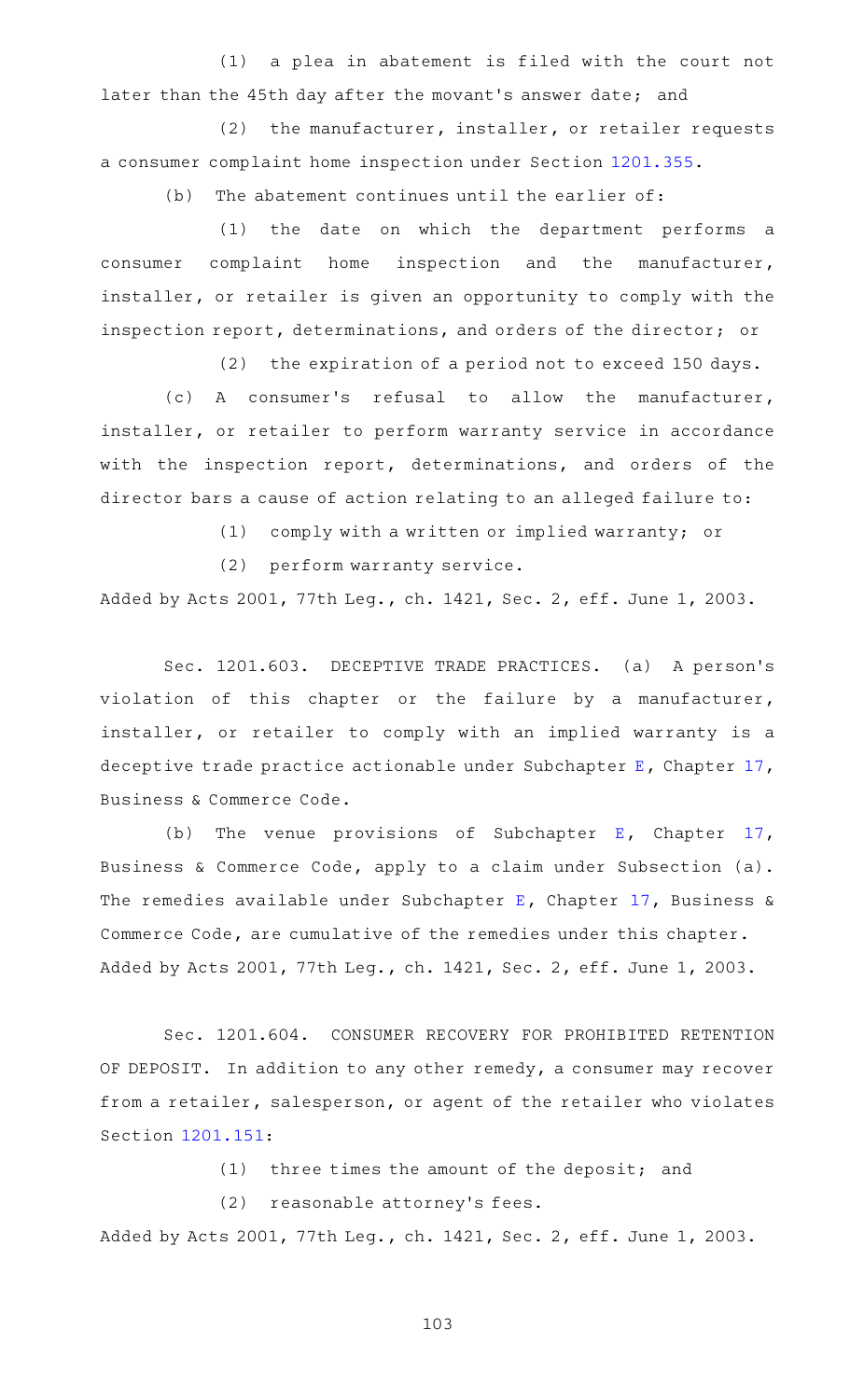Sec. 1201.6041. DIRECT CONSUMER COMPENSATION. (a) Instead of requiring a consumer to apply for compensation under the manufactured homeowner consumer claims program under Subchapter I, the director may order a manufacturer, retailer, broker, or installer, as applicable, to pay a refund directly to a consumer who sustains actual damages resulting from an unsatisfied claim against a licensed manufacturer, retailer, broker, or installer if the unsatisfied claim results from a violation of:

 $(1)$  this chapter;

(2) a rule adopted by the director;

(3) the National Manufactured Housing Construction and Safety Standards Act of 1974 (42 U.S.C. Section 5401 et seq.);

(4) a rule or regulation of the United States Department of Housing and Urban Development; or

(5) Subchapter [E,](http://www.statutes.legis.state.tx.us/GetStatute.aspx?Code=BC&Value=17.41) Chapter [17](http://www.statutes.legis.state.tx.us/GetStatute.aspx?Code=BC&Value=17), Business & Commerce Code.

(b) For purposes of this section, the refund of a consumer's actual damages is determined according to Section [1201.405](http://www.statutes.legis.state.tx.us/GetStatute.aspx?Code=OC&Value=1201.405).

(c) The director shall prepare information for notifying consumers of the director 's option to order a direct refund under this section, shall post the information on the department 's Internet website, and shall make printed copies available on request.

Added by Acts 2013, 83rd Leg., R.S., Ch. 1079 (H.B. [3361](http://www.legis.state.tx.us/tlodocs/83R/billtext/html/HB03361F.HTM)), Sec. 3.15, eff. September 1, 2013.

Amended by:

Acts 2017, 85th Leg., R.S., Ch. 408 (H.B. [2019\)](http://www.legis.state.tx.us/tlodocs/85R/billtext/html/HB02019F.HTM), Sec. 71, eff. September 1, 2017.

Sec. 1201.605. ADMINISTRATIVE PENALTY. (a) The director may assess against a person who fails to comply with this chapter, the rules adopted under this chapter, or any final order of the department an administrative penalty in an amount not to exceed \$10,000 for each violation of this chapter and:

- $(1)$  reasonable attorney's fees;
- $(2)$  administrative costs;
- (3) witness fees;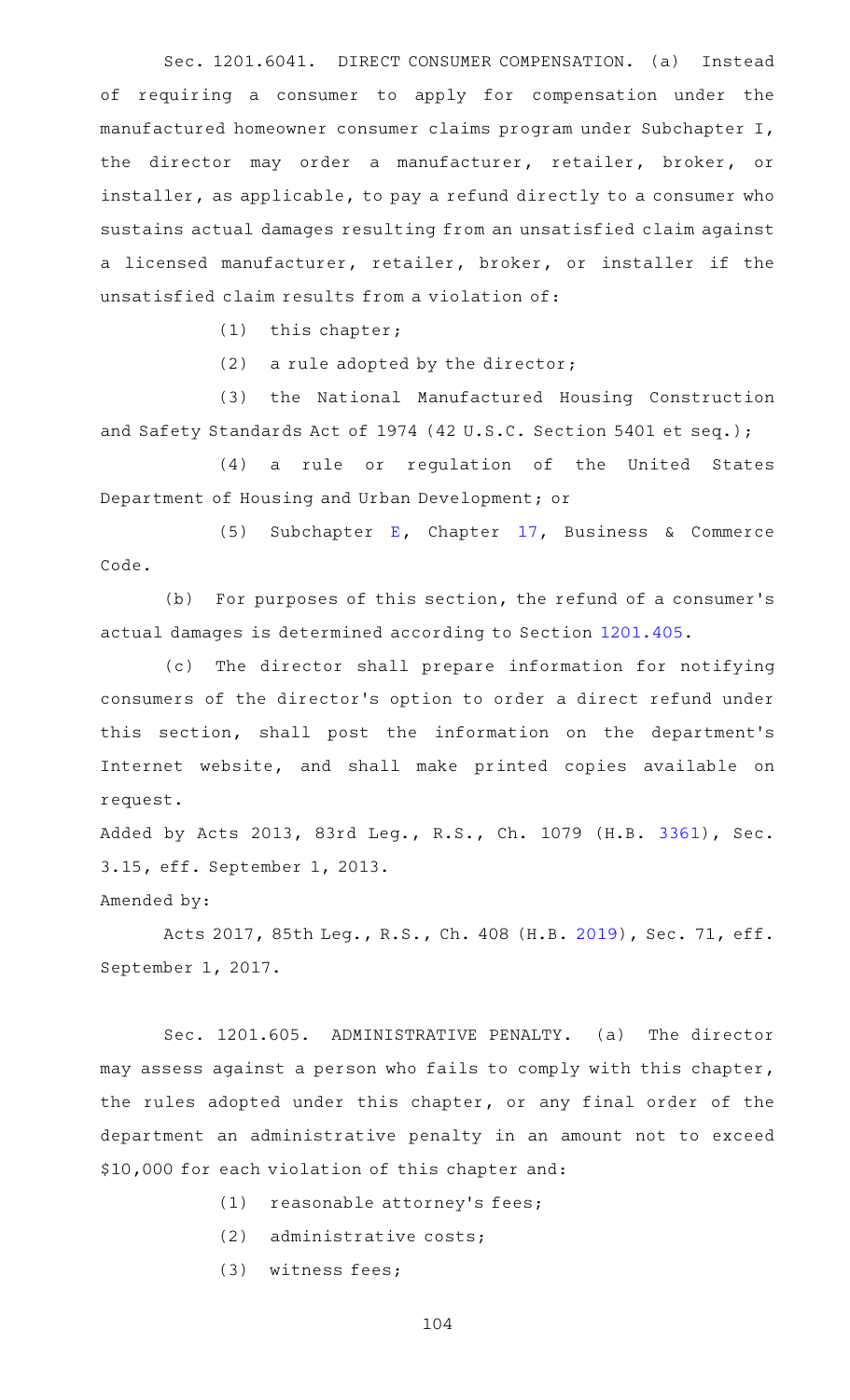- $(4)$  investigative costs; and
- (5) deposition expenses.

(b) The director may assess against a licensee who fails to provide information to a consumer as required by this chapter an administrative penalty in an amount not to exceed:

- $(1)$  \$1,000 for the first violation;
- $(2)$  \$2,000 for the second violation; and
- (3) \$4,000 for each subsequent violation.

(c) In determining the amount of an administrative penalty assessed under this section, the director shall consider:

- $(1)$  the seriousness of the violation;
- $(2)$  the history of previous violations;
- (3) the amount necessary to deter future violations;
- $(4)$  efforts made to correct the violation; and
- (5) any other matters that justice may require.

(d) The director may impose an administrative penalty in accordance with this section. If, before the 31st day after the date a person receives notice of the imposition of an administrative penalty, the person requests a hearing by giving written notice to the director, the director shall set a hearing before the State Office of Administrative Hearings. If the person does not request a hearing before the 31st day after the date the person receives notice of the imposition of the administrative penalty, the penalty becomes final. Any administrative proceedings relating to the imposition of an administrative penalty under this subsection shall be a contested case under Chapter [2001](http://www.statutes.legis.state.tx.us/GetStatute.aspx?Code=GV&Value=2001), Government Code. The board shall issue an order after receiving a proposal for decision.

Added by Acts 2001, 77th Leg., ch. 1421, Sec. 2, eff. June 1, 2003. Amended by Acts 2003, 78th Leg., ch. 338, Sec. 39, eff. June 18, 2003.

## Amended by:

Acts 2007, 80th Leg., R.S., Ch. 863 (H.B. [1460\)](http://www.legis.state.tx.us/tlodocs/80R/billtext/html/HB01460F.HTM), Sec. 62, eff. January 1, 2008.

Sec. 1201.606. CRIMINAL PENALTY. (a) A person or a director, officer, or agent of a corporation commits an offense if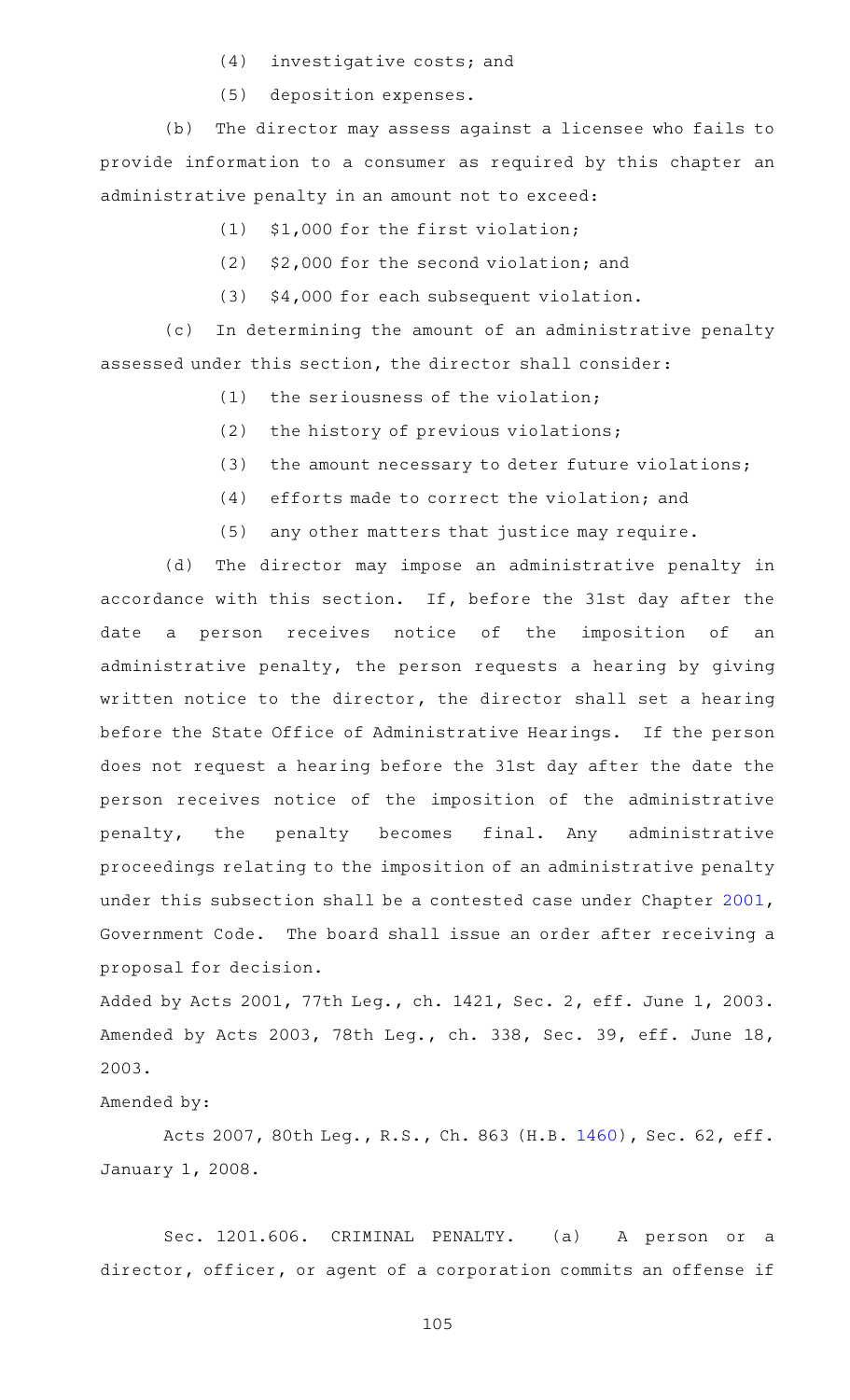the person, director, officer, or agent knowingly and wilfully violates this chapter or a rule adopted or order issued by the department in a manner that threatens consumer health or safety.

(b) An offense under this section is a Class A misdemeanor punishable by:

(1) a fine of not more than  $$4,000;$ 

 $(2)$  confinement in county jail for a term of not more than one year; or

 $(3)$  both the fine and confinement.

Added by Acts 2001, 77th Leg., ch. 1421, Sec. 2, eff. June 1, 2003. Amended by Acts 2003, 78th Leg., ch. 1276, Sec. 14A.261(a), eff. Sept. 1, 2003.

Sec. 1201.607. ISSUANCE OF ORDERS AND REQUESTS FOR HEARINGS. Any order issued by the director under this chapter, if not appealed before the 31st day after the date the order was issued, shall automatically become a final order. If the person made the subject of the order files a written request for a hearing with the director, the order shall be deemed to have been appealed and shall be a contested case under Chapter [2001,](http://www.statutes.legis.state.tx.us/GetStatute.aspx?Code=GV&Value=2001) Government Code. The director shall set any appealed order for a hearing before the State Office of Administrative Hearings, and the board shall issue a final order after receiving and reviewing the proposal for decision issued pursuant to such hearing. Added by Acts 2007, 80th Leg., R.S., Ch. 863 (H.B. [1460\)](http://www.legis.state.tx.us/tlodocs/80R/billtext/html/HB01460F.HTM), Sec. 63, eff. January 1, 2008.

Sec. 1201.608. INSPECTION OF LICENSEE RECORDS. (a) The department may inspect a licensee 's records during normal business hours without advance notice if the director believes that such inspection is necessary to prevent a violation of this chapter, to protect a consumer or another licensee, or to assist another state or federal agency in an investigation.

(b) The director may request or issue subpoenas for a licensee 's records.

(c) The department may carry out "sting" or undercover investigations in accordance with board-adopted rules if the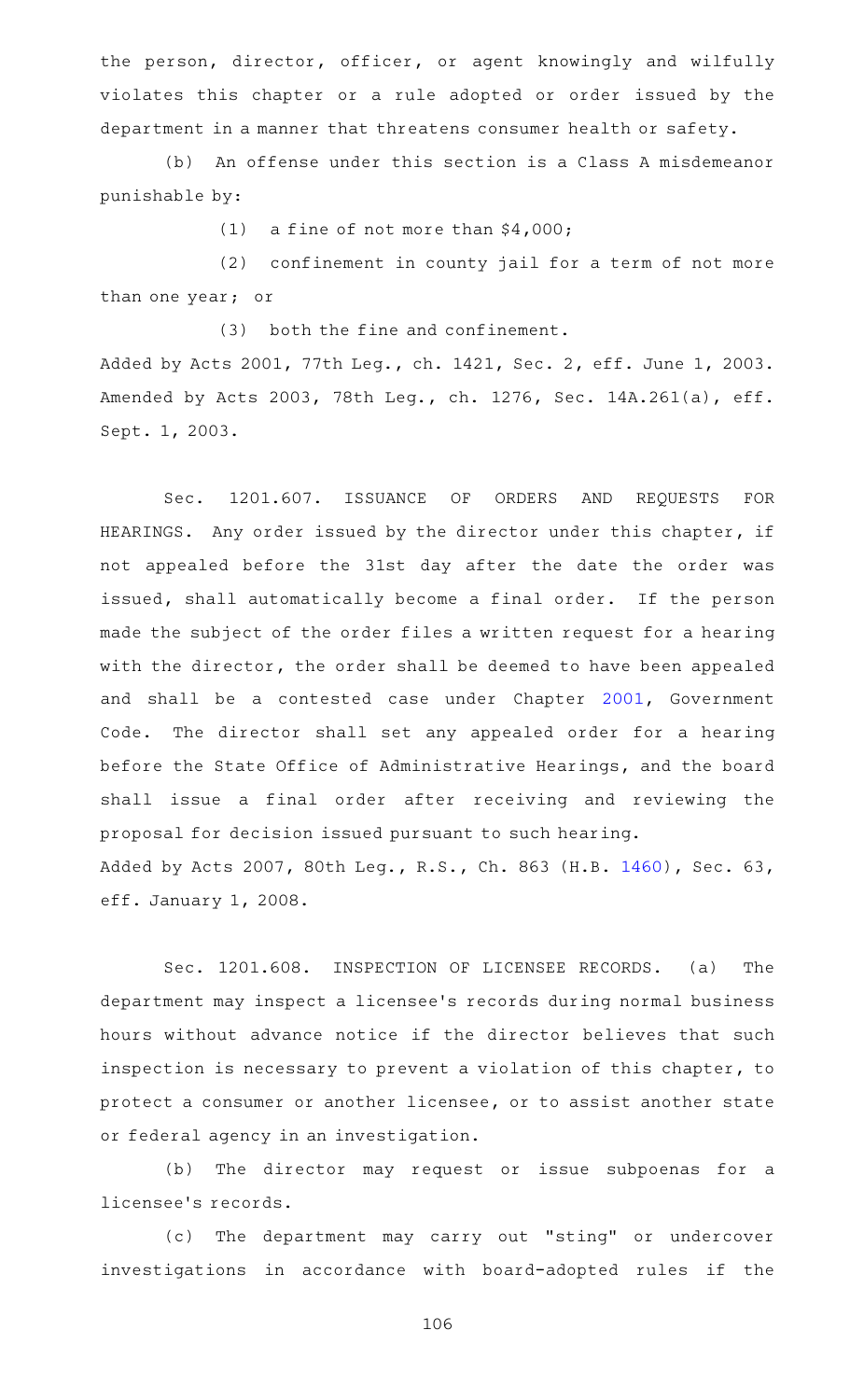director believes such action to be appropriate in order to detect and address suspected violations of this chapter.

(d) While an investigation is pending, information obtained by the department in connection with that investigation is confidential unless disclosure of the information is specifically permitted or required by other law.

Added by Acts 2007, 80th Leg., R.S., Ch. 863 (H.B. [1460\)](http://www.legis.state.tx.us/tlodocs/80R/billtext/html/HB01460F.HTM), Sec. 63, eff. January 1, 2008.

Sec. 1201.609. ACTING WITHOUT LICENSE; CRIMINAL PENALTY. A person who is not exempt under this chapter and who, without first obtaining a license required under this chapter, performs an act that requires a license under this chapter commits an offense. An offense under this section is a Class B misdemeanor. A second or subsequent conviction for an offense under this section is a Class A misdemeanor.

Added by Acts 2007, 80th Leg., R.S., Ch. 863 (H.B. [1460\)](http://www.legis.state.tx.us/tlodocs/80R/billtext/html/HB01460F.HTM), Sec. 63, eff. January 1, 2008.

Sec. 1201.610. CEASE AND DESIST. (a) The director may issue without notice and hearing an order to cease and desist from continuing a particular action or an order to take affirmative action, or both, to enforce compliance with this chapter if the director has reasonable cause to believe that a person has violated or is about to violate any provision of this chapter or a rule adopted under this chapter.

(b) The director may issue an order to any person to cease and desist from violating any law, rule, or written agreement or to take corrective action with respect to any such violations if the violations in any way are related to the sale, financing, or installation of a manufactured home or the providing of goods or services in connection with the sale, financing, or installation of a manufactured home unless the matter that is the basis of such violation is expressly subject to inspection and regulation by another state agency; provided, however, that if any matter involves a law that is subject to any other administration or interpretation by another agency, the director shall consult with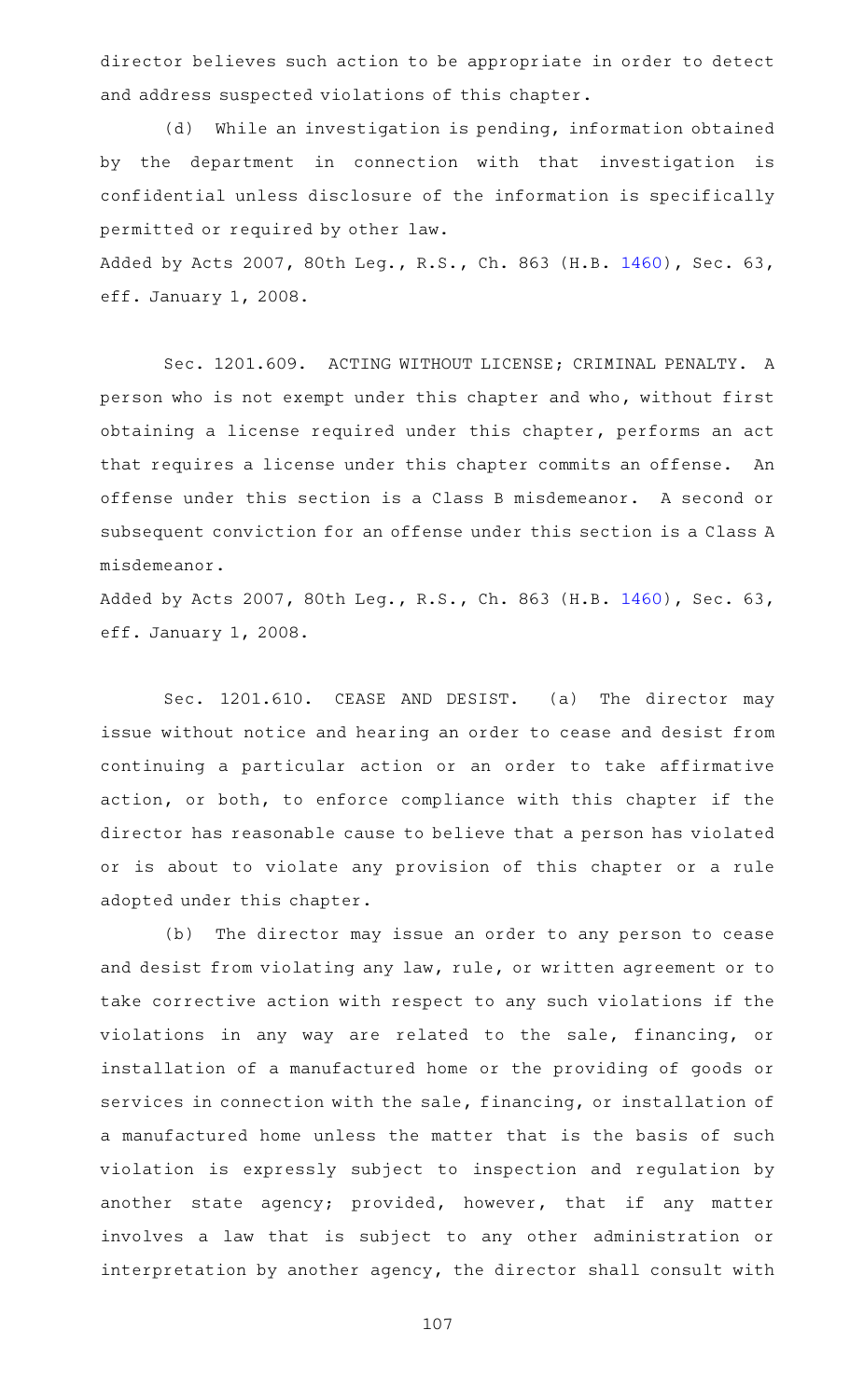the person in charge of the day-to-day administration of that agency before issuing an order.

(c) An order issued under Subsection (a) or (b) must contain a reasonably detailed statement of the facts on which the order is based. If a person against whom the order is issued requests a hearing before the 31st day after the date the order is issued, the director shall set and give notice of a hearing. The hearing shall be governed by Chapter [2001](http://www.statutes.legis.state.tx.us/GetStatute.aspx?Code=GV&Value=2001), Government Code. Based on the findings of fact, conclusions of law, and recommendations of the hearings officer, the board by order may find that a violation has occurred or has not occurred.

(d) If a hearing is not requested under Subsection (c) before the 31st day after the date an order is issued, the order is considered final and not appealable.

(e) The director, after giving notice, may impose against a person who violates a cease and desist order an administrative penalty in an amount not to exceed \$1,000 for each day of the violation. In addition to any other remedy provided by law, the director may institute in district court a suit for injunctive relief and for the collection of the administrative penalty. A bond is not required of the director with respect to injunctive relief granted under this subsection.

(f) If a person licensed under this chapter fails to pay an administrative penalty that has become final or fails to comply with an order of the director that has become final, in addition to any other remedy provided by law, the director, after not less than 10 days' notice to the person, may without a prior hearing suspend the person's license. The suspension shall continue until the person has complied with the cease and desist order or paid the administrative penalty. During the period of suspension, the person may not perform any act requiring a license under this chapter, and all compensation received by the person during the period of suspension is subject to forfeiture to the person from whom it was received.

(g) An order of suspension under Subsection (f) may be appealed. An appeal is a contested case governed by Chapter  $2001$ , Government Code. A hearing of an appeal of an order of suspension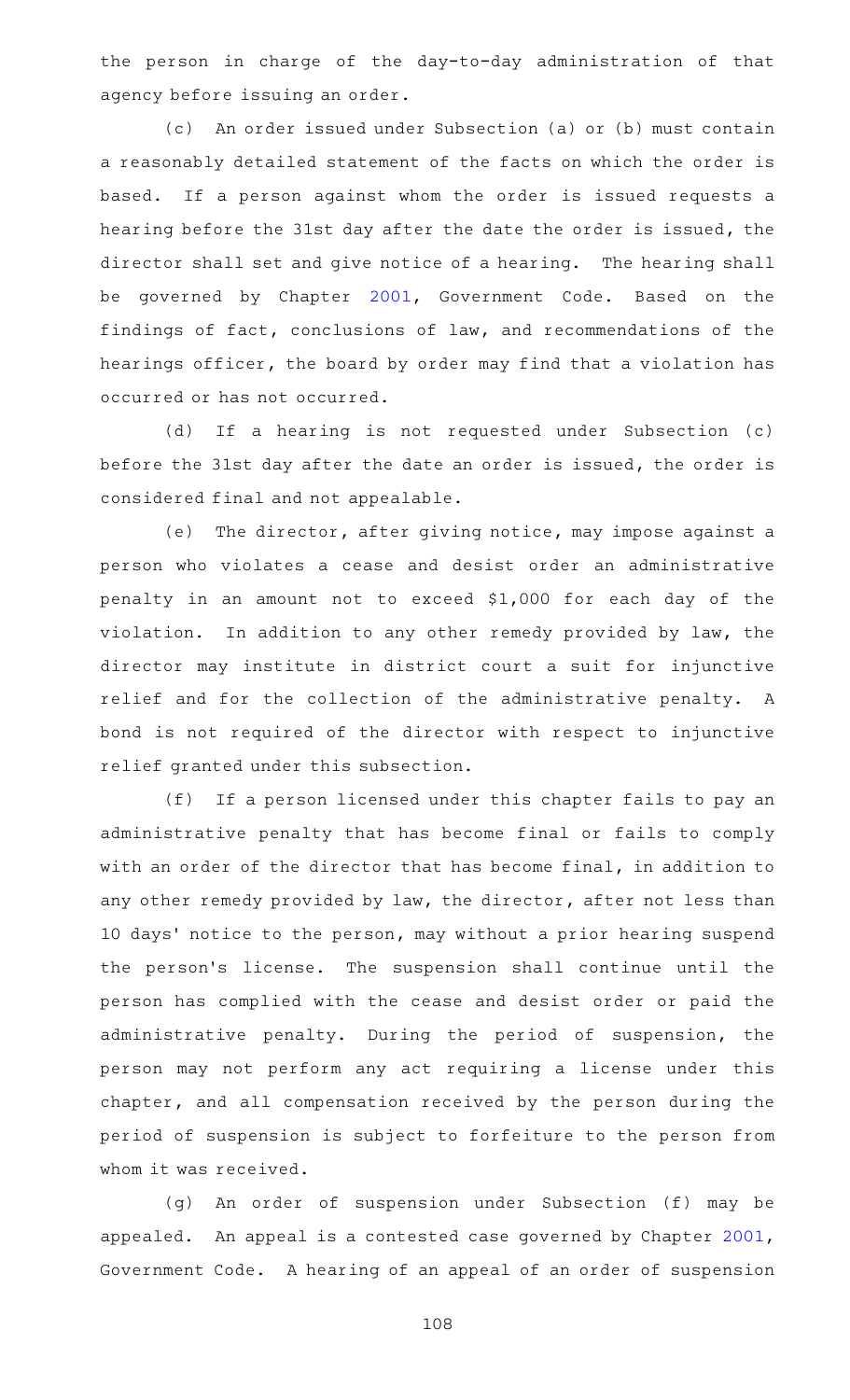issued under Subsection (f) shall be held not later than the 15th day after the date of receipt of the notice of appeal. The appellant shall be provided at least three days' notice of the time and place of the hearing.

(h) An order revoking the license of a retailer, broker, installer, or salesperson may provide that the person is prohibited, without obtaining prior written consent of the director, from being a related person of a licensee. Added by Acts 2007, 80th Leg., R.S., Ch. 863 (H.B. [1460\)](http://www.legis.state.tx.us/tlodocs/80R/billtext/html/HB01460F.HTM), Sec. 63, eff. January 1, 2008.

Amended by:

Acts 2013, 83rd Leg., R.S., Ch. 1079 (H.B. [3361](http://www.legis.state.tx.us/tlodocs/83R/billtext/html/HB03361F.HTM)), Sec. 3.16, eff. September 1, 2013.

Sec. 1201.611. SANCTIONS AND PENALTIES. (a) The board shall adopt rules relating to the administrative sanctions that may be enforced against a person regulated by the department.

(b) If a person charged with the violation accepts the determination of the director, the director shall issue an order approving the determination and ordering that the person pay the recommended penalty.

(c) Not later than the 30th day after the date on which the decision is final, the person charged shall:

 $(1)$  pay the penalty in full; or

 $(2)$  if the person files a petition for judicial review contesting the fact of the violation, the amount of the penalty, or both the fact of the violation and the amount of the penalty:

(A) forward the amount assessed to the department for deposit in an escrow account;

 $(B)$  in lieu of payment into escrow, post with the department a supersedeas bond for the amount of the penalty, in a form approved by the director and effective until judicial review of the decision is final; or

(C) without paying the amount of the penalty or posting the supersedeas bond, pursue judicial review.

(d) A person charged with a penalty who is financially unable to comply with Subsection (c)(2) is entitled to judicial

109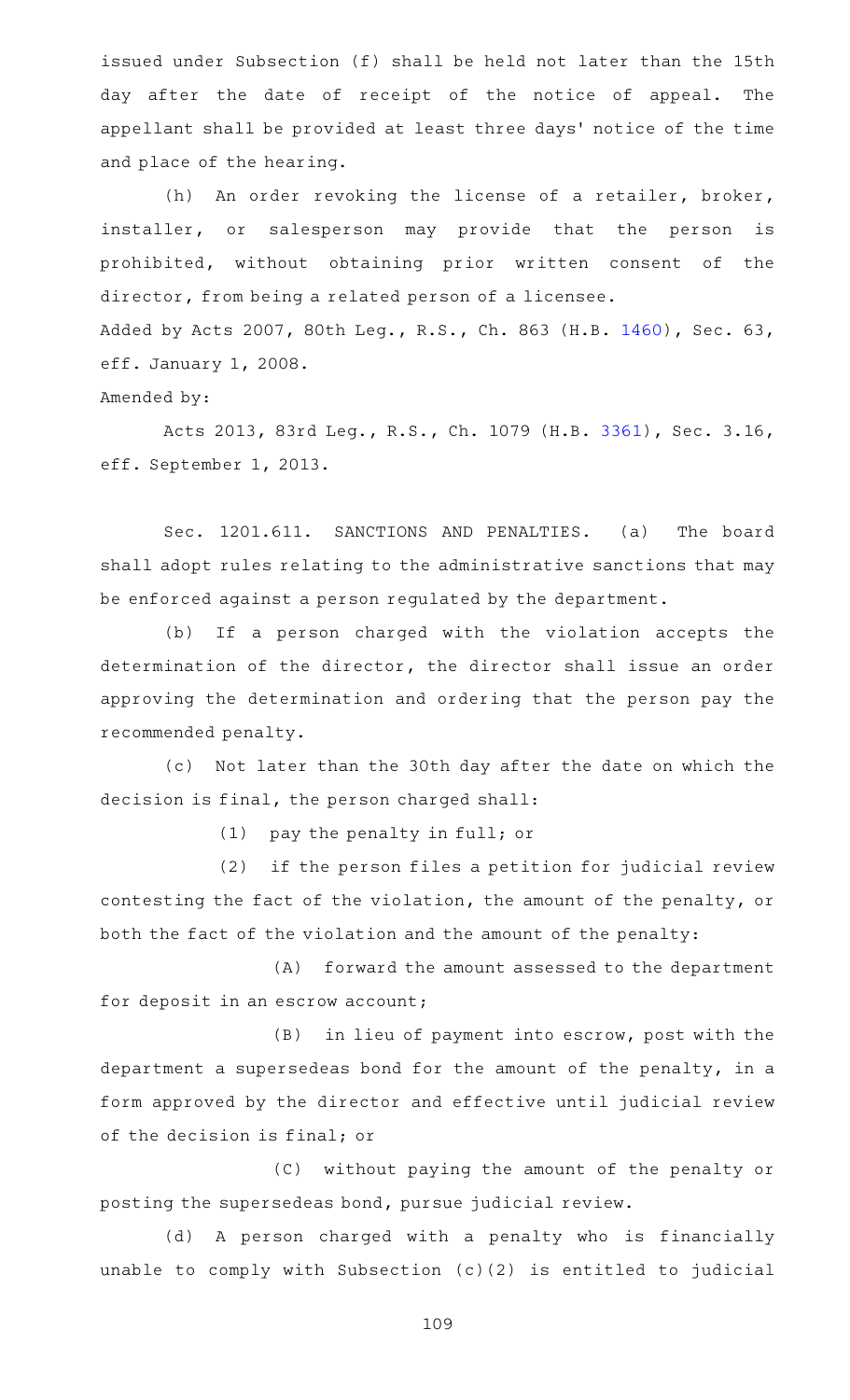review if the person files with the court, as part of the person's petition for judicial review, a sworn statement that the person is unable to meet the requirements of that subsection.

(e) If the person charged does not pay the penalty and does not pursue judicial review, the department or the attorney general may bring an action for the collection of the penalty.

(f) Judicial review of the order of the director assessing the penalty is subject to the substantial evidence rule and shall be instituted by filing a petition with a district court in Travis County.

(g) If, after judicial review, the penalty is reduced or not assessed, the director shall remit to the person charged the appropriate amount, plus accrued interest if the penalty has been paid, or shall execute a release of the bond if a supersedeas bond has been posted. The accrued interest on amounts remitted by the director under this subsection shall be paid at a rate equal to the rate charged on loans to depository institutions by the New York Federal Reserve Bank and shall be paid for the period beginning on the date the assessed penalty is paid to the director and ending on the date the penalty is remitted.

(h) Repealed by Acts 2017, 85th Leg., R.S., Ch. 408 (H.B. [2019](http://www.legis.state.tx.us/tlodocs/85R/billtext/html/HB02019F.HTM)), Sec. 85(8), eff. September 1, 2017.

(i) All proceedings conducted under this section and any review or appeal of those proceedings are subject to Chapter [2001](http://www.statutes.legis.state.tx.us/GetStatute.aspx?Code=GV&Value=2001), Government Code.

(j) If it appears that a person is in violation of, or is threatening to violate, any provision of this chapter or a rule or order related to the administration and enforcement of the manufactured housing program, the attorney general, on behalf of the director, may institute an action for injunctive relief to restrain the person from continuing the violation and for civil penalties not to exceed \$1,000 for each violation and not exceeding \$250,000 in the aggregate. A civil action filed under this subsection shall be filed in district court in Travis County. The attorney general and the director may recover reasonable expenses incurred in obtaining injunctive relief under this subsection, including court costs, reasonable attorney 's fees, investigative

110